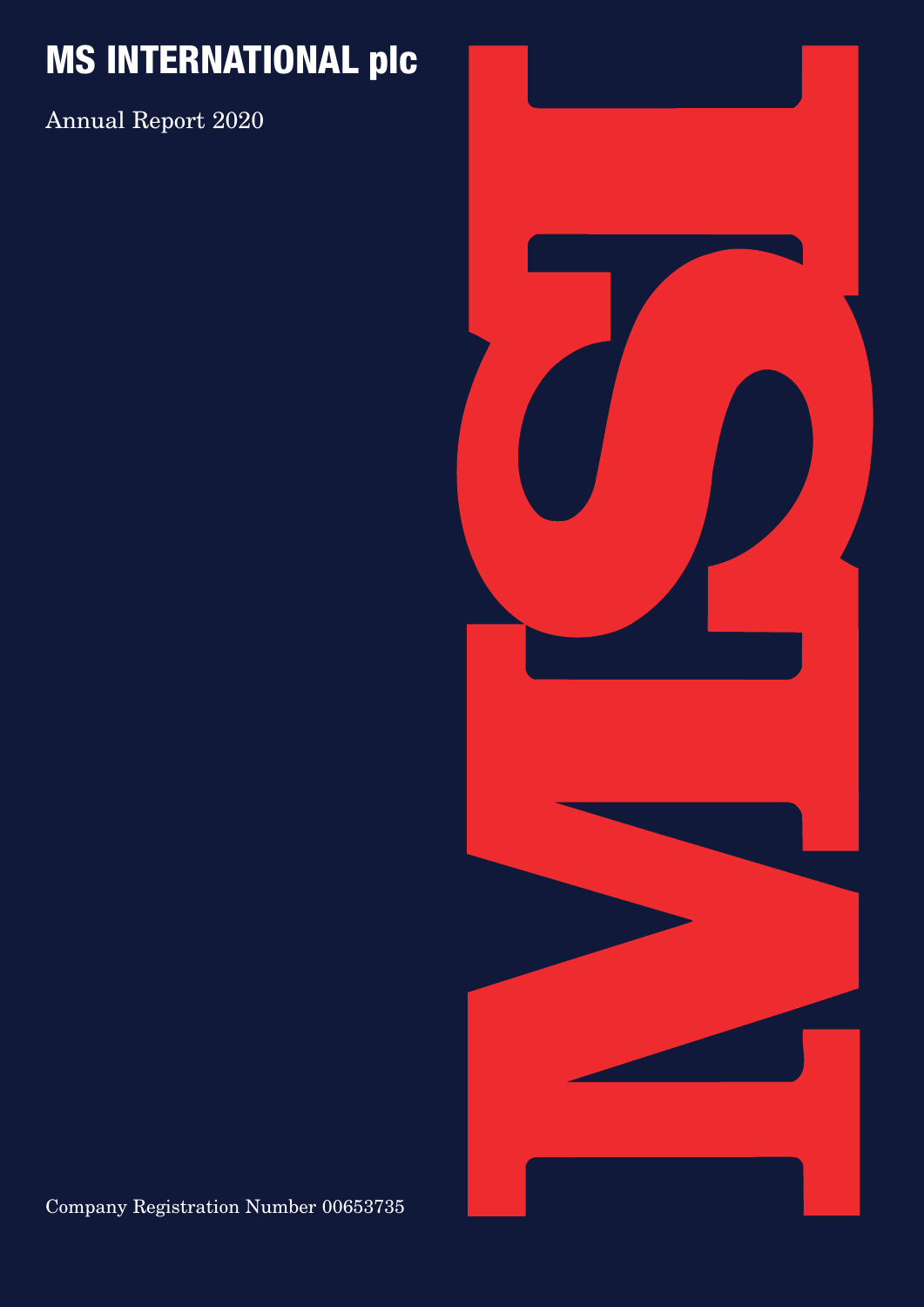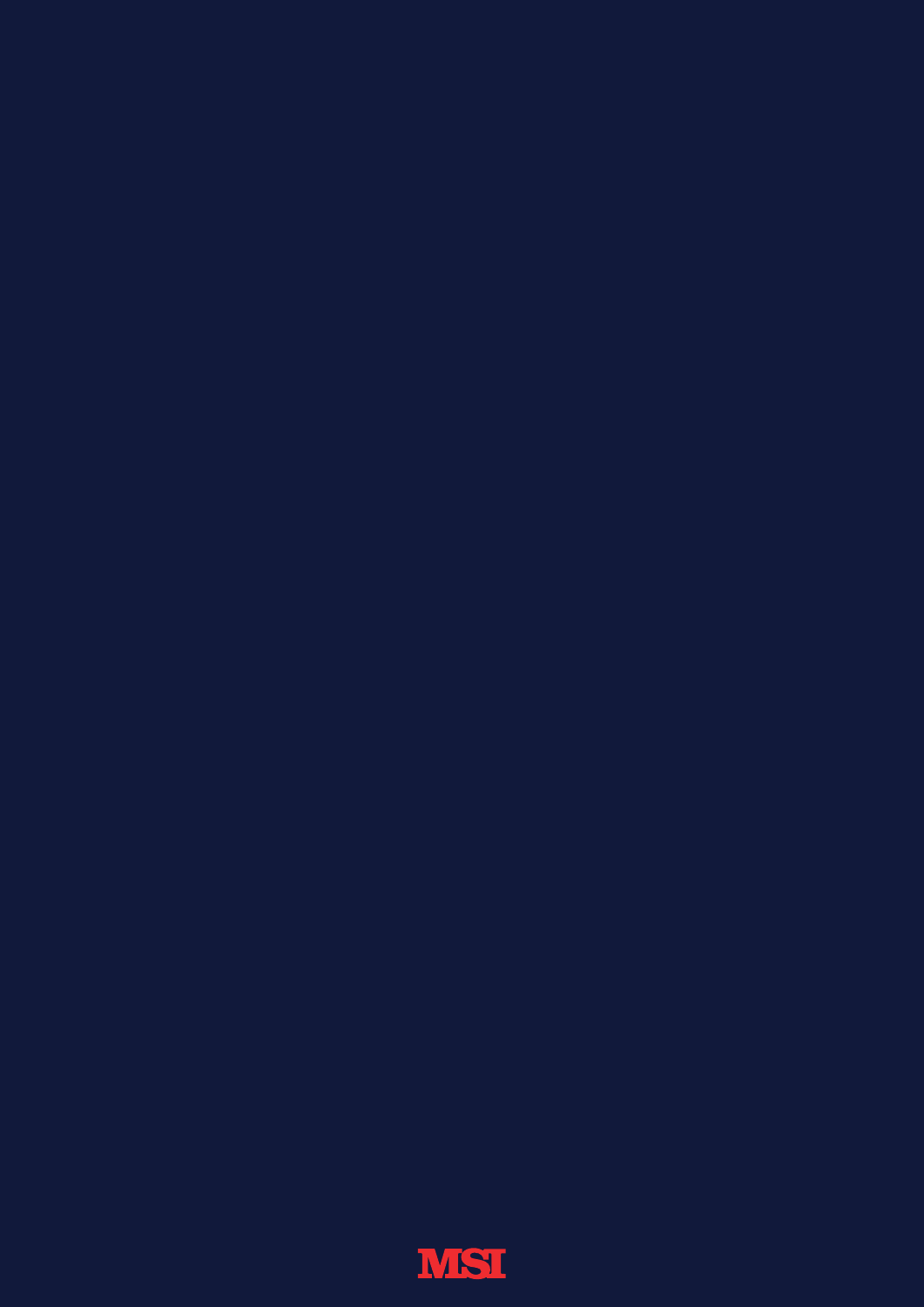# **Contents**

| The year in brief                                                | $\mathbf{2}$   |
|------------------------------------------------------------------|----------------|
| <b>Chairman's statement</b>                                      | 3              |
| <b>Directors</b>                                                 | 5              |
| <b>Advisors</b>                                                  | 6              |
| <b>Strategic report</b>                                          | $\overline{7}$ |
| <b>Statement of directors' responsibilities</b>                  | 10             |
| Independent auditor's report                                     | 11             |
| <b>Consolidated income statement</b>                             | 17             |
| <b>Consolidated statement of comprehensive income</b>            | 17             |
| <b>Consolidated and company statement of changes in equity</b>   | 18             |
| <b>Consolidated and company statements of financial position</b> | 19             |
| <b>Consolidated and company cash flow statements</b>             | 20             |
| <b>Notes to the financial statements</b>                         | 21             |
| Summary of Group results 2016 - 2020                             | 56             |
| <b>Corporate governance statement</b>                            | 57             |
| <b>Audit committee report</b>                                    | 60             |
| <b>Remuneration committee report</b>                             | 62             |
| <b>Report of the directors</b>                                   | 64             |
| <b>Directors' remuneration report</b>                            | 68             |
| <b>List of subsidiaries</b>                                      | 71             |
| <b>Notice of Annual General Meeting and Covid-19</b>             | 73             |
| <b>Notice of Annual General Meeting</b>                          | 74             |

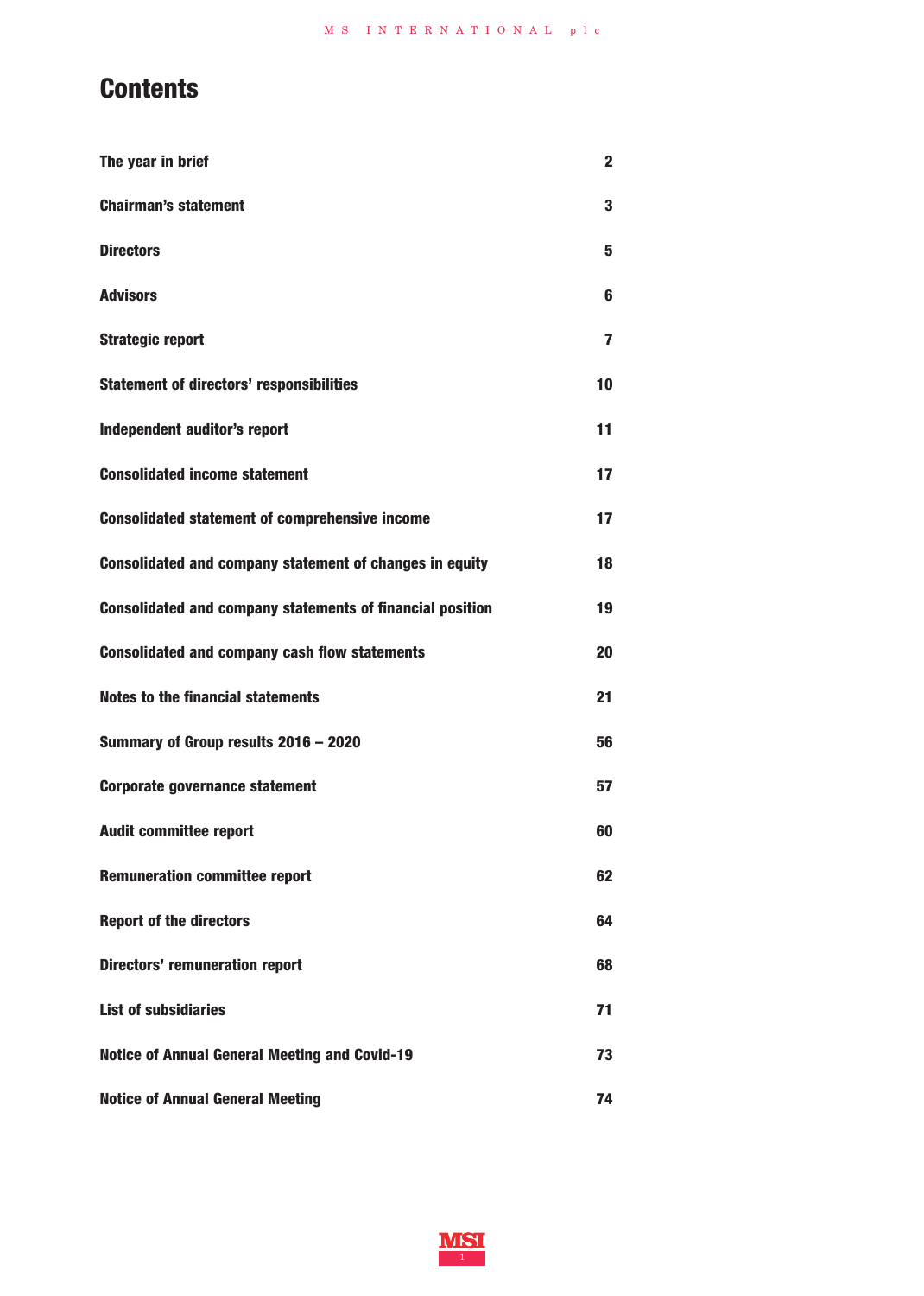# **The year in brief**

| 2020                                                    | 2019   |
|---------------------------------------------------------|--------|
| <b>Total</b>                                            | Total  |
| £'000                                                   | £'000  |
| 61,153<br>Revenue                                       | 77,708 |
| (Loss)/profit before taxation<br>(3, 253)               | 4,787  |
| (Loss)/earnings per share: basic and diluted<br>(15.1p) | 23.1p  |
| 3.50 <sub>p</sub><br>Dividends payable per share        | 8.25p  |

### **Financial Calendar Key Dates**

| Annual Results Announced    | July     |
|-----------------------------|----------|
| Annual General Meeting      | August   |
| Final Dividend Payable      | August   |
| Half-Year Results Announced | December |
| Interim Dividend Payable    | December |

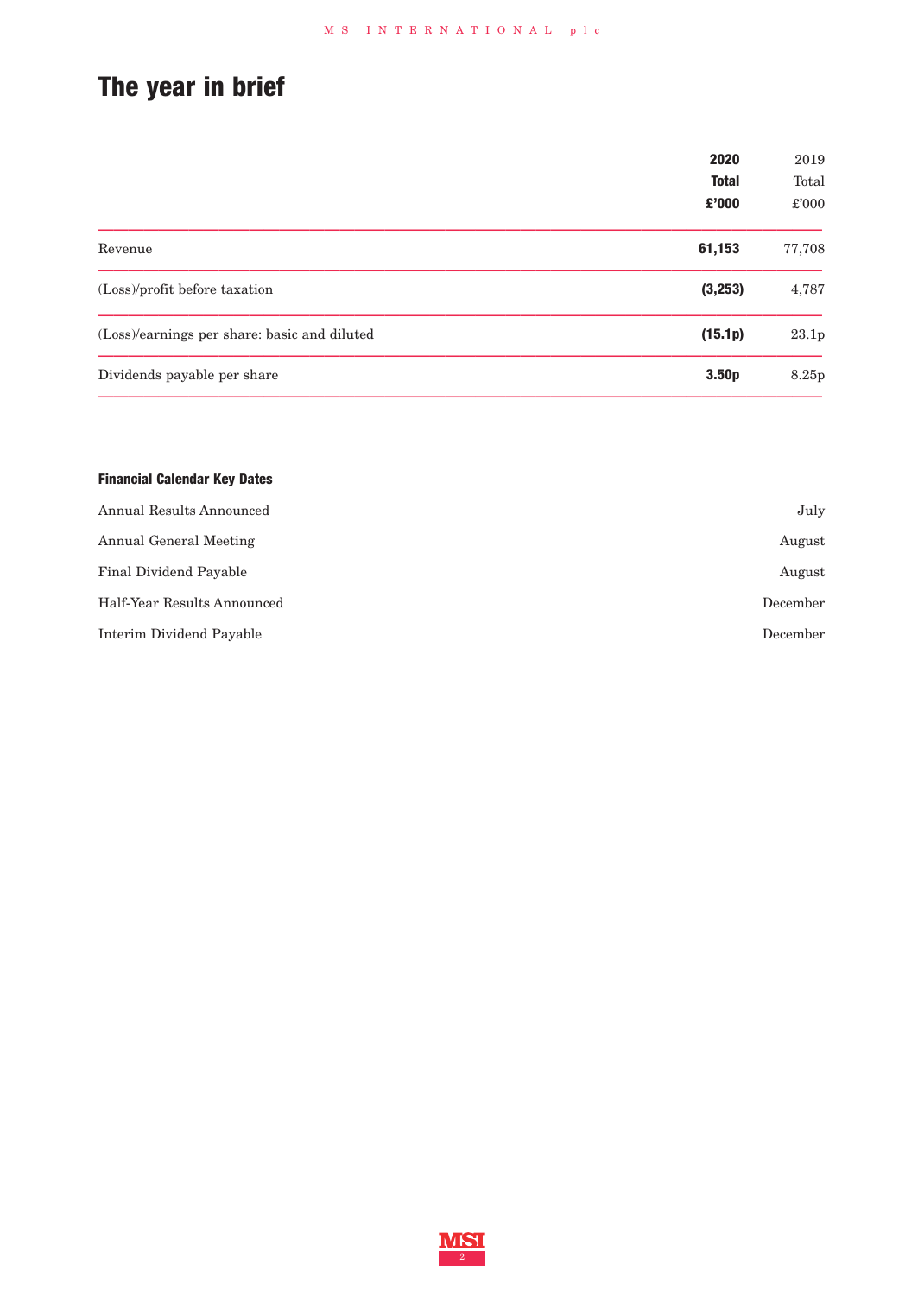# **Chairman's statement**

### **Results and Review**

A year ago, in my Chairman's Statement, I stated that we were approaching 'very interesting times'. At that juncture, we were reasonably confident of making good progress throughout the coming year, although it later became evident that global, political and economic uncertainty was gathering momentum and our businesses would not be immune from its effects, as evidenced in our half year results.

What we could not foresee was the advent of the 'Covid-19' pandemic and the devastating effects that it would have on the whole global economy, let alone our diverse businesses. The imposed restrictions on movement in terms of personnel and goods seriously impacted both our national and widespread international trading activities.

Nevertheless, our commitment to research and development across our 'Defence' business continued unabated. During the period we expended some  $£2.00m$  (2019 –  $£0.96m$ ) on expanding our portfolio of small/medium calibre naval and land based stabilised weapon systems.

I am however, bitterly disappointed to report a loss before taxation for the year ending 30th April, 2020, amounting to  $\pounds3.25$ m (2019 – profit  $\pounds4.79$ m) and a loss per share of  $15.1$ p (2019 – profit per share 23.1p) on revenue of £61.15m (2019 – £77.71m). Notwithstanding, the all-important balance sheet has remained strong with cash at a very healthy £16.30m (2019 – £22.89m) and no borrowings, excluding lease liabilities.

### **Outlook**

Whilst prospects for the global economy are most uncertain and the current downturn could be prolonged, we remain keenly confident in the future success of our businesses. We believe that what we have been doing, and will continue to do, particularly in terms of developing innovative and creative new products while simultaneously upgrading existing ones, is the proven, right approach for the markets we serve that will deliver long term rewards. Furthermore, we will strive to expand our services beyond the current customer base into market sectors that have similar product requirements.

'**Defence**' – we will continue to invest in new product development, not only for naval applications but also suitable for wider land-based systems. Recent innovations have attracted considerable attention across international markets, and it is most pleasing to report that some very exciting opportunities are now being converted into much more serious sales prospects.

'**Forgings**' – our UK operations have been restructured to align with the changing requirements of the national and international markets we serve. We continue to invest in our highly successful United States based manufacturing operations and we are progressively gaining market share.

'**Petrol Station Superstructures**' – pent-up demand that resulted from the pandemic 'closedown' is starting to be unleashed as markets open up again for new construction and essential maintenance work on existing sites. Our UK based operations will directly benefit as will those we have in Poland, from where we design, supply, erect and maintain petrol station structures across many parts of eastern and northern Europe.

'**Petrol Station Branding**' – our UK and much larger European mainland operations should also achieve a similar strong recovery as international borders are reopened. The two signage and corporate branding businesses we acquired in the Netherlands last year both serve broader sectors than our traditional customer base. They will greatly assist the expansion of the division to include other signage markets such as 'Hospitality', – hotels and conference centres; 'Automotive' – motor car showrooms; 'Wayfinding' – relating to airports, holiday theme parks etc., thus adding to our strong petrol station market position. The enlarged division will be addressed as the MSI-Sign Group.

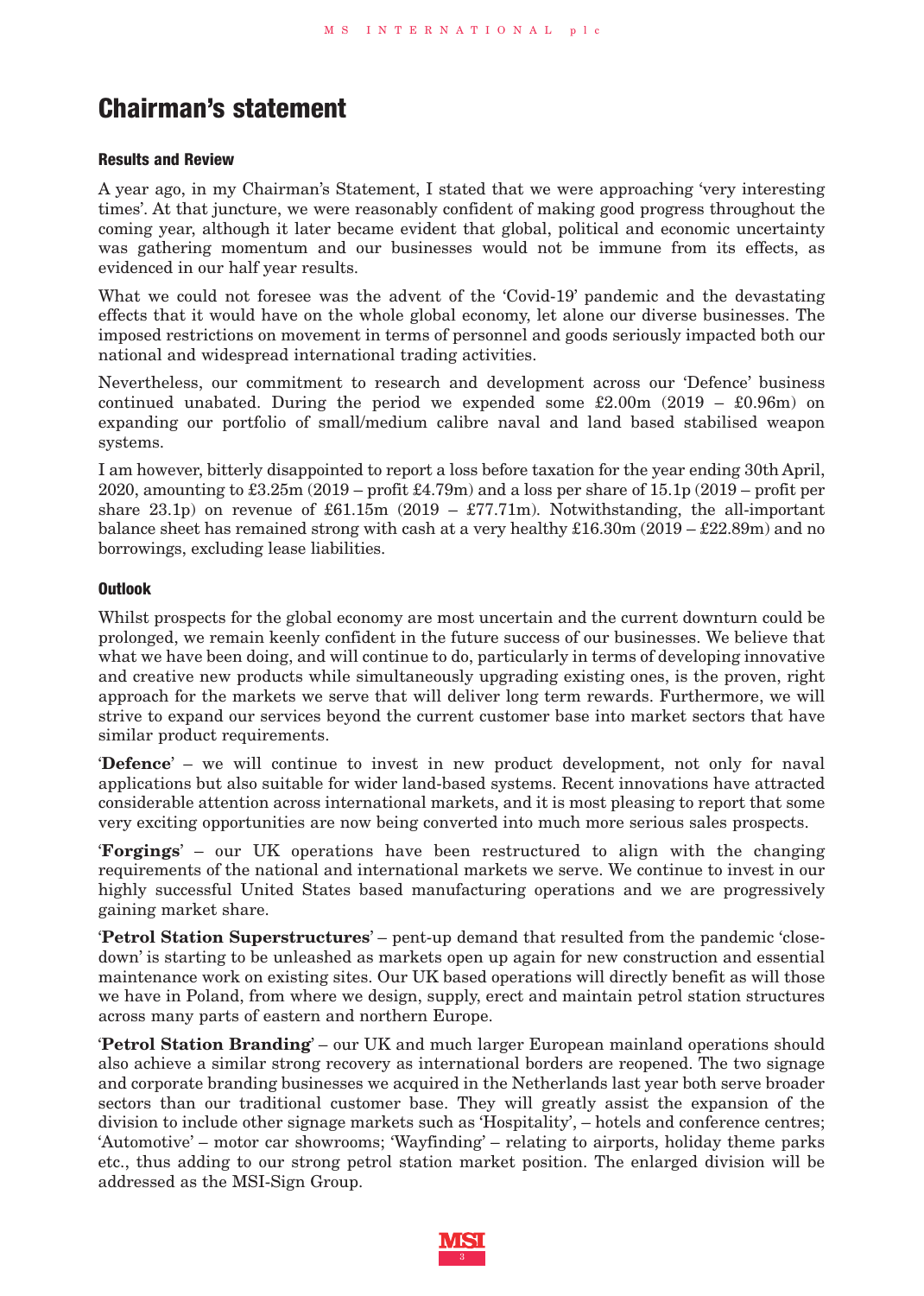# **Chairman's statement**

### **Outlook continued**

It is appropriate on this occasion to express my appreciation to all our employees, for their understanding and commitment to the business, during what has been a most challenging and disruptive year for everyone.

It is also proper to offer our thanks to HM Government and to those Governments, in countries where we have operating businesses located, for their 'Covid-19' support in what has been an unprecedented time.

We remain committed to moving the business forward again and with the unprecedented experience of the past three months almost behind us, we have the resilience, experience and dedication, along with a great team of people, to achieve our aim. Most importantly, we also enjoy significantly strong financial resources to support and develop opportunities as they arise.

At present the global outlook may be unclear, but with recent positive steps out of the 'lockdown', we are confident that we have the wherewithal not only to progressively recover but also to prosper and take advantage of many exciting opportunities.

All matters considered the Board recommends the payment of a prudent final dividend of 1.75p per share  $(2019 - 6.5p)$  making a total for the year of  $3.5p (2019 - 8.25p)$ . The final dividend is expected to be paid on 14th August, 2020, to those shareholders on the register at the close of business on 17th July, 2020.

Muhar Say  $\overline{\phantom{a}}$ 

**Michael Bell** 30th June, 2020

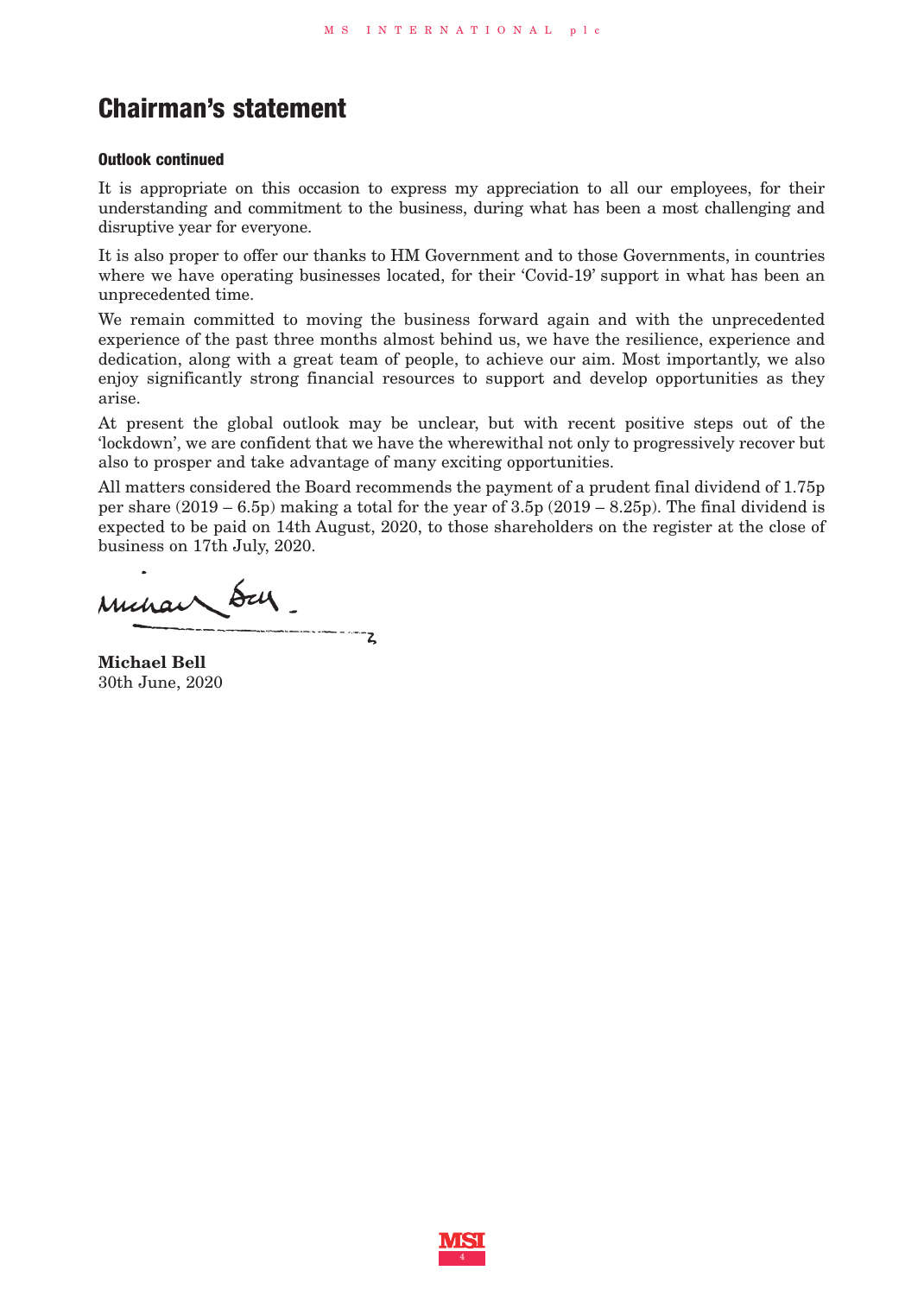# **Directors**

### **Directors**

### Executive

Michael Bell ARICS (Executive Chairman) Michael O'Connell FCA (Finance) Nicholas Bell

#### Non-executive

Roger Lane-Smith – Age 74

Appointed as a director on 21st January, 1983. He is a non-executive director of Timpson Group plc, Lomond Capital Partners, Mostyn Estates Limited and a number of other private companies.

David Hansell – Age 75

Appointed as a non-executive director on 3rd June, 2014. David has been with MS INTERNATIONAL plc, working at MSI-Defence Systems Ltd since 1962, becoming managing director in 2002.

**222222222222222222222222222222222222222222222222**

**222222222222222222222222222222222222222222222222**

**222222222222222222222222222222222222222222222222**

### **Company Secretary**

David Kirkup FCA

### **Registered Office**

Balby Carr Bank Doncaster DN4 8DH England **222222222222222222222222222222222222222222222222**

Company Registration Number 00653735

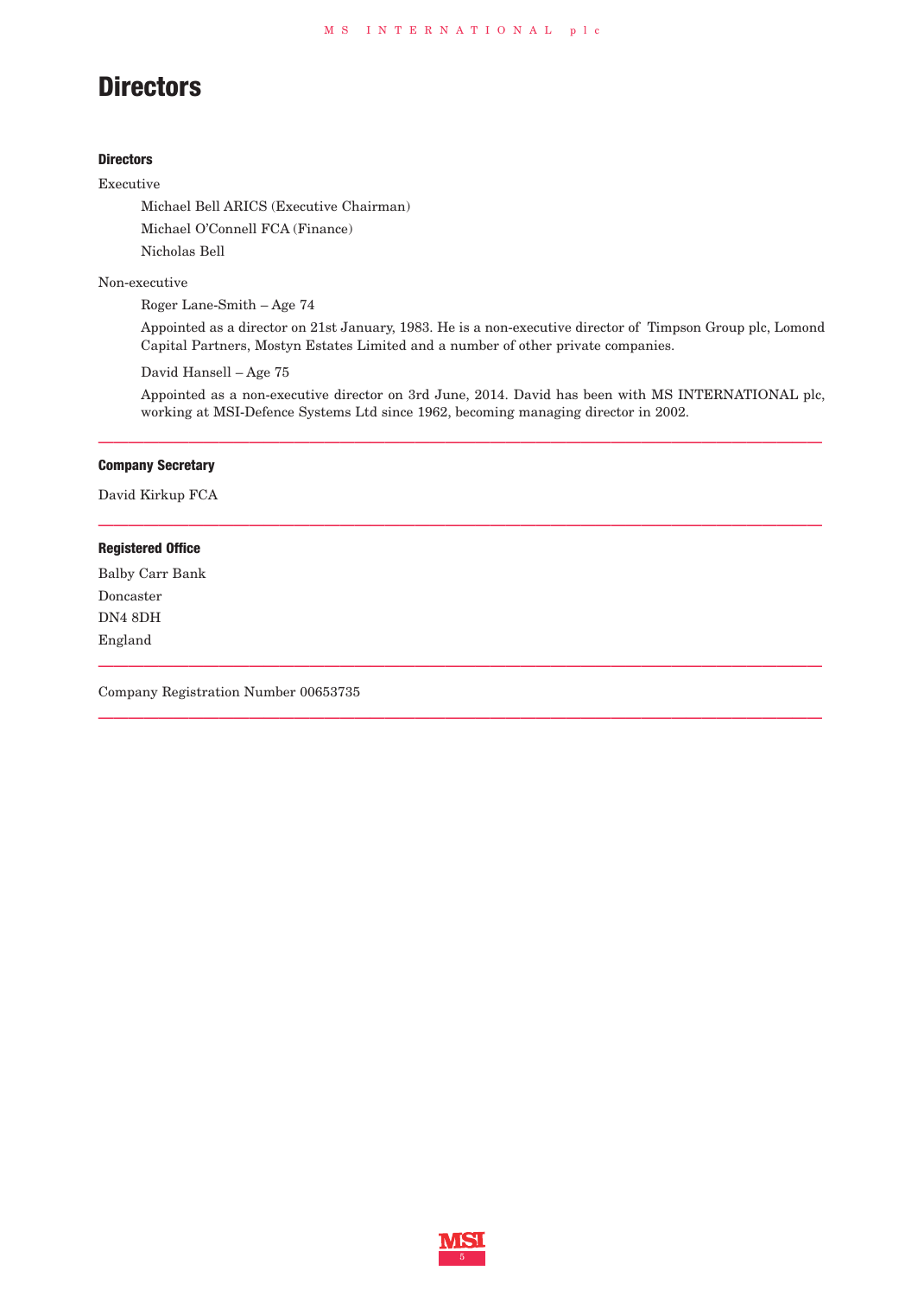**222222222222222222222222222222222222222222222222**

**222222222222222222222222222222222222222222222222**

**222222222222222222222222222222222222222222222222**

**222222222222222222222222222222222222222222222222**

**222222222222222222222222222222222222222222222222**

# **Advisors**

### **Independent Auditor**

Grant Thornton UK LLP 1 Holly Street Sheffield S1 2GT

### **Registrars and Transfer Office**

Link Asset Services The Registry 34 Beckenham Road Beckenham Kent BR3 4TU

### **Solicitors**

DLA Piper UK LLP 1 St. Peter's Square Manchester M2 3DE

### **Nominated Advisors**

Shore Capital & Corporate Limited Bond Street House 14 Clifford Street London W15 4JU

### **Brokers**

Shore Capital & Corporate Limited Bond Street House 14 Clifford Street London W15 4JU

### **Bankers**

| Lloyds Bank      |
|------------------|
| First Floor      |
| 14 Church Street |
| Sheffield        |
| <b>S1 1HP</b>    |



**222222222222222222222222222222222222222222222222**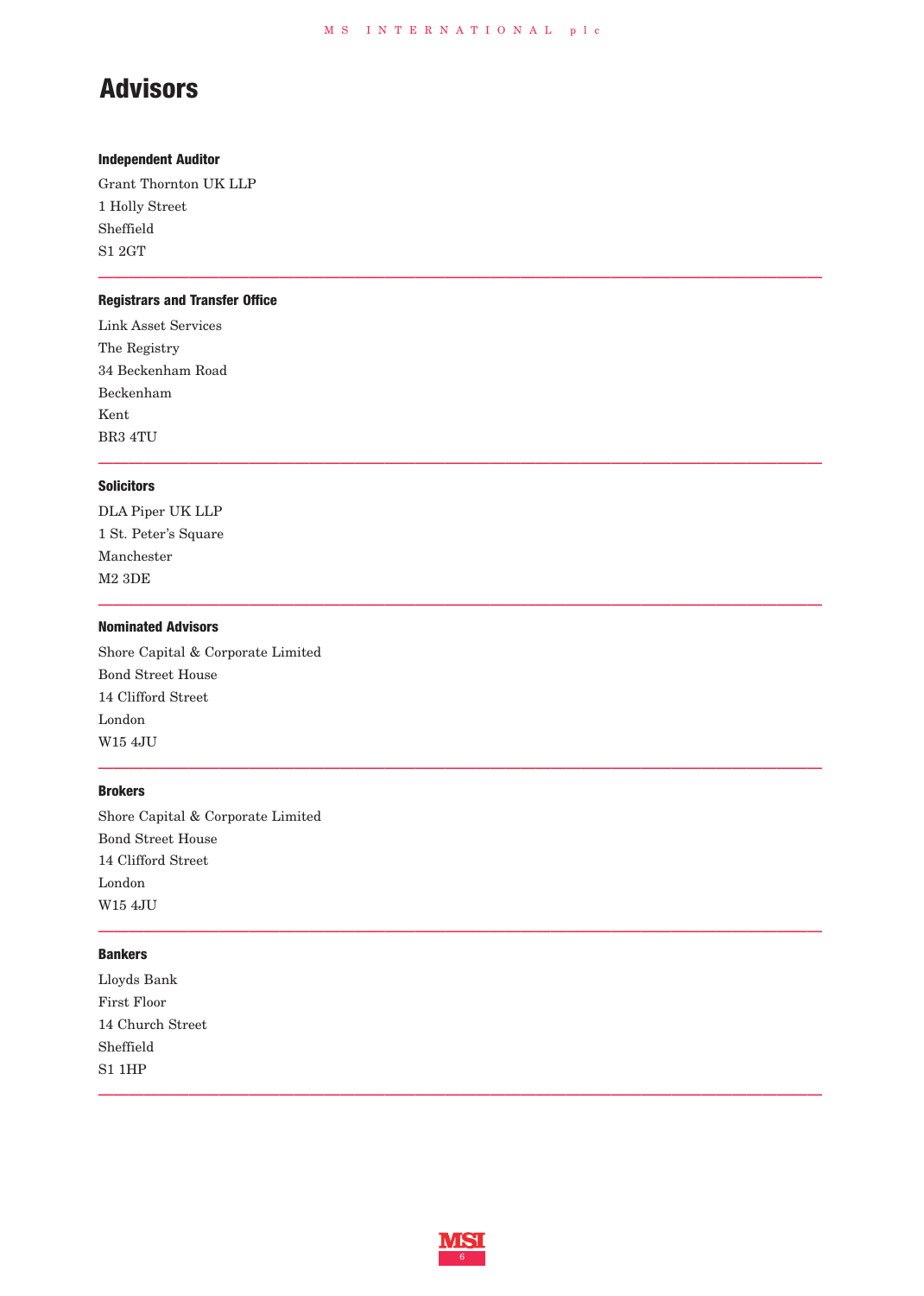### **Strategic report**

This report should be read in conjunction with the Chairman's Statement and the Corporate governance statement.

#### **Strategy**

The Group's long-term strategy is to invest in people, products and processes to seek continuous improvement in its four diverse operating divisions: 'Defence', 'Forgings', 'Petrol Station Superstructures' and 'Corporate Branding', each holding a leading position in its specialist market.

**222222222222222222222222222222222222222222222222**

#### **Business review**

The Group is engaged in the design and manufacture of specialist engineering products and the provision of related services.

A review of the operations of the Company and subsidiaries and their position at 30th April, 2020 are provided in the Chairman's Statement.

Segment information for the year under review is provided in note 4 "Segment information" of the Group financial statements.

The Group incurred a loss before taxation of  $\text{\pounds}3.253\text{m}$  (2019 – profit before taxation –  $\text{\pounds}4.787\text{m}$ ). The effect of Covid-19 on the business for the year is estimated to be a reduction in turnover of £3.91m. **222222222222222222222222222222222222222222222222**

#### **Principal risks and uncertainties**

The principal risks and uncertainties facing the Group relate to levels of customer demand for the Group's products and services. Customer demand is driven mainly by general economic conditions but also by pricing, product quality and delivery performance of MS INTERNATIONAL plc and in comparison with our competitors.

The detrimental effect of Covid-19 on the business has continued into 2020/21. The Group has taken measures, including furloughing employees and temporary closures of some operations, to minimise the adverse impact. The Group will continue to be faced with the resulting uncertainty until normal conditions resume.

There continues to be considerable uncertainty in relation to the UK's future trading relationship with the EU.

The Group already has operations within the EU in its 'Petrol Station Superstructures' business and its 'Corporate Branding' business. The 'Defence' business operates in a worldwide market and many of its customers and suppliers are not in the EU.

The overseas businesses of the 'Forgings' division operate in the USA, Brazil and Argentina. The main suppliers to UK 'Forgings' are based in the UK or non-EU countries. However, it does supply products to fork lift truck manufacturers within the EU. Any changes to the UK's future trading relationship with the EU may have an adverse impact on these customer supply arrangements, albeit limited in the context of the Group's overall international trading profile.

The Board is monitoring the likely impact of how changes in the UK's trading relationship with the EU will affect the different parts of the Group and preparations have been made to take appropriate action if, and when, required.

Sterling exchange rates against other currencies can influence pricing. The principal financial risks and uncertainties in the business are set out in note 27 "Financial Instruments" to these Group financial statements.

**222222222222222222222222222222222222222222222222**

#### **Key performance indicators**

|                               | 2020    | 2019              | Change  |
|-------------------------------|---------|-------------------|---------|
|                               | £'000   | $\pounds$ '000    | $\%$    |
| Revenue                       | 61.153  | 77.708            | (21.3)  |
| (Loss)/profit before taxation | (3,253) | 4.787             | (168.0) |
| (Loss)/earnings per share     | (15.1p) | 23.1 <sub>p</sub> | (165.4) |

A review of the changes in the key performance indicators is provided in the Chairman's Statement.



**222222222222222222222222222222222222222222222222**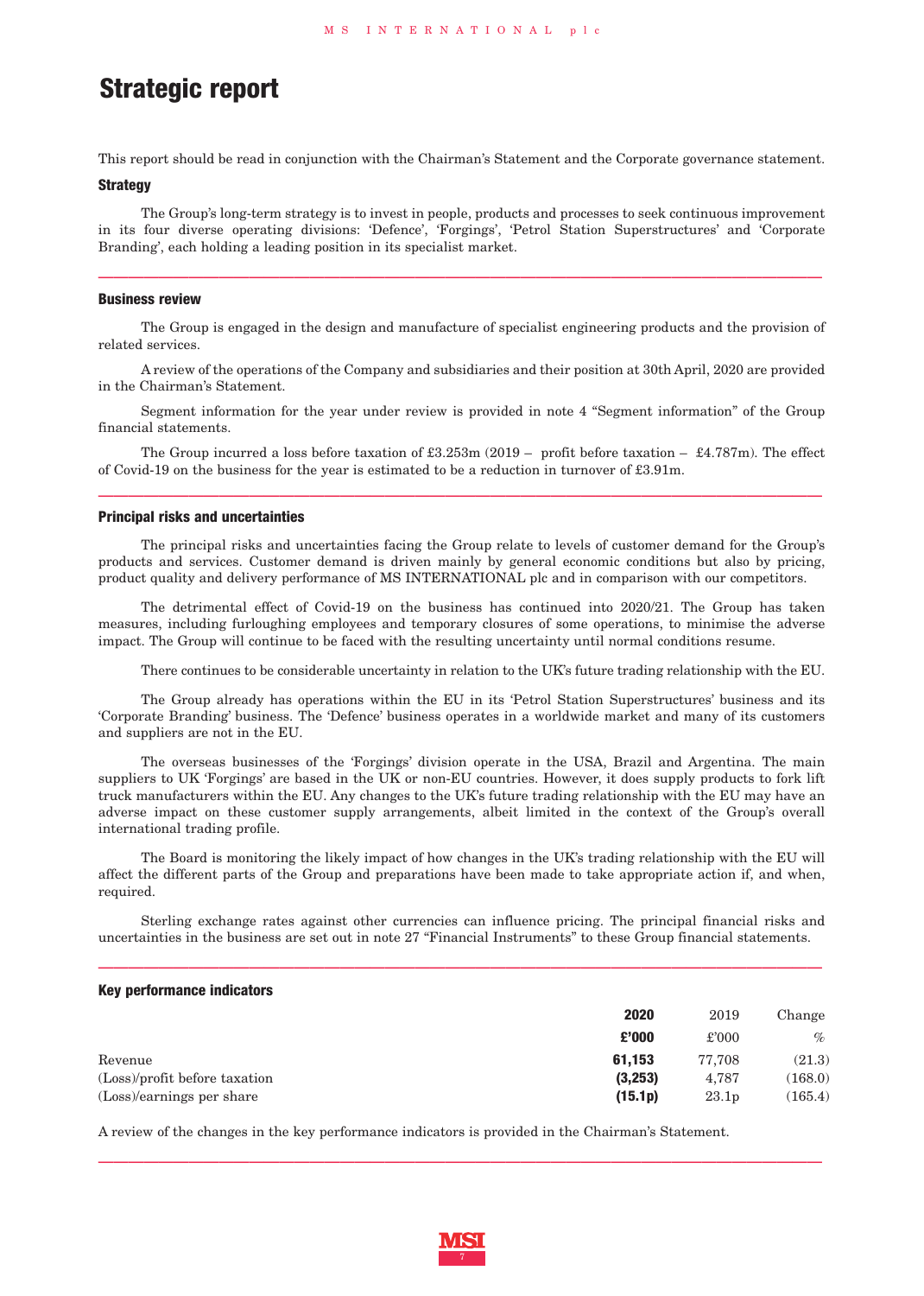## **Strategic report**

Continued

#### **Cash flow**

The Group had a cash outflow from operating activities of £3.33m (2019 – £9.07m inflow). This was before capital expenditure of £0.72m (2019 – £0.89m) and acquisition costs of £1.18m for the specialist corporate branding businesses in The Netherlands.

Research and initial development costs of  $£2.0m (2019 - £0.96m)$  were expended during the year, primarily on the continuing development of the portfolio of small to medium calibre naval, land-based and other stabilised weapon systems that the 'Defence' business offers to its worldwide customer base.

Closing cash and cash equivalents were  $£16.1m (2019 - £22.9m)$  including customer progress payments on account of £13.37m (2019 – £13.65m).

**222222222222222222222222222222222222222222222222**

#### **General duties of directors**

With effect from 1st January, 2019, specific references are required as to how the Board undertakes its duties in respect of the requirements under Section 172 of the 2006 Companies Act to promote the success of the Company for the benefit of its shareholders as a whole.

In doing so, the Board is required to have regard for the following:

- the likely long-term consequences of any decision;
- **●** the interests of the Group's employees;
- the need to foster and maintain good business relationships with customers, suppliers and others;
- the impact of the Group's operations on the community and environment;
- **●** the Group's reputation for high standards of business conduct and the need to act fairly between members of the Company.

As an AIM quoted company, the Company has adopted as far as practical for a group of its size, the April 2018 QCA Corporate Governance Code. The Company describes how it complies with the code and provides details of where it does not comply on pages 57 to 59.

The Chairman's statement and this Strategic report describe the Group's activities, strategy and future prospects.

The Board considers its employees, customers, suppliers and shareholders to be its major stakeholders. When taking decisions for the long-term future of the Group, the Board informally takes into consideration the interests of all these stakeholders in its deliberations.

The Group operates on a decentralised structure with employee, customer, and supplier relationships delegated to the management of the operating companies. Part of the operating companies managements' reponsibilities is to regularly report to the executive directors on these relationships to ensure that good relationships are maintained with employees, customers, and suppliers.

The Board considers that appropriate remuneration, incentive schemes, and employment procedures are in place across all of the Group's operating companies which fairly reward its employees in relation to the local communities in which they operate and identify opportunities for employee development where practical.

The Board, through its decentralised management structure endeavours to maintain good long-term supplier relationships by contracting on standard business terms and conditions and prompt payment within agreed terms. There are long-standing relationships with some key suppliers to ensure the quality and continuity of the supply chain.

The executive directors receive regular updates from the management of operating companies on both existing and potential new customer relationships to ensure that the Board's decision making takes into account the commercial and service requirements of the customer base.

The Board believes that owing to the relatively small size of its operating units throughout the world, the Group does not have any significant impact on the local communities and environments within which they operate. However, the Board recognises that the Group has to maintain the highest standards of integrity in the conduct of each of the Group's operations throughout the world. Consequently, the Board aims to ensure all of its operations minimise harm and contribute as far as practical to the local communities in which it operates.

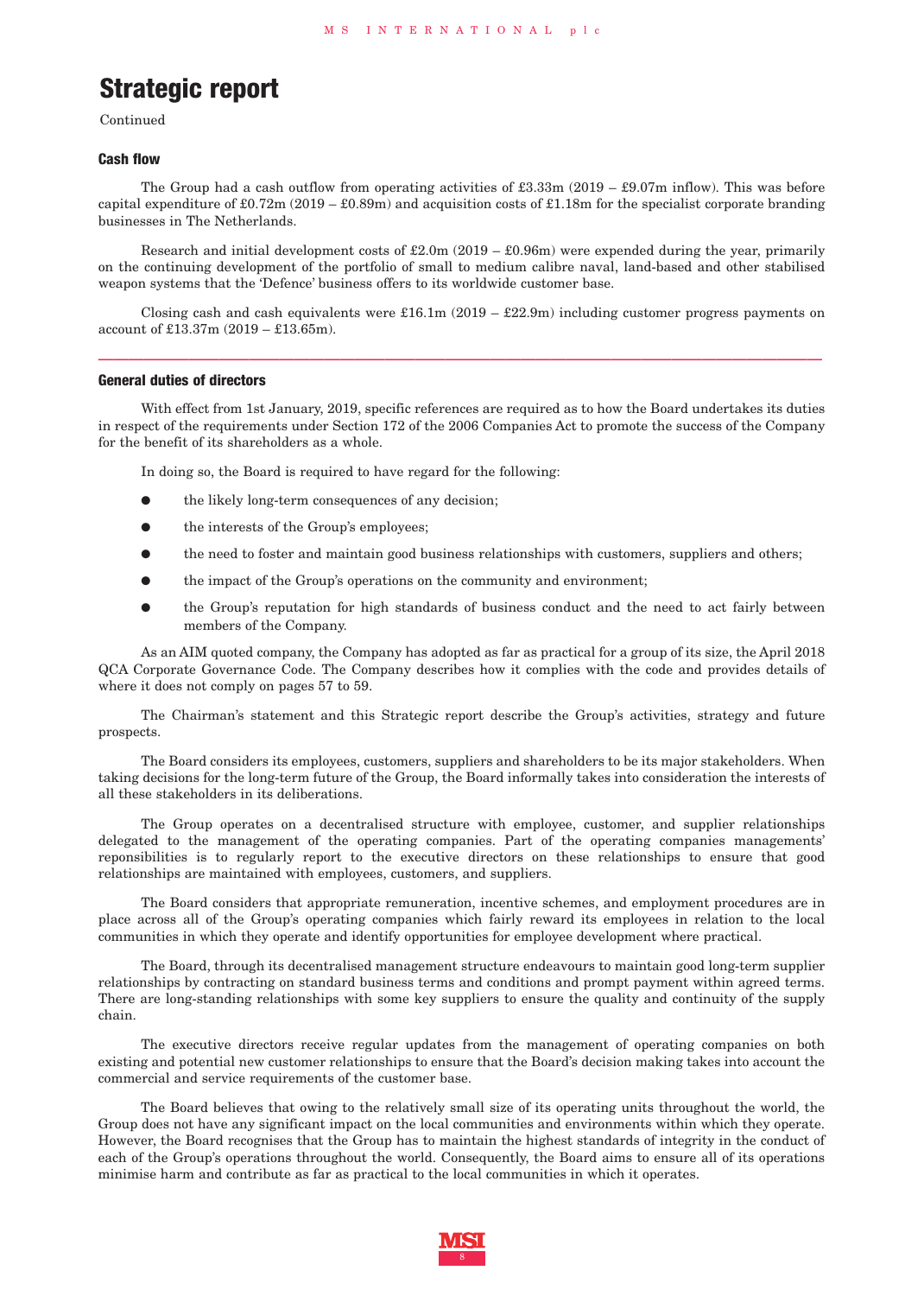## **Strategic report**

Continued

The Board recognises the importance of maintaining high standards of business conduct and has appropriate policies in place, such as, employee Whistleblowing and Anti-Bribery and Corruption, to assist in setting a culture of ethical behaviour throughout the Group.

The composition of the Company's shareholders is predominantly directors, private investors, and one longstanding institutional investor. The AGM is the primary mechanism for the Board to engage with the shareholders, together with the publication of unaudited half yearly results and full year audited Report and Accounts and other regulatory announcements on the Company's website.

By order of the Board,

### **David Kirkup**

Secretary

30th June, 2020

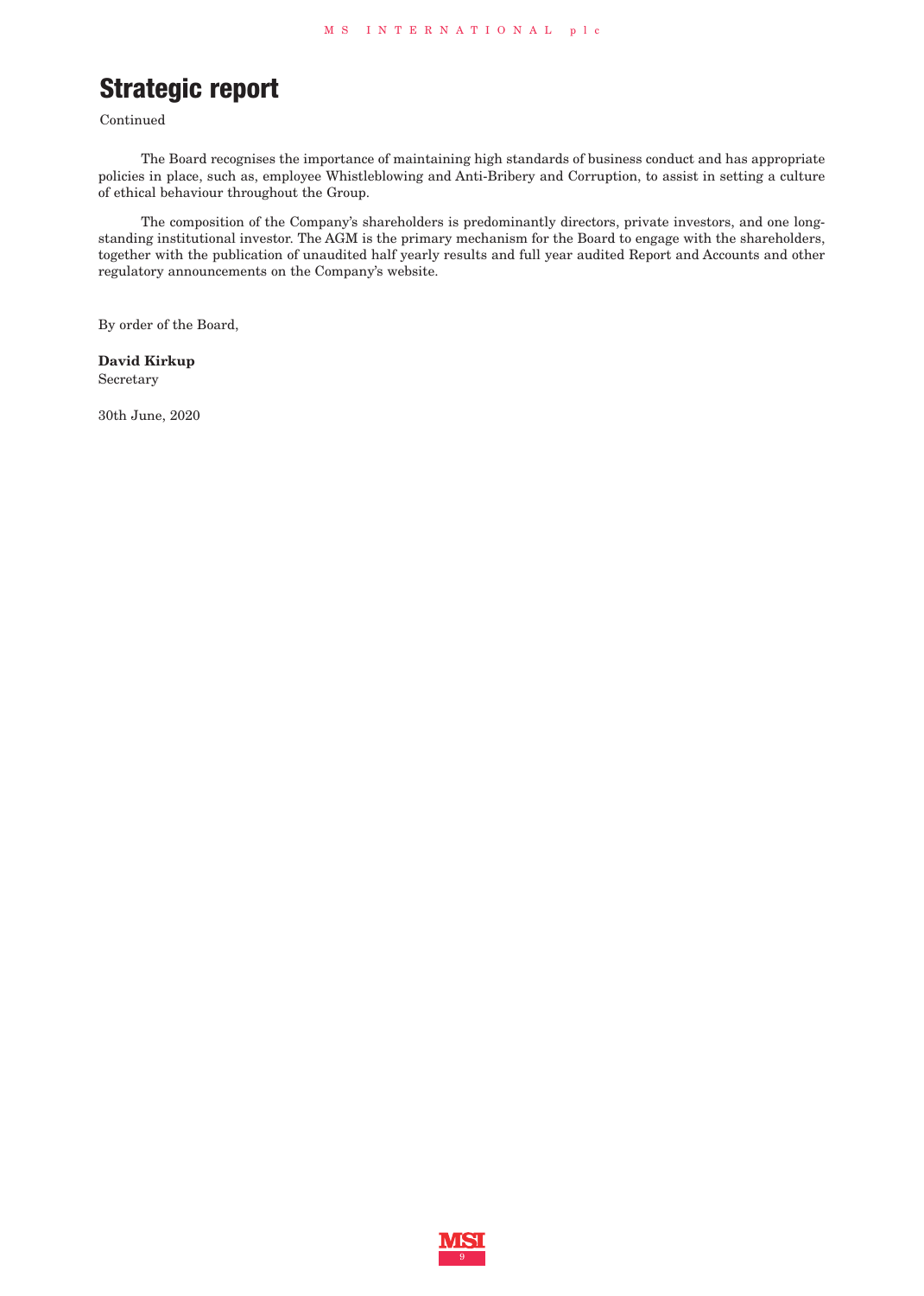## **Statement of directors' responsibilities**

The directors are responsible for preparing the Annual Report and the financial statements in accordance with applicable United Kingdom law and regulations. Company law requires the directors to prepare such financial statements for each financial year. Under that law, the directors have prepared Group financial statements under International Financial Reporting Standards (IFRSs) as adopted by the European Union, and the directors' have elected to prepare Parent Company financial statements under International Financial Reporting Standards (IFRSs) as adopted by the European Union.

Under company law the directors must not approve the accounts unless they are satisfied that they give a true and fair view of the state of affairs of the Group and Parent Company and of the profit or loss of the Group and Parent Company for that period. In preparing those financial statements, the directors are required to:

- select suitable accounting policies and then apply them consistently;
- **●** make judgements and accounting estimates that are reasonable and prudent;
- **●** state whether the Group and Parent Company financial statements have been prepared in accordance with IFRSs as adopted by the European Union, subject to any material departures disclosed and explained in the financial statements;
- **•** prepare the financial statements on the going concern basis unless it is inappropriate to presume that the Parent Company will continue in business.

The directors are responsible for keeping adequate accounting records that are sufficient to show and explain the Group and Parent Company's transactions and disclose with reasonable accuracy at any time the financial position of the Group and Parent Company and to enable them to ensure that the financial statements comply with the Companies Act 2006. They are also responsible for safeguarding the assets of the Group and Parent Company and hence for taking reasonable steps for the prevention and detection of fraud and other irregularities.

The directors are responsible for the maintenance and integrity of the corporate and financial information included on the company's website. Legislation in the United Kingdom governing the preparation and dissemination of financial statements may differ from the legislation in other jurisdictions.

The directors confirm that:

- so far as each director is aware, there is no relevant audit information of which the company's auditor is unaware;
- **●** the directors have taken all the steps that they as directors in order to make themselves aware of any relevant audit information and to establish that the company's auditor is aware of that information.

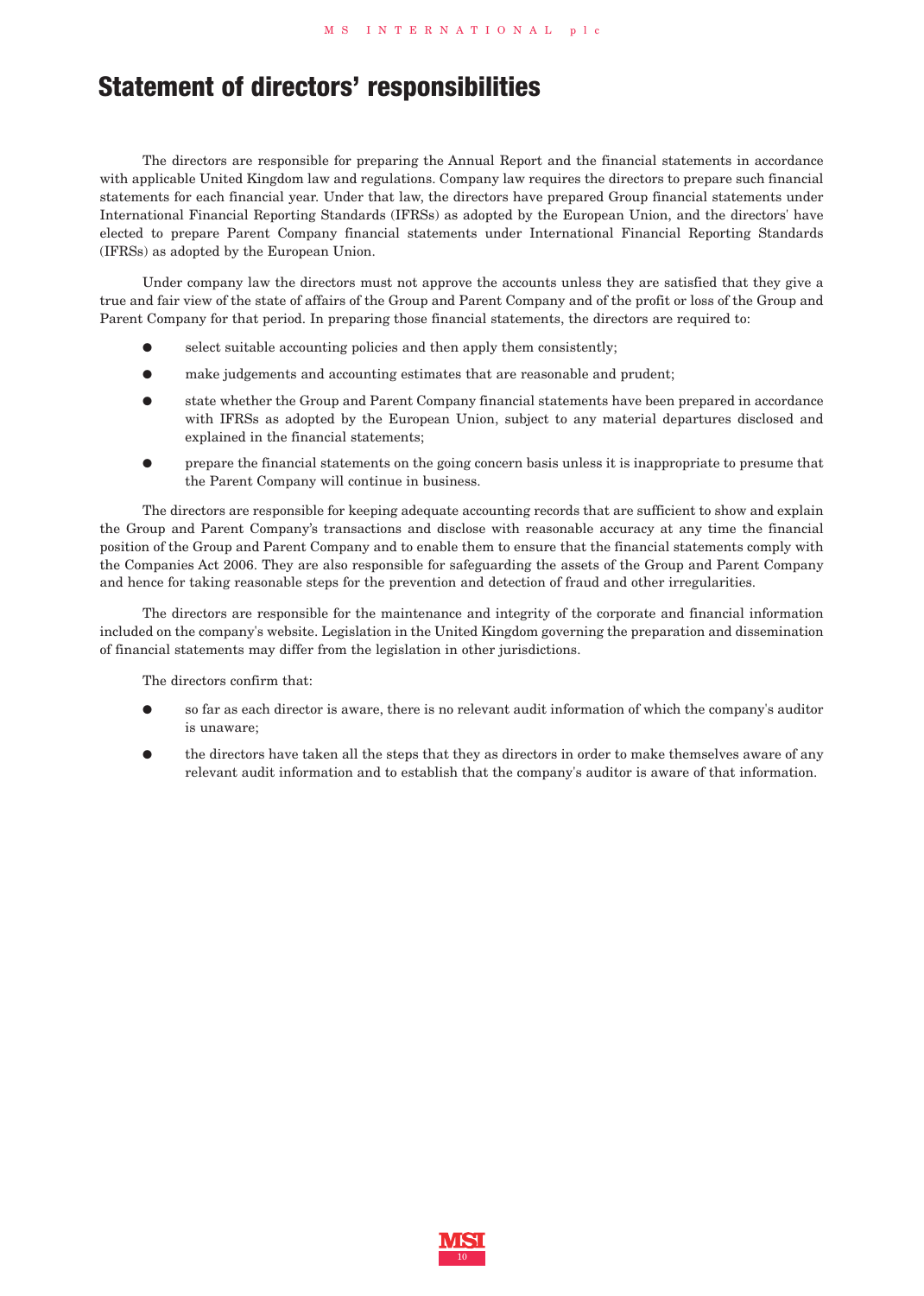#### **Opinion**

#### **Our opinion on the financial statements is unmodified**

We have audited the financial statements of MS INTERNATIONAL plc (the 'parent company') and its subsidiaries (the 'group') for the year ended 30 April 2020 which comprise the Consolidated income statement, the Consolidated statement of comprehensive income, the Consolidated and company statement of changes in equity, the Consolidated and company statements of financial position, the Consolidated and company cash flow statements and notes to the financial statements, including a summary of significant accounting policies. The financial reporting framework that has been applied in their preparation is applicable law and International Financial Reporting Standards (IFRSs) as adopted by the European Union and, as regards the parent company financial statements, as applied in accordance with the provisions of the Companies Act 2006.

In our opinion:

- the financial statements give a true and fair view of the state of the group's and of the parent company's affairs as at 30 April 2020 and of the group's loss for the period then ended;
- **●** the group financial statements have been properly prepared in accordance with IFRSs as adopted by the European Union;
- **●** the parent company financial statements have been properly prepared in accordance with IFRSs as adopted by the European Union and as applied in accordance with the provisions of the Companies Act 2006; and
- **●** the financial statements have been prepared in accordance with the requirements of the Companies Act 2006.

#### **Basis for opinion**

We conducted our audit in accordance with International Standards on Auditing (UK) (ISAs (UK)) and applicable law. Our responsibilities under those standards are further described in the 'Auditor's responsibilities for the audit of the financial statements' section of our report. We are independent of the group and the parent company in accordance with the ethical requirements that are relevant to our audit of the financial statements in the UK, including the FRC's Ethical Standard as applied to listed entities, and we have fulfilled our other ethical responsibilities in accordance with these requirements.

We believe that the audit evidence we have obtained is sufficient and appropriate to provide a basis for our opinion.

#### **The impact of macro-economic uncertainties on our audit**

Our audit of the financial statements requires us to obtain an understanding of the relevant uncertainties, including those arising as a consequence of the effects of macro-economic uncertainties such as Covid-19 and Brexit. All audits assess and challenge the reasonableness of estimates made by the directors and the related disclosures and the appropriateness of the going concern basis of preparation of the financial statements. All of these depend on assessments of the future economic environment and the group's future prospects and performance.

Covid-19 and Brexit are amongst the most significant economic events currently faced by the UK, and at the date of this report their effects are subject to unprecedented levels of uncertainty, with the full range of possible outcomes and their impacts unknown. We applied a standardised firm-wide approach in response to these uncertainties when assessing the group's future prospects and performance. However, no audit should be expected to predict the unknowable factors or all possible future implications for a company associated with these particular events.

#### **Conclusions relating to going concern**

We have nothing to report in respect of the following matters in relation to which the ISAs (UK) require us to report to you where:

- **●** the directors' use of the going concern basis of accounting in the preparation of the financial statements is not appropriate; or
- **●** the directors have not disclosed in the financial statements any identified material uncertainties that may cast significant doubt about the group's or the parent company's ability to continue to adopt the going concern basis of accounting for a period of at least twelve months from the date when the financial statements are authorised for issue.

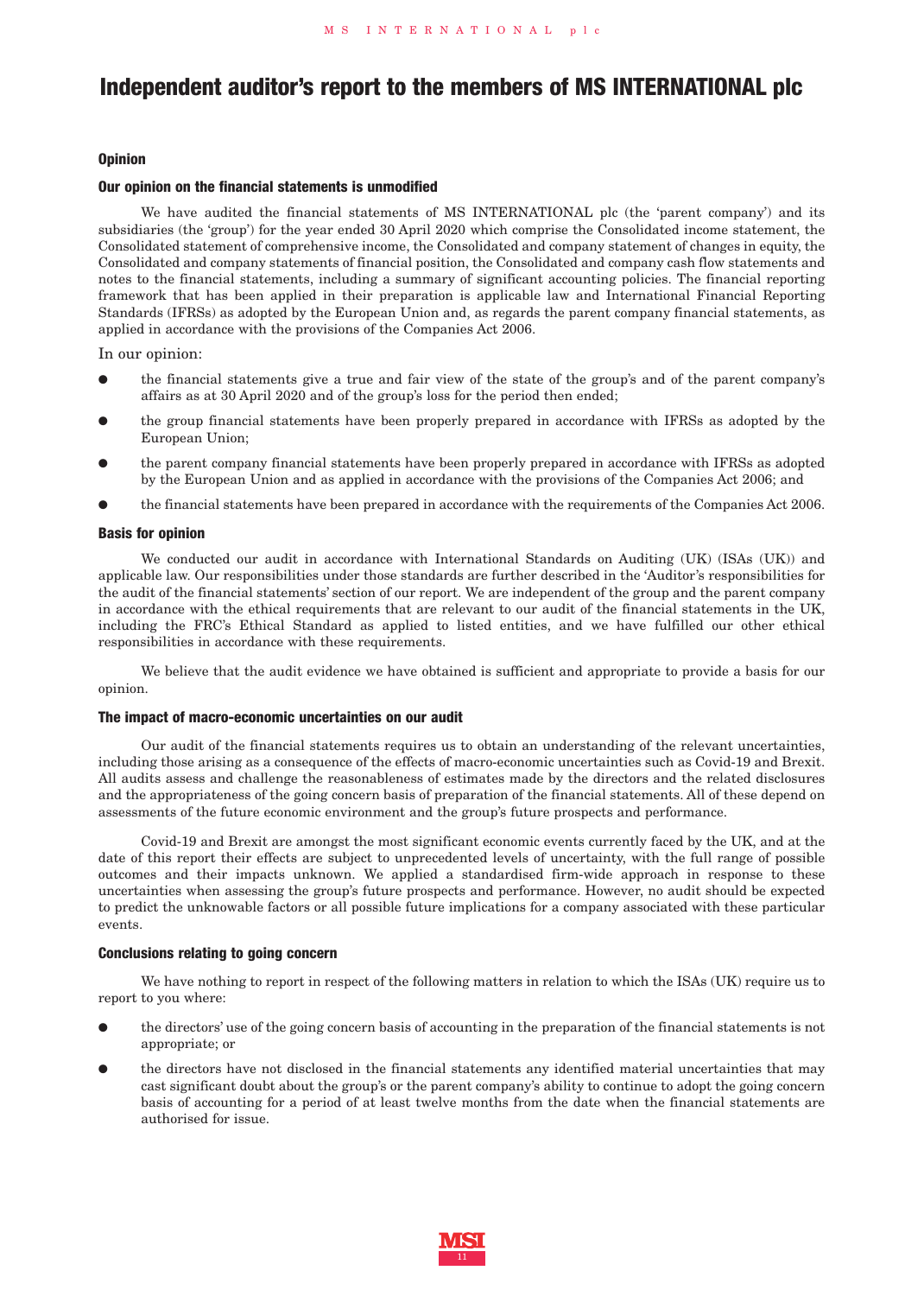Continued

In our evaluation of the directors' conclusions, we considered the risks associated with the group and parent company's business, including effects arising from macro-economic uncertainties such as Covid-19 and Brexit, and analysed how those risks might affect the group and parent company's financial resources or ability to continue operations over the period of at least twelve months from the date when the financial statements are authorised for issue. In accordance with the above, we have nothing to report in these respects.

However, as we cannot predict all future events or conditions and as subsequent events may result in outcomes that are inconsistent with judgements that were reasonable at the time they were made, the absence of reference to a material uncertainty in this auditor's report is not a guarantee that the group and parent company will continue in operation.

#### **Overview of our audit approach**

- Overall materiality: £335,000, which represents 0.5% of the group's revenue;
- **●** Key audit matters were identified as:
	- Non-contract revenue has a potential for misstatement
	- Contract revenue has a potential for misstatement
	- Going concern
- **●** Audit scope:
	- A full scope audit was performed of the financial statements of the company, and all components determined to be significant.
	- A specified audit procedures approach was adopted for components not considered to be significant.
	- The components where we performed full or specified audit procedures accounted for 98% of revenue and 98% of gross profit.

#### **Key audit matters**

Key audit matters are those matters that, in our professional judgment, were of most significance in our audit of the financial statements of the current period and include the most significant assessed risks of material misstatement (whether or not due to fraud) that we identified. These matters included those that had the greatest effect on: the overall audit strategy, the allocation of resources in the audit; and directing the efforts of the engagement team. These matters were addressed in the context of our audit of the financial statements as a whole, and in forming our opinion thereon, and we do not provide a separate opinion on these matters.

| Key Audit Matter – Group and parent                                                                                                                                                                                                                                                                                                                                                                                                                                                   | How the matter was addressed in the audit $-$ Group and<br>parent                                                                                                                                                                                                                                                                                                                                                                                                                                                                                                                                                                                                                                                                                                                                                                                                                                                                                                                                       |
|---------------------------------------------------------------------------------------------------------------------------------------------------------------------------------------------------------------------------------------------------------------------------------------------------------------------------------------------------------------------------------------------------------------------------------------------------------------------------------------|---------------------------------------------------------------------------------------------------------------------------------------------------------------------------------------------------------------------------------------------------------------------------------------------------------------------------------------------------------------------------------------------------------------------------------------------------------------------------------------------------------------------------------------------------------------------------------------------------------------------------------------------------------------------------------------------------------------------------------------------------------------------------------------------------------------------------------------------------------------------------------------------------------------------------------------------------------------------------------------------------------|
| Non-contract revenue has a potential for<br>misstatement<br>Non-contract revenue is a major driver of the<br>business and there is a potential for material<br>misstatement particularly in relation to<br>revenue being recorded in the wrong period due<br>to cut off errors or management bias.<br>We therefore identified the misstatement of<br>non-contract revenue as a significant risk,<br>which was one of the most significant assessed<br>risks of material misstatement. | Our audit work included, but was not restricted to:<br>performing walkthroughs to understand the design and<br>implementation of controls for the recording of revenue<br>performing an assessment of whether the revenue<br>recognition policy is in accordance with International<br>Financial Reporting Standard 15 'Revenue from<br>Contracts with Customers' (IFRS 15), by comparing<br>policies to IFRS 15 requirements, assessing the<br>disclosures made and testing a sample of the revenue<br>recorded in the period for adherence to the policy adopted<br>testing items of revenue around the year end to ensure it<br>is recorded in the correct period<br>testing a sample of revenue transactions to supporting<br>documentation including, sales invoices, proof of delivery<br>or occurrence, and receipt in the bank.<br>The group's accounting policy on recognition of revenue is<br>shown in note 2 to the financial statements and related<br>disclosures are included in note 3. |
|                                                                                                                                                                                                                                                                                                                                                                                                                                                                                       | <b>Key observations</b>                                                                                                                                                                                                                                                                                                                                                                                                                                                                                                                                                                                                                                                                                                                                                                                                                                                                                                                                                                                 |

Based on the work we have undertaken we have not found any material misstatements in non-contract revenue recognition.

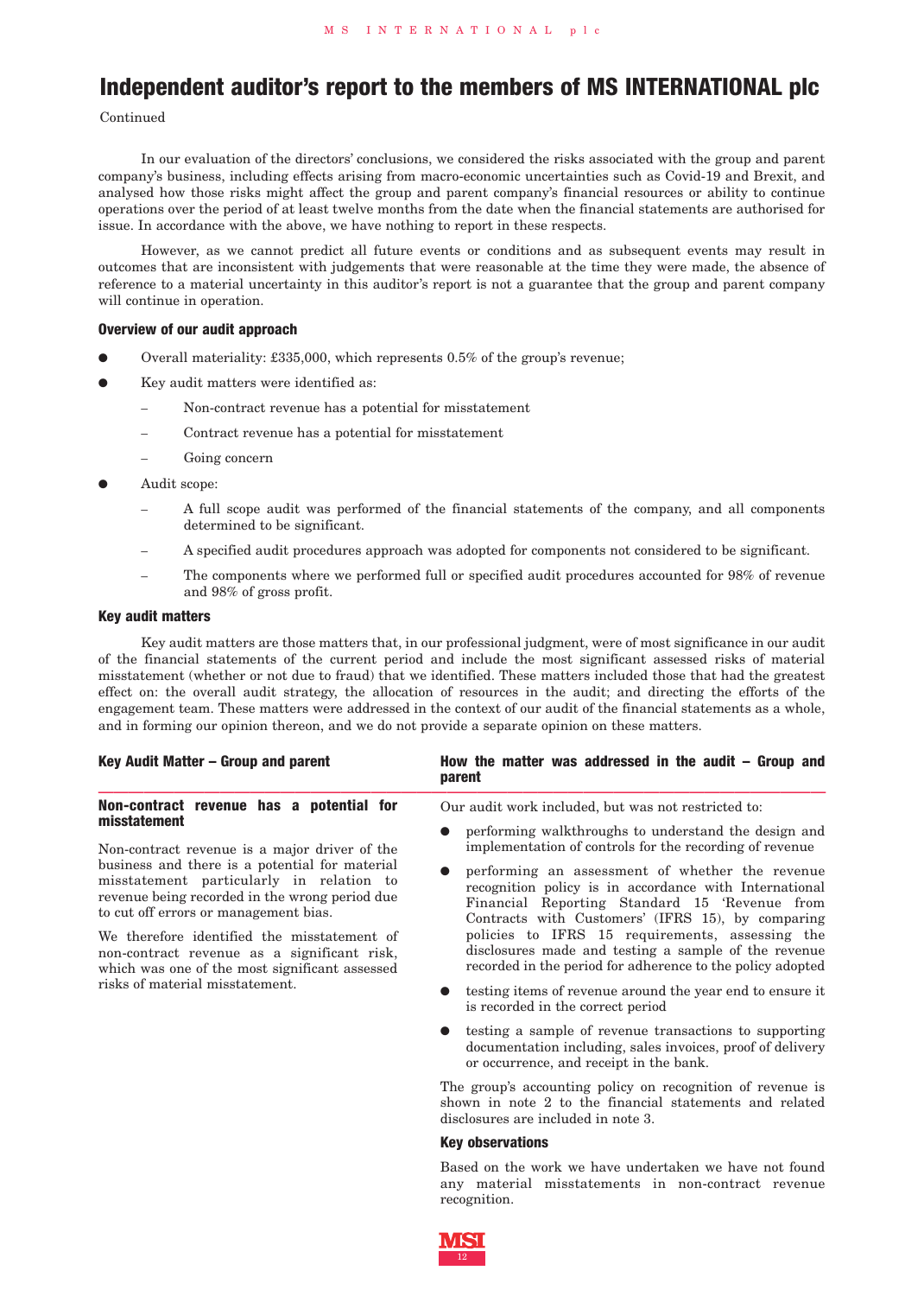Continued

#### **Key Audit Matter - Group and parent**

#### **How the matter was addressed in the audit - Group and parent 222222222222222222222222222222222222222222222222**

#### **Contract revenue has a potential for misstatement**

Contract revenue is a major driver of the business and there is potential for material misstatement particularly within the Defence division (group) and Petrol Station Superstructures division (group and parent company) in relation to the timing of recognition of revenue due to error or management bias.

We therefore identified the misstatement of contract revenue as a significant risk, which was one of the most significant assessed risks of material misstatement.

#### **Key Audit Matter - Group and parent**

#### **Going concern**

As stated in 'the impact of macro-economic uncertainties on our audit' section of our report, Covid-19 is one of the most significant economic events currently faced by the UK, and at the date of this report its effects are subject to unprecedented levels of uncertainty. This event could adversely impact the future trading performance of the company and as such increases the extent of judgement and estimation uncertainty associated with management's decision to adopt the going concern basis of accounting in the preparation of the financial statements.

As such we identified going concern as a significant risk, which was one of the most significant assessed risks of material misstatement.

Our audit work included, but was not restricted to:

- **●** performing walkthroughs to understand the design and implementation of controls for the recording of revenue
- performing an assessment of whether the revenue recognition policy is in accordance with IFRS 15, by comparing policies to IFRS 15 requirements, assessing the disclosures made and testing a sample of the revenue recorded in the period for adherence to the policy adopted
- testing a sample of revenue transactions to customer contracts and orders to assess that the revenue has been recognised in line with the contractual terms.

The group's accounting policy on recognition of revenue from contracts is shown in note 2 to the financial statements and related disclosures are included in note 3.

#### **Key observations**

Based on the work we have undertaken we have not found any material misstatements in contract revenue recognition.

#### **How the matter was addressed in the audit - Group and parent 222222222222222222222222222222222222222222222222**

We undertook procedures to evaluate management's assessment of the impact of Covid-19 on the company's forecasted earnings before interest and tax (EBIT) and net assets. This included, but was not restricted to:

- **●** Obtaining management's original forecasts covering the period to July 2021. We assessed how these forecasts were compiled, including assessing their accuracy by validating the reasonableness of underlying assumptions;
- Assessing the reliability of management's forecasting by comparing the accuracy of actual financial performance to the forecast information;
- Obtaining management's revised forecasts prepared to assess the potential impact of Covid-19. We evaluated the assumptions applied, including the reduction in revenue and the resulting effect on the forecasted EBIT and net assets during the estimated period of Covid-19, for reasonableness and determined whether they had been applied accurately. We also considered whether the assumptions are consistent with our understanding of the business;
- **●** Assessing management's cash position along with the level of subsequent trade to determine the impact of the pandemic on the net asset position. This assessment included the corroboration of mitigating actions taken by management to relevant documentation and evaluation of their application in the revised forecasts for accuracy;
- **●** Performing sensitivity analysis on management's revised forecasts to determine the reduction in EBIT and net assets that would lead to elimination of the headroom in their original cash flow forecasts; and
- **●** Assessing the adequacy of the going concern disclosures included within the financial statements. .

#### **Key observations**

Based on the procedures performed, we have identified no issues regarding management's assessment of the impact of Covid-19 on the company's forecasted EBIT and net assets. We have nothing to report in addition to that stated in the 'Conclusions relating to going concern' section of our report.

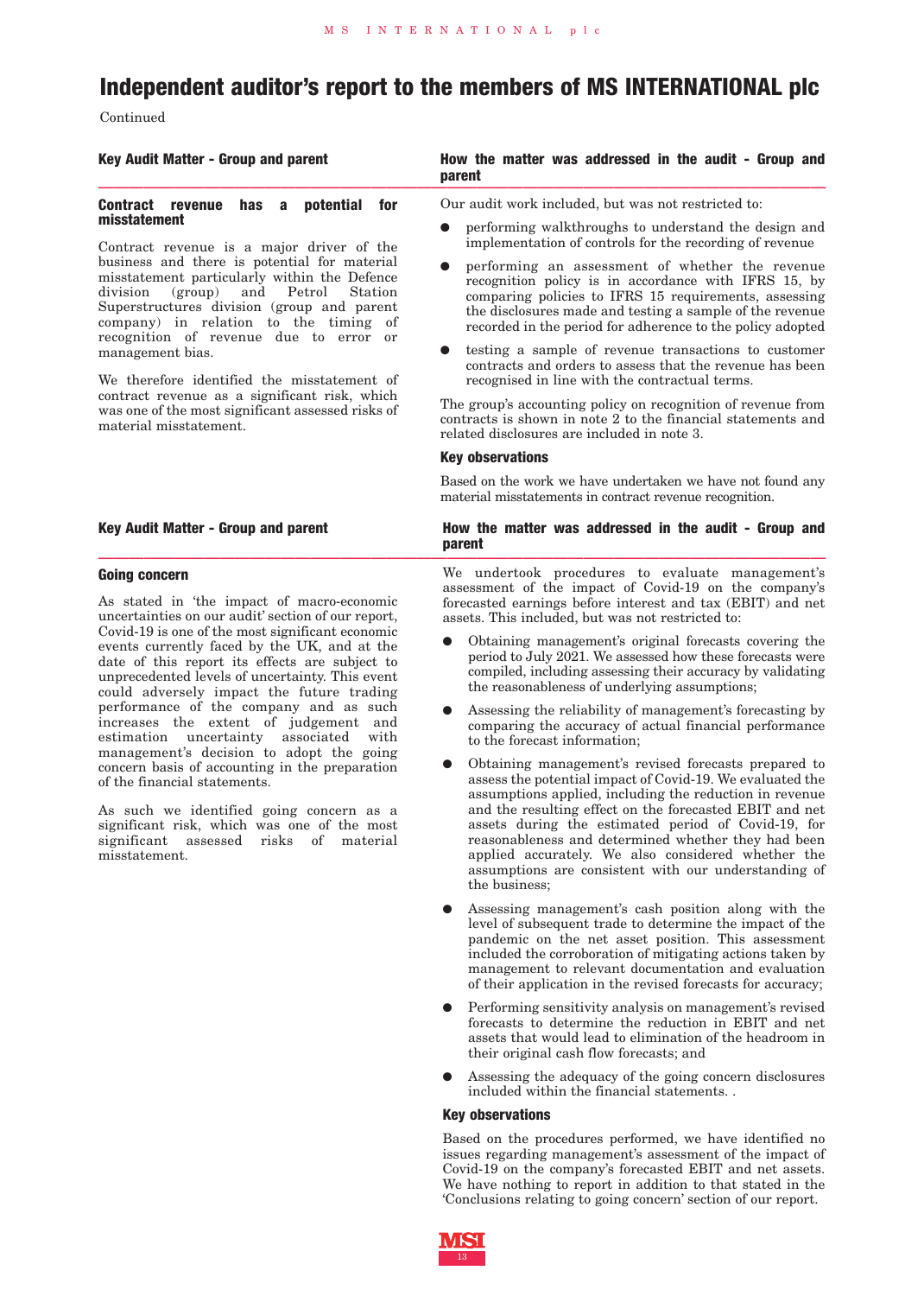Continued

#### **Our application of materiality**

We define materiality as the magnitude of misstatement in the financial statements that makes it probable that the economic decisions of a reasonably knowledgeable person would be changed or influenced. We use materiality in determining the nature, timing and extent of our audit work and in evaluating the results of that work.

Materiality was determined as follows:

| <b>Materiality measure</b>                                         | Group                                                                                                                                                                                                                                                                         | <b>Parent</b>                                                                                                                                                                                                                                                                                                                                              |
|--------------------------------------------------------------------|-------------------------------------------------------------------------------------------------------------------------------------------------------------------------------------------------------------------------------------------------------------------------------|------------------------------------------------------------------------------------------------------------------------------------------------------------------------------------------------------------------------------------------------------------------------------------------------------------------------------------------------------------|
| Financial statements as a whole                                    | £335,000 which is $0.5\%$ of group<br>total revenues. This benchmark is<br>considered the most appropriate<br>because this is the most relevant<br>performance measure to the<br>stakeholders of the Group, as this<br>is identified as a KPI within the<br>Strategic report. | £268,000 which is $0.8\%$ of total<br>assets, capped at component<br>materiality which is 80% of group<br>materiality. This benchmark is<br>considered the most appropriate<br>because this is the most relevant<br>performance measure<br>to the<br>stakeholders of the parent<br>company, as this is identified as a<br>KPI within the Strategic report. |
| Performance materiality used to<br>drive the extent of our testing | financial<br>75%<br>of<br>statement<br>materiality.                                                                                                                                                                                                                           | financial<br>of<br>statement<br>$75\%$<br>materiality.                                                                                                                                                                                                                                                                                                     |
| Specific materiality                                               | We determined a lower level of<br>specific materiality for certain<br>such<br>directors'<br><b>as</b><br>areas<br>remuneration<br>and<br>all<br>other<br>related party transactions.                                                                                          | We determined a lower level of<br>specific materiality for certain<br>directors'<br>such<br>as<br>areas<br>remuneration<br>and<br>all<br>other<br>related party transactions.                                                                                                                                                                              |
| Communication of misstatements<br>to the audit committee           | $£16,750$ and misstatements below<br>that threshold that, in our view,<br>warrant reporting on qualitative<br>grounds.                                                                                                                                                        | $£13,400$ and misstatements below<br>that threshold that, in our view,<br>warrant reporting on qualitative<br>grounds.                                                                                                                                                                                                                                     |

#### **An overview of the scope of our audit**

Our audit approach was a risk-based approach founded on a thorough understanding of the group's business, its environment and risk profile and in particular included:

- **●** an evaluation by the group audit team of identified components to assess the significance of that component and to determine the planned audit response based on a measure of materiality. We based our assessment as to the significance of the components by reference to the percentage of the group's total assets, revenues and gross profit. We did not identify any significant components based on qualitative factors, such as specific uses or concerns over specific components
- we deemed the parent company to be a significant component and performed a full comprehensive audit
- **●** we conducted planning and interim visits, and evaluated the group's internal controls environment including its IT systems and controls
- we evaluated the risk associated with the components of the group and selected the 6 components which were material to the group for full scope audit or specified audit procedures. We performed full scope audit procedures on 2 of these components which were identified as significant to the group and specified audit procedures on the remaining 4 components which were not considered significant to the group. Full scope audit procedures were performed for entities comprising 64% of external revenues and 64% of gross profit. Specified audit procedures, including over revenue, were performed over components accounting for a further 26% of revenue and 26% of gross profit.
- In the current year we have reduced the number of components where we have performed full scope audit or specified audit procedures in comparison to the prior. This is due to the composition of the components this year and assessing the coverage of work where sufficient audit evidence is achieved.

All audit work was performed by Grant Thornton member of network firms which includes overseas firms in the Grant Thornton International Network. We issued group instructions to one component auditor. The group audit team were involved in the risk assessment of this component and reviewed workpapers for the significant risk areas and this was the only component where the group audit team were not included as part of the component audit team.

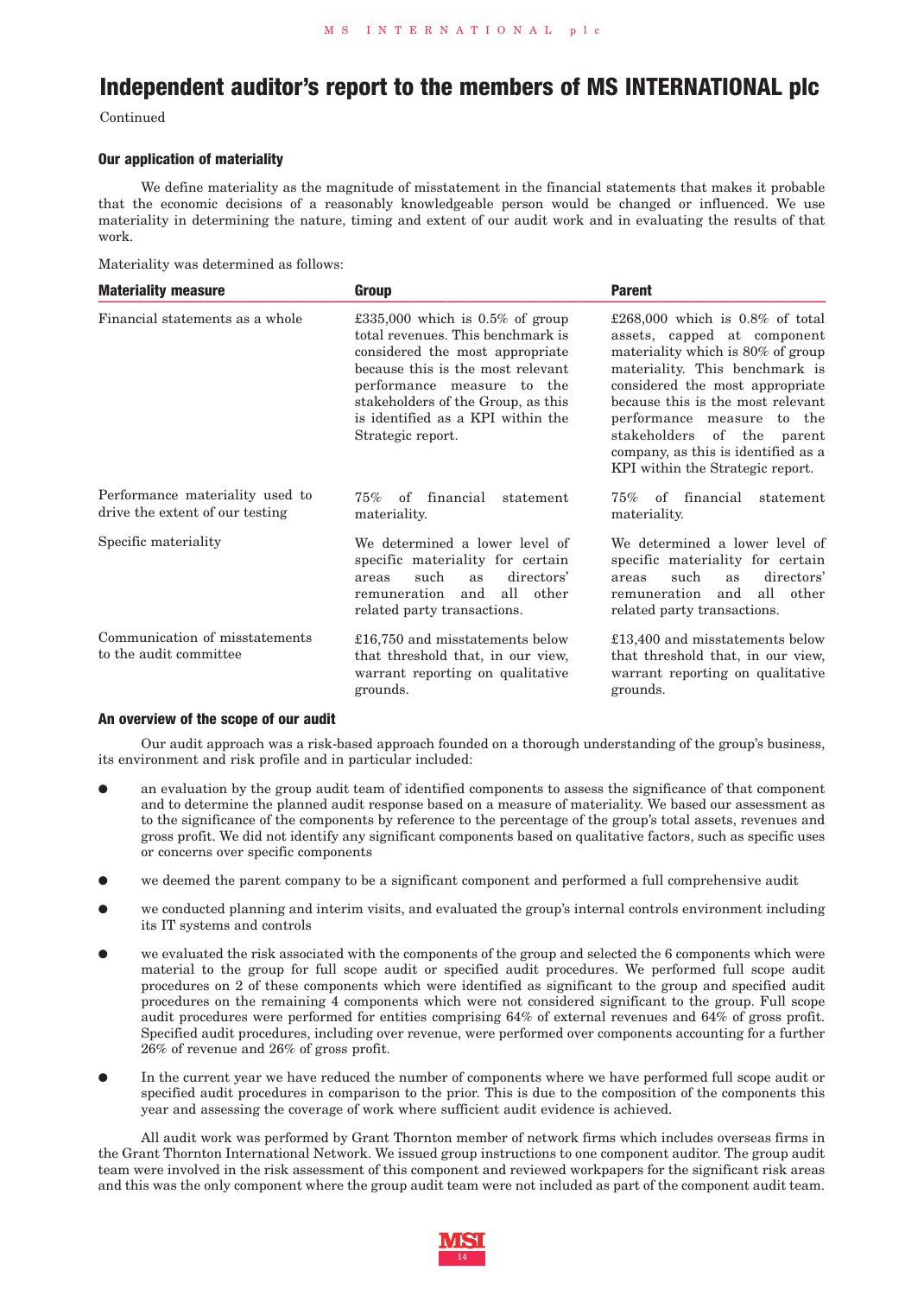Continued

### **Other information**

The directors are responsible for the other information. The other information comprises the information included in the annual report, other than the financial statements and our auditor's report thereon. Our opinion on the financial statements does not cover the other information and, except to the extent otherwise explicitly stated in our report, we do not express any form of assurance conclusion thereon.

In connection with our audit of the financial statements, our responsibility is to read the other information and, in doing so, consider whether the other information is materially inconsistent with the financial statements or our knowledge obtained in the audit or otherwise appears to be materially misstated. If we identify such material inconsistencies or apparent material misstatements, we are required to determine whether there is a material misstatement in the financial statements or a material misstatement of the other information. If, based on the work we have performed, we conclude that there is a material misstatement of this other information, we are required to report that fact.

We have nothing to report in this regard.

#### **Our opinion on other matters prescribed by the Companies Act 2006 is unmodified**

In our opinion, based on the work undertaken in the course of the audit:

- **●** the information given in the strategic report and the report of the directors for the financial period for which the financial statements are prepared is consistent with the financial statements; and
- **●** the strategic report and the report of the directors have been prepared in accordance with applicable legal requirements.

#### **Matters on which we are required to report under the Companies Act 2006**

In the light of the knowledge and understanding of the group and the parent company and its environment obtained in the course of the audit, we have not identified material misstatements in the strategic report or the report of the directors.

#### **Matters on which we are required to report by exception**

We have nothing to report in respect of the following matters in relation to which the Companies Act 2006 requires us to report to you if, in our opinion:

- **●** adequate accounting records have not been kept by the parent company, or returns adequate for our audit have not been received from branches not visited by us; or
- the parent company financial statements are not in agreement with the accounting records and returns; or
- **●** certain disclosures of directors' remuneration specified by law are not made; or
- we have not received all the information and explanations we require for our audit.

#### **Responsibilities of directors for the financial statements**

As explained more fully in the statement of directors' responsibilities on page 10, the directors are responsible for the preparation of the financial statements and for being satisfied that they give a true and fair view, and for such internal control as the directors determine is necessary to enable the preparation of financial statements that are free from material misstatement, whether due to fraud or error.

In preparing the financial statements, the directors are responsible for assessing the group's and the parent company's ability to continue as a going concern, disclosing, as applicable, matters related to going concern and using the going concern basis of accounting unless the directors either intend to liquidate the group or the parent company or to cease operations, or have no realistic alternative but to do so.

#### **Auditor's responsibilities for the audit of the financial statements**

Our objectives are to obtain reasonable assurance about whether the financial statements as a whole are free from material misstatement, whether due to fraud or error, and to issue an auditor's report that includes our opinion. Reasonable assurance is a high level of assurance, but is not a guarantee that an audit conducted in accordance with ISAs (UK) will always detect a material misstatement when it exists. Misstatements can arise from fraud or error and are considered material if, individually or in the aggregate, they could reasonably be expected to influence the economic decisions of users taken on the basis of these financial statements.

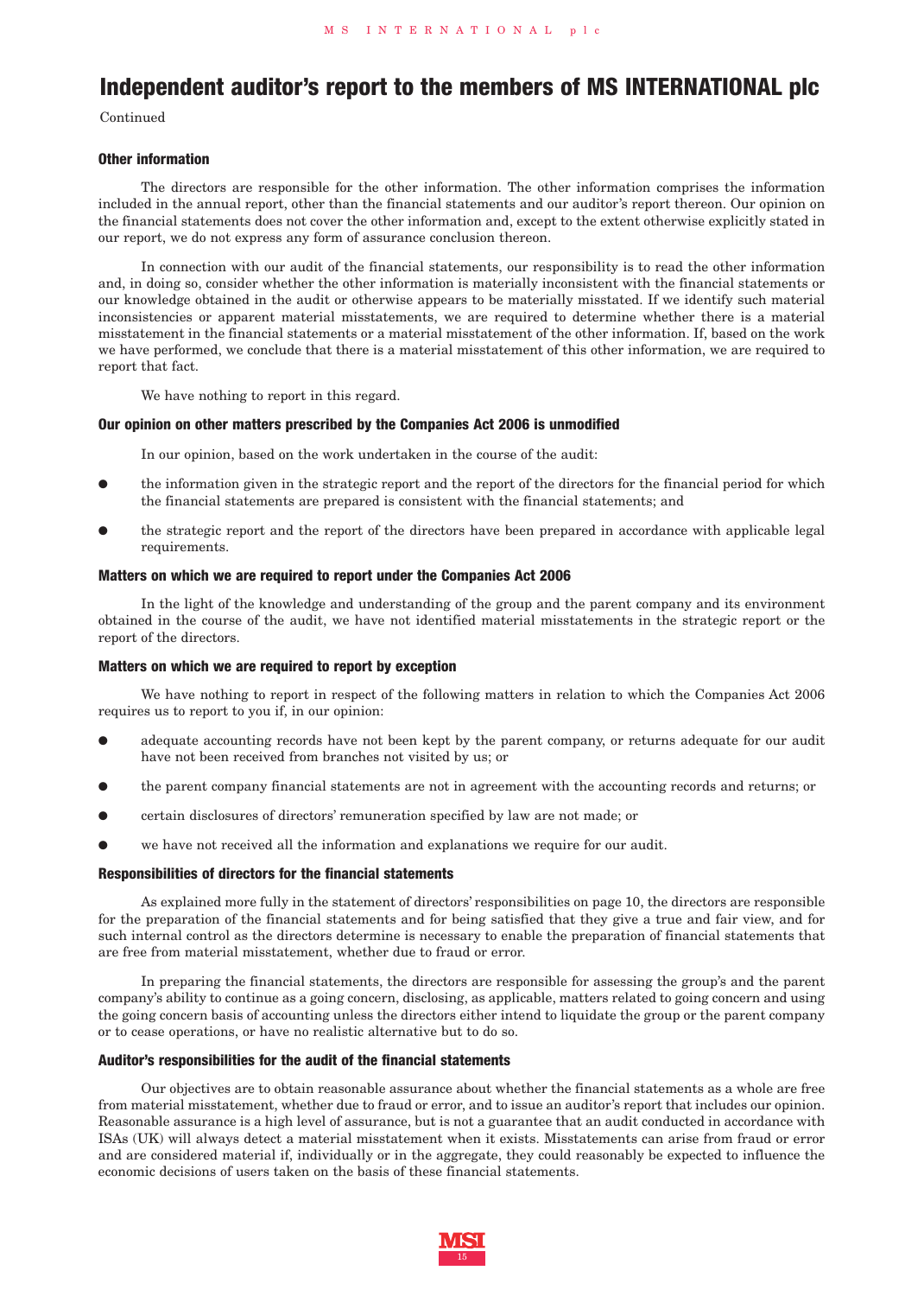Continued

A further description of our responsibilities for the audit of the financial statements is located on the Financial Reporting Council's website at: www.frc.org.uk/auditorsresponsibilities. This description forms part of our auditor's report.

#### **Use of our report**

This report is made solely to the company's members, as a body, in accordance with Chapter 3 of Part 16 of the Companies Act 2006. Our audit work has been undertaken so that we might state to the company's members those matters we are required to state to them in an auditor's report and for no other purpose. To the fullest extent permitted by law, we do not accept or assume responsibility to anyone other than the company and the company's members as a body, for our audit work, for this report, or for the opinions we have formed.

**Michael Redfern Senior Statutory Auditor** for and on behalf of Grant Thornton UK LLP Statutory Auditor, Chartered Accountants Sheffield

30 June 2020

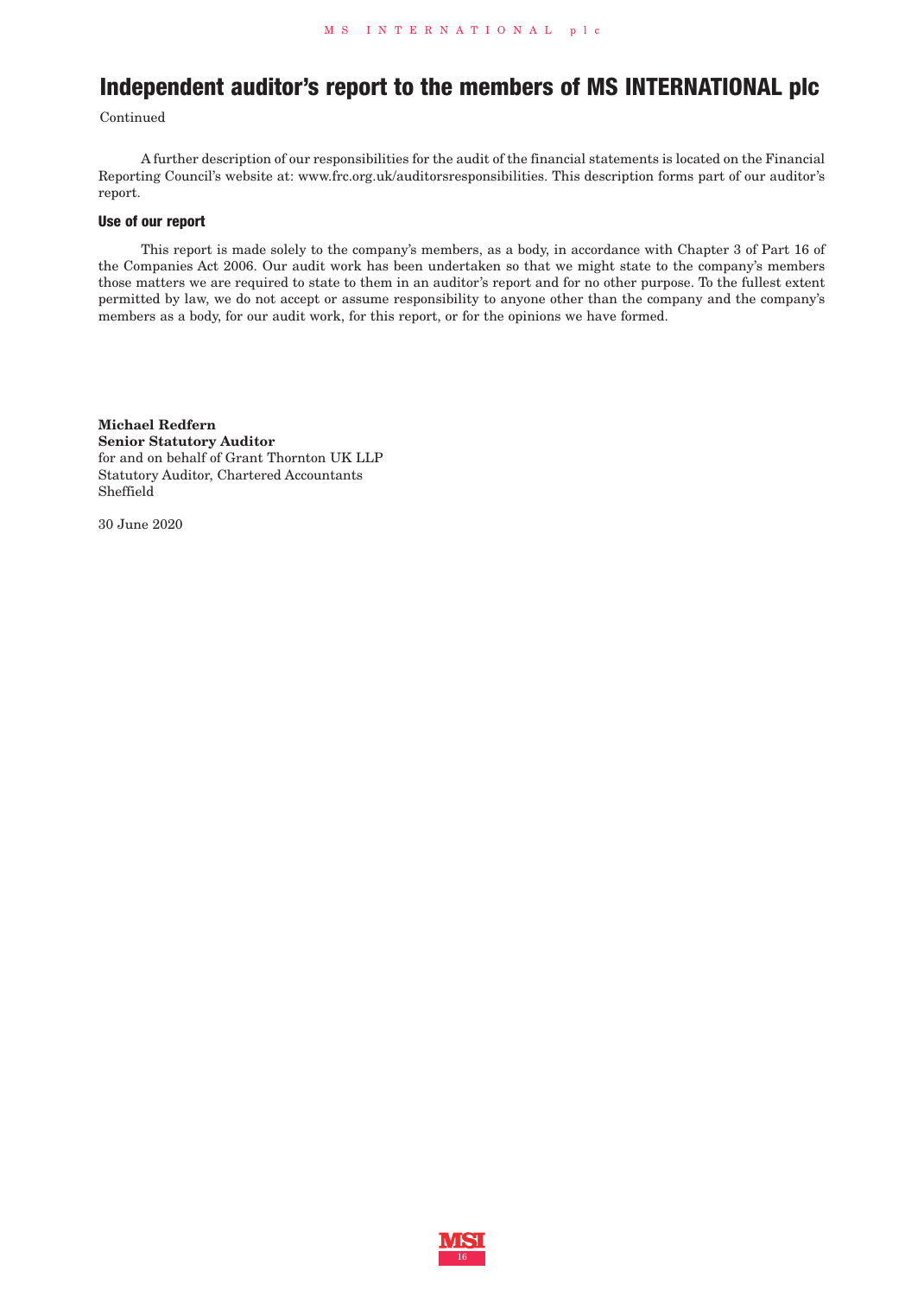# **Consolidated income statement**

For the period ended 30th April, 2020

|                                                                           |                | 2020         | 2019      |
|---------------------------------------------------------------------------|----------------|--------------|-----------|
| Continuing operations                                                     | <b>Notes</b>   | <b>Total</b> | Total     |
|                                                                           |                | £'000        | £'000     |
| Revenue                                                                   | 3/4            | 61,153       | 77,708    |
| Cost of sales                                                             |                | (48, 275)    | (56, 131) |
| Gross profit                                                              |                | 12,878       | 21,577    |
| Distribution costs                                                        |                | (3, 455)     | (3,537)   |
| Administrative expenses                                                   |                | (12, 542)    | (11, 846) |
|                                                                           |                | (15, 997)    | (15, 383) |
| Group operating (loss)/profit before exceptional items                    |                | (3, 119)     | 6,194     |
| Past service pension costs                                                | 8              |              | (1,198)   |
| Group operating (loss)/profit                                             | 4/5            | (3, 119)     | 4,996     |
| Interest received                                                         | $\overline{7}$ | 133          | 93        |
| Interest paid                                                             | 7              | (103)        | (116)     |
| Other finance costs - pensions                                            | 24             | (164)        | (186)     |
|                                                                           |                | (134)        | (209)     |
| (Loss)/profit before taxation                                             |                | (3, 253)     | 4,787     |
| Taxation                                                                  | 9              | 762          | (975)     |
| (Loss)/profit for the period attributable to equity holders of the parent |                | (2, 491)     | 3,812     |
| (Loss)/earnings per share: basic and diluted                              | 10             | (15.1p)      | 23.1p     |

# **Consolidated statement of comprehensive income**

For the period ended 30th April, 2020

|                                                                                                         | 2020         | 2019           |
|---------------------------------------------------------------------------------------------------------|--------------|----------------|
|                                                                                                         | <b>Total</b> | Total          |
|                                                                                                         | £'000        | $\pounds$ '000 |
| (Loss)/profit for the period attributable to equity holders of the parent                               | (2, 491)     | 3,812          |
| Exchange differences on retranslation of foreign operations                                             | (55)         | (242)          |
| Net other comprehensive loss to be reclassified to profit or loss in subsequent periods                 | (55)         | (242)          |
| Remeasurement (losses)/gains on defined benefit pension scheme                                          | (2, 197)     | 403            |
| Deferred taxation on remeasurement on defined benefit scheme                                            | 545          | (69)           |
| Deferred taxation on revaluation surplus on land and buildings                                          | (110)        |                |
| Net other comprehensive (loss)/income not being reclassified to profit or loss in<br>subsequent periods | (1,762)      | 334            |
| Total comprehensive (loss)/income for the period attributable to equity holders of the parent           | (4,308)      | 3,904          |
|                                                                                                         |              |                |

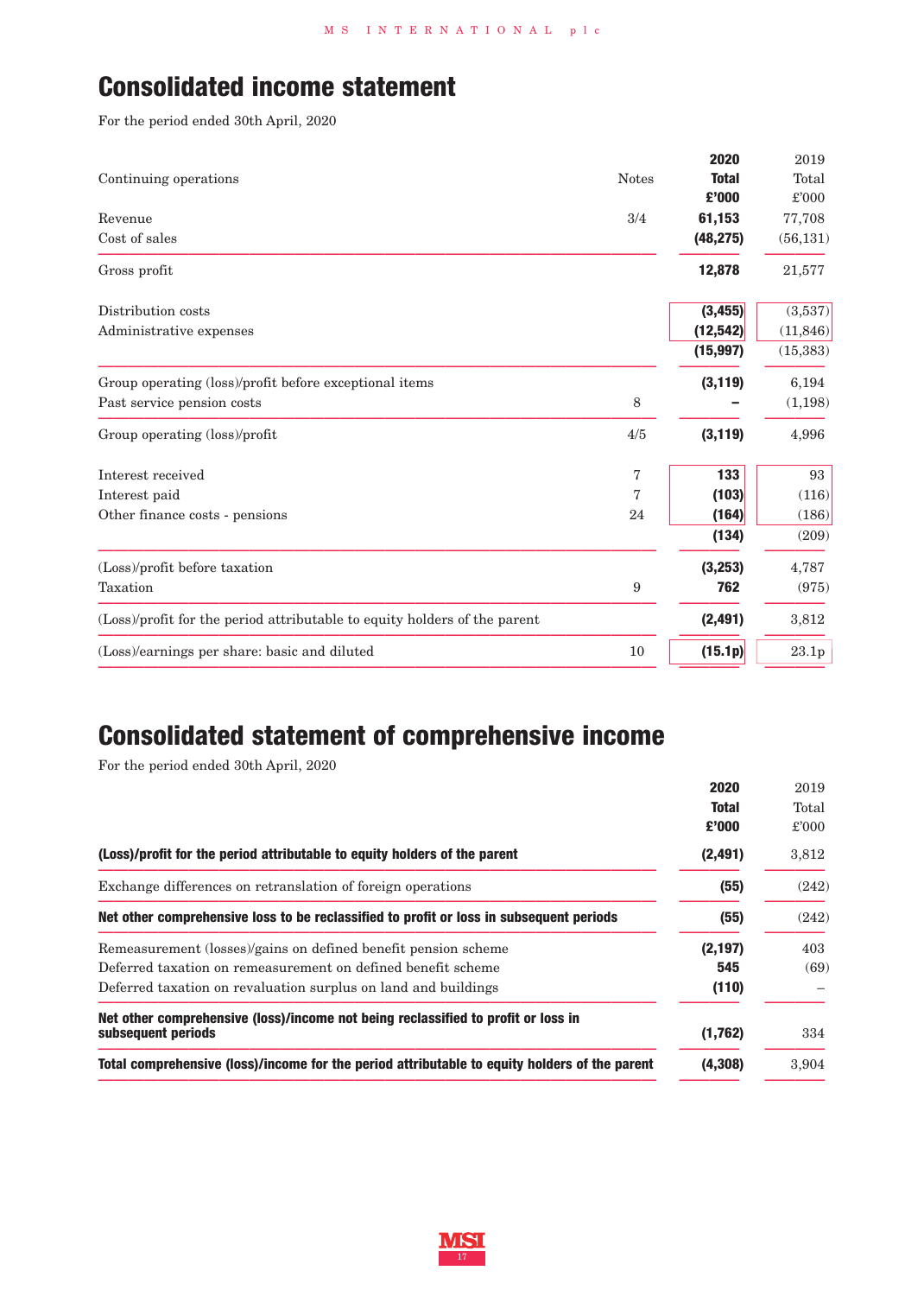# **Consolidated and company statement of changes in equity**

For the period ended 30th April, 2020

|                                | Capital<br>Share Currrency |                          |          | <b>Total</b>             |                          |                          |                          |                          |          |
|--------------------------------|----------------------------|--------------------------|----------|--------------------------|--------------------------|--------------------------|--------------------------|--------------------------|----------|
|                                |                            | Share redemption         |          | Other Revaluation        |                          | Premium translation      | Treasury                 | Retained shareholders'   |          |
|                                | capital                    | reserve                  | reserves | reserve                  | account                  | reserve                  | shares                   | earnings                 | funds    |
|                                | £'000                      | £'000                    | £'000    | £'000                    | £'000                    | £'000                    | £'000                    | £'000                    | £'000    |
| (a) Group                      |                            |                          |          |                          |                          |                          |                          |                          |          |
| At 28th April, 2018            | 1,840                      | 901                      | 2,815    | 6,055                    | 1,629                    | 521                      | (3,059)                  | 22,698                   | 33,400   |
| IFRS 15 adjustment             |                            |                          |          |                          |                          |                          |                          | (144)                    | (144)    |
| Profit for the period          |                            |                          |          |                          | $\equiv$                 |                          |                          | 3,812                    | 3,812    |
|                                |                            |                          |          |                          |                          |                          |                          |                          |          |
| Other comprehensive            |                            |                          |          |                          |                          |                          |                          |                          |          |
| $(\text{loss})/ \text{income}$ |                            |                          |          |                          |                          | (242)                    |                          | 334                      | 92       |
| Total comprehensive            |                            |                          |          |                          |                          |                          |                          |                          |          |
| $(\text{loss})/ \text{income}$ |                            |                          |          |                          |                          | (242)                    |                          | 4,146                    | 3,904    |
| Dividends paid (note 11)       |                            |                          |          |                          |                          |                          |                          | (1, 362)                 | (1, 362) |
| At 27th April, 2019            | 1,840                      | 901                      | 2,815    | 6,055                    | 1,629                    | 279                      | (3,059)                  | 25,338                   | 35,798   |
| Loss for the period            | $\overline{\phantom{0}}$   | $\overline{\phantom{0}}$ |          |                          | $\equiv$                 | $\overline{a}$           | $\overline{\phantom{0}}$ | (2, 491)                 | (2, 491) |
| Other comprehensive loss       | $\overline{\phantom{0}}$   |                          |          |                          | $\overline{\phantom{0}}$ | (55)                     | $\overline{\phantom{0}}$ | (1,762)                  | (1, 817) |
|                                |                            |                          |          |                          |                          |                          |                          |                          |          |
| Total comprehensive loss       | $\overline{\phantom{0}}$   |                          |          |                          | $\overline{\phantom{0}}$ | (55)                     | $\overline{\phantom{0}}$ | (4,253)                  | (4, 308) |
| Dividends paid (note 11)       |                            |                          |          |                          |                          | $\overline{\phantom{0}}$ |                          | (1, 362)                 | (1, 362) |
| At 30th April, 2020            | 1,840                      | 901                      | 2,815    | 6,055                    | 1,629                    | 224                      | (3,059)                  | 19,723                   | 30,128   |
| (b) Company                    |                            |                          |          |                          |                          |                          |                          |                          |          |
| At 28th April, 2018            | 1,840                      | 901                      | 1,565    | 6,055                    | 1,629                    |                          | (3,059)                  | 18,627                   | 27,558   |
|                                |                            |                          |          |                          |                          |                          |                          |                          |          |
| IFRS 15 adjustment             |                            |                          |          |                          |                          |                          |                          | (144)                    | (144)    |
| Reserve transfer (note 12(e))  |                            |                          | 6,055    | (6,055)                  |                          |                          | $\overline{\phantom{0}}$ | $\overline{\phantom{0}}$ |          |
| Loss for the period            | $\overline{\phantom{0}}$   |                          |          |                          | $\overline{\phantom{0}}$ |                          | $\overline{\phantom{0}}$ | (233)                    | (233)    |
| Other comprehensive income     | $\overline{\phantom{0}}$   |                          |          | —                        | —                        |                          |                          | 334                      | 334      |
| Total comprehensive income     | $\overline{\phantom{0}}$   |                          |          | $\overline{\phantom{0}}$ | $\overline{\phantom{0}}$ | $\overline{\phantom{0}}$ | $\overline{\phantom{0}}$ | 101                      | 101      |
| Dividends paid (note 11)       |                            |                          |          |                          |                          |                          |                          | (1, 362)                 | (1, 362) |
|                                |                            |                          |          |                          |                          |                          |                          |                          |          |
| At 27th April, 2019            | 1,840                      | 901                      | 7,620    |                          | 1,629                    |                          | (3,059)                  | 17,222                   | 26,153   |
| Profit for the period          | $\overline{\phantom{0}}$   |                          |          | $\equiv$                 | $\overline{\phantom{0}}$ | $\overline{\phantom{0}}$ |                          | 1,366                    | 1,366    |
| Other comprehensive loss       | $\overline{\phantom{0}}$   |                          |          |                          | $\overline{\phantom{0}}$ |                          |                          | (1,608)                  | (1,608)  |
| Total comprehensive loss       | $\overline{\phantom{0}}$   |                          |          | $\overline{\phantom{0}}$ | $\overline{\phantom{0}}$ | $\overline{\phantom{0}}$ | $\overline{\phantom{0}}$ | (242)                    | (242)    |
| Dividends paid (note 11)       |                            |                          |          |                          |                          |                          |                          | (1, 362)                 | (1, 362) |
| At 30th April, 2020            | 1,840                      | 901                      | 7,620    |                          | 1,629                    |                          | (3,059)                  | 15,618                   | 24,549   |

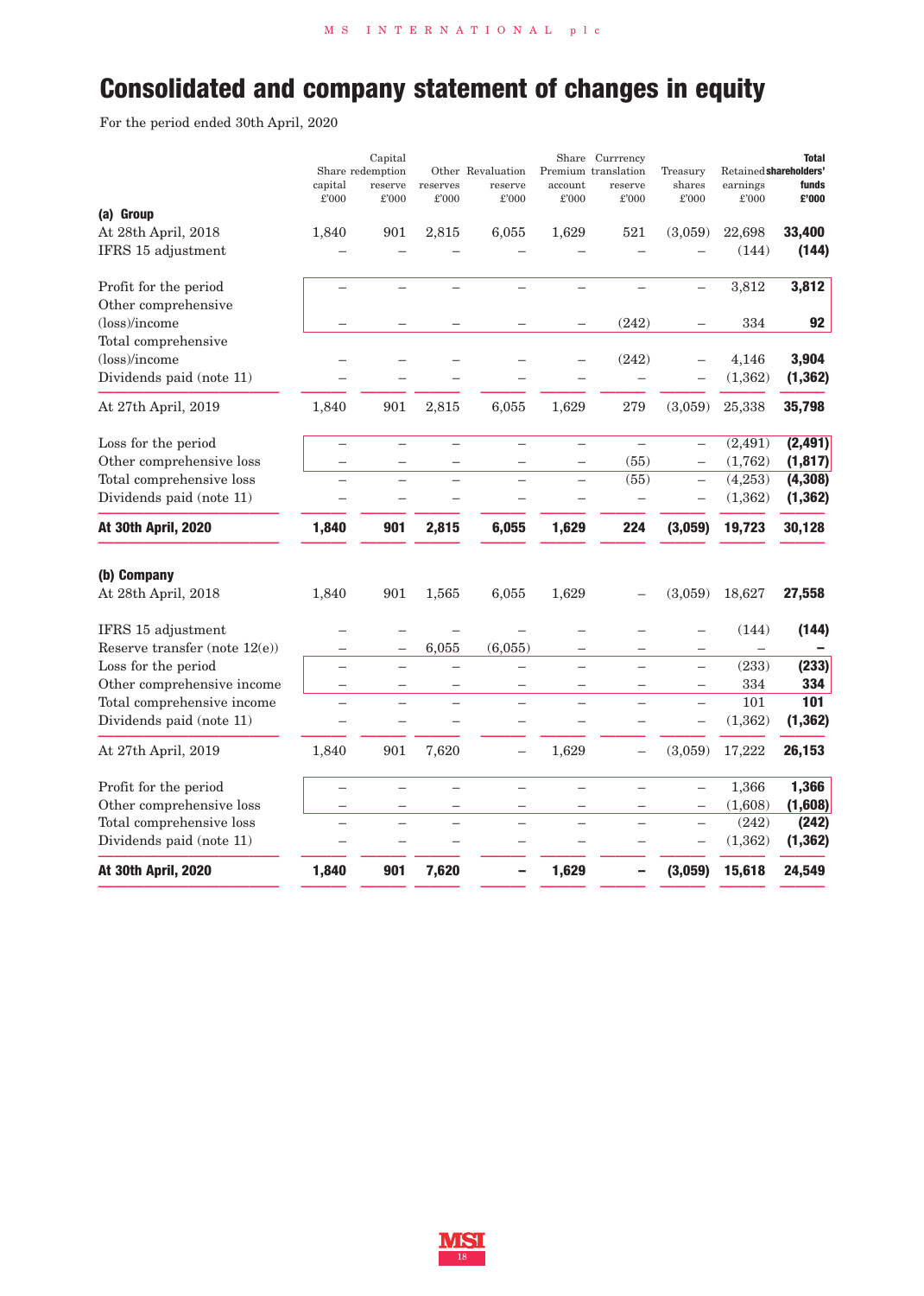# **Consolidated and company statements of financial position**

At 30th April, 2020

|                                                    |              | <b>Group</b> |         | <b>Company</b> |         |
|----------------------------------------------------|--------------|--------------|---------|----------------|---------|
|                                                    |              | 2020         | 2019    | 2020           | 2019    |
|                                                    | <b>Notes</b> | £'000        | £'000   | £'000          | £'000   |
| <b>ASSETS</b>                                      |              |              |         |                |         |
| <b>Non-current assets</b>                          |              |              |         |                |         |
| Property, plant and equipment                      | 12           | 20,111       | 20,426  | 1,121          | 1,265   |
| Right-of-use assets                                | 13           | 1,214        |         | 5,943          |         |
| Intangible assets                                  | 14           | 4,140        | 4,483   |                |         |
| Investments in subsidiaries                        | 15           |              |         | 18,036         | 15,036  |
| Deferred income tax asset                          | 17           | 1,875        | 1,156   | 1,875          | 1,241   |
|                                                    |              | 27,340       | 26,065  | 26,975         | 17,542  |
| <b>Current assets</b>                              |              |              |         |                |         |
| Inventories                                        | 18           | 15,857       | 12,624  | 1,543          | 1,462   |
| Trade and other receivables                        | 19           | 4,589        | 7,044   | 15,433         | 22,489  |
| Income tax receivable                              |              | 719          | 44      | 139            | 21      |
| Prepayments                                        |              | 1,775        | 1,774   | 296            | 299     |
| Cash and cash equivalents                          | 20           | 16,125       | 22,886  |                |         |
|                                                    |              | 39,065       | 44,372  | 17,411         | 24,271  |
| <b>TOTAL ASSETS</b>                                |              | 66,405       | 70,437  | 44,386         | 41,813  |
| <b>EQUITY AND LIABILITIES</b>                      |              |              |         |                |         |
| <b>Equity</b>                                      |              |              |         |                |         |
| Share capital                                      | 22           | 1,840        | 1,840   | 1,840          | 1,840   |
| Capital redemption reserve                         | 23           | 901          | 901     | 901            | 901     |
| Other reserves                                     | 23           | 2,815        | 2,815   | 7,620          | 7,620   |
| Revaluation reserve                                | 23           | 6,055        | 6,055   |                |         |
| Share premium account                              | 23           | 1,629        | 1,629   | 1,629          | 1,629   |
| Currency translation reserve                       | 23           | 224          | 279     |                |         |
| Treasury shares                                    | 23           | (3,059)      | (3,059) | (3,059)        | (3,059) |
| (Loss)/profit for the period                       |              | (2, 491)     | 3,812   | (979)          | (233)   |
| Retained earnings brought forward                  |              | 22,214       | 21,526  | 16,597         | 17,455  |
| <b>TOTAL EQUITY SHAREHOLDERS' FUNDS</b>            |              | 30,128       | 35,798  | 24,549         | 26,153  |
| <b>Non-current liabilities</b>                     |              |              |         |                |         |
| Defined benefit pension liability                  | 24           | 8,563        | 6,802   | 8,563          | 6,802   |
| Deferred income tax liability<br>Lease liabilities | 17           | 1,641        | 1,567   |                |         |
|                                                    | ${\bf 26}$   | 893          |         | 5,609          |         |
|                                                    |              | 11,097       | 8,369   | 14,172         | 6,802   |
| <b>Current liabilities</b>                         |              |              |         |                |         |
| Bank overdraft                                     | $20\,$       |              |         | 391            | 582     |
| Trade and other payables                           | $25\,$       | 24,679       | 25,375  | 4,891          | 8,276   |
| Income tax payable<br>Lease liabilities            | 26           | 165<br>336   | 895     | 383            |         |
|                                                    |              | 25,180       | 26,270  | 5,665          | 8,858   |
| <b>TOTAL EQUITY AND LIABILITIES</b>                |              |              |         |                |         |
|                                                    |              | 66,405       | 70,437  | 44,386         | 41,813  |

These financial statements on pages 17 to 55 were approved by the Board of Directors on 30th June, 2020, and signed on its behalf by

Executive Chairman Finance Director

**Michael Bell, Michael O'Connell,**

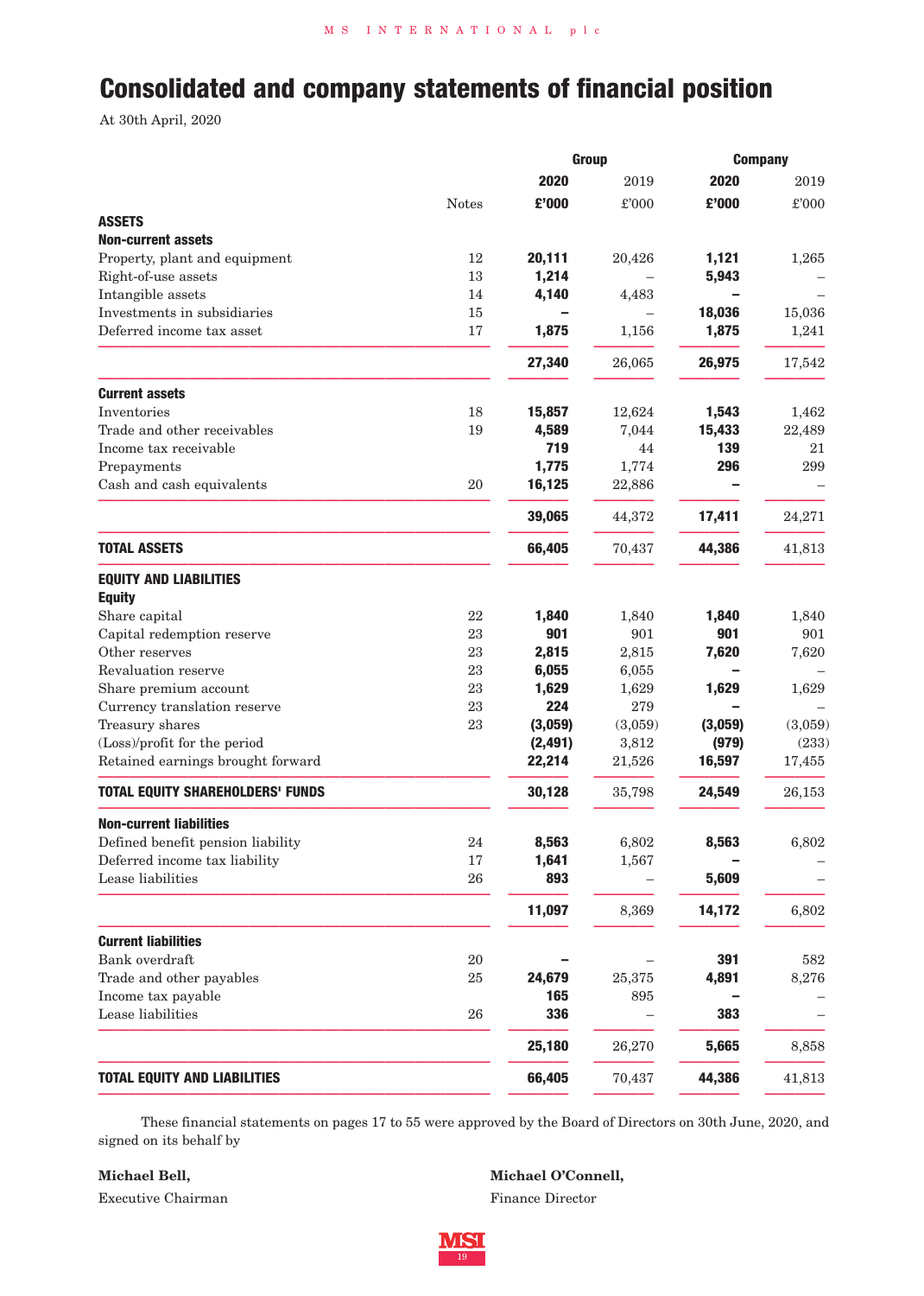# **Consolidated and company cash flow statements**

For the period ended 30th April, 2020

|                                                        |             |          | <b>Group</b>             |          | <b>Company</b> |
|--------------------------------------------------------|-------------|----------|--------------------------|----------|----------------|
|                                                        |             | 2020     | 2019                     | 2020     | 2019           |
|                                                        | <b>Note</b> | £'000    | £'000                    | £'000    | £'000          |
| (Loss)/profit before taxation                          |             | (3, 253) | 4,787                    | 1,129    | (312)          |
| Adjustments to reconcile profit before taxation        |             |          |                          |          |                |
| to net cash inflow/(outflow) from operating activities |             |          |                          |          |                |
| Past service pension costs                             |             |          | 1,198                    |          | 1,198          |
| IFRS 15 working capital adjustment                     |             |          | (144)                    |          | (144)          |
| Depreciation charge                                    | 12/13       | 1,671    | 1,318                    | 1,001    | 551            |
| Amortisation charge                                    | 14/16       | 631      | 375                      |          |                |
| Net increase of impairment in investment in            |             |          |                          |          |                |
| subsidiary undertaking                                 | 15          |          |                          |          | 168            |
| Profit on sale of fixed assets                         |             | (104)    | (80)                     | (93)     | (60)           |
| Dividends received                                     |             |          |                          | (2, 345) | (690)          |
| Finance costs                                          |             | 134      | 209                      | 412      | 249            |
| Foreign exchange gains/(losses)                        |             | 10       | (460)                    |          |                |
| Increase in inventories                                |             | (1, 445) | (958)                    | (81)     | (445)          |
| Decrease/(increase) in receivables                     |             | 3,019    | 7,573                    | 4,057    | (1, 384)       |
| Decrease/(increase) in prepayments                     |             | 25       | (647)                    | 3        | 36             |
| (Decrease)/increase in payables                        |             | (1,021)  | (1,849)                  | (3, 462) | 1,992          |
| (Decrease)/increase in progress payments               |             | (1,611)  | (828)                    | 571      | 80             |
|                                                        |             |          |                          |          |                |
| Pension fund payments                                  |             | (600)    | (600)                    | (600)    | (600)          |
| Cash (invested in)/generated from operating activities |             | (2, 544) | 9,894                    | 592      | 639            |
| Net interest received/(paid)                           |             | 66       | (23)                     | (59)     | (63)           |
| Taxation (paid)/received                               |             | (848)    | (797)                    | 30       | (36)           |
|                                                        |             |          |                          |          |                |
| Net cash (outflow)/inflow from operating activities    |             | (3, 326) | 9,074                    | 563      | 540            |
| <b>Investing activities</b>                            |             |          |                          |          |                |
| Payments for acquisitions, net of cash acquired        | 16          | (1, 178) |                          |          |                |
| Dividends received from subsidiaries                   |             |          | $\overline{\phantom{0}}$ | 1,895    | 690            |
| Purchase of property, plant and equipment              | 12          | (721)    | (891)                    | (409)    | (284)          |
| Proceeds on disposal of property, plant and equipment  | 12          | 128      | 199                      | 101      | 176            |
| Net cash (outflow)/inflow from investing activities    |             | (1,771)  | (692)                    | 1,587    | 582            |
| <b>Financing activities</b>                            |             |          |                          |          |                |
| Lease payments                                         | $21\,$      | (268)    |                          | (597)    |                |
| Dividends paid                                         | $11\,$      | (1, 362) | (1, 362)                 | (1, 362) | (1, 362)       |
| Net cash outflow from financing activities             |             | (1,630)  | (1,362)                  | (1, 959) | (1, 362)       |
| (Decrease)/increase in cash and cash equivalents       |             | (6, 727) | 7,020                    | 191      | (240)          |
| Opening cash and cash equivalents/(bank overdraft)     |             | 22,886   | 15,884                   | (582)    | (342)          |
| Exchange differences on cash and cash equivalents      |             | (34)     | (18)                     |          |                |
| Closing cash and cash equivalents/(bank overdraft)     | $20\,$      | 16,125   | 22,886                   | (391)    | (582)          |
|                                                        |             |          |                          |          |                |

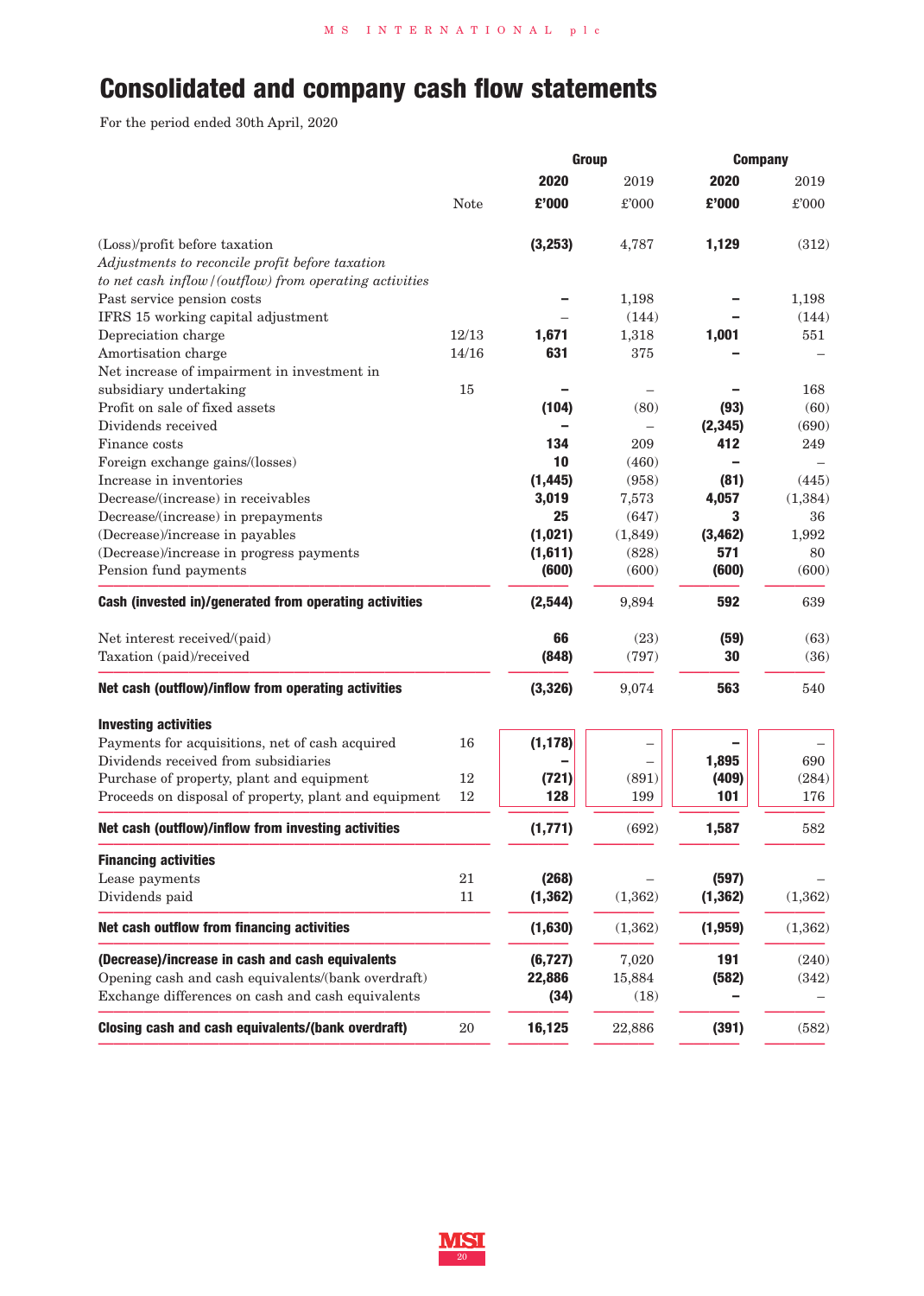For the period ended 30th April, 2020

#### **1 Authorisation of financial statements and statement of compliance with IFRSs**

The Group's and Company's financial statements of MS INTERNATIONAL plc (the 'Company') for the year ended 30th April, 2020 were authorised for issue by the board of the directors on 30th June, 2020 and the statements of financial position were signed on the board's behalf by Michael Bell and Michael O'Connell. MS INTERNATIONAL plc is a public limited company incorporated and domiciled in England and Wales. The Company's ordinary shares are traded on the AIM market of the London Stock Exchange.

The Group's and Company's financial statements have been prepared in accordance with International Financial Reporting Standards as adopted by the EU as they apply to the financial statements of the Group and Company for the year ended 30th April, 2020 applied in accordance with the provisions of the Companies Act 2006.

The Company has taken advantage of the exemption provided under section 408 of the Companies Act 2006 not to publish its individual income statement and related notes. **222222222222222222222222222222222222222222222222**

#### **2 Accounting policies**

#### **Basis of preparation**

The consolidated financial statements are presented in pounds sterling and all values are rounded to the nearest thousand (£'000) except when otherwise indicated.

The Group continues to adopt the going concern basis of accounting in the preparation of the financial statements. Forecasts have been prepared and reviewed for the 15 months following the reporting date and these demonstrate adequate headroom available to the Group during the forecasted period. The directors have also assessed the impact of possible sensitivities, including a 10% fall in forecasted revenue across the Group, and headroom remains sufficient. The current environment brought about by Covid-19 creates uncertainty over the phasing of demand from customers, the impact of any future lockdowns in the geographical areas in which the Group operates, and other possible difficulties in the general economic environment. The Group has plans in place to manage the foreseeable challenges and the directors continue to conclude that the adoption of the going concern basis of accounting remains appropriate.

The following judgements have had the most significant effect on amounts recognised in the financial statements:

#### **Contract revenue**

Judgement is required in determining the treatment of revenue recognition. This assessment is detailed further in the accounting policy for revenue.

The following estimates have had the most significant effect on amounts recognised in the financial statements:

#### **Pension**

Measurement of defined benefits obligations requires estimation of future changes in salaries and inflation, as well as mortality rates and the selection of a suitable discount rate. The calculation of GMP equalisation included estimation of the related past service cost (see note 24).

#### **Impairment of non-financial assets**

The Group's impairment test for goodwill and intangible assets with indefinite useful lives is based either on fair value less costs to sell or a value-in-use calculation. The fair value less costs to sell calculation is based on available data from binding sales transactions in an arm's length transaction on similar assets or observable market prices less incremental costs for disposing of the asset. The value-in-use calculation is based on a discounted cash flow model (see note 14). **222222222222222222222222222222222222222222222222**

#### **Basis of consolidation**

Up until the financial period ended 27th April, 2019, the consolidated financial statements comprised the financial statements of MS INTERNATIONAL plc and its subsidiaries as at the Saturday nearest to the 30th April.

Subsequently, with effect from the current financial year commencing 28th April, 2019, the consolidated financial statements have been prepared to 30th April and will continue to be prepared to 30th April for each accounting year thereafter.

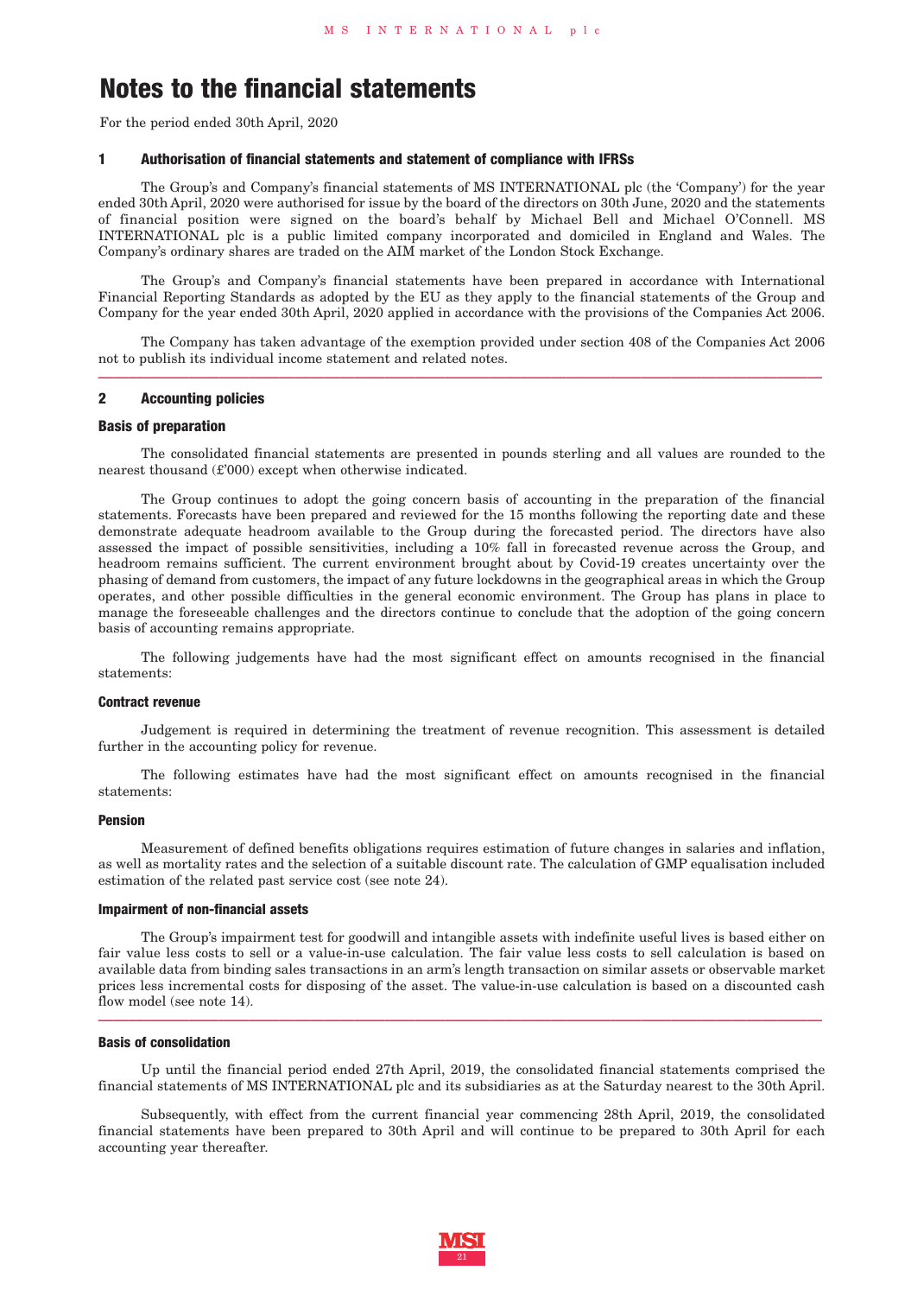Continued

#### **2 Accounting policies (continued)**

#### **Basis of consolidation (continued)**

All intra-group balances, transactions, income and expenses, and profits and losses resulting from intra-group transactions that are recognised in assets, are eliminated in full.

Subsidiaries are fully consolidated from the date of acquisition, being the date on which the Group obtains control, and continue to be consolidated until the date that such control ceases.

#### **Change in accounting policies**

The Group has adopted IFRS 16 'Leases' from 28th April, 2019, using the standard's modified retrospective approach. As permitted by the standard, comparatives for the period ended 27th April, 2019 have not been restated and are therefore still reported under IAS 17. Reclassifications and adjustments arising from the new leasing rules have been recognised in the opening Consolidated statement of financial position on 28th April, 2019.

#### **Adjustments recognised on adoption of IFRS16**

On adoption of IFRS 16, the Group has recognised lease liabilities in relation to leases which had previously been reported as 'operating leases' under the principles of IAS 17. The Group has measured these liabilities at the present value of the remaining lease payments, discounted using the relevant incremental borrowing rate, as at the transition date. At the transition date, the weighted average incremental borrowing rate applied to the lease liabilities was 3.6%.

At the date of initial application, being 28th April, 2019, the Group has chosen to measure right-of-use assets at an amount equal to the lease liability. There were no onerous lease contracts that would have required an adjustment to the right-of-use assets.

On transition to IFRS 16, the Group has opted to apply the exemption of not recognising a right-of-use asset or lease liability for any leases previously accounted for as an operating lease with a remaining lease term of less than 12 months. These leases will be expensed on a straight-line basis over the remaining term of the lease.

#### Group

The following is a reconciliation of total operating lease commitments, as disclosed in the Annual Report for the period ended 27th April, 2019, to the lease liabilities recognised under IFRS 16 at 28th April, 2019:

| Total operating lease commitments disclosed at 27th April, 2019   | £'000<br>921 |  |
|-------------------------------------------------------------------|--------------|--|
| Lease with remaining lease term of less than 12 months            | (54)         |  |
| Low value leases                                                  | (3)          |  |
| Other adjustments                                                 | (3)          |  |
| <b>Operating lease liabilities before discounting</b>             | 861          |  |
| Discounted using incremental borrowing rate                       | (80)         |  |
| Lease liabilities recognised under IFRS 16 as at 28th April, 2019 | 781          |  |
| Of which are:                                                     |              |  |
| Current lease liabilities                                         | 150          |  |
| Non-current lease liabilities                                     | 631          |  |
| Lease liabilities recognised under IFRS 16 as at 28th April, 2019 |              |  |

The recognised right-of-use assets as at 28th April, 2019 relate to the following types of asset:

|                                  | <b>28th April, 2019</b> |
|----------------------------------|-------------------------|
|                                  | £'000                   |
| Properties                       | 755                     |
| Plant and equipment              | 26                      |
| <b>Total right-of-use assets</b> | 781                     |

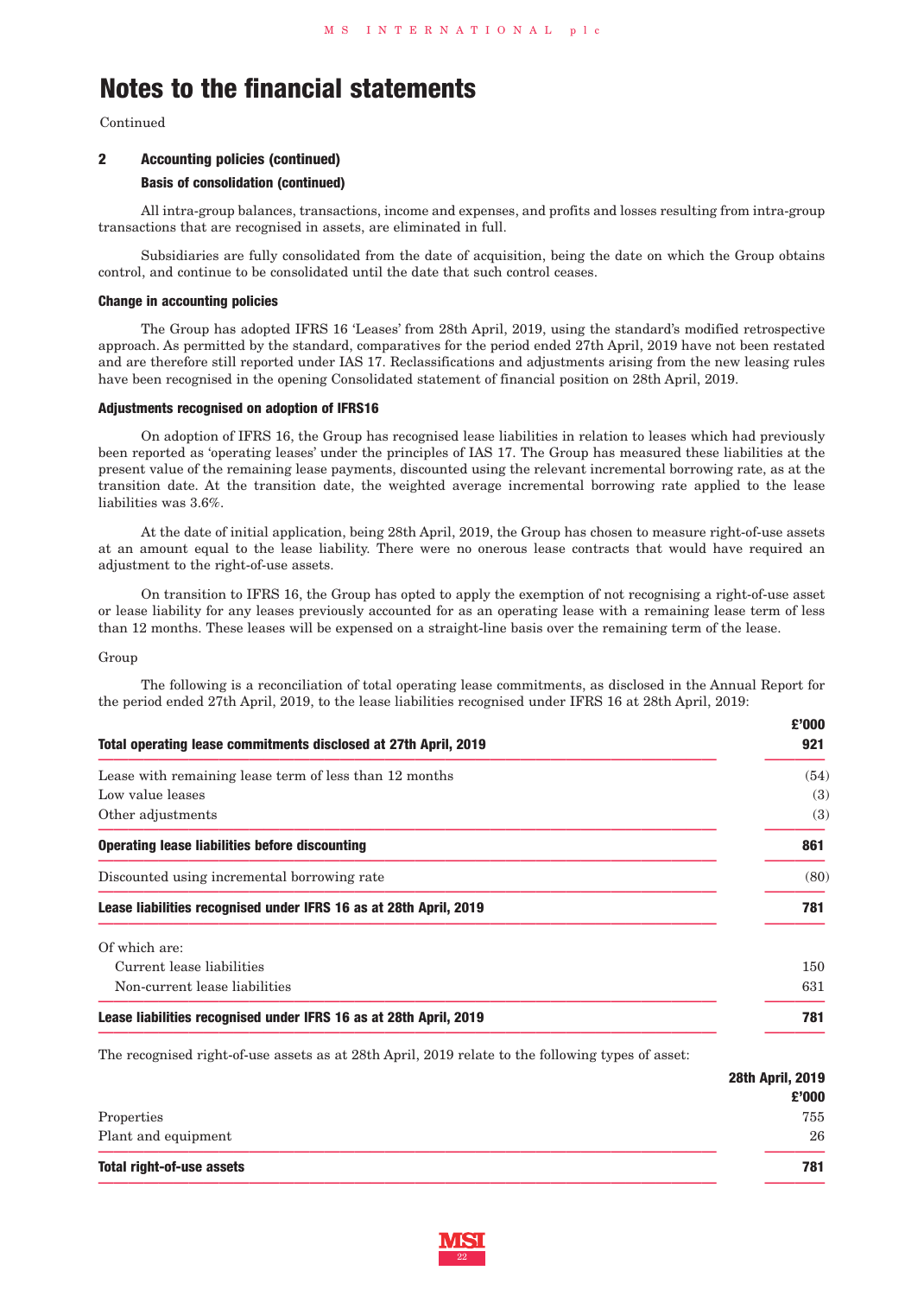Continued

#### **2 Accounting policies (continued)**

#### **Adjustments recognised on adoption of IFRS16 (continued)**

Company

The following is a reconciliation of total operating lease commitments for the period ended 27th April, 2019, to the lease liabilities recognised under IFRS 16 at 28th April, 2019:

| Lease liabilities recognised under IFRS 16 as at 28th April, 2019 |                |
|-------------------------------------------------------------------|----------------|
| Discounted using incremental borrowing rate                       | (1.477)        |
| Total operating lease commitments at 27th April, 2019             | £'000<br>7.877 |

| Lease liabilities recognised under IFRS 16 as at 28th April, 2019 | 6.400 |
|-------------------------------------------------------------------|-------|
| Non-current lease liabilities                                     | 5.992 |
| Current lease liabilities                                         | 408   |
| Of which are:                                                     |       |

The recognised right-of-use assets as at 28th April, 2019 relate to the following types of asset:

|                                                | <b>28th April, 2019</b> |
|------------------------------------------------|-------------------------|
|                                                | £'000                   |
| Properties<br><b>Total right-of-use assets</b> | 6,400                   |
|                                                | 6,400                   |
|                                                |                         |

#### **The Company's investments in subsidiaries**

In its separate financial statements the Company's investments in subsidiaries are carried at cost less provision for impairment. **222222222222222222222222222222222222222222222222**

#### **Foreign currency translation**

The consolidated financial statements are presented in pounds sterling which is the Company's functional and presentation currency. Each entity in the Group determines its own functional currency and the items included in the financial statements of each entity are measured using that functional currency. Transactions in foreign currencies are initially recorded at the functional currency rate ruling at the date of the transaction. Monetary assets and liabilities denominated in foreign currencies are retranslated at the functional currency rate of exchange ruling at the statement of financial position date. All differences are taken to the income statement. Non-monetary items measured at fair value in foreign currency are translated using the exchange rates at the date when the fair value was determined.

The main functional currencies of the Group's overseas subsidiaries are the US Dollar, the Euro, the Polish Zloty and the Brazilian Real. As at the reporting date, the assets and liabilities of the overseas subsidiaries are translated into the presentation currency of the Group at the rate of exchange ruling at the statement of financial position date and their income statements are translated at the weighted average exchange rates for the year. The exchange differences arising on the retranslation are taken directly to a separate component of equity. On disposal of a foreign entity, the deferred cumulative amount recognised in equity relating to that particular foreign operation is recognised in the income statement. **222222222222222222222222222222222222222222222222**

#### **Property, plant and equipment**

Plant and equipment is stated at cost less accumulated depreciation and accumulated impairment losses. Such cost includes costs directly attributable to making the asset capable of operating as intended.

Land and buildings are recognised initially at cost and thereafter carried at fair value less depreciation and impairment charged subsequent to the date of the revaluation. Fair value is based on periodic valuations by an external independent valuer and is determined from market-based evidence by appraisal. Valuations are performed frequently enough to ensure that the fair value of a revalued asset does not differ materially from its carrying amount.

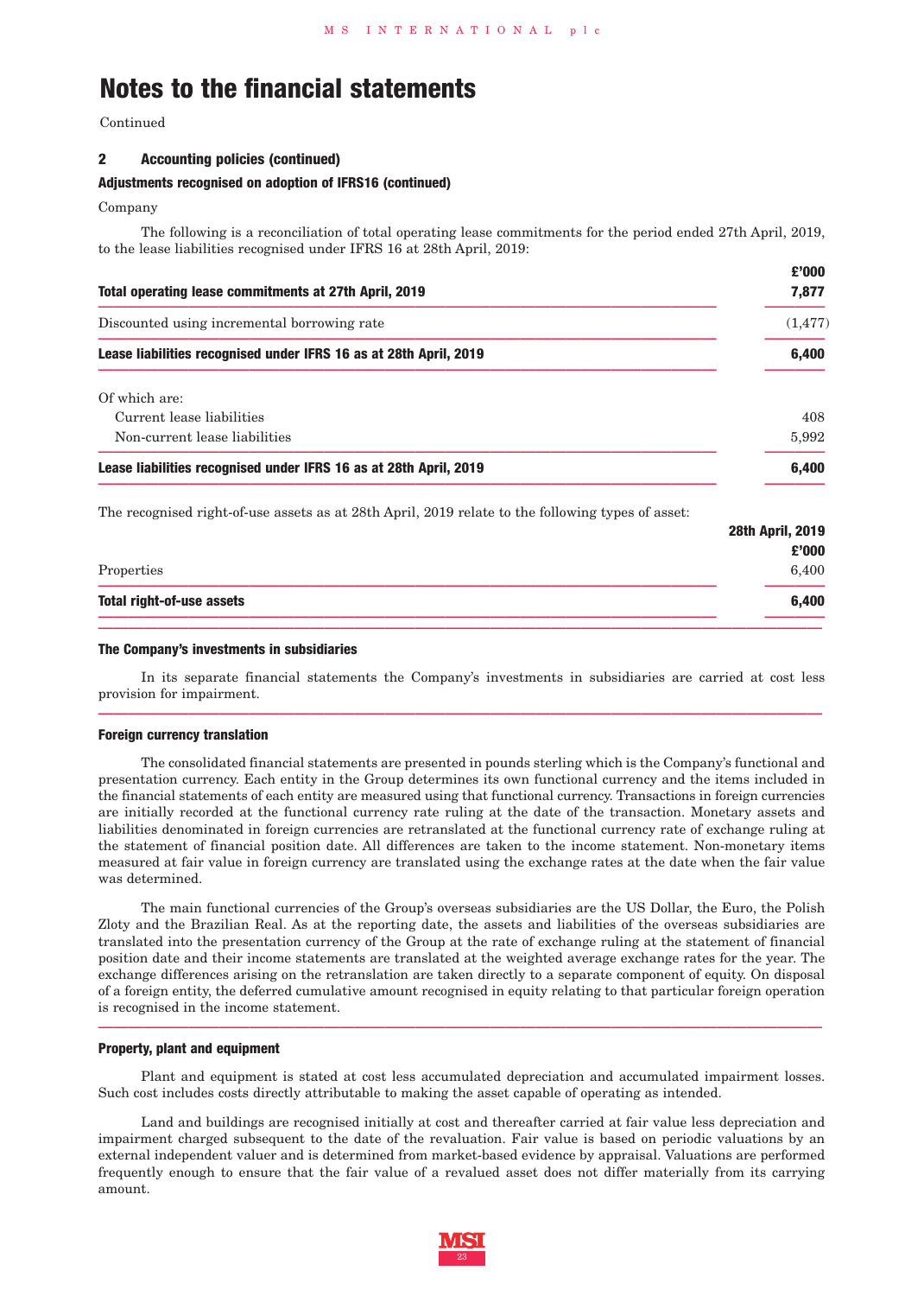Continued

#### **2 Accounting policies (continued)**

#### **Property, plant and equipment (continued)**

Any revaluation surplus is credited to the revaluation reserve in equity except to the extent that it reverses a decrease in the carrying value of the same asset previously recognised in profit or loss, in which case the increase is recognised in the income statement. A revaluation deficit is recognised in the income statement, except to the extent of any existing surplus in respect of that asset in the revaluation reserve.

Additionally, accumulated depreciation as at revaluation date is eliminated against the gross carrying amount of the asset and the net amount is restated to the revalued amount of the asset. Upon disposal any revaluation reserve relating to the particular asset being sold is transferred to retained earnings.

Depreciation is provided on all property, plant and equipment, other than freehold land, at rates calculated to write off the cost, less estimated residual value based on prices prevailing at the statement of financial position date, of each asset evenly over its expected useful life as follows:

Property other than freehold land – over 50 years

Plant and equipment – over 3 to 10 years

The carrying values of property, plant and equipment are reviewed for impairment when events or changes in circumstances indicate the carrying value may not be recoverable. **222222222222222222222222222222222222222222222222**

#### **Intangible assets**

Intangible assets acquired separately are measured at cost on initial recognition. Following initial recognition, intangible assets are carried at cost less any accumulated amortisation and impairment losses. Internally generated intangible assets, excluding capitalised development costs, are not capitalised and expenditure is reflected in the income statement in the year in which the expenditure is incurred. The useful lives of intangible assets are assessed to be either finite or indefinite.

Intangible assets with finite lives are amortised over the useful economic life and assessed for impairment whenever there is an indication that the intangible asset may be impaired. The amortisation period and the amortisation method are reviewed at least at each financial year end. Changes in the expected useful life or the expected pattern of consumption of future economic benefits embodied in the asset is accounted for by changing the amortisation period or method, as appropriate, and are treated as changes in accounting estimates.

The useful economic lives of each intangible asset with finite lives are as follows:-

Tradename – over 10 to 20 years

Design database – over 10 years

Customer relationships – over 8 to 10 years

Software costs – over 3 to 5 years

Non-compete agreement – over 3 years

Order backlog – over 1 year

Development costs – over 5 years

The only intangible assets with indefinite useful lives are goodwill and these assets are tested for impairment annually either individually or at the cash-generating unit level and are not amortised. The useful life of an intangible asset with an indefinite life is reviewed annually to determine whether indefinite life assessment continues to be supportable. If not, the change in the useful life assessment from indefinite to finite is made on a prospective basis.

For impairment assessment purposes, assets are grouped at the lowest levels for which there are largely independent cash inflows (cash-generating units). As a result, some assets are tested individually for impairment and some are tested at cash-generating unit level. Goodwill is allocated to those cash-generating units that are expected to benefit from synergies of a related business combination and represent the lowest level within the Group at which management monitors goodwill.

Gains or losses arising from derecognition of an intangible asset are measured as the difference between the net disposal proceeds and the carrying amount of the asset and are recognised in the income statement when the asset is derecognised. **222222222222222222222222222222222222222222222222**

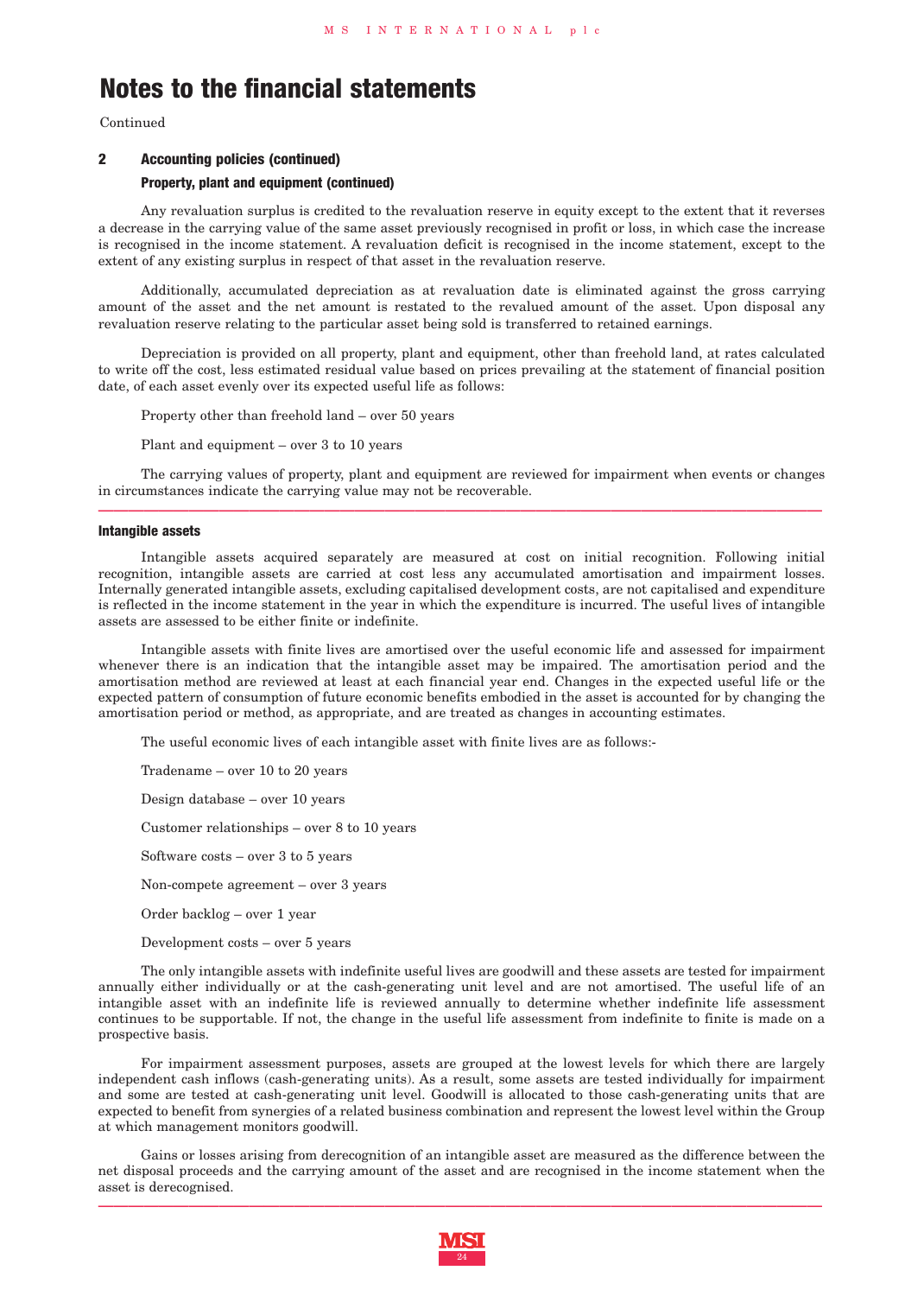Continued

#### **2 Accounting policies (continued)**

#### **Leased assets – operating leases**

Up until 27th April, 2019 payments made under operating leases within the Group were charged to profit or loss on a straight-line basis over the term of the lease.

From 28th April, 2019, for any new contracts entered into, the Group considers whether a contract is, or contains, a lease. A lease is defined as "a contract, or part of a contract, that conveys the right to use an asset (the underlying asset) for a period of time in exchange for consideration". New leases are then recognised in the Consolidated statement of financial position as a right-of-use asset and a corresponding lease liability at the date at which the leased asset is available for use by the Group.

Lease liabilities are measured at the present value of the lease payments unpaid at the recognition date, discounted using the interest rate implicit in the lease, or, if that rate cannot be determined, the Group's incremental borrowing rate. Lease payments include fixed payments, variable lease payments that are based on an index or rate, less any lease incentives receivable. Following initial measurement, the liability will be reduced for payments made and increased for interest. Interest will be charged to profit or loss as an interest expense.

The liability will be remeasured to reflect any reassessment of or modification to the lease contract when applicable. When the lease liability if remeasured, the corresponding adjustment is also reflected in the right-of-use asset, or profit and loss if the right-of-use asset is already reduced to zero.

Right-of-use assets are measured at cost, which comprises the following:

- the amount of the initial measurement of lease liability,
- any lease payments (net of any incentives received) made in advance of the lease commencement date,
- **●** any initial direct costs incurred,
- an estimate of any costs to dismantle or remove the asset at the end of the lease.

The Group depreciates the right-of-use asset on a straight-line basis from the lease commencement date to the earlier of the useful economic life or the end of the lease term.

Payments associated with short-term leases, defined as a lease with a term of 12 months or less, and leases of low-value assets are recognised on a straight-line basis as an expense in profit or loss. **222222222222222222222222222222222222222222222222**

#### **Research and development**

Costs relating to research are charged to the income statement as incurred.

Costs that are directly attributable to projects' development phase are recognised as intangible assets, provided they meet the following recognition requirements:

- **•** the development costs can be measured reliably.
- **●** the project is technically and commercially feasible.
- the Group intends to and has sufficient resources to complete the project.
- **●** the Group has the ability to use or sell the asset.
- the asset will generate probable future economic benefits.

Development costs not meeting these criteria for capitalisation are expensed as incurred. **222222222222222222222222222222222222222222222222**

#### **Inventories**

Inventories are valued at the lower of historic cost and net realisable value.

Costs incurred in bringing each product to its present location and condition is accounted for as follows:

Raw materials — purchase cost on a first-in, first-out basis.

Finished goods and work in progress — cost of direct materials and labour and a proportion of manufacturing overheads based on normal operating capacity but excluding borrowing costs.

Net realisable value is the estimated selling price in the ordinary course of business, less estimated costs necessary to make the sale. **222222222222222222222222222222222222222222222222**

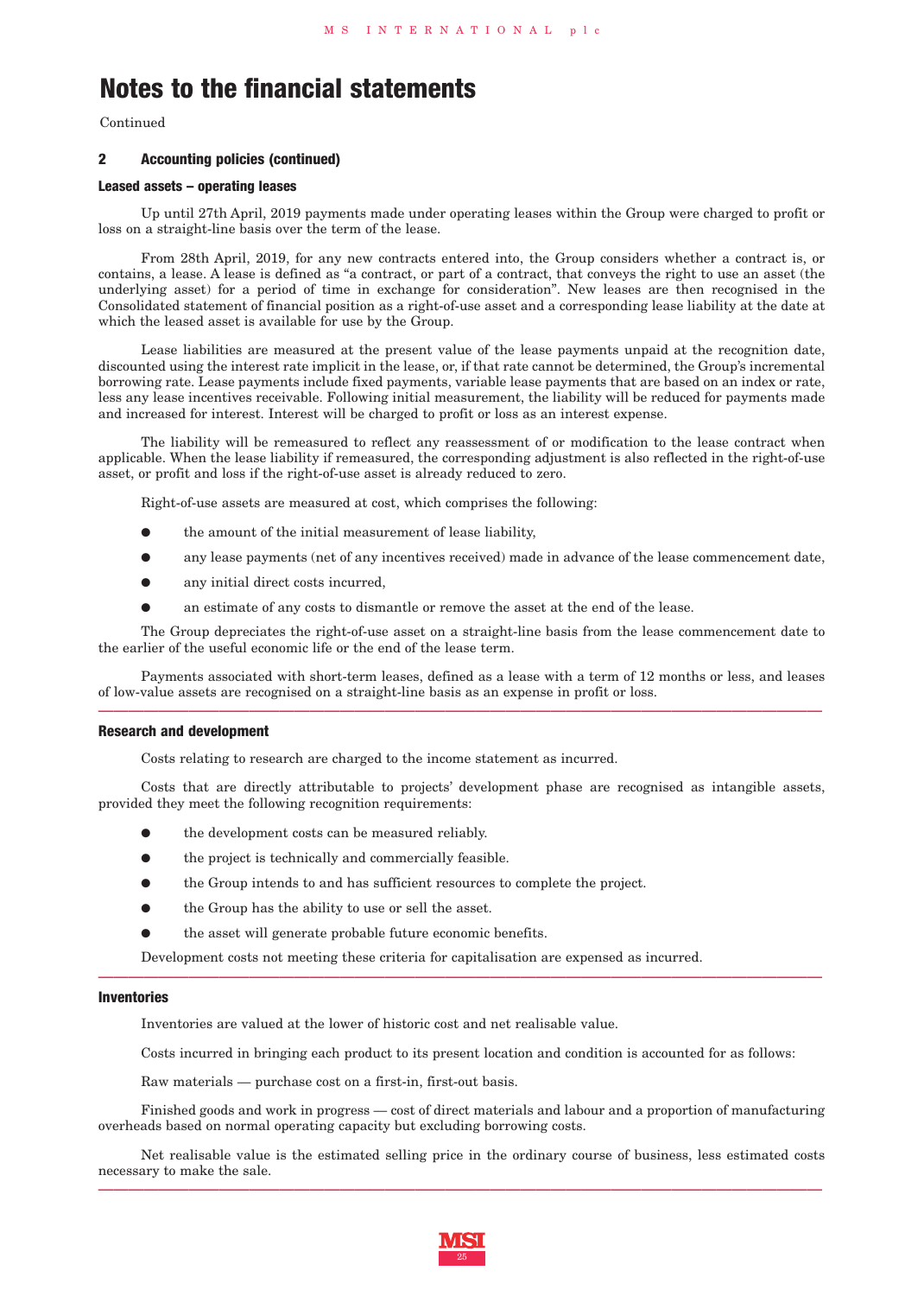Continued

#### **2 Accounting policies (continued)**

#### **Trade and other receivables**

Trade receivables, which generally have 30 day terms, are recognised and carried at original invoice amount less an allowance for any uncollectable amounts based on expected credit losses. These are the expected shortfalls in contractual cash flows, considering the potential for default at any point during the lifetime of the receivable. The Group use its historical experience, external indicators and forward looking information to make this assessment. Trade receivables are classified as financial assets measured as amortised cost (previously classified as loans and receivables under IAS 39). **222222222222222222222222222222222222222222222222**

### **Treasury shares**

Own shares held by the Company and Group are classified in equity and are recognised at cost. No gain or loss is recognised on the purchase, sale, issue or cancellation of the Group's own equity instruments. **222222222222222222222222222222222222222222222222**

#### **Cash and cash equivalents**

Cash and cash equivalents in the statement of financial position comprise cash at bank, on short-term deposit and in hand.

For the purpose of the consolidated cash flow statement, cash and cash equivalents consist of cash and cash equivalents as defined above. **222222222222222222222222222222222222222222222222**

#### **Trade and other payables**

Trade and other payables are initially regarded at their fair value and thereafter at amortised cost using the effective interest rate method. Trade payables are classified as financial liabilities at amortised cost under IFRS 9 (previously classified as financial liabilities at amortised cost under IAS 39). **222222222222222222222222222222222222222222222222**

#### **Pension schemes**

The cost of providing benefits under the defined benefit plan is determined using the projected unit credit method, which attributes entitlement to benefits to the current period (to determine current service cost) and to the current and prior periods (to determine the present value of defined benefit obligation) and is based on actuarial advice. Past service costs are recognised in the income statement immediately. When a settlement (eliminating all obligations for benefits already accrued) or a curtailment (reducing future obligations as a result of a material reduction in the scheme membership or a reduction in future entitlement) occurs the obligation and related plan assets are remeasured using current actuarial assumptions and the resultant gain or loss recognised in the income statement during the period in which the settlement or curtailment occurs.

The interest element of the defined benefit cost represents the change in present value of scheme obligations resulting from the passage of time, and is determined by applying the discount rate to the opening present value of the benefit obligation, taking into account material changes in the obligation during the year. Remeasurement gains and losses are recognised in full in the statement of recognised income and expense in the period in which they occur. Actual gains/losses less amount included in net interest costs are included in other comprehensive income.

The defined benefit pension asset or liability in the statement of financial position comprises the total for each plan of the present value of the defined benefit obligation (using a discount rate based on high quality corporate bonds) less the fair value of plan assets out of which the obligations are to be settled directly. Fair value is based on market price information and in the case of quoted securities is the published bid price. The value of a net pension benefit asset is restricted to the sum of the present value of any amount the Group expects to recover by way of refunds from the plan or reductions in the future contributions.

Contributions to defined contribution schemes are recognised in the income statement in the period in which they become payable. **222222222222222222222222222222222222222222222222**

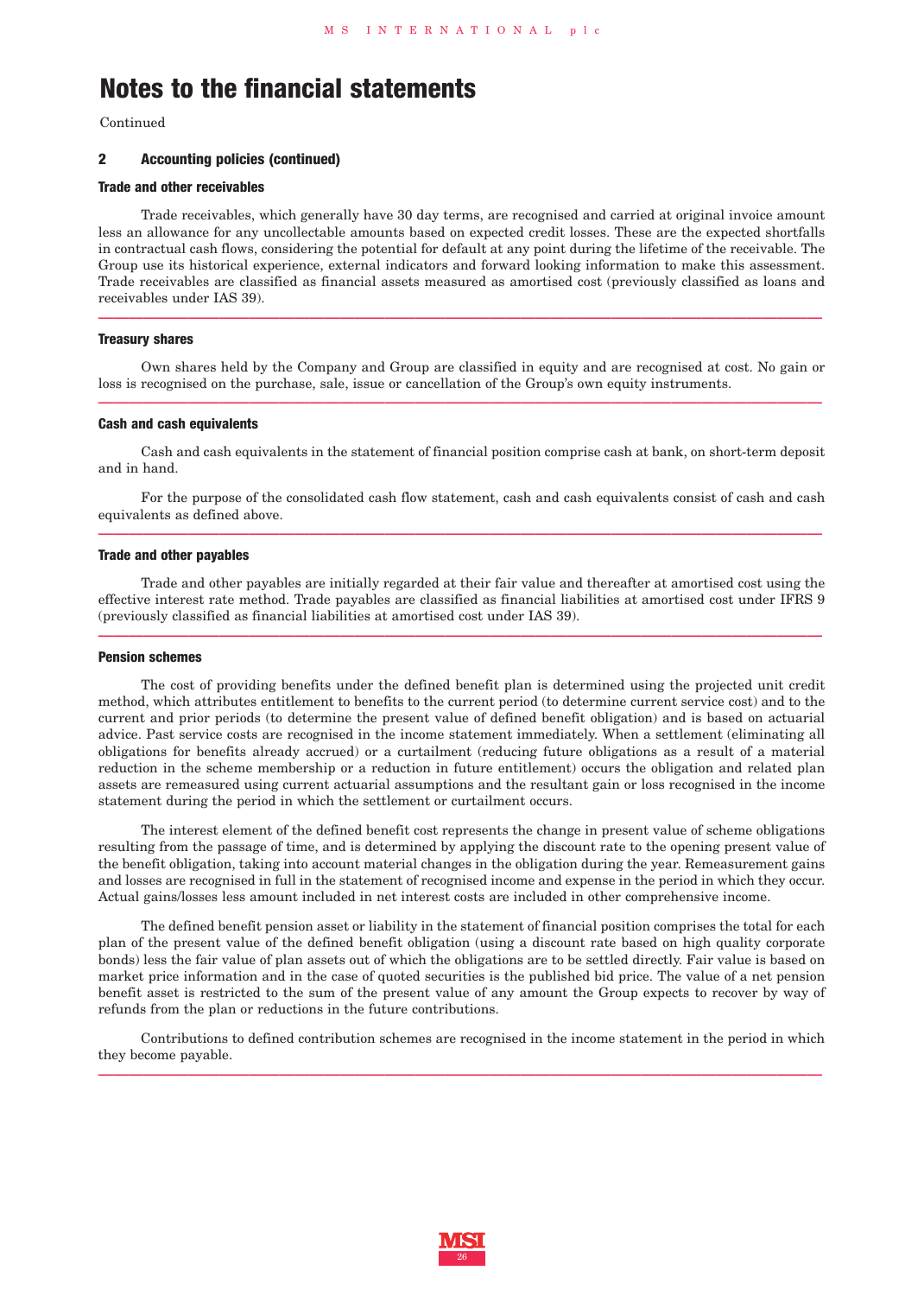Continued

#### **2 Accounting policies (continued)**

#### **Business combinations**

Business combinations are accounted for using the acquisition method. The cost of an acquisition is measured as the aggregate of the consideration transferred, measured at acquisition date fair value and the amount of any non-controlling interest in the acquiree. The choice of measurement of non-controlling interest, either at fair value or at the proportionate share of the acquiree's identifiable net assets is determined on a transaction by transaction basis. Acquisition costs incurred are expensed and included in administrative expenses.

When the Group acquires a business, it assesses the financial assets and liabilities assumed for appropriate classification and designation in accordance with the contractual terms, economic circumstances and pertinent conditions as at the acquisition date. This includes the separation of embedded derivatives in host contracts by the acquiree.

Any contingent consideration to be transferred by the acquirer will be recognised at fair value at the acquisition date. Subsequent changes to the fair value of the contingent consideration which is deemed to be an asset or liability will be recognised in accordance with IFRS 9 either in the income statement or in other comprehensive income. If the contingent consideration is classified as equity, it should not be remeasured until it is finally settled within equity.

Goodwill is initially measured at cost being the excess of the aggregate of the acquisition-date fair value of the consideration transferred and the amount recognised for the non-controlling interest (and where the business combination is achieved in stages, the acquisition-date fair value of the acquirer's previously held equity interest in the acquiree) over the net identifiable amounts of the assets acquired and the liabilities assumed in exchange for the business combination. Assets acquired and liabilities assumed in transactions separate to the business combinations, such as the settlement of pre-existing relationships or post-acquisition remuneration arrangements are accounted for separately from the business combination in accordance with their nature and applicable IFRSs. Identifiable intangible assets, meeting either the contractual-legal or separability criterion are recognised separately from goodwill. Contingent liabilities representing a present obligation are recognised if the acquisition-date fair value can be measured reliably.

If the aggregate of the acquisition-date fair value of the consideration transferred and the amount recognised for the non-controlling interest (and where the business combination is achieved in stages, the acquisition-date fair value of the acquirer's previously held equity interest in the acquiree) is lower than the fair value of the assets, liabilities and contingent liabilities and the fair value of any pre-existing interest held in the business acquired, the difference is recognised in the income statement.

After initial recognition, goodwill is measured at cost less any accumulated impairment losses. For the purpose of impairment testing, goodwill acquired in a business combination is, from the acquisition date, allocated to each of the group's cash-generating units (or groups of cash-generating units) that are expected to benefit from the combination, irrespective of whether other assets or liabilities of the acquiree are assigned to those units. Each unit or group of units to which goodwill is allocated shall represent the lowest level within the entity at which the goodwill is monitored for internal management purposes and not be larger than an operating segment before aggregation.

Where goodwill forms part of a cash-generating unit and part of the operation within that unit is disposed of, the goodwill associated with the operation disposed of is included in the carrying amount of the operation when determining the gain or loss on disposal of the operation. Goodwill disposed of in this circumstance is measured based on the relative values of the operation disposed of and the portion of the cash-generating unit retained. **222222222222222222222222222222222222222222222222**

#### **Revenue**

Revenue arises from the following services provided to customers and sale of products:

- The design and manufacture of defence equipment ('Defence').
- **●** The manufacture of fork-arms and open die forgings ('Forgings').
- **●** The design, manufacture and construction of petrol station superstructures ('Petrol Station Superstructures').
- The design, manufacture, installation and service of corporate branding, including media facades, wayfinding signage, public illumination, creative lighting solutions and the complete appearance of petrol station superstructures and forecourts ('Corporate Branding').

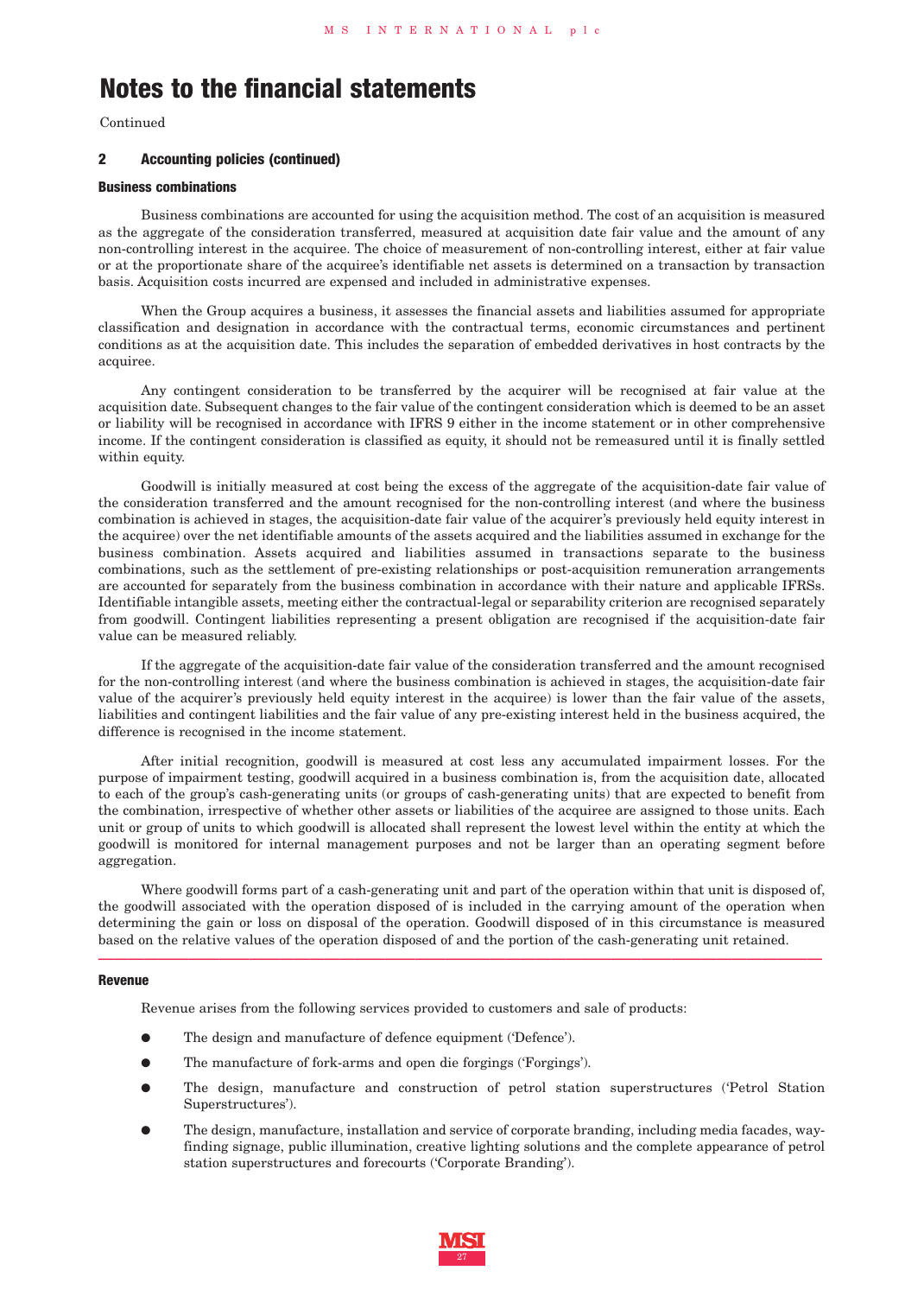Continued

#### **2 Accounting policies (continued)**

#### **Revenue (continued)**

To determine whether to recognise revenue, the Group follows the five steps required when applying IFRS 15:

- 1. Identifying the contract with the customer.
- 2. Identifying the separate performance obligations specified within each contract.
- 3. Determining the transaction price specified within each contract.
- 4. Allocating the transaction price to the performance obligation identified.
- 5. Recognising revenue once the performance obligation have been satisfied.

Revenue is recognised either at a point in time or over time, when the performance obligations are satisfied.

The Group recognises contract liabilities (progress payments) for consideration received in respect of unsatisfied performance obligations and reports these as other liabilities in the Statement of financial position.

Revenues classified as sale of goods are recognised at the point in time when the goods are delivered. Revenue classified as contract revenue includes revenue recognised at the point in time when the performance obligation has been satisfied. Certain contracts include terms which mean that revenue is recognised over time. The cash flow for this consideration from these contracts may be received in respect of unsatisfied performance obligations and in respect of satisfied performance obligations.

Revenues classified as rendering of services includes contracts with customers. Revenue is only recognised once the customer has received the benefit of the full service.

#### *'Defence'*

The Group enters into contracts with its customers to provide defence equipment. The contracts may contain multiple performance obligations for the delivery of a number of products. Each product is identifiable and separable from the other products included in the contract.

The Group recognises revenue for these at a point in time, when the goods have been delivered and the control of the goods has transferred to the customer.

As part of the contracts entered into, customers may make payments to the Group in advance of the goods being delivered. These are classified as progress payments and are contract liabilities which are only recognised as revenue once the performance obligation has been satisfied.

#### *'Forgings'*

Revenue from the sale of fork-arms and open die forgings is recognised upon delivery of the products, when or as the Group transfers control of the products to the customer. Customers are invoiced once control of the product has transferred to the customer.

#### *'Petrol Station Superstructures'*

The Group enters into contracts with its customers to provide petrol station superstructures. The contracts contain a single performance obligation for the delivery of the product.

The Group assesses each contract to determine whether revenue should be recognised at a point in time, when the product is delivered to the customer, or recognised over time, when the contracts stipulate that the Group is entitled to reward for performance to date. In order to establish the entitlement for performance to date, the Group considers if it has an enforceable right to payment for performance completed to date and the Group's performance to date does not create an asset with an alternative use to the Group. The majority of contracts have revenue which is measured at a point in time.

As part of the contracts entered into, customers may make payments to the Group in advance of the delivery of the product. These are classified as progress payments and are contract liabilities which are only recognised as revenue once the performance obligation has been satisfied.

### *'Corporate Branding'*

The Group enters into contracts with its customers to perform the re-imaging of corporate branding and signage for various industries. Additional engagements include the repair and maintenance of images on petrol station forecourts.

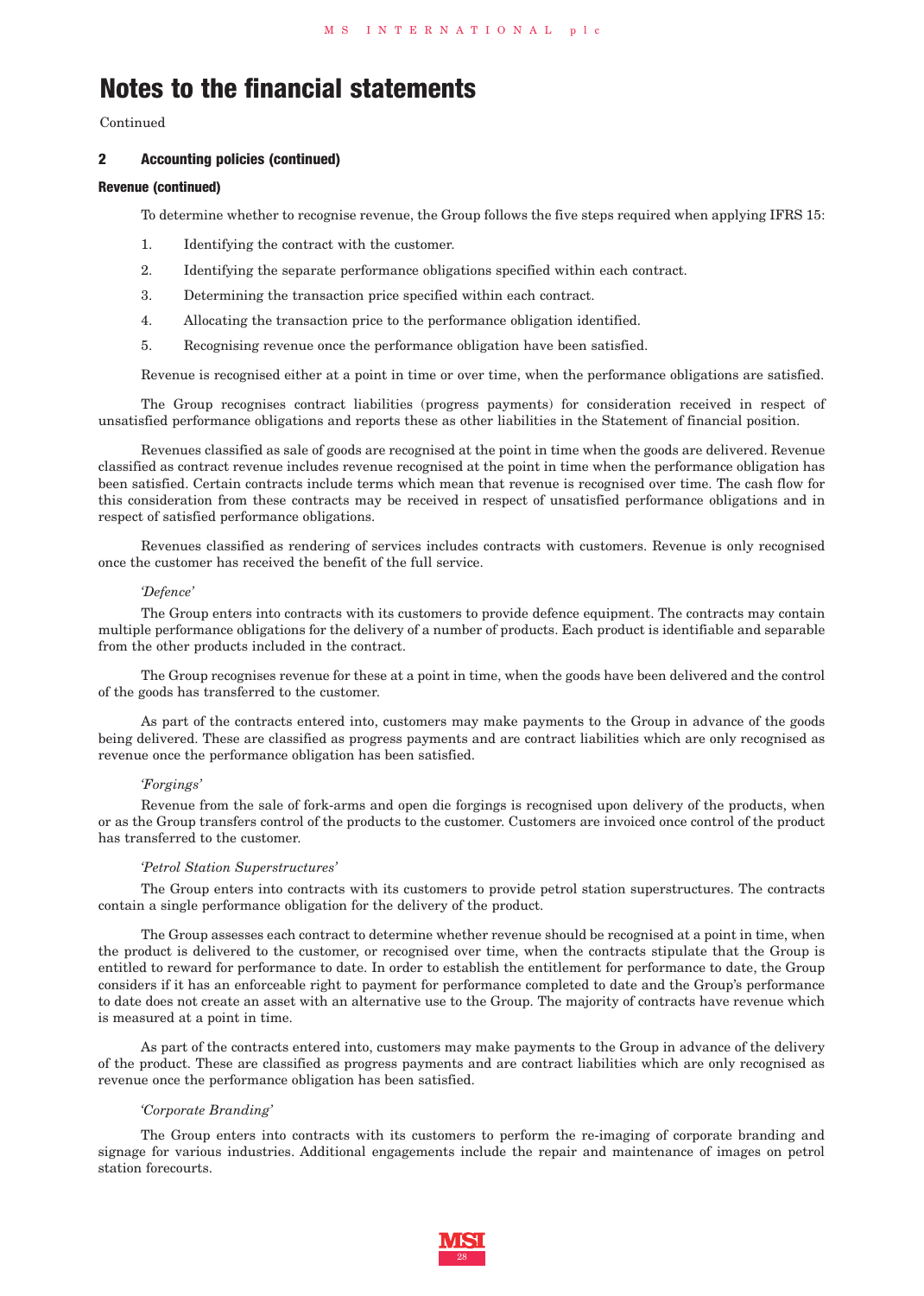Continued

#### **2 Accounting policies (continued)**

#### **Revenue (continued)**

Control of the goods does not pass to the customer until either the goods are delivered to site for material only projects, or on completion of installation for materials and installation projects. Accordingly, revenue is recognised at the point in time when this occurs.

As part of some of the contracts entered into, customers may make payments to the Group in advance of the goods being delivered. These are classified as progress payments and are contract liabilities which are only recognised as revenue once the performance obligation has been satisfied. **222222222222222222222222222222222222222222222222**

#### **Government grants**

Government grants are recognised where there is reasonable assurance that the grant will be received and all attaching conditions will be complied with. When the grant relates to an expense item, it is recognised as income over the period necessary to match the grant on a systematic basis to the costs that it is intended to compensate. Where the grant relates to an asset, the fair value is credited to a deferred income account and is released to the income statement over the expected useful life of the relevant asset by equal annual instalments. **222222222222222222222222222222222222222222222222**

#### **Taxes**

Income tax is charged or credited directly to other comprehensive income or equity if it relates to items that are credited or charged to, respectively, other comprehensive income or equity. Otherwise income tax is recognised in the income statement. **222222222222222222222222222222222222222222222222**

#### **Current tax**

Current tax assets and liabilities for the current and prior periods are measured at the amount expected to be recovered from or paid to the taxation authorities. The tax rates and tax laws used to compute the amount are those that are enacted or substantively enacted by the statement of financial position date. **222222222222222222222222222222222222222222222222**

#### **Deferred income tax**

Deferred income tax is recognised on all temporary differences arising between the tax bases of assets and liabilities and their carrying amounts in the financial statements, with the following exceptions:

- where the temporary difference arises from the initial recognition of goodwill or of an asset or liability in a transaction that is not a business combination that at the time of the transaction affects neither accounting nor taxable profit or loss;
- **●** in respect of taxable temporary differences associated with investments in subsidiaries, associates and joint ventures, where the timing of the reversal of the temporary differences can be controlled and it is probable that the temporary differences will not reverse in the foreseeable future; and
- **●** deferred income tax assets are recognised only to the extent that it is probable that taxable profit will be available against which the deductible temporary differences, carried forward tax credits or tax losses can be utilised;

Deferred income tax assets and liabilities are measured on an undiscounted basis at the tax rates that are expected to apply when the related asset is realised or liability is settled, based on tax rates and laws enacted or substantively enacted at the statement of financial position date. **222222222222222222222222222222222222222222222222**

#### **Dividends payable**

Dividends are recognised when they become legally payable. In the case of interim dividends this is when paid, in the case of final dividends this is when approved by the shareholders. **222222222222222222222222222222222222222222222222**

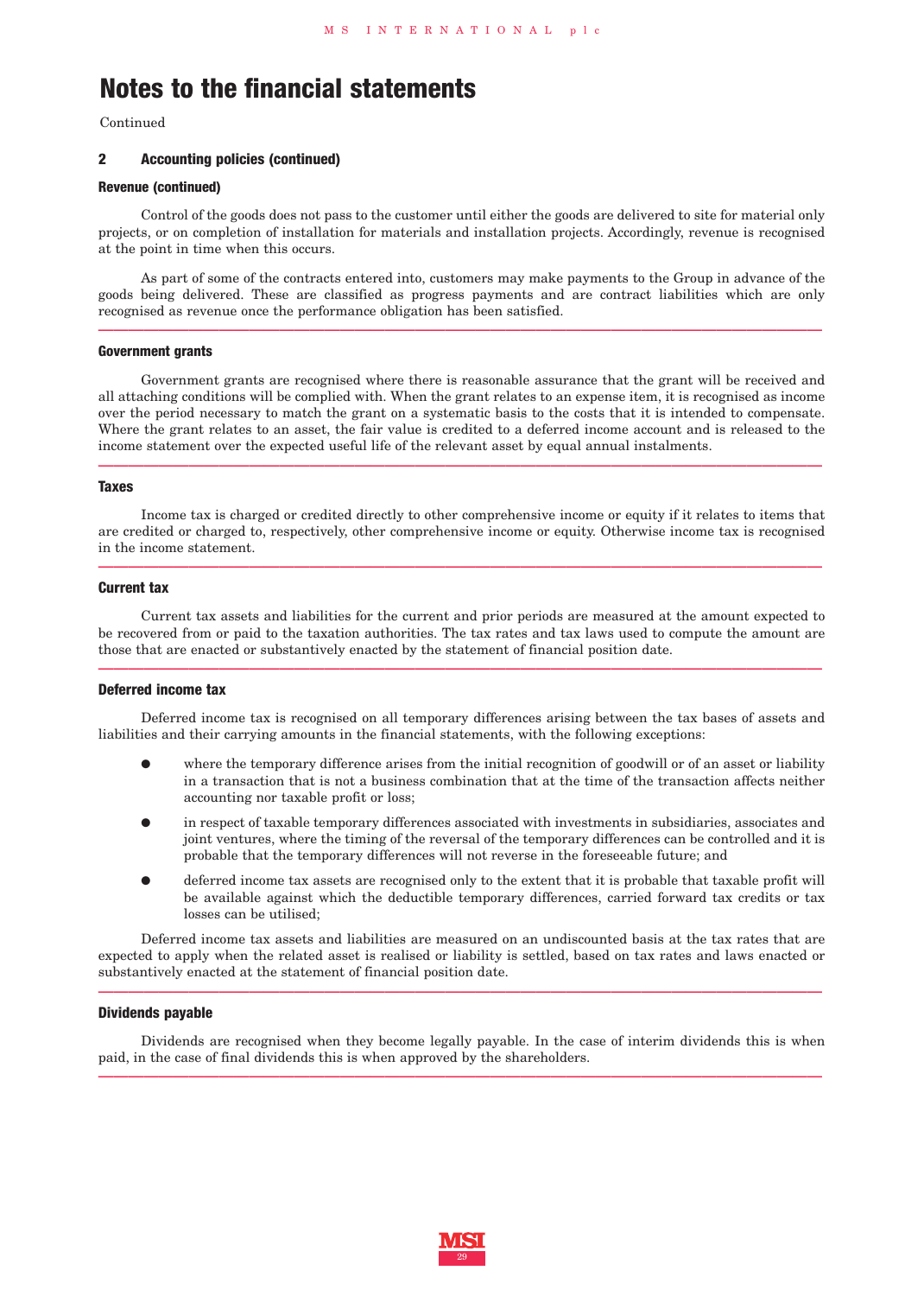Continued

#### **2 Accounting policies (continued)**

#### **Share-based payments**

The Group measures the cost of equity-settled transactions with employees by reference to the fair value of the equity instruments at the date at which they are granted and are recognised as an expense over the vesting period, which ends on the date on which the relevant employees become fully entitled to the award. Judgement is required in determining the most appropriate valuation model for a grant of equity instruments, depending on the terms and conditions of the grant. Management are also required to use judgement in determining the most appropriate inputs to the valuation model including expected life of the option, volatility and dividend yield. **222222222222222222222222222222222222222222222222**

#### **Standards, amendments and Interpretations to existing Standards that are not yet effective and have not been adopted early by the Group**

At the date of authorisation of these financial statements, several new, but not yet effective, standards, amendments to existing standards, and interpretations have been published by the IASB. None of these standards, amendments or interpretations have been adopted early by the Group.

**Effective for**

| Title                        | <b>Full title of Standard of Interpretation</b>                        | <b>Effective for</b><br>accounting periods<br>beginning on or after |
|------------------------------|------------------------------------------------------------------------|---------------------------------------------------------------------|
| IFRS 3                       | IFRS 3 Definition of a Business (Amendments to IFRS 3)                 | 1st January, 2020                                                   |
| IAS 1/IAS 8                  | IAS 1/IAS 8 Definition of Material (Amendments to IAS 1)<br>and IAS 8) | 1st January, 2020                                                   |
| IFRIC 23                     | Uncertainty over Income Tax Treatments                                 | 1st January, 2020                                                   |
| IAS 12/IAS 23/IFRS 3/IFRS 11 | Annual improvements to IFRS Standards 2015-2017 cycle                  | 1st January, 2020                                                   |

The effective dates stated above are those given in the original IASB/IFRIC standards and interpretations. As the Group prepares its financial statements in accordance with IFRS as adopted by the European Union, the application of new standards and interpretations will be subject to having been endorsed for use in the EU via the EU endorsement mechanism. In the majority of cases, this will result in an effective date consistent with that given in the original standard or interpretation but the need for endorsements restricts the Group's discretion to early adopt standards.

Management anticipates that all relevant pronouncements will be adopted for the first period beginning on or after the effective date of the pronouncement. New standards, amendments and interpretations neither adopted nor listed below have not been disclosed as they are not expected to have a material impact on the Group's financial statements. **222222222222222222222222222222222222222222222222**

| 3<br><b>Revenue</b>                               |        |                |
|---------------------------------------------------|--------|----------------|
|                                                   | 2020   | 2019           |
|                                                   | £'000  | $\pounds$ '000 |
| Sale of goods                                     | 49,166 | 61,447         |
| Contract revenues                                 | 11,858 | 15,819         |
|                                                   | 61,024 | 77,266         |
| Rendering of services                             | 129    | 442            |
| Goods and services transferred at a point in time | 61,153 | 77,708         |
|                                                   |        |                |

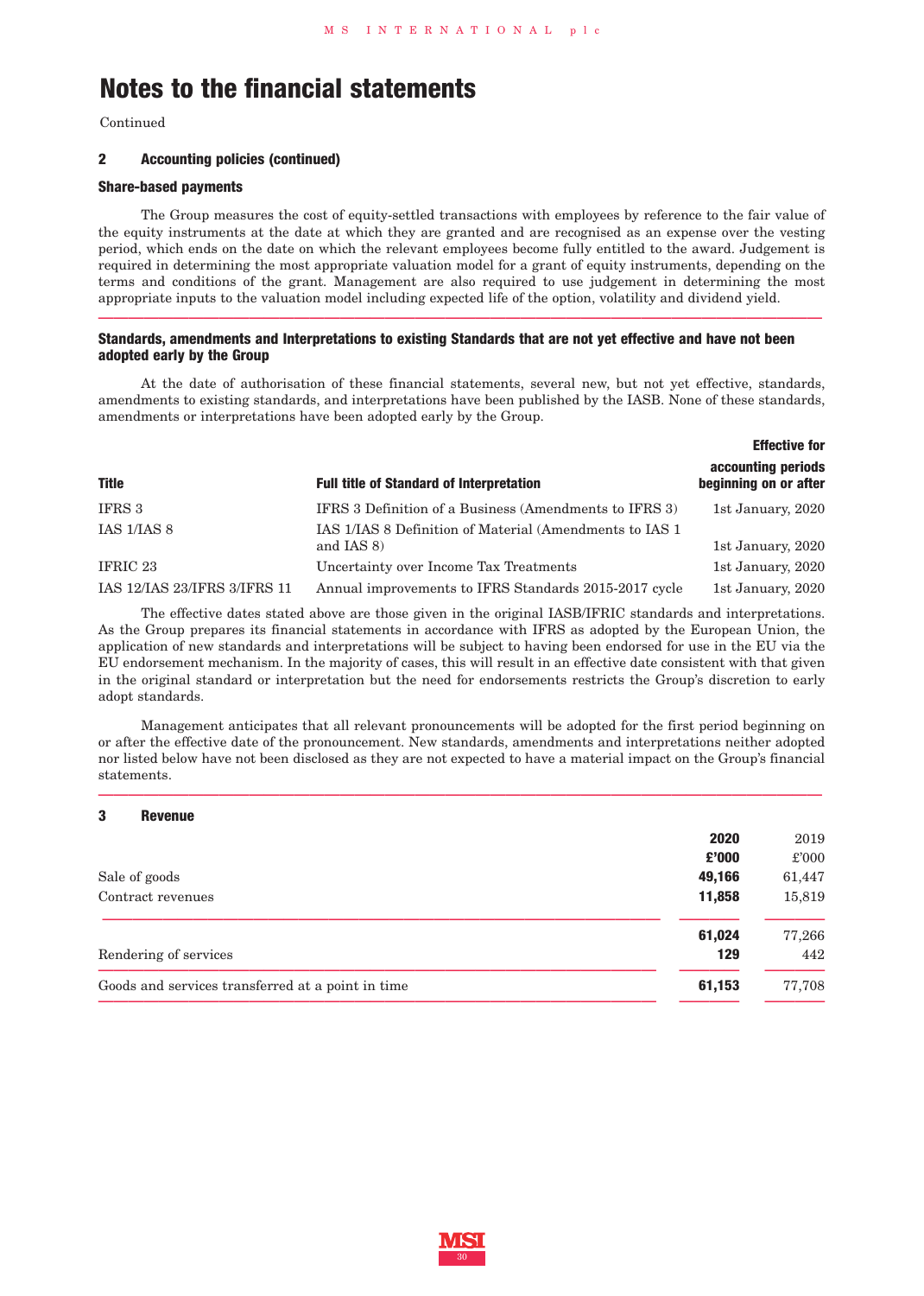Continued

#### **4 Segment information**

The following table presents revenue and profit and certain assets and liability information regarding the Group's divisions for the periods ended 30th April, 2020 and 27th April, 2019. The reporting format is determined by the differences in manufacture and services provided by the Group. The 'Defence' division is engaged in the design, manufacture and service of defence equipment. The 'Forgings' division is engaged in the manufacture of forgings. The 'Petrol Station Superstructures' division is engaged in the design, manufacture, construction, branding, maintenance and restyling of petrol station superstructures. The 'Corporate Branding' division is engaged in the design, manufacture, installation and service of corporate brandings.

Management monitors the operating results of its business units separately for the purpose of making decisions about resource allocation and performance assessment. Group financing (including finance costs and finance revenue) and income taxes are managed on a group basis and are not allocated to operating segments.

|                                     |               |           |                                                  |            |       | Petrol Station   |                      | 'Corporate |               |         |
|-------------------------------------|---------------|-----------|--------------------------------------------------|------------|-------|------------------|----------------------|------------|---------------|---------|
|                                     |               | 'Defence' |                                                  | 'Forgings' |       | Superstructures' |                      | Branding'  |               | Total   |
|                                     | 2020          | 2019      | 2020                                             | 2019       | 2020  | 2019             | 2020                 | 2019       | 2020          | 2019    |
|                                     | £'000         | £'000     | £'000                                            | £'000      | £'000 | £'000            | £'000                | £'000      | £'000         | £'000   |
| <b>Revenue</b>                      |               |           |                                                  |            |       |                  |                      |            |               |         |
| From external customers             | 23.464        |           | 26,678 11,482 15,695 11,910 15,871               |            |       |                  | <b>14,297</b> 19,464 |            | 61,153        | 77,708  |
| From other segments                 |               |           |                                                  |            | 386   | 450              | 123                  | 226        | 509           | 676     |
| Segment revenue                     | 23.464        |           | 26,678 11,482 15,695 12,296 16,321 14,420 19,690 |            |       |                  |                      |            | 61,662 78,384 |         |
| <b>Segment result</b>               | (289)         | 2,836     | (340)                                            | (442)      | 3     | 2,055            | (2, 493)             | 1,745      | (3, 119)      | 6,194   |
| Past service pension costs          |               |           |                                                  |            |       |                  |                      |            |               | (1,198) |
| Net finance costs                   |               |           |                                                  |            |       |                  |                      |            | (134)         | (209)   |
| (Loss)/profit before taxation       |               |           |                                                  |            |       |                  |                      |            | (3, 253)      | 4,787   |
| Taxation                            |               |           |                                                  |            |       |                  |                      |            | 762           | (975)   |
| (Loss)/profit for the period        |               |           |                                                  |            |       |                  |                      |            | (2, 491)      | 3,812   |
| <b>Segmental assets</b>             | 26,666        | 29,942    | 3,570                                            | 8,988      |       | 8,382 10,787     | 10,740               | 9,291      | 49,358        | 59,008  |
| Unallocated assets (see below)      |               |           |                                                  |            |       |                  |                      |            | 17,047        | 11,429  |
| Total assets                        |               |           |                                                  |            |       |                  |                      |            | 66,405        | 70,437  |
| <b>Segmental liabilities</b>        | 16,639 19,500 |           | 1,285                                            | 6,125      | 2,274 | 4,330            | 4,922                | 2,806      | 25,120        | 32,761  |
| Unallocated liabilities (see below) |               |           |                                                  |            |       |                  |                      |            | 11,157        | 1,878   |
| <b>Total liabilities</b>            |               |           |                                                  |            |       |                  |                      |            | 36,277        | 34,639  |
| Capital expenditure                 | 80            | 67        | 62                                               | 406        | 293   | 196              | 286                  | 118        | 721           | 787     |
| Depreciation                        | 222           | 77        | 620                                              | 517        | 346   | 488              | 235                  | 365        | 1,423         | 1,447   |

Unallocated assets include certain fixed assets (including all UK properties – see note  $12(e)$ ), intangible assets, current assets and deferred income tax assets. Unallocated liabilities include the defined pension benefit scheme liability, the deferred income tax liability, and certain current liabilities.

#### **Geographical analysis**

The following table presents revenue and expenditure and certain assets and liabilities information by geographical segment for the periods ended 30th April, 2020 and 27th April, 2019. The Group's geographical segments are based on the location of the Group's assets. Revenue from external customers is based on the geographical location of its customers.

|                     |       | United Kingdom              |       | Europe |                          | Americas      | Rest of the World        |                          |                     | Total |
|---------------------|-------|-----------------------------|-------|--------|--------------------------|---------------|--------------------------|--------------------------|---------------------|-------|
|                     | 2020  | 2019                        | 2020  | 2019   | 2020                     | 2019          | 2020                     | 2019                     | 2020                | 2019  |
|                     | £'000 | £'000                       | £'000 | £'000  | £'000                    | $\pounds 000$ | £'000                    | £'000                    | £'000               | £'000 |
| External revenue    |       | 21,036 30,755 30,748 33,143 |       |        | 8.401                    | 9.572         | 968                      |                          | 4,238 61,153 77,708 |       |
| Non-current assets  |       | 17,803 17,637               | 5,017 | 3,832  | 4.520                    | 4.596         | $\overline{\phantom{a}}$ |                          | $-$ 27,340 26,065   |       |
| Current assets      |       | <b>29,004</b> 34,301        | 8.378 | 7,670  | 1.683                    | 2.401         | $\overline{\phantom{m}}$ |                          | $-$ 39,065 44,372   |       |
| Liabilities         |       | 30,473 31,701               | 5,051 | 2,260  | 753                      | 679           | $\overline{\phantom{m}}$ |                          | $-$ 36,277 34,640   |       |
| Capital expenditure | 477   | 350                         | 244   | 190    | $\overline{\phantom{a}}$ | 351           | $\overline{\phantom{0}}$ | $\overline{\phantom{0}}$ | 721                 | 891   |

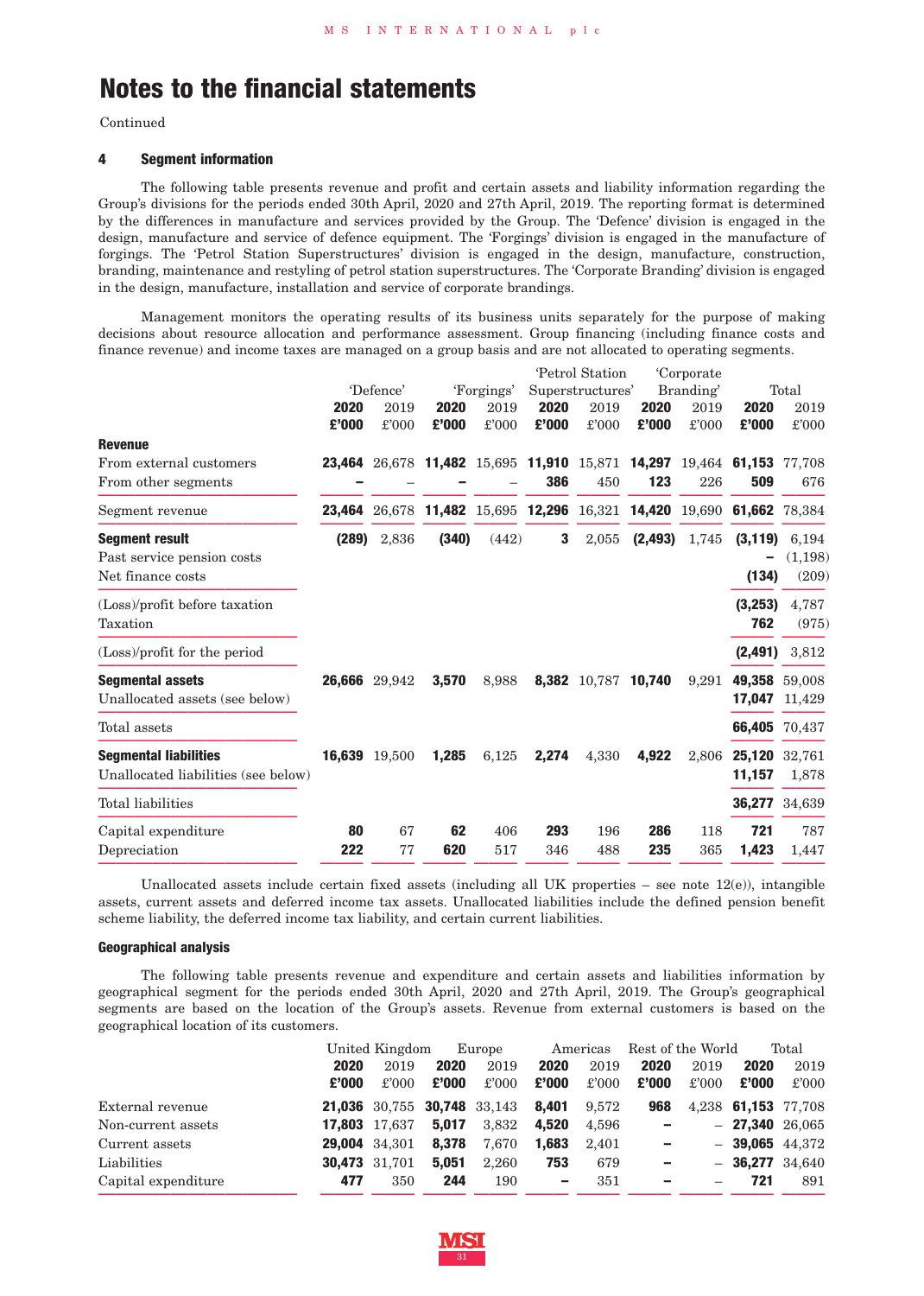Continued

### **4 Segment information (continued)**

### **Information about major customers**

|   |                                                                                                                | 2020<br>£'000 | 2019<br>£'000 |
|---|----------------------------------------------------------------------------------------------------------------|---------------|---------------|
|   | Revenue from major customers arising from sales reported in the 'Defence' segment:<br>Customer 1<br>Customer 1 | 12,633        | 10,871        |
|   | Revenue from major customers arising from sales reported in the<br>'Corporate Branding' segment:               |               |               |
|   | Customer 1                                                                                                     |               | 11,905        |
|   | Customer 1                                                                                                     | 3,841         |               |
| 5 | <b>Group operating profit</b>                                                                                  |               |               |
|   |                                                                                                                | 2020          | 2019          |
|   | This is stated after charging:                                                                                 | £'000         | £'000         |
|   | Fees payable to the Group's auditor and associates                                                             |               |               |
|   | For the audit of the Group's financial statements                                                              | 71            | 66            |
|   | For the audit of the Group's subsidiary companies' financial statements                                        | 32            | 75            |
|   | For audit related services                                                                                     | 15            | 14            |
|   | Depreciation – owned assets                                                                                    | 1,423         | 1,318         |
|   | Depreciation – right-of-use assets                                                                             | 248           |               |
|   | Amortisation of intangible assets                                                                              | 631           | 375           |
|   | Government grant: furlough income                                                                              | (240)         |               |
|   | Reversal of impairment of uncertain indirect tax receivable                                                    |               | (615)         |
|   | Foreign exchange losses/(gains)                                                                                | 112           | (6)           |
|   | Cost of inventories recognised as an expense                                                                   | 36,606        | 38,570        |
|   | Research and development costs                                                                                 | 2,077         | 958           |
|   |                                                                                                                |               |               |

Total administrative expenses are included within Group operating profit. This includes administrative expenses and the separately disclosed past service pension costs.

### **6 Employee Information**

|     |                                                                                        | 2020          | 2019           |
|-----|----------------------------------------------------------------------------------------|---------------|----------------|
|     |                                                                                        | <b>Number</b> | Number         |
|     | The average number of employees, including executive directors, during the period was: |               |                |
|     | Production                                                                             | 252           | 264            |
|     | Technical                                                                              | 66            | 65             |
|     | Distribution                                                                           | 45            | 27             |
|     | Administration                                                                         | 85            | 91             |
|     |                                                                                        | 448           | 447            |
| (a) | <b>Staff costs</b>                                                                     |               |                |
|     |                                                                                        | 2020          | 2019           |
|     | Including executive directors, employment costs were as follows:                       | £'000         | $\pounds$ '000 |
|     | Wages and salaries                                                                     | 16,893        | 17,609         |
|     | Social security costs                                                                  | 2,629         | 1,934          |
|     | Other pension costs                                                                    | 870           | 666            |
|     |                                                                                        | 20,392        | 20,209         |

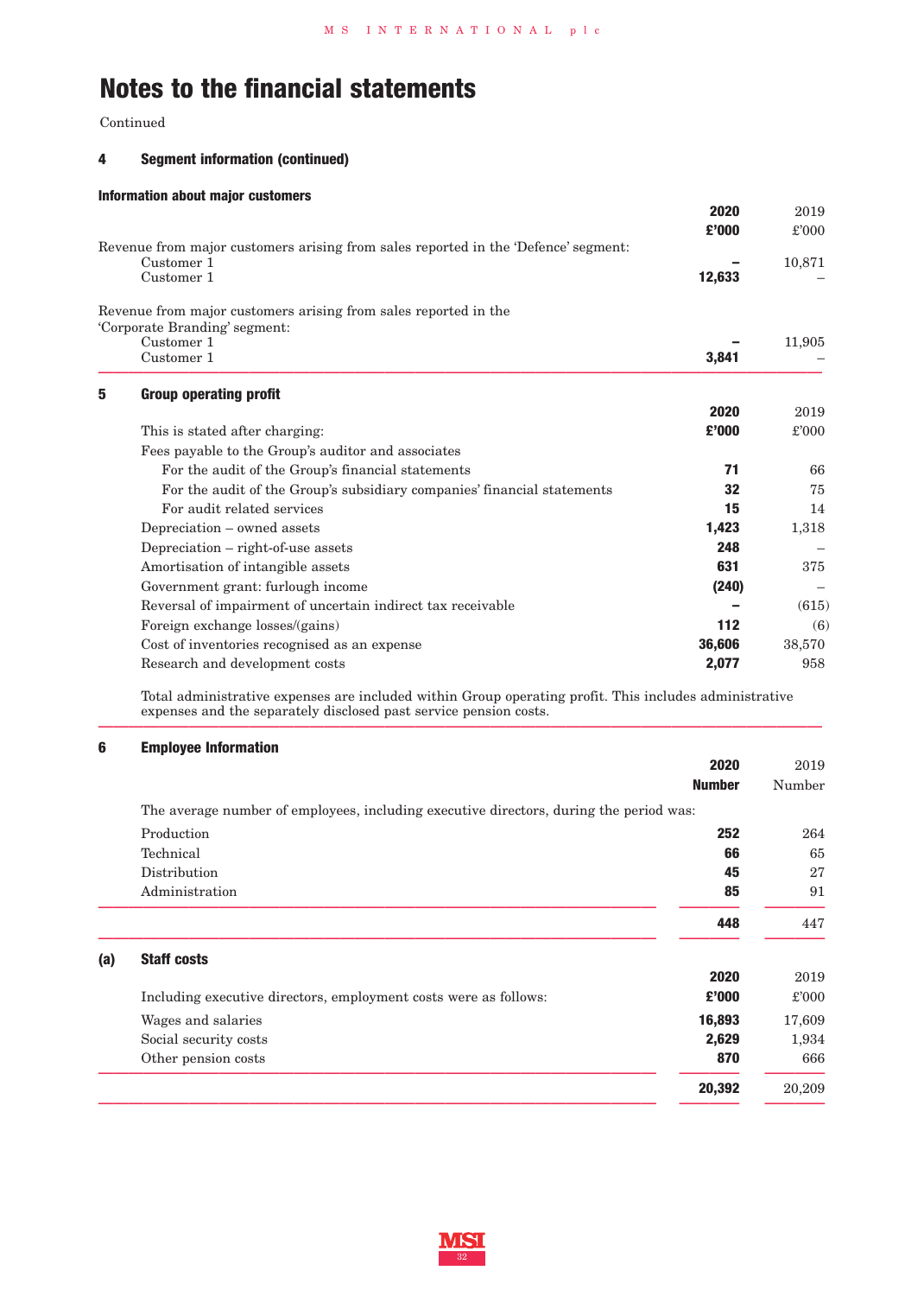Continued

### **6 Employee Information (continued)**

### **(b) Directors' emoluments**

|                                           | 2020  | 2019          |
|-------------------------------------------|-------|---------------|
|                                           | £'000 | $\pounds 000$ |
| Aggregate directors' emoluments (note 30) | 1,300 | 1,672         |
| Pension contributions                     | 33    | 47            |
|                                           | 1,333 | 1,719         |

Directors' emoluments are considered further within the Directors' remuneration report presented on pages <sup>68</sup> to 70. **<sup>222222222222222222222222222222222222222222222222</sup>**

| $\overline{\mathbf{z}}$ | <b>Net finance costs</b>                                                  |       |               |
|-------------------------|---------------------------------------------------------------------------|-------|---------------|
|                         |                                                                           | 2020  | 2019          |
|                         |                                                                           | £'000 | £'000         |
|                         | Bank interest cost                                                        | (70)  | (87)          |
|                         | Other interest                                                            | (33)  | (29)          |
|                         | Bank interest revenue                                                     | 133   | 93            |
|                         |                                                                           | 30    | (23)          |
| 8                       | Past service pension costs                                                |       |               |
|                         |                                                                           | 2020  | 2019          |
|                         |                                                                           | £'000 | £'000         |
|                         | Guaranteed minimum pension equalisation adjustment (note 24).             |       | 1,198         |
|                         |                                                                           |       | 1,198         |
| 9(a)                    | <b>Taxation</b>                                                           |       |               |
|                         | The charge for taxation comprises:                                        | 2020  | 2019          |
|                         |                                                                           | £'000 | $\pounds 000$ |
|                         | <b>Current tax</b>                                                        |       |               |
|                         | United Kingdom corporation tax                                            | (510) | 540           |
|                         | Adjustments in respect of previous years                                  | 165   | (16)          |
|                         | Foreign corporation tax                                                   | (203) | 635           |
|                         | Group current tax                                                         | (548) | 1,159         |
|                         | Deferred income tax                                                       |       |               |
|                         | Origination and reversal of temporary differences                         | (95)  | (247)         |
|                         | Adjustments in respect of prior years                                     | (153) | 63            |
|                         | Change in tax rate                                                        | 34    |               |
|                         | Group deferred income tax (note 17)                                       | (214) | (184)         |
|                         | Tax on (loss)/profit                                                      | (762) | 975           |
|                         | Tax relating to items charged or credited to other comprehensive income:  |       |               |
|                         | <b>Deferred income tax</b>                                                |       |               |
|                         | Deferred income tax on measurement gains on pension scheme current year   | 545   | 69            |
|                         | Deferred income tax on revaluation surplus on land and buildings          | (110) |               |
|                         | Deferred income tax in the Consolidated statement of comprehensive income | 435   | 69            |

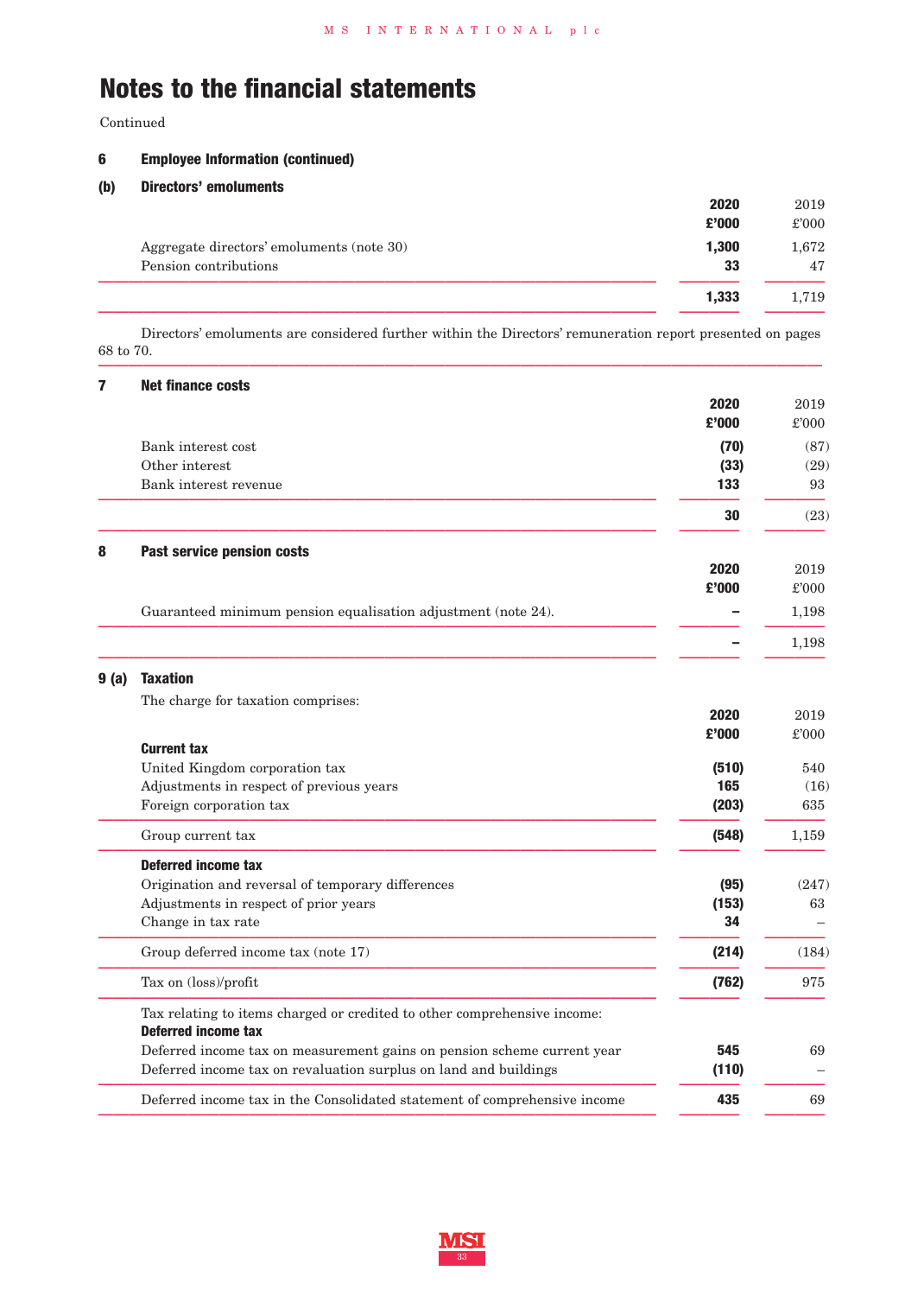Continued

#### **9 (b) Factors affecting the tax charge for the year**

The tax assessed for the period differs to the standard rate of corporation tax in the UK (19%) (2019 – 19%). The differences are explained below:

| $(Loss)/profit$ before tax                                                              | 2020<br>£'000<br>(3,253) | 2019<br>£'000<br>4,787 |
|-----------------------------------------------------------------------------------------|--------------------------|------------------------|
| (Loss)/profit multiplied by standard rate of corporation tax of $19\%$ (2019 – $19\%$ ) | (618)                    | 910                    |
| Expenses not deductible for tax purposes                                                | (420)                    | (102)                  |
| Adjustments in respect of overseas tax rates                                            | 230                      | 120                    |
| Current tax adjustment in respect of prior periods                                      | 165                      | (16)                   |
| Deferred income tax adjustment in respect of prior periods                              | (153)                    | 63                     |
| Deferred income tax adjustment in respect of change in rate                             | 34                       |                        |
| Total tax charge for the period                                                         | (762)                    | 975                    |
|                                                                                         |                          |                        |

#### **9 (c) Factors affecting future tax charge**

A change to the main UK corporation tax rate was enacted in a budget resolution on 17th March, 2020. From 1st April, 2020 the rate remains at 19%, cancelling the previously enacted rate reduction to 17%. Deferred income tax at 30th April, 2020 has therefore been provided at 19%. Deferred income tax in relation to intangibles recognised on the acquisition of 'MSI-Sign Group B.V.' has been provided at 25%, being the main corporation tax rate in The Netherlands. **222222222222222222222222222222222222222222222222**

#### **10 Earnings per share**

The calculation of basic earnings per share is based on:

- (a Loss for the period attributable to equity holders of the parent of £2,491,000 (2019 profit of £3,812,000).
- (b) 16,504,691 (2019 16,504,691) ordinary shares, being the weighted average number of ordinary shares in issue.

This represents 18,396,073 (2019 – 18,396,073) being the weighted average number of ordinary shares in issue less 1,891,382 (2019 – less 1,891,382) being the weighted average number of shares both held within the ESOT 245,048 (2019 – 245,048) and purchased by the Company 1,646,334 (2019 – 1,646,334).

The share options issued in the period do not have a dilutive effect on the loss for the period. **222222222222222222222222222222222222222222222222**

### **11 Dividends paid and proposed**

|                                                  | 2020  | 2019  |
|--------------------------------------------------|-------|-------|
|                                                  | £'000 | £'000 |
| Declared and paid during the year                |       |       |
| On ordinary shares                               |       |       |
| Final dividend for 2019: $6.50p(2018-6.50p)$     | 1,073 | 1,073 |
| Interim dividend for 2020: $1.75p(2019 - 1.75p)$ | 289   | 289   |
|                                                  | 1.362 | 1,362 |
| Proposed for approval by shareholders at the AGM |       |       |
| Final dividend for 2020: $1.75p(2019 - 6.50p)$   | 289   | 1,073 |

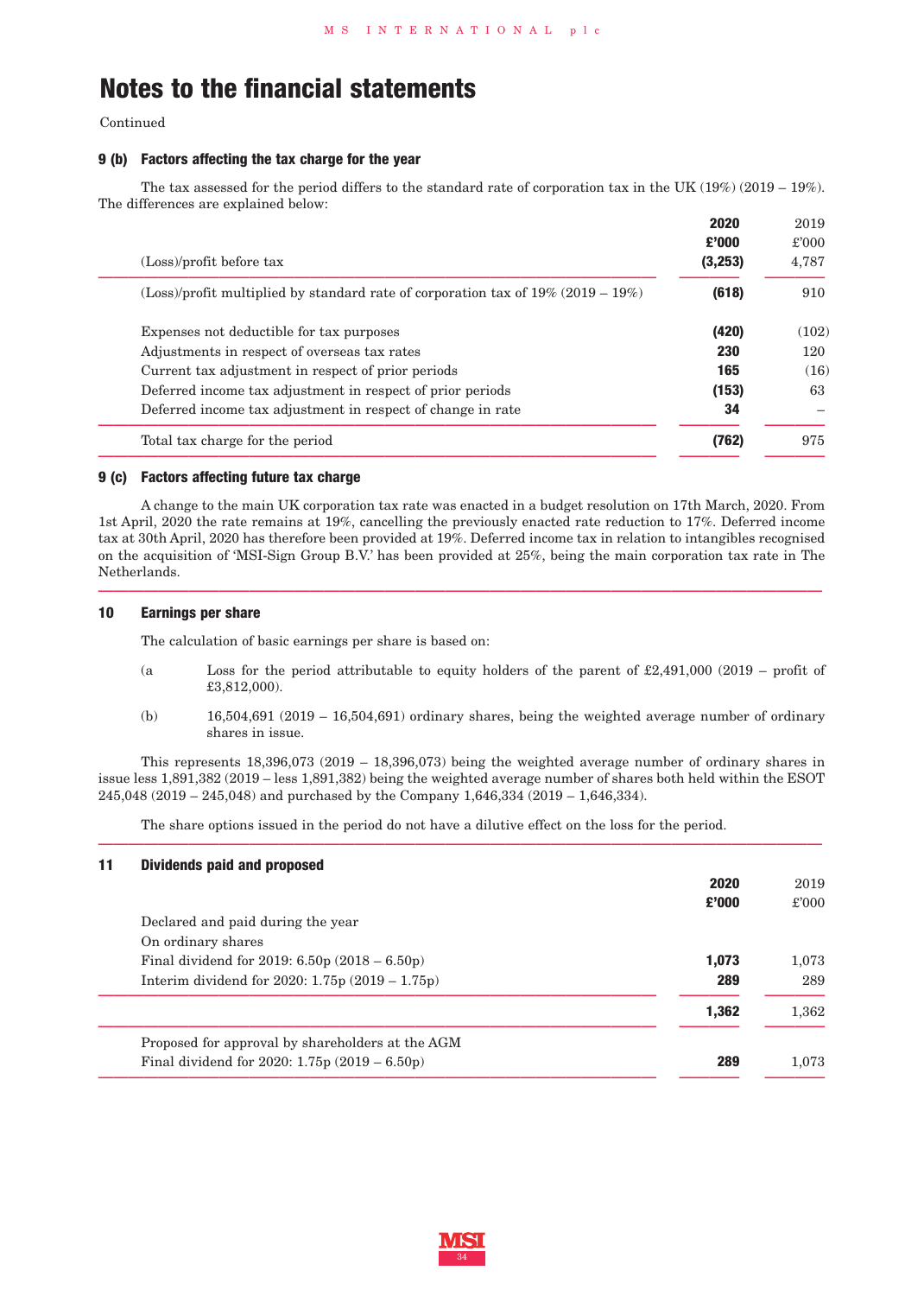Continued

### **12 Property, plant and equipment**

|     |                                    | Freehold<br>property<br>$\pounds 000$ | Plant and<br>equipment<br>$\pounds 000$ | <b>Total</b><br>£'000 |
|-----|------------------------------------|---------------------------------------|-----------------------------------------|-----------------------|
| (a) | Group<br><b>Cost or valuation</b>  |                                       |                                         |                       |
|     | At 28th April, 2018                | 17,534                                | 15,536                                  | 33,070                |
|     | Additions                          |                                       | 891                                     | 891                   |
|     | Disposals                          |                                       | (842)                                   | (842)                 |
|     | Exchange differences               | 172                                   |                                         | 172                   |
|     | At 27th April, 2019                | 17,706                                | 15,585                                  | 33,291                |
|     | <b>Additions</b>                   |                                       | 721                                     | 721                   |
|     | Disposals                          |                                       | (736)                                   | (736)                 |
|     | Acquisition (note 16)              |                                       | 351                                     | 351                   |
|     | Exchange differences               | 40                                    | (63)                                    | (23)                  |
|     | At 30th April, 2020                | 17,746                                | 15,858                                  | 33,604                |
|     | <b>Accumulated depreciation</b>    |                                       |                                         |                       |
|     | At 28th April, 2018                | 354                                   | 11,950                                  | 12,304                |
|     | Depreciation charge for the period | 309                                   | 1,009                                   | 1,318                 |
|     | Disposals                          |                                       | (723)                                   | (723)                 |
|     | Exchange differences               | (1)                                   | (33)                                    | (34)                  |
|     | At 27th April, 2019                | 662                                   | 12,203                                  | 12,865                |
|     | Depreciation charge for the period | 316                                   | 1,107                                   | 1,423                 |
|     | Disposals                          |                                       | (712)                                   | (712)                 |
|     | Exchange differences               | (8)                                   | (75)                                    | (83)                  |
|     | At 30th April, 2020                | 970                                   | 12,523                                  | 13,493                |
|     | Net book value at 30th April, 2020 | 16,776                                | 3,335                                   | 20,111                |
|     | Net book value at 27th April, 2019 | 17,044                                | 3,382                                   | 20,426                |
|     | Analysis of cost or valuation      |                                       |                                         |                       |
|     | At professional valuation 2018     | 12,300                                |                                         | 12,300                |
|     | At cost                            | 5,446                                 | 15,858                                  | 21,304                |
|     | At 30th April, 2020                | 17,746                                | 15,858                                  | 33,604                |
|     | Analysis of cost or valuation      |                                       |                                         |                       |
|     | At professional valuation 2018     | 12,300                                |                                         | 12,300                |
|     | At cost                            | 5,406                                 | 15,585                                  | 20,991                |
|     | At 27th April, 2019                | 17,706                                | 15,585                                  | 33,291                |

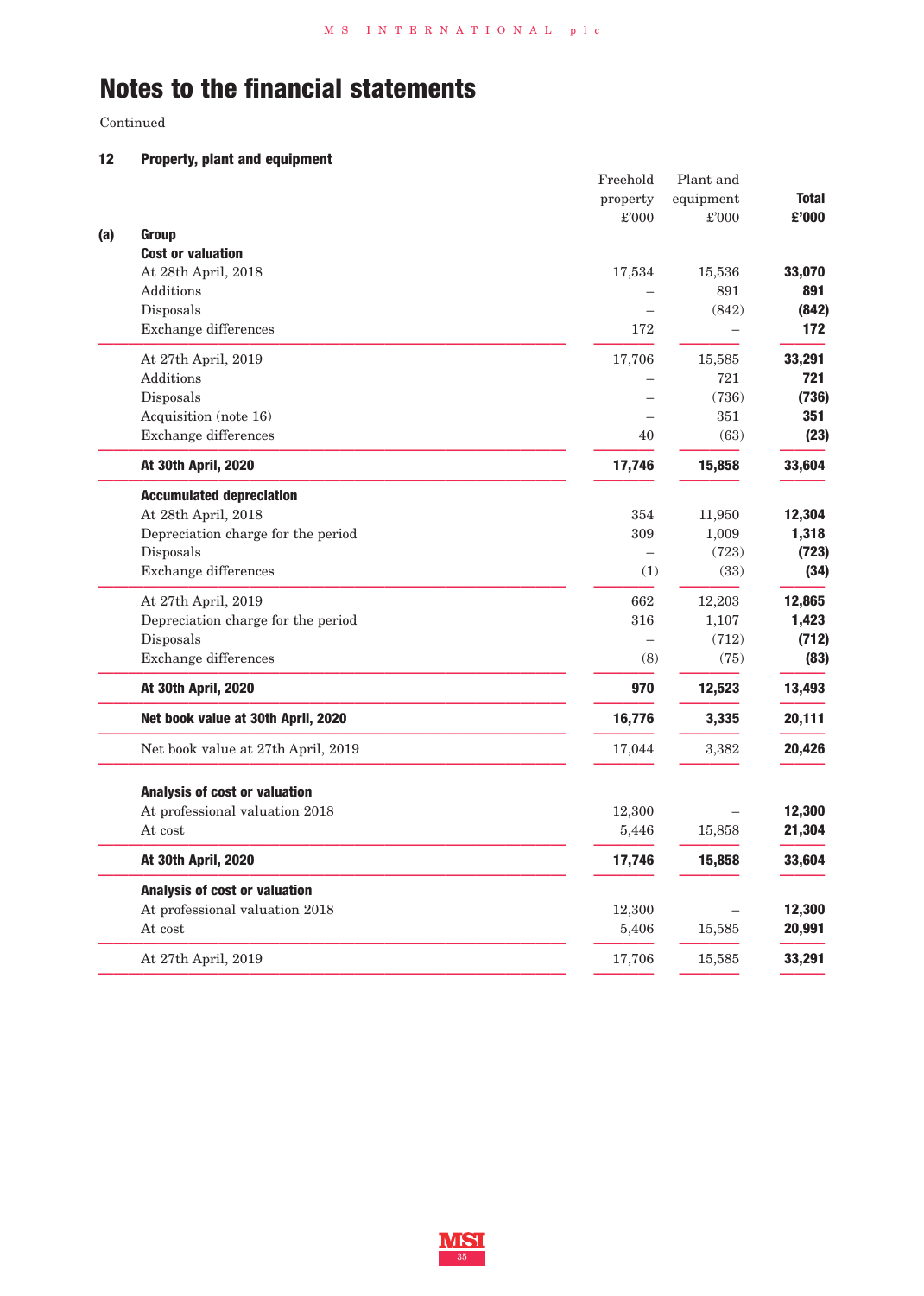Continued

### **12 Property, plant and equipment (continued)**

|     |                                                                        | Freehold<br>property<br>£'000 | Plant and<br>equipment<br>£'000 | <b>Total</b><br>£'000 |
|-----|------------------------------------------------------------------------|-------------------------------|---------------------------------|-----------------------|
| (b) | <b>Company</b>                                                         |                               |                                 |                       |
|     | <b>Cost or valuation</b>                                               |                               |                                 |                       |
|     | At 28th April, 2018<br>Additions                                       | 12,300                        | 10,335<br>284                   | 22,635<br>284         |
|     | Disposals                                                              |                               | (859)                           | (859)                 |
|     | Transfer to 'MS INTERNATIONAL Estates Ltd' (note 12(e))                | (12, 300)                     | (477)                           | (12, 777)             |
|     | At 27th April, 2019                                                    |                               | 9,283                           | 9,283                 |
|     | Additions                                                              |                               | 409                             | 409                   |
|     | Disposals                                                              |                               | (662)                           | (662)                 |
|     | At 30th April, 2020                                                    |                               | 9,030                           | 9,030                 |
|     | <b>Accumulated depreciation</b>                                        |                               |                                 |                       |
|     | At 28th April, 2018                                                    |                               | 8,592                           | 8,592                 |
|     | Depreciation charge for the period                                     |                               | 551                             | 551                   |
|     | Disposals                                                              |                               | (743)                           | (743)                 |
|     | Transfer to 'MS INTERNATIONAL Estates Ltd' (note 12(e))                |                               | (382)                           | (382)                 |
|     | At 27th April, 2019                                                    |                               | 8,018                           | 8,018                 |
|     | Depreciation charge for the period                                     |                               | 544                             | 544                   |
|     | Disposals                                                              |                               | (653)                           | (653)                 |
|     | At 30th April, 2020                                                    |                               | 7,909                           | 7,909                 |
|     | Net book value at 30th April, 2020                                     |                               | 1,121                           | 1,121                 |
|     | Net book value at 27th April, 2019                                     |                               | 1,265                           | 1,265                 |
|     | Analysis of cost or valuation<br>At professional valuation 2018        |                               |                                 |                       |
|     | At cost                                                                |                               | 9,030                           | 9,030                 |
|     | At 30th April, 2020                                                    |                               | 9,030                           | 9,030                 |
|     |                                                                        |                               |                                 |                       |
|     | <b>Analysis of cost or valuation</b><br>At professional valuation 2018 |                               |                                 |                       |
|     | At cost                                                                |                               | 9,283                           | 9,283                 |
|     | At 27th April, 2019                                                    |                               | 9,283                           | 9,283                 |

**(c)** Within the Group, depreciation has not been charged on freehold land which is included at a book value of £5,170,652 (2019 – £5,170,652) at 30th April, 2020. The Company does not hold any freehold land.

**(d)** On 11th November, 2018, 26th July, 2017 and 28th March, 2018 the Group's land and buildings, which consist of manufacturing and office facilities in the UK, Poland and USA were valued by Dove Haigh Phillips (UK), KonSolid-Nieruchomosci (Poland) and Real Estate & Appraisal Services Inc. (USA). Management determined that these constitute one class of asset under IFRS 13 (designated as level 3 fair value assets), based on the nature, characteristics and risks of the properties.

If land and buildings were valued using the cost method, carrying amounts would be £11,263,000 (2018 – £11,292,000) at 30th April, 2020.

The UK properties were valued on the basis of an existing use value in accordance with the Appraisal and Valuation Standards (5th Edition) published by the Royal Institution of Chartered Surveyors. The Poland property was valued based on the income approach, converting anticipated future benefits in the form of rental income into present value. The USA property was valued on an income and market value basis. For all properties, there is no difference between current use and highest and best use.

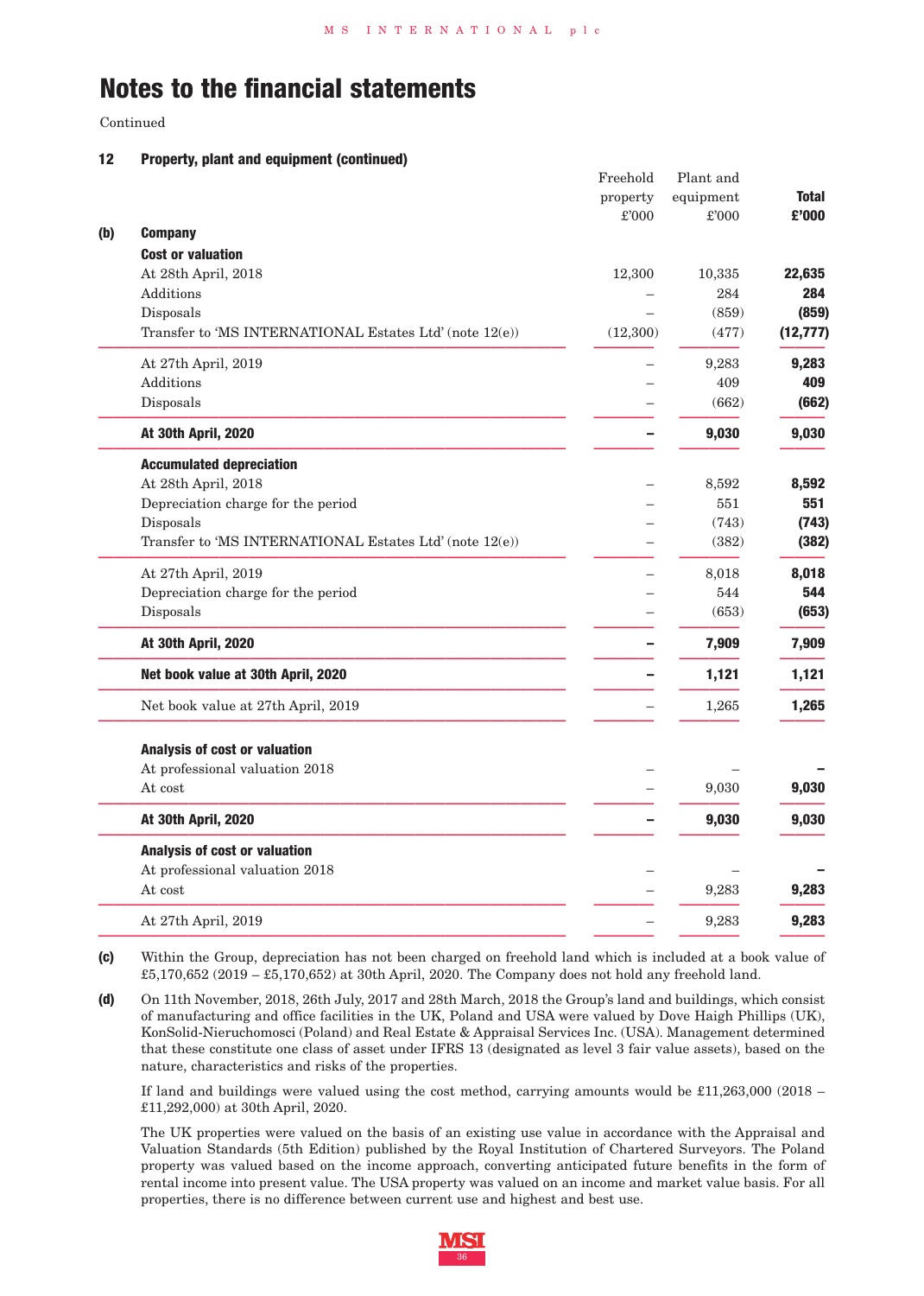Continued

### **12 Property, plant and equipment (continued)**

The valuation of the UK properties has been processed in the financial statements. The Poland property and the USA property valuations were sufficiently close to their carrying value such that the valuations were not processed.

**(e)** On 30th April, 2018, the freehold property in the UK was transferred from the Company to 'MS INTERNATIONAL Estates Ltd', a wholly owned subsidiary of the Group, at the balance sheet value as at 27th April, 2019. In addition certain plant and equipment relating to the maintenance and functioning of the freehold property was transferred from the Company to 'MS INTERNATIONAL Estates Ltd' at net book value. This transfer has resulted in the transfer of the revaluation reserve of £6,055,000 to other reserves in the Company. **222222222222222222222222222222222222222222222222**

### **13 Right-of-use assets**

|                                            | Freehold       | Plant and     |              |
|--------------------------------------------|----------------|---------------|--------------|
|                                            | property       | equipment     | <b>Total</b> |
|                                            | $\pounds$ '000 | $\pounds 000$ | £'000        |
| Group                                      |                |               |              |
| <b>Cost or valuation</b>                   |                |               |              |
| At 27th April, 2019                        |                |               |              |
| IFRS 16 adjustment (note 2)                | 755            | 26            | 781          |
| Additions                                  | 162            | 24            | 186          |
| Acquisition of subsidiary (note 16)        | 501            |               | 501          |
| Exchange differences                       | (15)           |               | (15)         |
| At 30th April, 2020                        | 1,403          | 50            | 1,453        |
| <b>Accumulated depreciation</b>            |                |               |              |
| At 27th April, 2019                        |                |               |              |
| Depreciation charge for the period         | 228            | 20            | 248          |
| Exchange differences                       | (9)            |               | (9)          |
| At 30th April, 2020                        | 219            | 20            | 239          |
| Net book value at 30th April, 2020         | 1,184          | 30            | 1,214        |
|                                            |                |               |              |
|                                            | Freehold       | Plant and     |              |
|                                            | property       | equipment     | <b>Total</b> |
|                                            | $\pounds$ '000 | $\pounds 000$ | £'000        |
| <b>Company</b><br><b>Cost or valuation</b> |                |               |              |
| At 27th April, 2019                        |                |               |              |
| IFRS 16 adjustment (note 2)                | 6,400          |               | 6,400        |
|                                            |                |               |              |
| At 30th April, 2020                        | 6,400          |               | 6,400        |
| <b>Accumulated depreciation</b>            |                |               |              |
| At 27th April, 2019                        |                |               |              |
| Depreciation charge for the period         | 457            |               | 457          |
| At 30th April, 2020                        | 457            |               | 457          |
| Net book value at 30th April, 2020         | 5,943          |               | 5,943        |
|                                            |                |               |              |

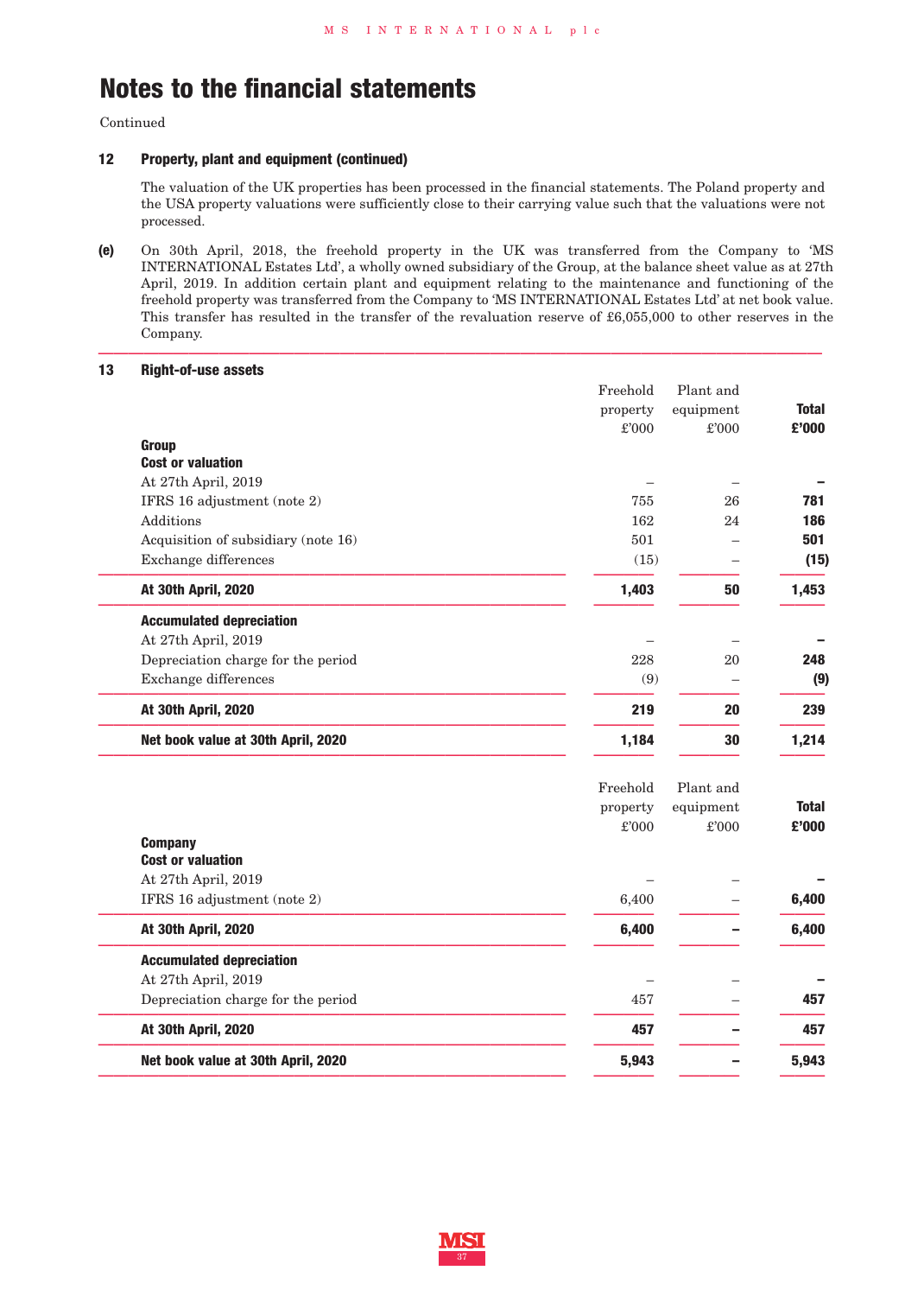Continued

### **14 Intangible assets**

|                        |                                                     |               | Trade             | Design                   | Non-                     | Customer                 |                   | Order Development        | Software                           |                         |
|------------------------|-----------------------------------------------------|---------------|-------------------|--------------------------|--------------------------|--------------------------|-------------------|--------------------------|------------------------------------|-------------------------|
|                        |                                                     | Goodwill      | name              | database                 |                          | complete relationship    | backlog           | costs                    | costs                              | Group                   |
| Group                  |                                                     | $\pounds 000$ | £'000             | $\pounds 000$            | $\pounds 000$            | $\pounds 000$            | $\pounds$ '000    | $\pounds 000$            | $\pounds 000$                      | £'000                   |
| <b>Cost</b>            | At 28th April, 2018                                 | 2,780         | 1,044             | 1,370                    | $52\,$                   | 2,643                    | 328               | 279                      | 330                                | 8,826                   |
|                        | Exchange differences                                | (16)          | (3)               |                          | (1)                      | (32)                     | (4)               |                          | $\overline{\phantom{0}}$           | (56)                    |
|                        | At 27th April, 2019                                 | 2,764         | 1,041             | 1,370                    | $51\,$                   | 2,611                    | 324               | 279                      | 330                                | 8,770                   |
|                        | Acquisition (note 16)                               | 271           | $\qquad \qquad -$ |                          | $\overline{\phantom{0}}$ | $\overline{\phantom{0}}$ | $\qquad \qquad -$ |                          |                                    | 271                     |
|                        | Exchange differences                                | 8             | $\mathbf{1}$      | $\overline{\phantom{m}}$ | —                        | 14                       | 1                 | $\overline{\phantom{0}}$ |                                    | 24                      |
|                        | At 30th April, 2020                                 | 3,043         | 1,042             | 1,370                    | 51                       | 2,625                    | 325               | 279                      | 330                                | 9,065                   |
| <b>Amortisation</b>    |                                                     |               |                   |                          |                          |                          |                   |                          |                                    |                         |
|                        | At 28th April, 2018<br>Amortisation during          |               | $393\,$           | 1,085                    | 49                       | 1,469                    | 328               | 279                      | 330                                | 3,933                   |
| the year               |                                                     |               | 61                | 137                      | 3                        | 174                      | $\qquad \qquad -$ |                          |                                    | 375                     |
|                        | Exchange differences                                |               | (1)               | $\qquad \qquad -$        | (1)                      | (13)                     | (6)               |                          |                                    | (21)                    |
|                        | At 27th April, 2019                                 |               | 453               | 1,222                    | $51\,$                   | 1,630                    | $322\,$           | 279                      | 330                                | 4,287                   |
| the year               | Amortisation during                                 | 271           | 61                | 137                      | $\overline{\phantom{0}}$ | 162                      | —                 |                          |                                    | 631                     |
|                        | Exchange differences                                |               |                   |                          |                          | 4                        | $\,3$             |                          |                                    | $\overline{\mathbf{z}}$ |
|                        | At 30th April, 2020                                 | 271           | 514               | 1,359                    | 51                       | 1,796                    | 325               | 279                      | 330                                | 4,925                   |
|                        | Net book value at<br>30th April, 2020               | 2,772         | 528               | 11                       |                          | 829                      |                   |                          |                                    | 4,140                   |
|                        | Net book value at<br>27th April, 2019               | 2,764         | 588               | 148                      | $\overline{\phantom{0}}$ | 981                      | $\,2$             |                          |                                    | 4,483                   |
| <b>Company</b><br>Cost |                                                     |               |                   |                          |                          |                          |                   |                          | Software<br>costs<br>$\pounds 000$ | <b>Total</b><br>£'000   |
|                        | At 28th April, 2018                                 |               |                   |                          |                          |                          |                   |                          | 85                                 | 85                      |
| Additions              |                                                     |               |                   |                          |                          |                          |                   |                          |                                    |                         |
| Additions              | At 27th April, 2019                                 |               |                   |                          |                          |                          |                   |                          | 85                                 | 85                      |
|                        | At 30th April, 2020                                 |               |                   |                          |                          |                          |                   |                          | 85                                 | 85                      |
| <b>Amortisation</b>    | At 28th April, 2018<br>Amortisation during the year |               |                   |                          |                          |                          |                   |                          | 85                                 | 85                      |
|                        | At 27th April, 2019<br>Amortisation during the year |               |                   |                          |                          |                          |                   |                          | 85                                 | 85                      |
|                        | At 30th April, 2020                                 |               |                   |                          |                          |                          |                   |                          | 85                                 | 85                      |
|                        | Net book value at 30th April, 2020                  |               |                   |                          |                          |                          |                   |                          |                                    |                         |
|                        | Net book value at 27th April, 2019                  |               |                   |                          |                          |                          |                   |                          |                                    |                         |
|                        |                                                     |               |                   |                          |                          |                          |                   |                          |                                    |                         |

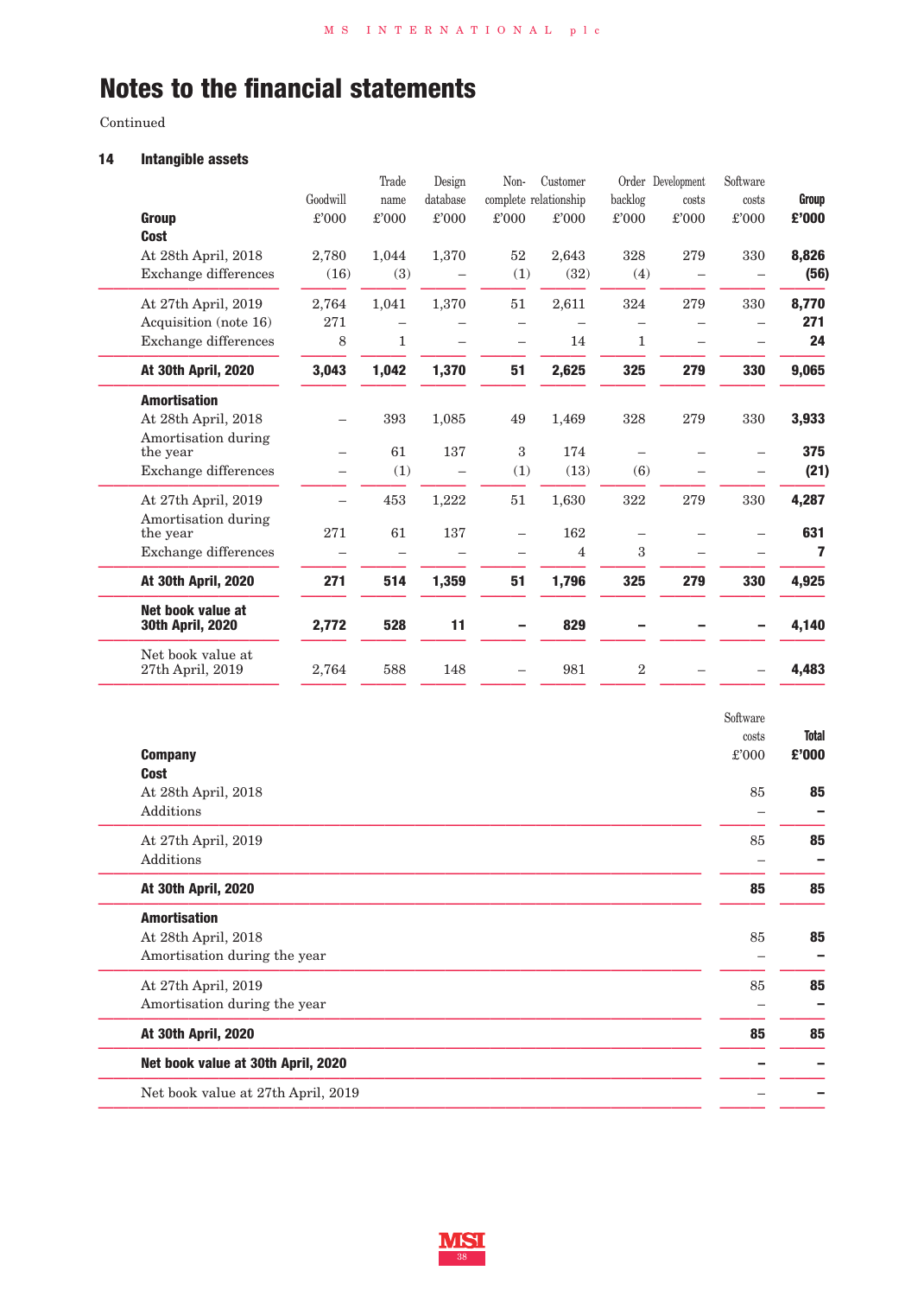Continued

### **14 Intangible assets (continued)**

Goodwill acquired through business combinations and licences has been allocated for impairment testing purposes to the 'Petrol Station Superstructures' division and the 'Corporate Branding' division, which are both operating segments.

### **Impairment testing**

Goodwill considered significant in comparison to the Group's total carrying amount of such assets has been allocated to cash-generating units or groups of cash-generating units as follows:

|                                           | Goodwill | Goodwill       |
|-------------------------------------------|----------|----------------|
|                                           | 2020     | 2019           |
|                                           | £'000    | $\pounds$ '000 |
| 'Petrol Station Superstructures' division | 2,064    | 2,064          |
| 'Corporate Branding' division             | 708      | 700            |
|                                           | 2,772    | 2,764          |
|                                           |          |                |

### **Group**

The performance of the 'Petrol Station Superstructures' division and the 'Corporate Branding' division are the lowest levels at which goodwill is monitored for internal management purposes.

At the reporting date, value-in-use was determined by discounting the future cash flows generated from the continuing operations of the divisions over the next 5 years and was based on the following key assumptions:

Detailed 5 year management forecast.

A growth in cashflows estimated for 5 years, and a growth rate of 2% assumed thereafter.

Cash flows were discounted at a rate of 12.2%.

Based on the above assumptions, the value-in-use calculated for the 'Petrol Station Superstructures' division and the 'Corporate Branding' division did not indicate the need for impairment. The growth rates used in the value in use calculation reflect management's expectations for the business based upon previous experience and taking into consideration recent sales wins.

No reasonably possible changes in the assumptions used would give rise to an impairment. **222222222222222222222222222222222222222222222222**

### **15 Investment in subsidiary undertakings**

Principal subsidiary undertakings are set out on pages 71 and 72.

| <b>Company</b>                                                | 2020<br>£'000<br><b>Cost</b> | 2020<br>£'000<br><b>Impairment</b> | 2020<br>£'000<br><b>Net book</b><br>value |
|---------------------------------------------------------------|------------------------------|------------------------------------|-------------------------------------------|
|                                                               |                              |                                    |                                           |
| At 28th April, 2018                                           | 16,998                       | (1,794)                            | 15,204                                    |
| Impairment in investment in 'MSI-Forks Garfos Industria Ltda' |                              | (101)                              | (101)                                     |
| Impairment in investment in 'MSI-Defence Systems Inc.'        |                              | (67)                               | (67)                                      |
| At 27th April, 2019                                           | 16,998                       | (1,962)                            | 15,036                                    |
| Recapitalisation of 'MS INTERNATIONAL Estates Ltd'            | 3.000                        |                                    | 3.000                                     |
| <b>At 30th April, 2020</b>                                    | 19,998                       | (1, 962)                           | 18,036                                    |
|                                                               |                              |                                    |                                           |

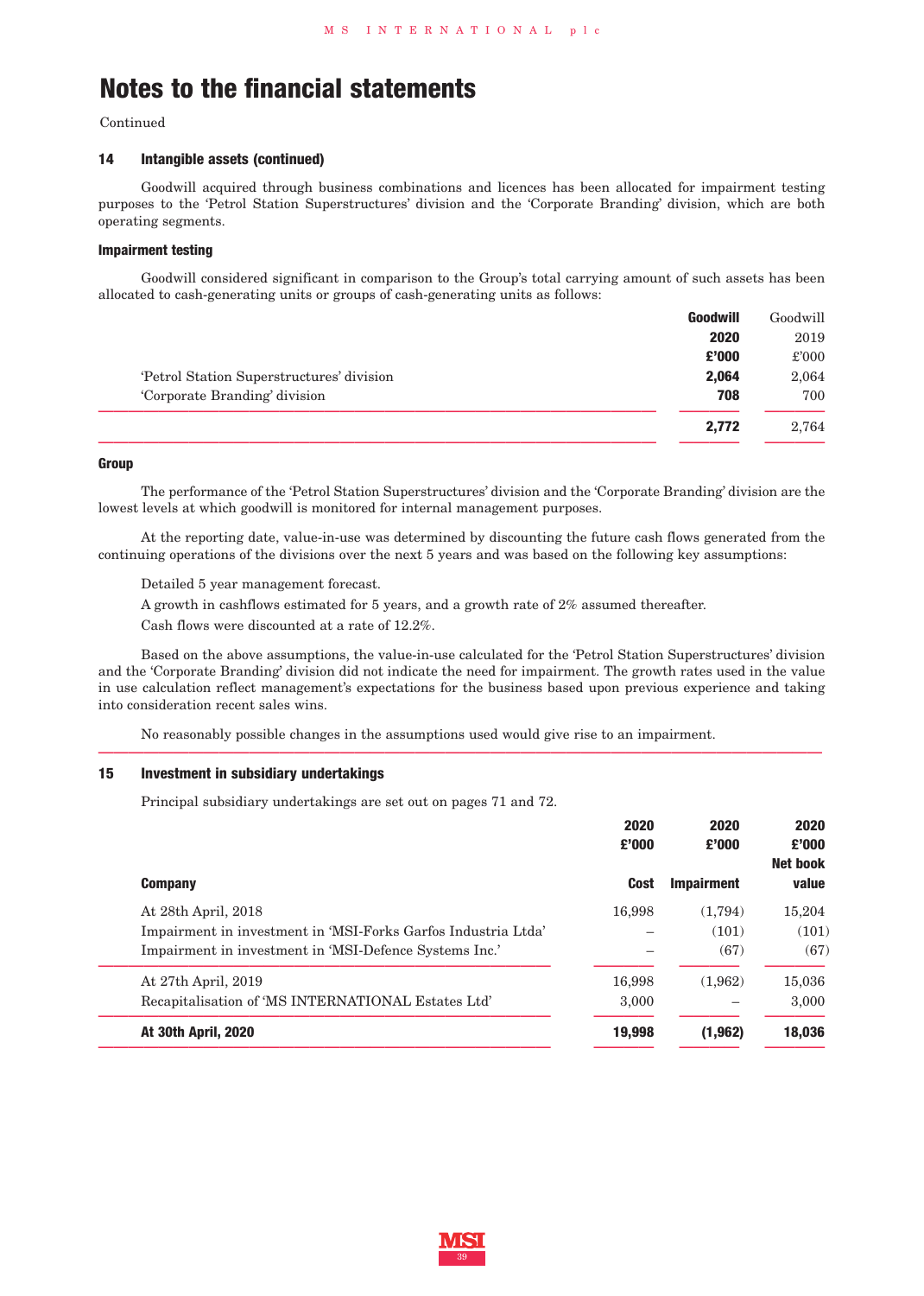Continued

### **16 Business combinations**

In August 2019 the Group paid  $\epsilon$ 230,000 for the trade, intellectual property rights and inventory of the pricedisplay units division of 'Schauf GmbH', a German company which specialises in supplying price-display units for petrol stations.

On 11th September, 2019 the Group acquired 100% of the issued share capital and voting rights of 'Armada Janse BV', a company based in the Netherlands, from Armada Group BV. The consideration for the acquisition was 2339,000 and was paid in cash on completion. Additionally, 2281,000 owing by 'Armada Janse BV' to Armada Group BV was repaid on completion.

'Armada Janse BV' provides illuminated advertising, media facades, signage, public illumination and creative lighting solutions. The acquisition will further strengthen the Group's position in the petrol station branding market and provide opportunities in general retail and automotive markets. Accordingly, the division's name has been changed from 'Petrol Station Brandings' to 'Corporate Branding'.

On 1st November, 2019 the trade and assets of 'Armada Janse BV' were hived up into 'MSI-Sign Group BV'. From the date of acquisition 'Armada Janse BV' has contributed £2,376,000 to revenue and up to the date of the hive up it contributed £nil to profit before tax from continuing operations of the Group. If the combination had taken place at the beginning of the year the consolidated revenue of the Group would have been £62,429,000 and the consolidated loss before tax would have been £3,311,000.

Additionally, on 12th November, 2019 the Group acquired the trade and assets of the wayfinder business of 'Reklaspits BV', a company based in the Netherlands, for a cash consideration of  $\epsilon$ 500,000. 'Reklaspits BV' provide illuminated lighting and wayfinding signage. The objective of the acquisition is to further expand and strengthen the Group's operations within the 'Corporate Branding' division.

The directors have considered the existence of intangible assets and the fair values of the assets acquired, and believe there are no fair value adjustments necessary.

The provisional fair values of the identifiable assets and liabilities as at the date of acquisition were:

| <b>Per cashflow</b>                                                     | 207      | 541        | 430               | 1,178        |
|-------------------------------------------------------------------------|----------|------------|-------------------|--------------|
| <b>Consideration and net assets acquired</b><br>Add back bank overdraft | 207      | 296<br>245 | 430               | 933<br>245   |
| Intangible assets $(*)$                                                 | 144      | 7          | 120               | 271          |
| Lease liabilities                                                       |          | (501)      |                   | (501)        |
| Bank overdraft                                                          |          | (245)      |                   | (245)        |
| Payables                                                                |          | (601)      |                   | (601)        |
| Receivables                                                             |          | 482        | 162               | 644          |
| Inventories                                                             | 63       | 379        | 71                | 513          |
| Right-of-use assets                                                     |          | 501        |                   | 501          |
| Plant and equipment                                                     |          | 274        | 77                | 351          |
|                                                                         | £'000    | £'000      | £'000             | £'000        |
|                                                                         | 'Schauf' | Janse BV'  | BV'               | <b>Total</b> |
|                                                                         |          | 'Armada    | <b>Reklaspits</b> |              |

 $(*)$  The acquired intangible assets of £271,000 have been written off in full to the Consolidated income statement during the period.

Transaction costs of £86,000 arising from the acquisitions have been expensed and included in administrative expenses. **222222222222222222222222222222222222222222222222**

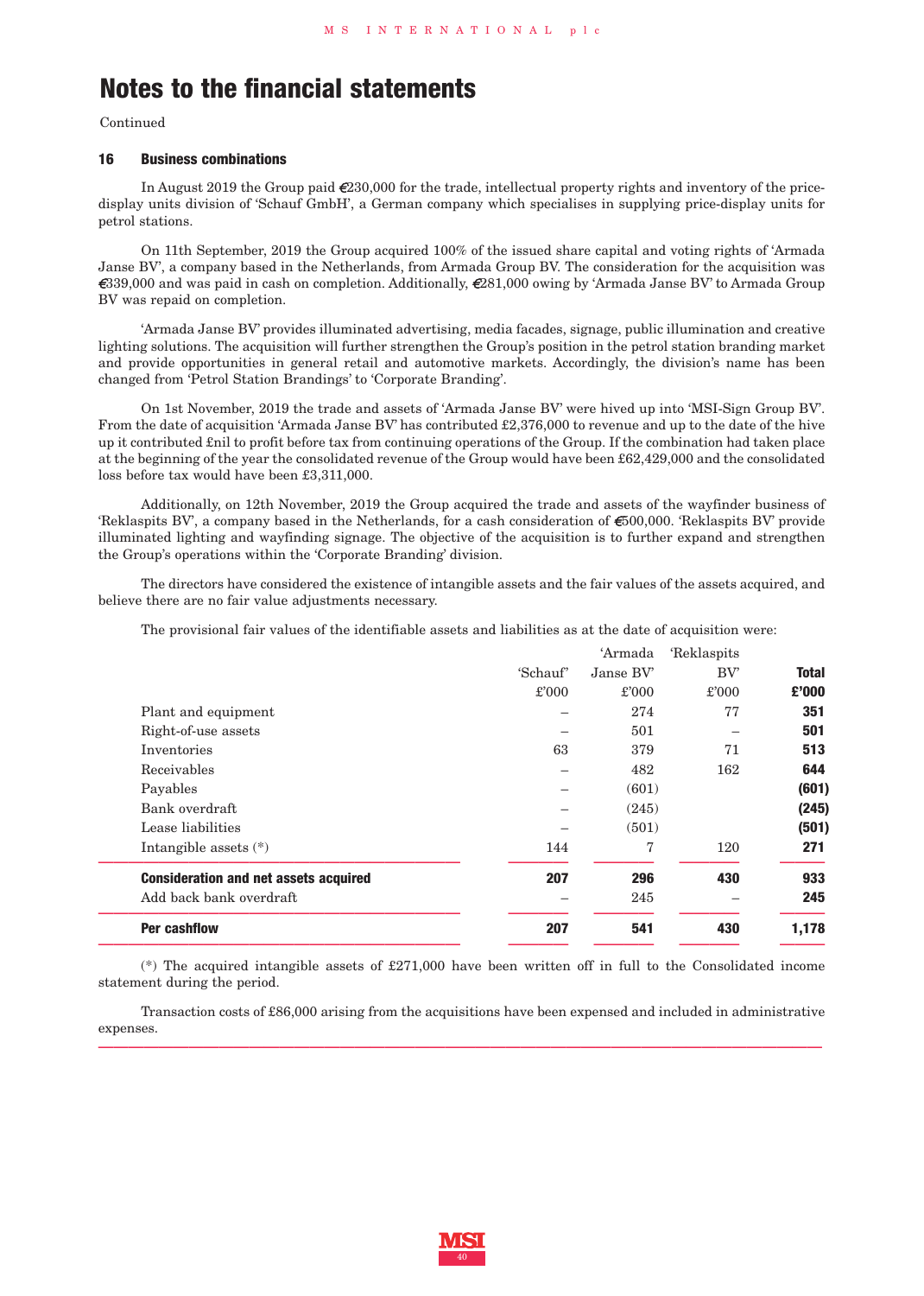Continued

### **17 Deferred income tax**

The deferred income tax included in the Consolidated income statement is:

|                                         | 2020  | 2019           |
|-----------------------------------------|-------|----------------|
|                                         | £'000 | $\pounds$ '000 |
| Taxation deferred by capital allowances | (65)  | (16)           |
| Taxation on other temporary differences | 29    |                |
| Taxation on intangibles                 | (141) | (82)           |
| Taxation on defined benefits pension    | 82    | (149)          |
| Adjustments in respect of prior periods | (153) | 63             |
| Adjustment in respect of change in rate | 34    |                |
|                                         | (214) | (184)          |
|                                         |       |                |

The deferred income tax assets included in the Consolidated and company statements of financial position are:

|                                         | Group |       | <b>Company</b> |           |
|-----------------------------------------|-------|-------|----------------|-----------|
|                                         | 2020  | 2019  | 2020           | 2019      |
|                                         | £'000 | £'000 | £'000          | £'000     |
| Taxation on pension liability           | 1,627 | 1,156 | 1,627          | $1.156\,$ |
| Taxation deferred by capital allowances | 225   |       | 225            | 55        |
| Taxation on other temporary differences | 23    |       | 23             | 30        |
| Deferred income tax asset               | 1.875 | 1,156 | 1.875          | 1,241     |

The movements on the deferred income tax asset are:

| <b>At 30th April, 2020</b>                                        | 226         | 22                   | 1,627             | 1,875        |
|-------------------------------------------------------------------|-------------|----------------------|-------------------|--------------|
|                                                                   |             |                      |                   |              |
| Included in the Consolidated statement of<br>comprehensive income |             |                      | 545               | 545          |
| Included in the Consolidated income statement                     | 171         | (8)                  | (74)              | 89           |
| Reclassed to deferred income tax asset                            | 55          | 30                   |                   | 85           |
| At 27th April, 2019                                               |             |                      | 1,156             | 1,156        |
| Included in the Consolidated statement of<br>comprehensive income |             |                      | (69)              | (69)         |
| Included in the Consolidated income statement                     |             |                      | 133               | 133          |
| At 28th April, 2018                                               |             |                      | 1,092             | 1,092        |
| Group                                                             | £'000       | £'000                | £'000             | £'000        |
|                                                                   | allowances  | differences          | liability         | <b>Total</b> |
|                                                                   | capital     | temporary            | pension           |              |
|                                                                   | deferred by |                      | other Taxation on |              |
|                                                                   |             | Taxation Taxation on |                   |              |

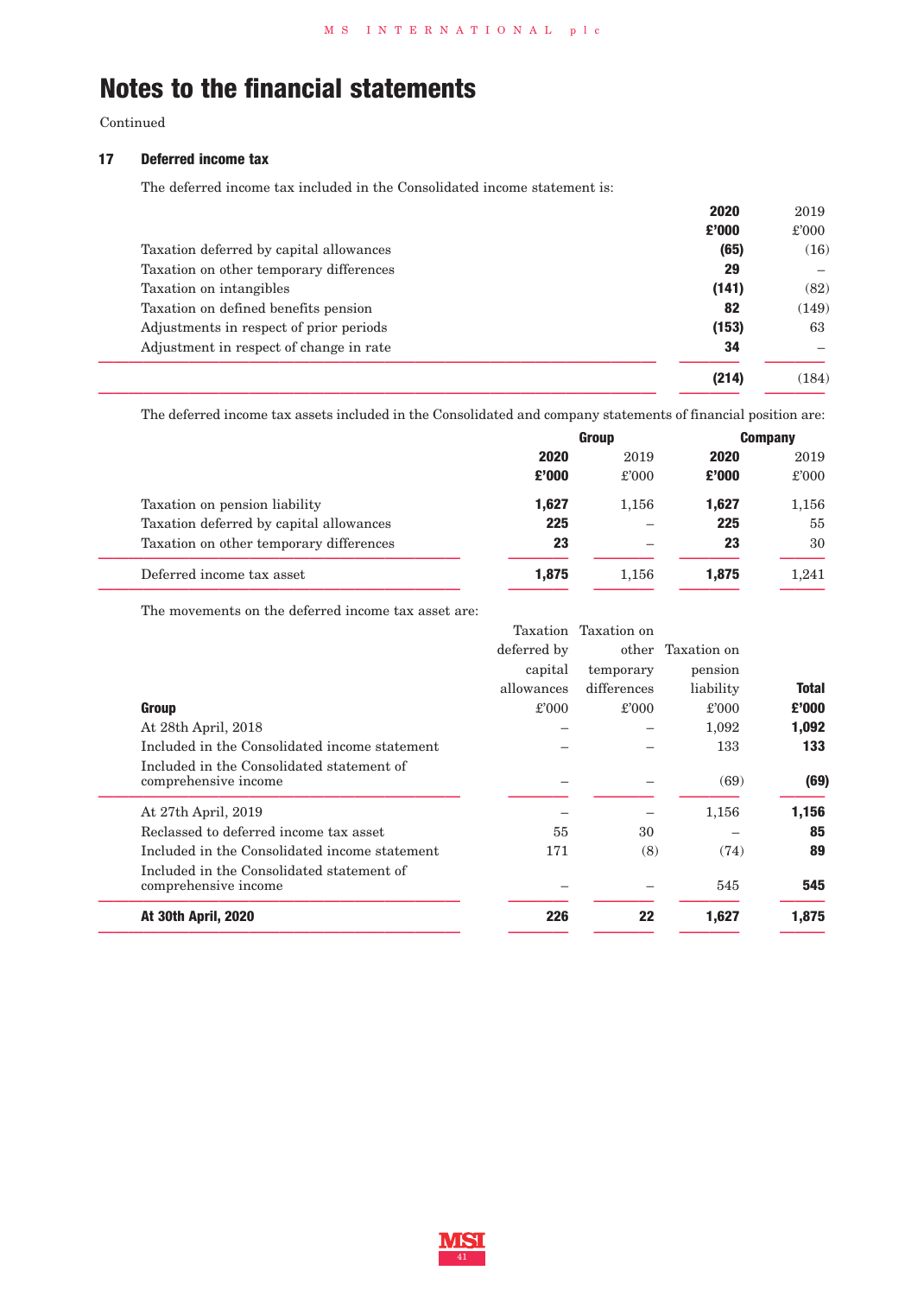Continued

### **17 Deferred income tax (continued)**

| <b>At 30th April, 2020</b>                                   | 226         | 22                   | 1,627             | 1,875 |
|--------------------------------------------------------------|-------------|----------------------|-------------------|-------|
| Included in the Company statement of<br>comprehensive income |             |                      | 545               | 545   |
| Included in the Consolidated income statement                | 171         | (8)                  | (74)              | 89    |
| At 27th April, 2019                                          | 55          | 30                   | 1,156             | 1,241 |
| Reclassified to deferred income tax asset                    | 55          | 30                   |                   | 85    |
| Included in the Company statement of<br>comprehensive income |             |                      | (69)              | (69)  |
| Included in the Consolidated income statement                |             |                      | 133               | 133   |
| At 28th April, 2018                                          |             |                      | 1,092             | 1,092 |
| Company                                                      | £'000       | £'000                | £'000             | £'000 |
|                                                              | allowances  | differences          | liability         | Total |
|                                                              | capital     | temporary            | pension           |       |
|                                                              | deferred by |                      | other Taxation on |       |
|                                                              |             | Taxation Taxation on |                   |       |

The deferred income tax liabilities included in the statement of Consolidated and Company statements of financial position are:

|                                         | Group |       | <b>Company</b> |                |
|-----------------------------------------|-------|-------|----------------|----------------|
|                                         | 2020  | 2019  | 2020           | 2019           |
|                                         | £'000 | £'000 | £'000          | $\pounds$ '000 |
| Taxation deferred by capital allowances | 333   | 277   |                |                |
| Taxation on other temporary differences |       | (30)  |                |                |
| Taxation on intangible assets           | 254   | 383   |                |                |
| Taxation on buildings revaluation       | 1.047 | 937   |                |                |
| Deferred income tax liability           | 1.641 | 1,567 |                |                |

The movements on the deferred income tax liability are:

| <b>At 30th April, 2020</b>                                        | 333            |                | 254            | 1,047          | 1,641        |
|-------------------------------------------------------------------|----------------|----------------|----------------|----------------|--------------|
| of comprehensive income                                           |                | 1              | 3              | 110            | 114          |
| Included in the Consolidated statement                            |                |                |                |                |              |
| Included in the Consolidated income<br>statement                  |                | 7              | (132)          |                | (125)        |
| Reclassed to deferred income tax asset                            | 55             | 30             |                |                | 85           |
| At 27th April, 2019                                               | 278            | (31)           | 383            | 937            | 1,567        |
| Included in the Consolidated statement<br>of comprehensive income |                |                | (6)            |                | (6)          |
| Included in the Consolidated income<br>statement                  | 31             | (1)            | (82)           |                | (52)         |
| At 28th April, 2018                                               | 247            | (30)           | 471            | 937            | 1,625        |
|                                                                   | $\pounds$ '000 | $\pounds$ '000 | $\pounds$ '000 | $\pounds$ '000 | £'000        |
| Group                                                             | allowances     | differences    | assets         | revaluation    | <b>Total</b> |
|                                                                   | capital        | temporary      | intangible     | buildings      |              |
|                                                                   | deferred by    | on other       | on             | <sub>on</sub>  |              |
|                                                                   | Taxation       | Taxation       | Taxation       | Taxation       |              |

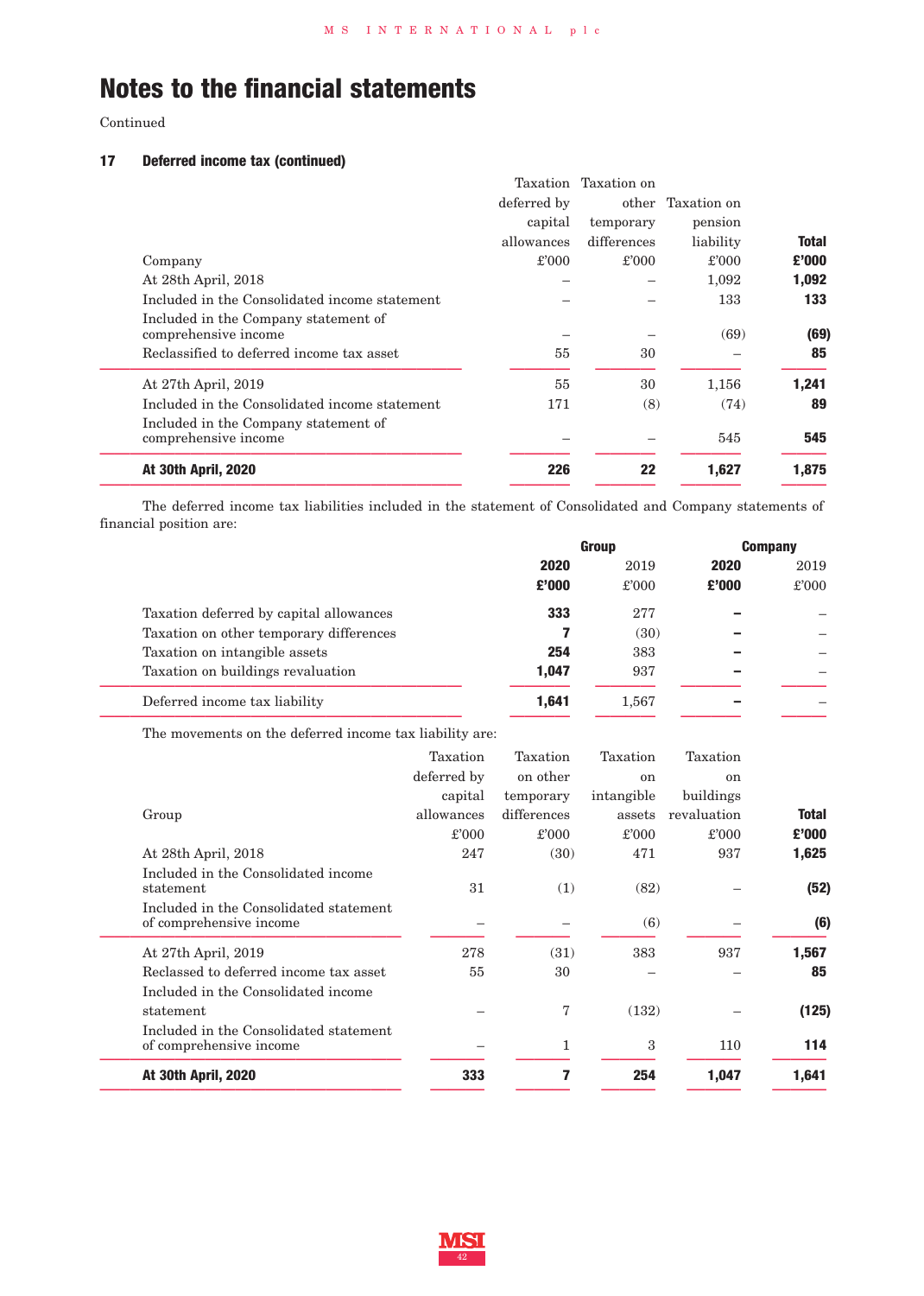Continued

### **17 Deferred income tax (continued)**

| <b>At 30th April, 2020</b>                |             |                |               |             |              |
|-------------------------------------------|-------------|----------------|---------------|-------------|--------------|
| At 27th April, 2019                       |             |                |               |             |              |
| Reclassified to deferred income tax asset | 55          | 30             |               |             | 85           |
| Transferred to Group company              | (356)       |                |               | (937)       | (1, 293)     |
| Included in the Company income statement  | 54          |                |               |             | 54           |
| At 28th April, 2018                       | 247         | (30)           |               | 937         | 1,154        |
|                                           | £'000       | $\pounds$ '000 | £'000         | £'000       | £'000        |
| Company                                   | allowances  | differences    | assets        | revaluation | <b>Total</b> |
|                                           | capital     | temporary      | intangible    | buildings   |              |
|                                           | deferred by | on other       | <sub>on</sub> | on          |              |
|                                           | Taxation    | Taxation       | Taxation      | Taxation    |              |

Deferred taxation has been provided at the rate enacted at the reporting date of 19% except for the deferred income tax relating to the amortised intangibles arising on the acquisition of 'MSI-Sign Group B.V.', which has been provided at 25%.

The Group and Company also have capital losses of  $\text{\pounds}4.350,000$  (2019 –  $\text{\pounds}4.350,000$ ). **222222222222222222222222222222222222222222222222**

### **18 Inventories**

|                                       | Group  |                | <b>Company</b> |       |
|---------------------------------------|--------|----------------|----------------|-------|
|                                       | 2020   | 2019           | 2020           | 2019  |
|                                       | £'000  | £'000          | £'000          | £'000 |
| Raw materials                         | 7,934  | 5,593          | 649            | 744   |
| Work in progress                      | 7,327  | 6,641          | 790            | 610   |
| Finished goods                        | 596    | 390            | 104            | 108   |
|                                       | 15,857 | 12,624         | 1,543          | 1,462 |
|                                       | 2020   | 2019           | 2020           | 2019  |
|                                       | £'000  | $\pounds$ '000 | £'000          | £'000 |
| Inventory write downs during the year | 168    | 155            | 38             | 32    |

### **19 Trade and other receivables**

|                                         | Group |                          | <b>Company</b> |                |
|-----------------------------------------|-------|--------------------------|----------------|----------------|
|                                         | 2020  | 2019                     | 2020           | 2019           |
|                                         | £'000 | £'000                    | £'000          | $\pounds 000$  |
| Trade receivables                       | 4,413 | 6,913                    | 932            | 3,456          |
| Retentions on contracts                 |       | 113                      |                |                |
| Amounts owed by subsidiary undertakings |       | $\overline{\phantom{m}}$ | 14,422         | 19,029         |
| Other receivables                       | 176   | 18                       | 79             | $\overline{4}$ |
|                                         | 4,589 | 7.044                    | 15,433         | 22,489         |

The aggregate amount of costs incurred and recognised profits to date on contracts is £11,858,000 (2019 – £15,819,000).

(a) Trade receivables are denominated in the following currencies.

|                  |       | Group         |                          | <b>Company</b>           |  |
|------------------|-------|---------------|--------------------------|--------------------------|--|
|                  | 2020  | 2019          | 2020                     | 2019                     |  |
|                  | £'000 | $\pounds 000$ | £'000                    | £'000                    |  |
| Sterling         | 1,551 | 3,674         | 838                      | 2,751                    |  |
| Euro             | 2,319 | 2,141         | 94                       | 701                      |  |
| US dollar        | 349   | 778           | $\overline{\phantom{a}}$ | $\overline{\phantom{0}}$ |  |
| Other currencies | 194   | 320           | $\overline{\phantom{a}}$ | $\overline{4}$           |  |
|                  | 4,413 | 6,913         | 932                      | 3,456                    |  |
|                  |       |               |                          |                          |  |

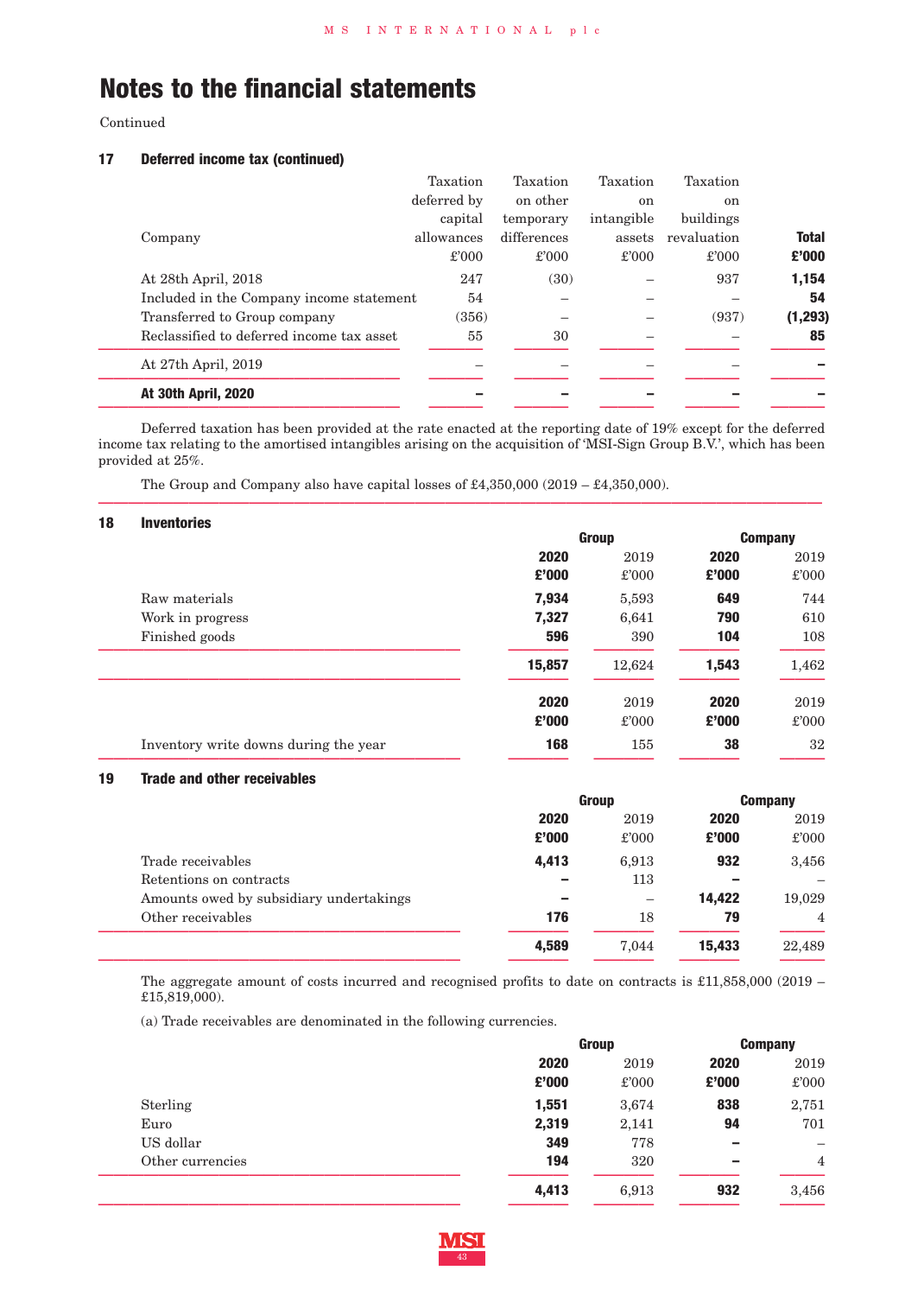Continued

### **19 Trade and other receivables (continued)**

Trade receivables are non-interest bearing and are generally on 30 day terms and are shown net of provision for impairment. The aged analysis of trade receivables after impairment is as follows:

|       |               | <b>Not</b>     |               |                |                                                         |                |
|-------|---------------|----------------|---------------|----------------|---------------------------------------------------------|----------------|
|       | Total         | past due       |               |                | $\langle 30 \text{ days} \rangle$ 30-60 days 60-90 days | $>90$ days     |
| Group | $\pounds 000$ | $\pounds$ '000 | $\pounds 000$ | $\pounds$ '000 | $\pounds$ '000                                          | $\pounds 000$  |
| 2020  | 4.413         | 2.745          | 343           | 211            | 327                                                     | 787            |
| 2019  | 6.913         | 6.245          | 505           | 148            | 13                                                      | $\overline{2}$ |

As at 30th April, 2020 trade receivables at a nominal value of £109,000 (2019 – £105,000) were impaired and fully provided. Bad debts of £62,000 (2019 – £65,000) were recovered and bad debts of £68,000 (2019 – £52,000) were incurred.

|                |       | Not            |                |               |               |                |
|----------------|-------|----------------|----------------|---------------|---------------|----------------|
|                | Total | past due       | $<$ 30 days    | 30-60 days    | 60-90 days    | $> 90$ days    |
| <b>Company</b> | £'000 | $\pounds$ '000 | $\pounds$ '000 | $\pounds 000$ | $\pounds 000$ | $\pounds$ '000 |
| 2020           | 932   | 865            | 54             |               |               | $\mathbf{3}$   |
| 2019           | 2,764 | 2.649          | 40             | 81            |               | (6)            |

As at 30th April, 2020 trade receivables at a nominal value of £73,000 (2019 – £51,000) were impaired and fully provided. Bad debts of £33,000 (2019 – £20,000) were recovered and bad debts of £55,000 (2019 – £39,000) were incurred.

(b) Retentions on contracts are denominated in the following currencies.

|          |                          | <b>Group</b> |                          | <b>Company</b> |
|----------|--------------------------|--------------|--------------------------|----------------|
|          | 2020                     | 2019         | 2020                     | 2019           |
|          | £'000                    | £'000        | £'000                    | $\pounds 000$  |
| Sterling | $\overline{\phantom{0}}$ | 113          | $\overline{\phantom{a}}$ | —              |
|          | $\overline{\phantom{a}}$ | 113          | $\,$                     | -              |

Retentions on contracts are non-interest bearing and represent amounts contractually retained by customers on completion of contracts for specific time periods as follows:

| Group          | Total<br>$\pounds 000$ | Up to $6$<br>months<br>$\pounds 000$ | $6 - 12$<br>months<br>$\pounds 000$ | 12-18<br>months<br>$\pounds$ '000 | 18-24<br>months<br>£'000 |
|----------------|------------------------|--------------------------------------|-------------------------------------|-----------------------------------|--------------------------|
| 2020           | -                      | -                                    | -                                   |                                   |                          |
| 2019           | 113                    | 93                                   | 20                                  |                                   |                          |
| <b>Company</b> |                        |                                      |                                     |                                   |                          |
| 2020           |                        | -                                    | -                                   |                                   | -                        |
| 2019           |                        |                                      |                                     |                                   |                          |
|                |                        |                                      |                                     |                                   |                          |

(c) Intercompany receivables

All amounts due from Group companies are repayable on demand and are not charged interest. The majority of intercompany balances are to group entities with liquid assets and are capable of being repaid on demand. There has been no impairment recognised on intercompany receivables  $(2019 - \text{fnil})$ .

There are loans to 'MS INTERNATIONAL Estates Limited', which although repayable on demand, are supported by properties which will not be immediately realisable. The directors have assessed the likelihood of default and the loss in the event of default as well as the balance at the reporting date and conclude that there is no material impairment of the receivable.

The amounts receivable at the reporting date can be categorised as:

|                                                     | 2020   | 2019   |
|-----------------------------------------------------|--------|--------|
|                                                     | £'000  | £'000  |
| Amounts due from companies backed by liquid assets  | 7.530  | 7,219  |
| Amounts due from 'MS INTERNATIONAL Estates Limited' | 6.892  | 11.810 |
|                                                     | 14.422 | 19.029 |

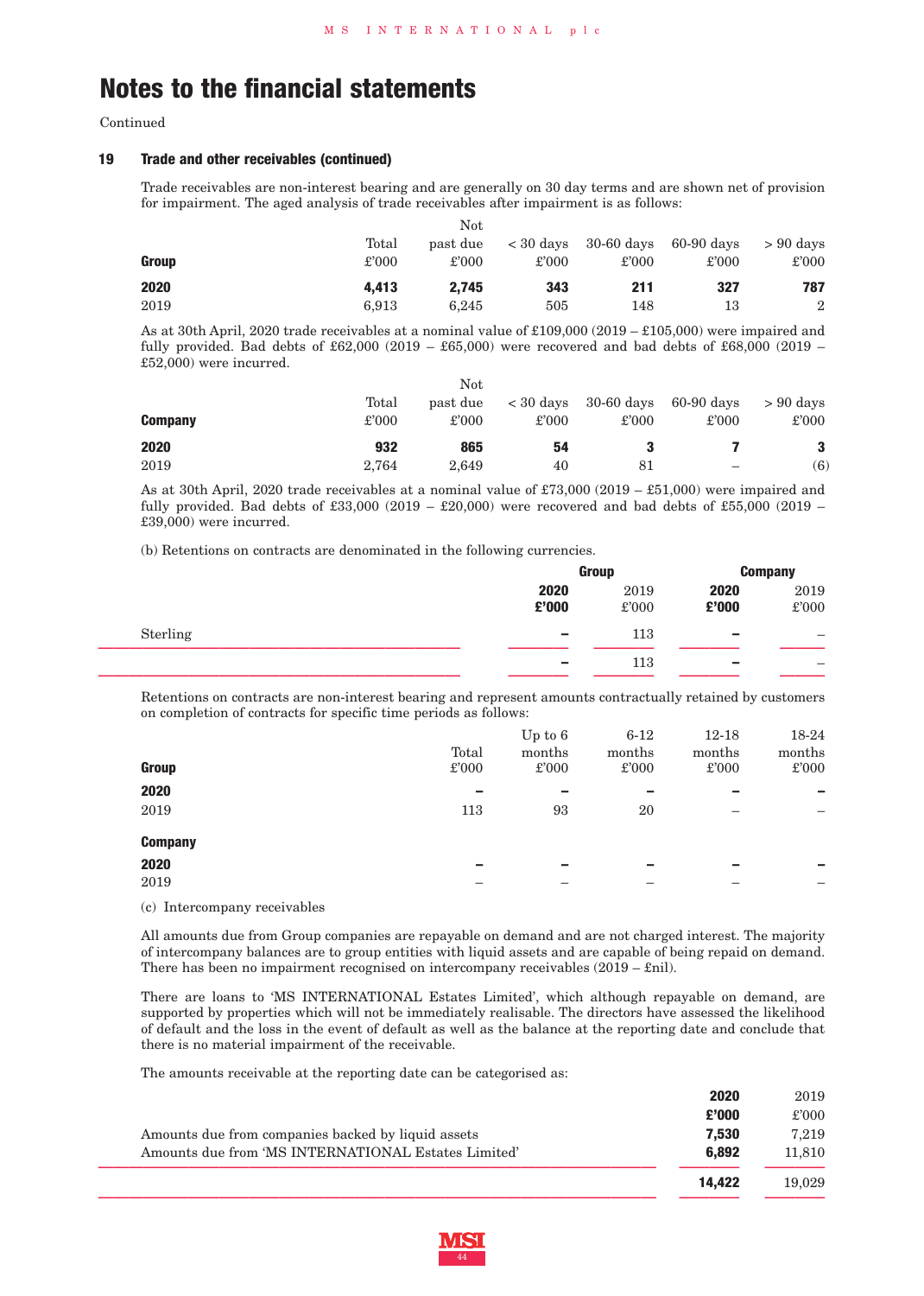Continued

### **20 Cash and cash equivalents/bank overdraft**

|                          | <b>Group</b> |        | <b>Company</b> |       |
|--------------------------|--------------|--------|----------------|-------|
|                          | 2020         | 2019   | 2020           | 2019  |
|                          | £'000        | £'000  | £'000          | £'000 |
| Cash at bank and in hand | 16,125       | 17,151 |                |       |
| Short-term deposits      |              | 5,735  |                |       |
| Bank overdraft           | -            | —      | (391)          | (582) |
|                          | 16,125       | 22,886 | (391)          | (582) |

### **21 Net funds**

|               | <b>Analysis of net funds</b>       |           | <b>Group</b> |              |  |
|---------------|------------------------------------|-----------|--------------|--------------|--|
|               |                                    |           | 2020         | 2019         |  |
|               |                                    |           | £'000        | £'000        |  |
|               | Cash and cash equivalents          |           | 16,125       | 22,886       |  |
|               | Lease liabilities                  |           | (1, 229)     |              |  |
|               |                                    |           | 14,896       | 22,886       |  |
|               | <b>Group movement in net funds</b> |           |              |              |  |
|               |                                    | Cash/bank | Lease        |              |  |
|               |                                    | overdraft | liabilities  | <b>Total</b> |  |
|               | Net funds as at 28th April, 2018   | 15,884    |              | 15,884       |  |
| Cash flows    |                                    | 7,020     |              | 7,020        |  |
|               | Foreign exchange adjustments       | (18)      |              | (18)         |  |
|               | Net funds as at 27th April, 2019   | 22,886    |              | 22,886       |  |
|               | Recognised on adoption of IFRS 16  |           | (781)        | (781)        |  |
|               | Net funds as at 28th April, 2019   | 22,886    | (781)        | 22,105       |  |
| Cash flows    |                                    | (6,727)   | 268          | (6, 459)     |  |
|               | Foreign exchange adjustments       | (34)      | 6            | (28)         |  |
|               | Leases on acquisition (note 16)    |           | (501)        | (501)        |  |
| New leases    |                                    |           | (185)        | (185)        |  |
| Other changes |                                    |           | (36)         | (36)         |  |
|               | Net funds as at 30 April, 2020     | 16,125    | (1, 229)     | 14,896       |  |

### **22 Issued capital**

|                                               |       | Group |       | <b>Company</b> |
|-----------------------------------------------|-------|-------|-------|----------------|
|                                               | 2020  | 2019  | 2020  | 2019           |
|                                               | £'000 | £'000 | £'000 | $\pounds$ '000 |
| Ordinary shares at 10p each                   |       |       |       |                |
| Authorised - 35,000,000 (2019 - 35,000,000)   | 3.500 | 3.500 | 3.500 | 3.500          |
| Allotted, issued and fully paid $-18,396,073$ |       |       |       |                |
| $(2019 - 18,396,073)$                         | 1.840 | 1.840 | 1.840 | 1.840          |

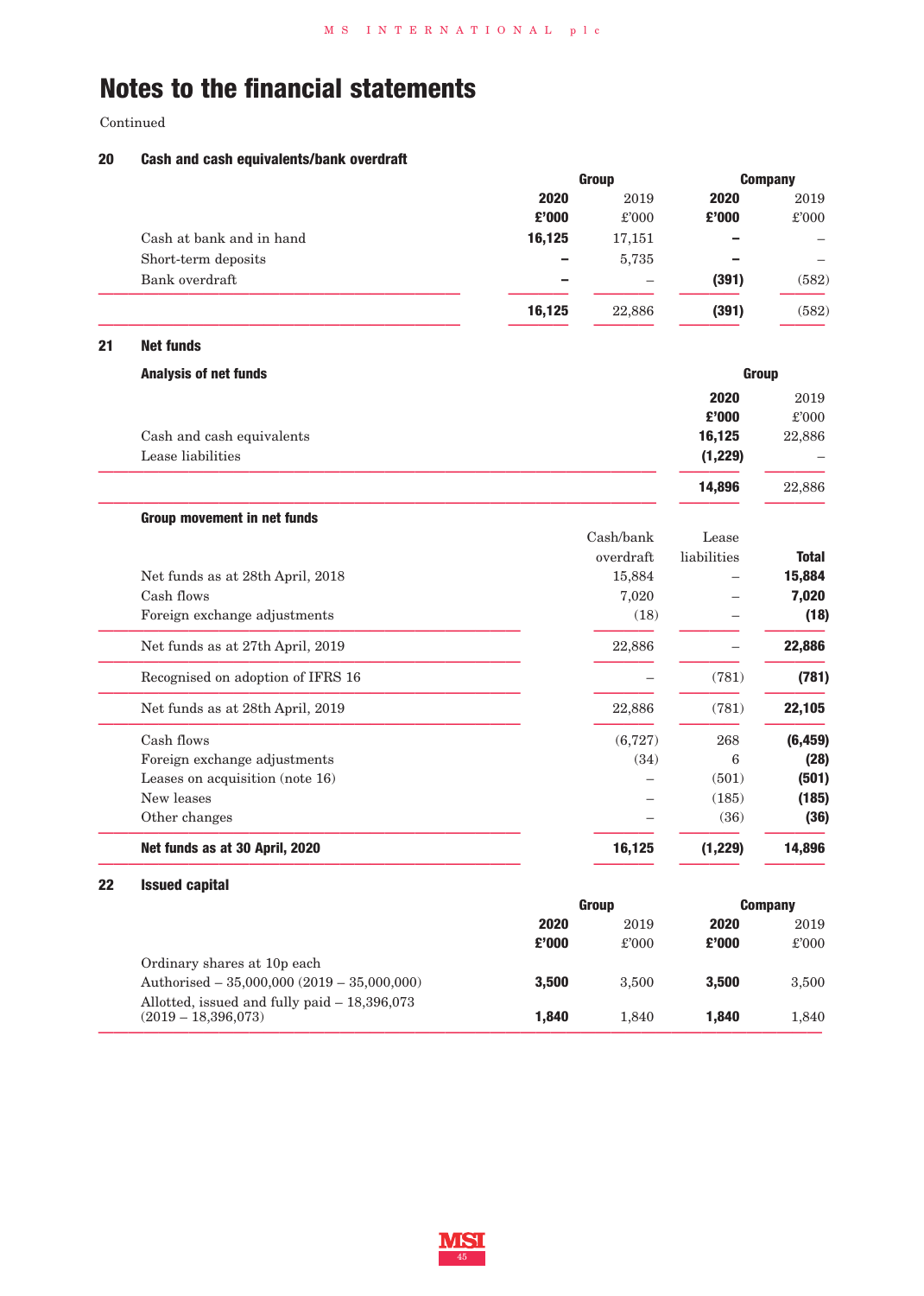Continued

### **23 Reserves**

### Share capital

The balance classified as share capital includes the nominal value on issue of the Company's equity share capital, comprising 10p ordinary shares.

Capital redemption reserve

The balance classified as capital redemption reserve represents the nominal value of issued share capital of the Company, repurchased.

### Other reserves – Company

Following the transfer of assets held at valuation by the Company, to a subsidiary company, a reserve has been created which is non-distributable. This is equal to the revaluation reserve previously arising.

Additionally, it includes the non-distributable retained reserve for the revaluation reserve previously showing in the Company for properties now transferred to other members of the Group.

### Revaluation reserve

The asset revaluation reserve is used to record increases in the fair value of land and buildings and decreases to the extent that such decrease relates to an increase on the same assets previously recognised in equity. This also includes the impact of the change in the enacted corporation tax rate from 17% to 19% on the related deferred income tax provision from prior year.

### Share premium account

The balance classified as special reserve represents the share premium on the issue of the Company's equity share capital.

### Currency translation reserve

The foreign currency translation reserve is used to record exchange differences arising from the translation of the financial statements of foreign subsidiaries. It is also used to record the effect of hedging net investments in foreign operations.

Treasury shares

|                                | 2020  | 2019  |
|--------------------------------|-------|-------|
|                                | £'000 | £'000 |
| Employee Share Ownership Trust | 100   | 100   |
| Shares in treasury (see below) | 2,959 | 2,959 |
|                                | 3,059 | 3,059 |

During 1991 the Company established an Employee Share Ownership Trust ("ESOT"). The trustee of the ESOT is Appleby Trust (Jersey) Ltd, an independent company registered in Jersey. The ESOT provides for the issue of options over ordinary shares in the Company to Group employees, including executive directors, at the discretion of the Remuneration Committee.

The trust has purchased an aggregate 245,048 (2019 – 245,048) ordinary shares, which represents 1.3% (2019  $-1.3\%$ ) of the issued share capital of the Company at an aggregate cost of £100,006. The market value of the shares at 30th April, 2020 was  $\text{\textsterling}38,000$  (2019 –  $\text{\textsterling}50,000$ ). The Company has made payments of £nil (2019 – £nil) into the ESOT bank accounts during the period. During the period 1,575,000 (2019 – nil) options have been granted over shares (note 31). Details of the outstanding share options for directors are included in the Directors' remuneration report.

The assets, liabilities, income and costs of the ESOT have been incorporated into the Company's financial statements. Total ESOT costs charged to the income statement in the period amounts to £8,000 (2019 – £7,000). During the period no options on shares were exercised (2019 – nil) and no shares were purchased (2019 – nil).

The Company made the following purchases of its own 10p ordinary shares to be held in Treasury:

| 1,000,000 shares from the Group's pension scheme on 11th December, 2013 | £'000<br>1.722 |
|-------------------------------------------------------------------------|----------------|
| $646,334$ shares on 30th January, 2014                                  | 1.237          |
|                                                                         | 2.959          |

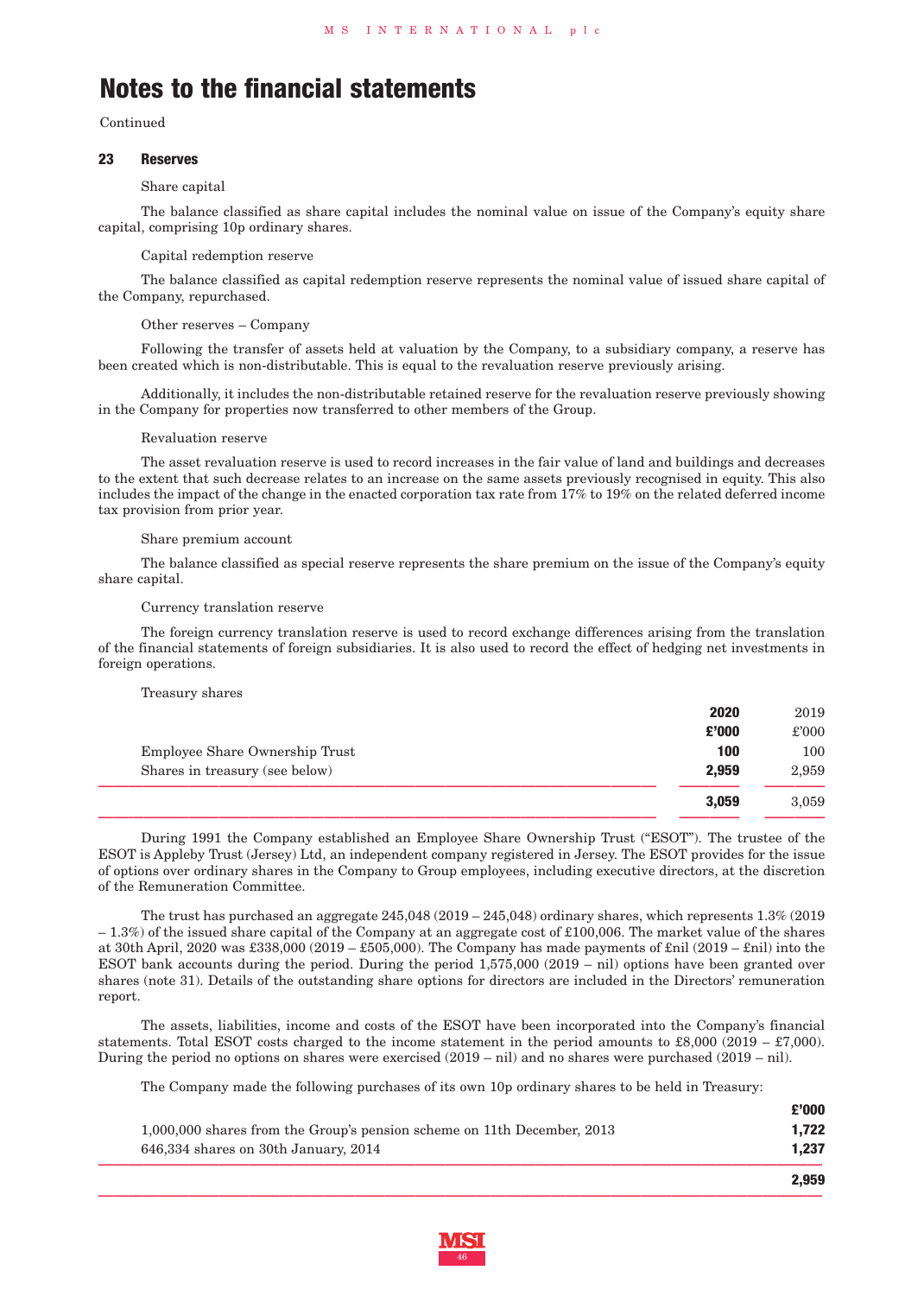Continued

### **24 Pension liability**

The Company operates an employee defined benefits scheme called the MS INTERNATIONAL plc Retirement and Death Benefits Scheme (the Scheme). IAS 19 requires disclosure of certain information about the Scheme as follows:-

- Until 5th April, 1997 the Scheme provided defined benefits and these liabilities remain in respect of service prior to 6th April, 1997. From 6th April, 1997 until 31st May, 2007 the Scheme provided future service benefits on a defined contribution basis.
- The last formal valuation of the Scheme was performed at 5th April, 2017 by a professionally qualified actuary.
- **●** From 6th April, 2016 the Company directly pays the expenses of the Scheme. With effect from April 2018 the deficit reduction payments paid into the Scheme by the Company have been increased to £600,000 per annum. The deficit reduction contributions are paid on a quarterly basis with the first paid on 3rd April, 2018 and the last due for payment on or before 5th January, 2027. The total deficit reduction payments made in the year were  $£600,000 (2019 - £600,000)$ .
- From 1st June, 2007 the Company has operated a defined contributions scheme for its UK employees which is administered by a UK pension provider.

Members contributions are paid in line with this scheme's documentation over the accounting period and the Company has no further payment obligations once the contributions have been made.

The Company's policy for recognising remeasurement gains and losses is to recognise them immediately through the statement of comprehensive income.

### **Assumptions**

|                                                     | 2020            | 2019       |
|-----------------------------------------------------|-----------------|------------|
| Discount rate at year-end                           | 1.70%           | 2.50%      |
| Future salary increases                             | 3.00%           | 3.80%      |
| Pension increases – RPI inflation                   | 2.50%           | 3.20%      |
| Pension increases – CPI inflation                   | 1.60%           | 2.00%      |
| Life expectancy of current pensioners (from age 65) | <b>20.9 yrs</b> | $20.7$ yrs |
| Life expectancy of future pensioners (from age 65)  | <b>22.2 yrs</b> | $22.6$ yrs |

A 0.5% reduction in the discount rate would lead to an increase in past service liabilities of around £1.9m

Members living around 1 year longer than expected would lead to an increase in past service liabilities of around £1.5m

In relation to the other assumptions there is no sensitivity analysis as small changes in these assumptions will not have a material impact.

The average duration of the scheme is 11 years.

### **GMP Equalisation**

The defined benefits scheme was contracted out of the State Earnings – Related Pension Scheme (SERPS) between 1990 and 1997. The benefits for employees who were members between those dates include a "Guaranteed Minimum Pension". In broad terms, this replicated the pension which the members would have earned under SERPS.

Historically, there has been an inequality of benefits between male and female members who accrued a GMP between 1990 and 1997.

In general, occupational pension schemes have had to provide equal benefits for men and women since May 1990. However, because State benefits were exempt from the Barber case judgement in 1990 there has been considerable uncertainty as to whether this equalisation requirement extended to GMPs.

A High Court ruling on 26th October, 2018 confirmed that schemes must now take action to address GMP equalisation.

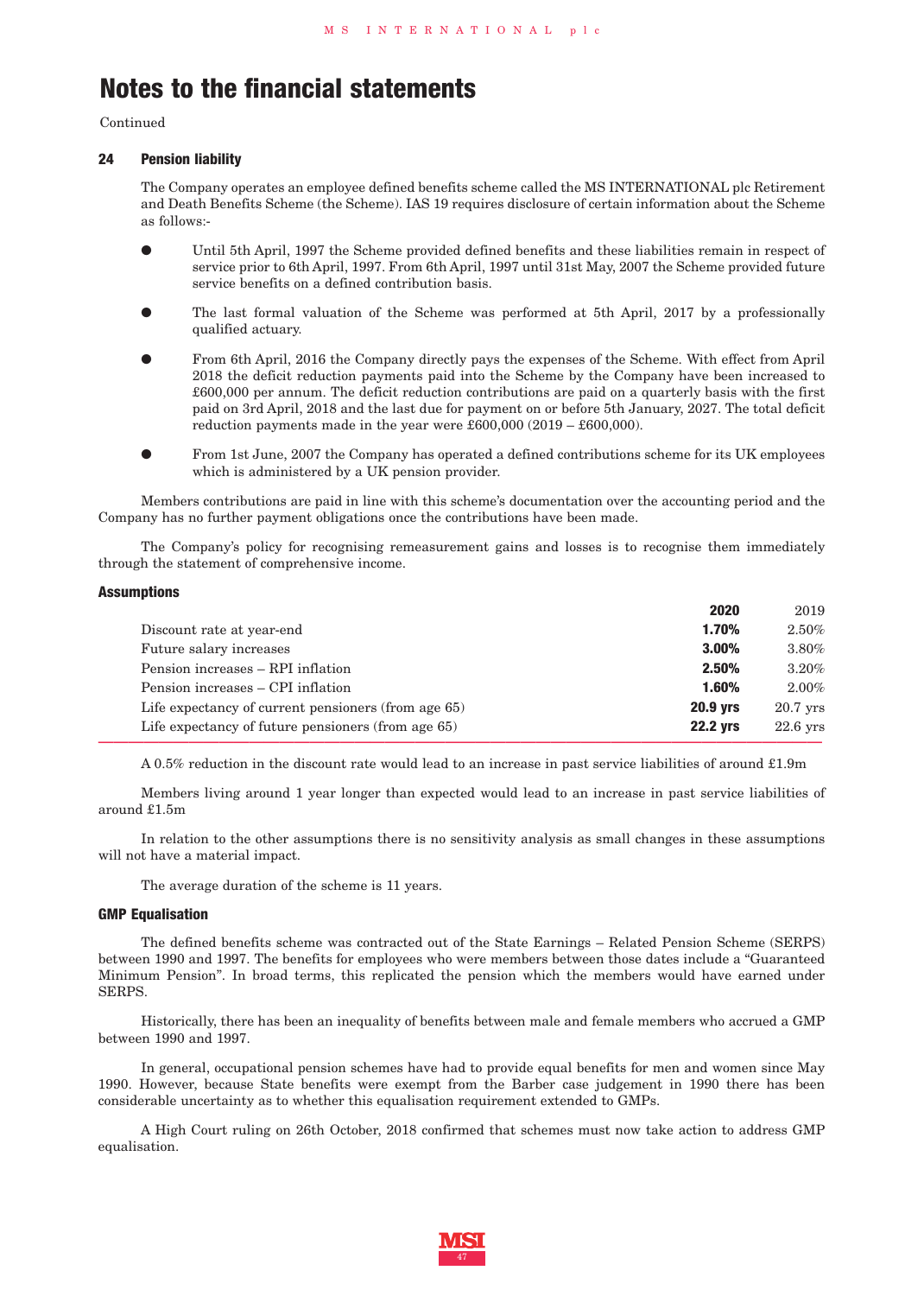Continued

### **24 Pension liability (continued)**

If a member's benefits would be higher by calculating their benefits accrued since 1990 using the GMP applicable to an individual of the opposite sex, then the GMP benefit must be increased accordingly, including paying arrears to members who are already receiving their pension.

There are a number of methods to use for calculating the GMP equalisation but whilst setting out a number of possible approaches, the High Court did not specify the method to use.

The calculation of the past service cost related to the GMP equalisation has been based on the likely method that the Scheme Trustees and Company will adopt in the future. However, it is anticipated that whilst other methodologies for GMP equalisation will give slightly different benefit payments, the actuarial present value of the payments arising for each methodology are unlikely to be materially different.

The results of the calculation using the most likely method to be adopted result in an estimated 4.2% increase in the Scheme's liability which gives rise to an unrecognised past service cost of approximately £1.198m. This was recognised in the Consolidated income statement for the year ended 27th April, 2019.

It may be some time before the agreed method for GMP equalisation calculations is approved. However, now that the estimated past service cost has been recognised in the Consolidated income statement, changes to the estimate in the future will be recognised in the Consolidated statement of comprehensive income.

### **Statement of financial position**

|                                                                                     | 2020    | 2019    |
|-------------------------------------------------------------------------------------|---------|---------|
|                                                                                     | £'000   | £'000   |
| Present value of obligations                                                        | 30,816  | 30,264  |
| Fair value of plan assets                                                           | 22,253  | 23,462  |
| Net liability                                                                       | 8,563   | 6,802   |
| <b>Income statement</b>                                                             |         |         |
|                                                                                     | 2020    | 2019    |
|                                                                                     | £'000   | £'000   |
| Interest on net liabilities                                                         | 164     | 186     |
| Administration expenses                                                             |         |         |
| Total income statement cost                                                         | 164     | 186     |
| <b>Change in defined benefit obligation</b>                                         |         |         |
|                                                                                     | 2020    | 2019    |
|                                                                                     | £'000   | £'000   |
| Opening defined benefit obligation                                                  | 30,264  | 29,568  |
| Interest cost                                                                       | 743     | 808     |
| Experience gains arising on scheme liabilities                                      | (502)   | 11      |
| Changes in financial assumptions underlying the present value of scheme liabilities | 79      | (660)   |
| Actuarial losses on scheme liabilities                                              | 1,959   | 916     |
| Benefits paid                                                                       | (1,727) | (1,577) |
| Past service costs                                                                  |         | 1,198   |
| Defined benefit obligation                                                          | 30,816  | 30,264  |

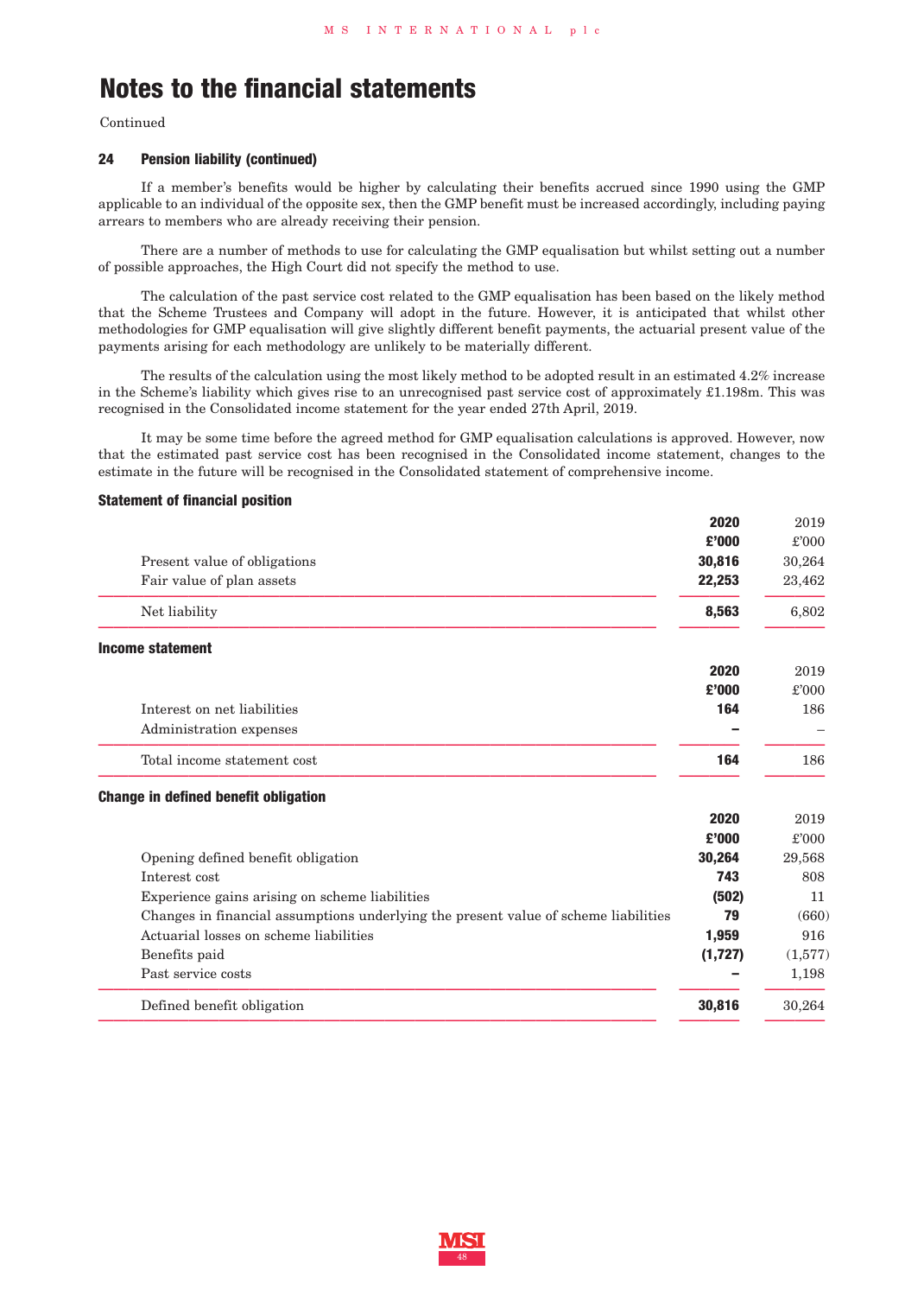Continued

### **24 Pension liability (continued)**

### **Change in fair value of plan assets**

|                                                                 | 2020          | 2019          |
|-----------------------------------------------------------------|---------------|---------------|
|                                                                 | £'000         | £'000         |
| Opening fair value of plan assets                               | 23,462        | 23,147        |
| Interest income on assets                                       | 579           | 622           |
| Actual return on assets less amount included in net interest    | (661)         | 670           |
| Deficit reduction contributions by employer                     | 600           | 600           |
| Benefits paid                                                   | (1, 727)      | (1,577)       |
| Fair value of plan assets                                       | 22,253        | 23,462        |
| <b>Statement of comprehensive income</b>                        |               |               |
|                                                                 | 2020          | 2019          |
|                                                                 | £'000         | $\pounds 000$ |
| Actual return on assets less amounts included in net interest   | (661)         | 670           |
| Remeasurement losses                                            | (1,536)       | (267)         |
| Total statement of comprehensive income                         | (2, 197)      | 403           |
|                                                                 | 2020          | 2019          |
|                                                                 | £'000         | £'000         |
| Expected deficit reduction contributions into the Scheme during |               |               |
| next accounting year:                                           | 600           | 600           |
| <b>Breakdown of plan assets</b>                                 |               |               |
|                                                                 | <b>Plan</b>   | <b>Asset</b>  |
|                                                                 | assets        | allocation    |
| Breakdown of assets at 30th April, 2020                         | £'000         |               |
| Equities - UK market                                            | 377           | 2%            |
| Growth Fund                                                     | 12,859        | 58%           |
| Bond fund                                                       | 2,809         | 12%           |
| Gilts - fixed interest                                          | 3,365         | 15%           |
| Gilts – index linked                                            | 2,652         | 12%           |
| Cash/other                                                      | 191           | 1%            |
|                                                                 | 22,253        | 100%          |
|                                                                 | Plan          | Asset         |
|                                                                 | assets        | allocation    |
| Breakdown of assets at 27th April, 2019                         | $\pounds 000$ |               |
|                                                                 | 7,702         | $33\%$        |
| Equities - UK market<br>Equities - non UK market                | 7,825         | $33\%$        |
|                                                                 |               |               |
| Corporate Bonds                                                 | 3,035         | $13\%$        |
| Gilts                                                           | 3,152         | $13\%$        |
| Cash/other                                                      | 1,748         | 8%            |
|                                                                 | 23,462        | 100%          |

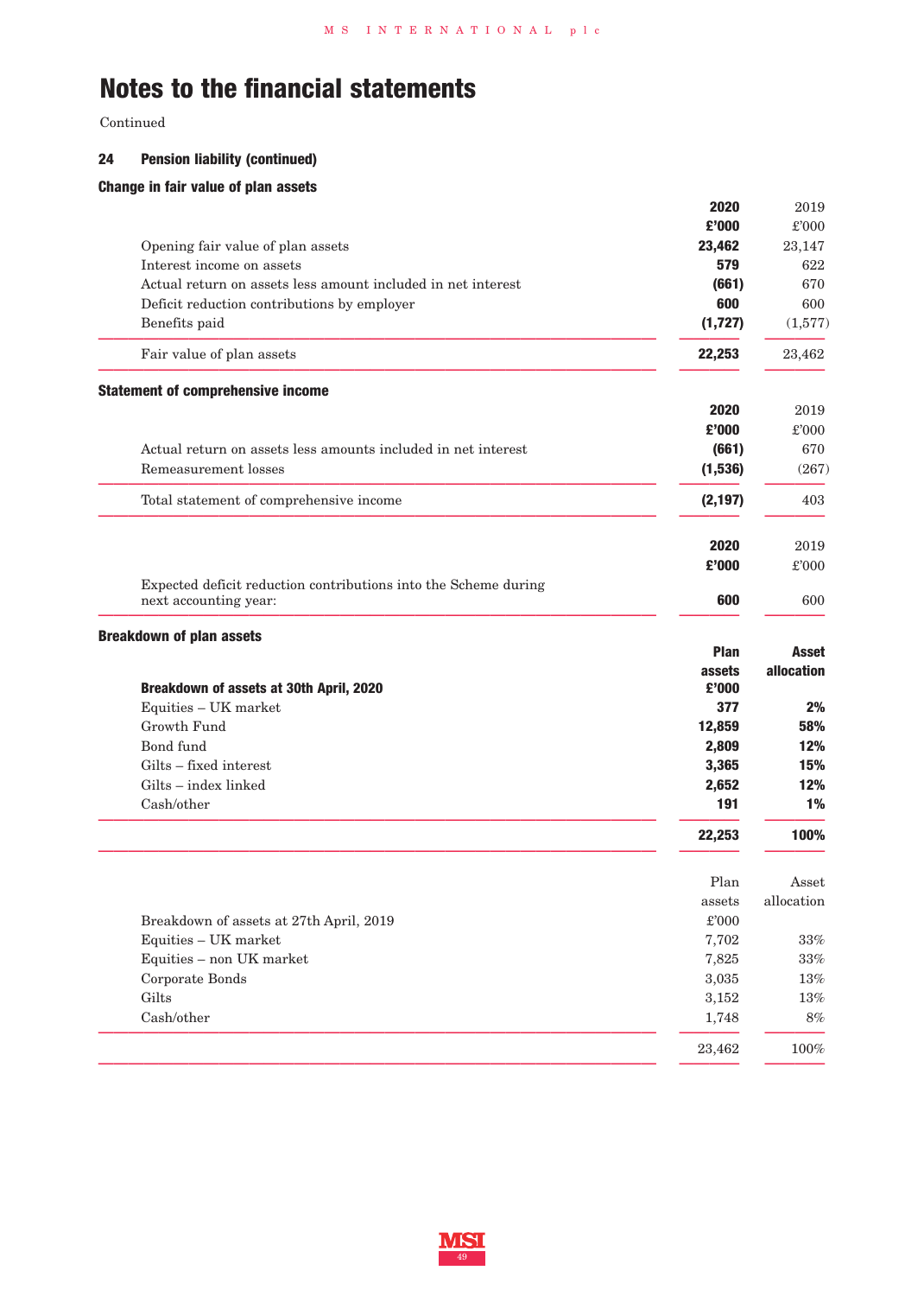Continued

### **25 Trade and other payables**

|        |        |              | <b>Company</b> |
|--------|--------|--------------|----------------|
| 2020   | 2019   | 2020         | 2019           |
| £'000  | £'000  | £'000        | $\pounds 000$  |
| 4,238  | 5,349  | 915          | 3,122          |
|        |        | 1,076        | 2,808          |
| 3,679  | 3,435  | 795          | 592            |
| 3,392  | 2,943  | 1,068        | 1,288          |
| 13,370 | 13,648 | 1,037        | 466            |
| 24,679 | 25,375 | 4,891        | 8,276          |
|        |        | <b>Group</b> |                |

Progress payments received for sale of goods and contract revenue represents customer payments received in advance of performance that are expected to be recognised as revenue in future periods.

The progress payment balance changes during the reporting period for new payments received from customers and for amounts recognised in revenue when the performance obligation has been satisfied. **222222222222222222222222222222222222222222222222**

### **26 Lease liabilities**

### **(a) Group**

The Group has entered into commercial leases on certain properties and motor vehicles. The remaining duration of these leases are from 1 year up to 6 years from the Statement of financial position date.

The future minimum lease payments are as follows:

|                            | Within one | One to five   | After five |              |
|----------------------------|------------|---------------|------------|--------------|
|                            | one year   | five years    | years      | <b>Total</b> |
|                            | £'000      | $\pounds 000$ | £'000      | £'000        |
| <b>At 30th April, 2020</b> |            |               |            |              |
| <b>Lease payments</b>      | 370        | 872           | 73         | 1,315        |
| <b>Finance charges</b>     | (34)       | (51)          | (1)        | (86)         |
| <b>Net present values</b>  | 336        | 821           | 72         | 1,229        |
| At 27th April, 2019        |            |               |            |              |
| Lease payments             | 176        | 504           | 181        | 861          |
| Finance charges            | (26)       | (49)          | (5)        | (80)         |
| Net present values         | 150        | 455           | 176        | 781          |
|                            |            |               |            |              |

The Group has elected not to recognise a lease liability for short-term or low value leases. Payments for such leases are expensed to profit or loss on a straight-line basis.

The expenses relating to payments not included in the measurement of a lease liability are included in the consolidated income statement as follows:

|                                                 | 2020<br>£'000 |
|-------------------------------------------------|---------------|
| Short-term leases<br>Leases of low value assets | 120<br>24     |
| Total                                           | 144           |

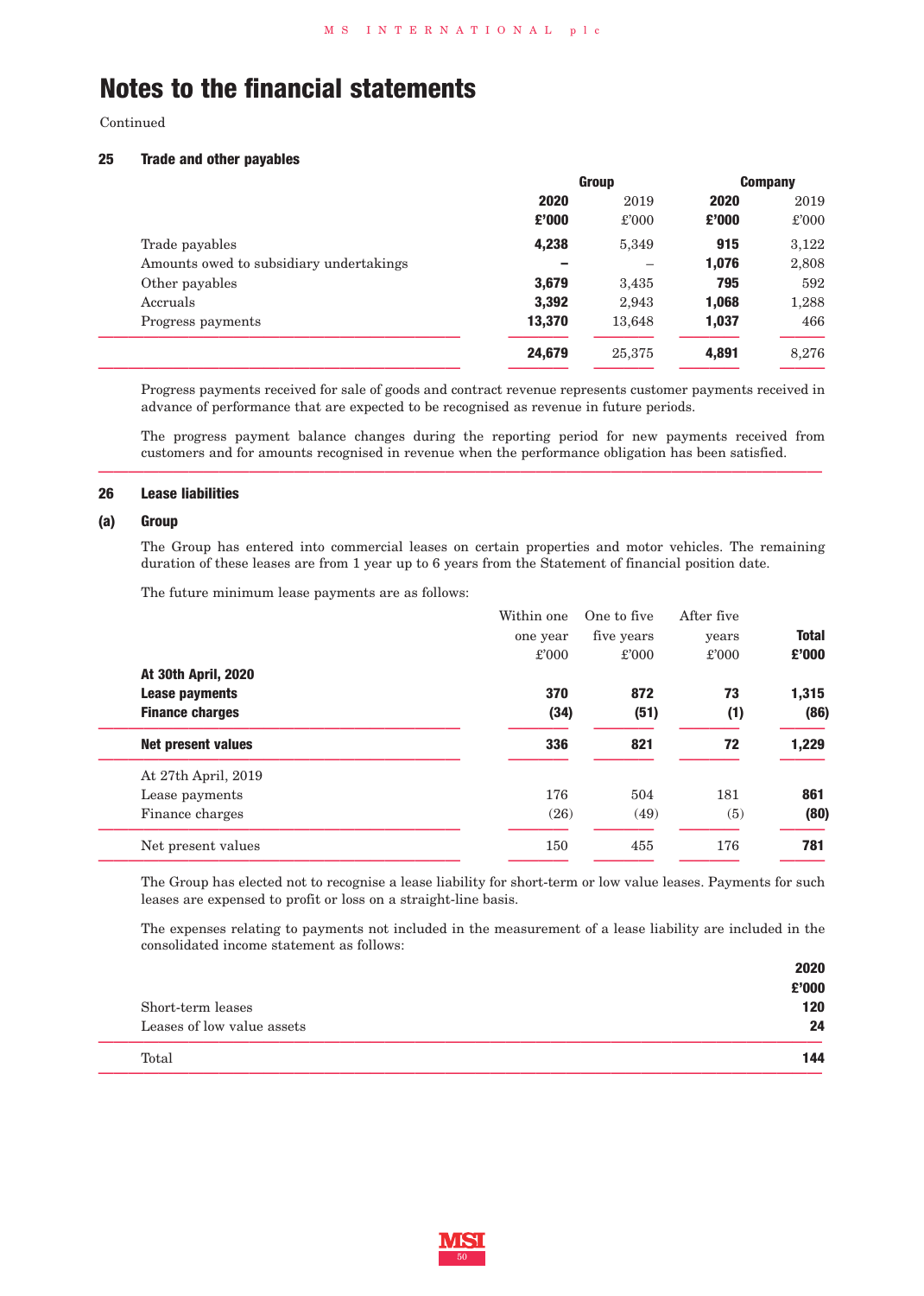Continued

### **26 Lease liabilities (continued)**

### **(b) Company**

The Company has entered into three property leases with 'MS INTERNATIONAL Estates Ltd'. The remaining duration of these leases are 13 years.

The future minimum lease payments are as follows:

|                            | Within one | One to five | After five     |              |
|----------------------------|------------|-------------|----------------|--------------|
|                            | one year   | five years  | years          | <b>Total</b> |
|                            | £'000      | £'000       | $\pounds$ '000 | £'000        |
| <b>At 30th April, 2020</b> |            |             |                |              |
| Lease payments             | 560        | 2,240       | 4,480          | 7,280        |
| <b>Finance charges</b>     | (177)      | (588)       | (523)          | (1, 288)     |
| <b>Net present values</b>  | 383        | 1,652       | 3,957          | 5,992        |
| At 27th April, 2019        |            |             |                |              |
| Lease payments             | 597        | 2,240       | 5,040          | 7,877        |
| Finance charges            | (189)      | (636)       | (652)          | (1, 477)     |
| Net present values         | 408        | 1,604       | 4,388          | 6,400        |
|                            |            |             |                |              |

### **27 Financial instruments**

### **Management of financial risks**

The major financial risks faced by the Group and Company are funding risks, interest rate risks and currency risks.

### **Funding risk**

At the reporting date the Group had cash and cash equivalents of £16.13m and the Company had an overdraft of £0.38m (2019 – Group balance of £22.89m and Company overdraft of £0.58m).

### **Interest rate risk**

The bank multicurrency overdraft facility is at a floating rate of interest, based on the base rate of each respective currency. This position is monitored constantly by the Board to ensure any risk is minimised. The Board believe that the main interest rate risk relates to maximising interest income on cash balances.

The following table demonstrates the sensitivity to a reasonable possible change in interest rates, with all other variables held constant of the Group's profit before tax. There is no impact on the Group's equity.

|                 | Increase/decrease<br>in basis points | Effect on profit<br>before tax |
|-----------------|--------------------------------------|--------------------------------|
|                 |                                      | $\pounds 000$                  |
| 2020            | $+50$                                | 27                             |
| <b>Sterling</b> | $-50$                                | (27)                           |
| 2019            | $+50$                                | 25                             |
| Sterling        | $-50$                                | (25)                           |

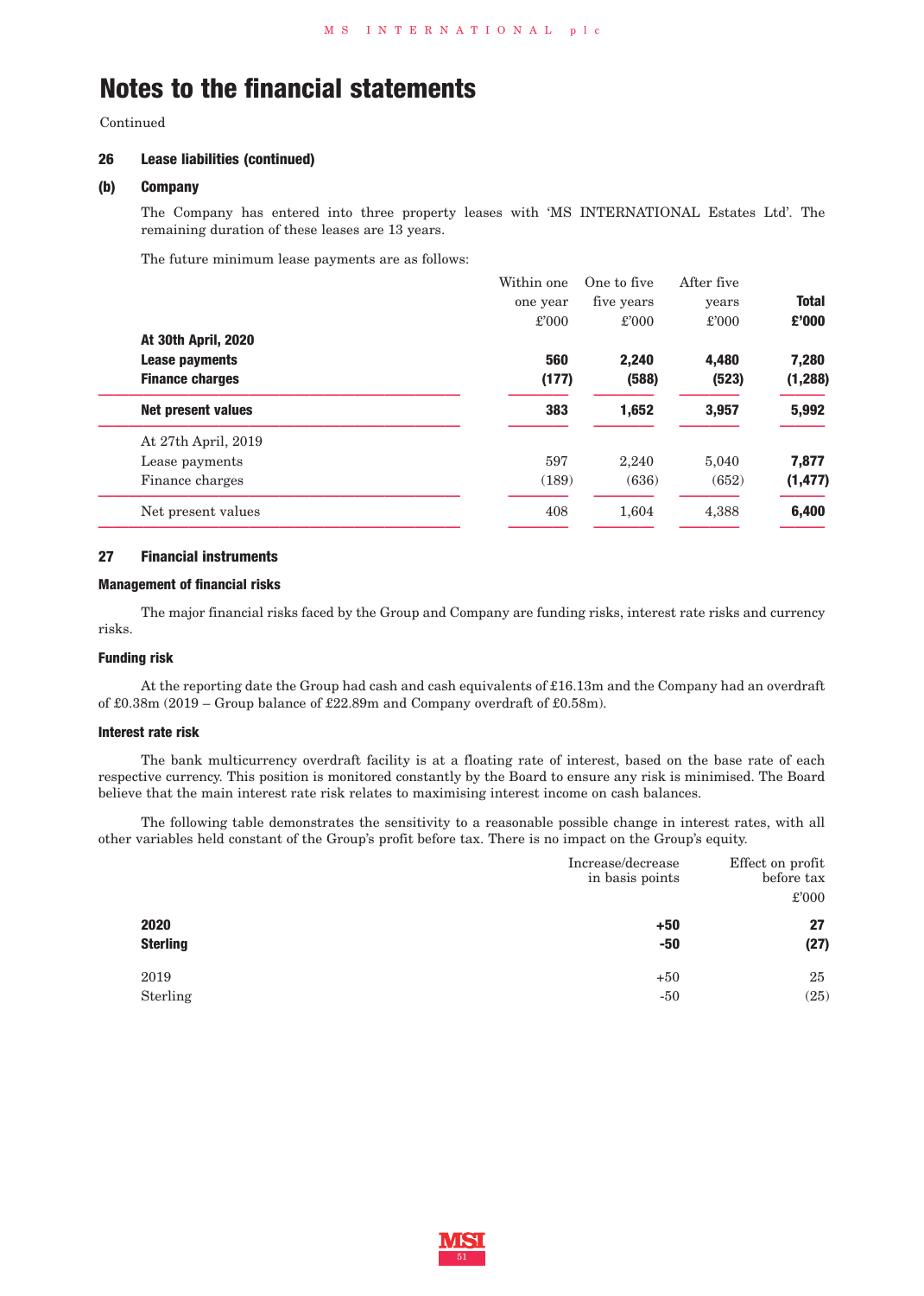Continued

### **27 Financial instruments (continued)**

The interest rate profile of the financial assets of the Group and Company as at 30th April, 2020 was as follows:

|                  | <b>Group</b>      |          | <b>Company</b>    |              |
|------------------|-------------------|----------|-------------------|--------------|
|                  | Floating rate     |          | Floating rate     |              |
|                  | financial assets/ |          | financial assets/ |              |
|                  | (liabilities)     | Total    | (liabilities)     | Total        |
|                  | $\pounds 000$     | £'000    | £'000             | £'000        |
| 2020             |                   |          |                   |              |
| <b>Sterling</b>  | 14,987            | 14,987   | 2,908             | 2,908        |
| <b>US Dollar</b> | (1, 300)          | (1, 300) | (3,796)           | (3,796)      |
| <b>Euro</b>      | 2,215             | 2,215    | 491               | 491          |
| <b>Other</b>     | 223               | 223      | 6                 | 6            |
| <b>Total</b>     | 16,125            | 16,125   | (391)             | (391)        |
| 2019             |                   |          |                   |              |
| <b>Sterling</b>  | 16,444            | 16,444   | (1,831)           | (1,831)      |
| US Dollar        | 1,591             | 1,591    | 36                | 36           |
| Euro             | 4,757             | 4,757    | 1,212             | 1,212        |
| Other            | 94                | 94       | 1                 | $\mathbf{1}$ |
| Total            | 22,886            | 22,886   | (582)             | (582)        |

### **Foreign currency risk**

Exposure to risk is incurred by the Group and Company through overseas sales.

This exposure is minimised by the following:

- (1) invoicing in sterling where practicable.
- (2) using foreign currency received for purchases where appropriate.

### **Currency exposures**

The table below shows the Group's currency exposures i.e., those transactional exposures that give rise to the net currency gains and losses recognised in the income statement. Such exposures comprise the monetary assets and monetary liabilities of the Group that are not denominated in the operating (or "functional") currency of the operating unit involved.

As at 30th April, 2020 these currency exposures are as follows:-

|                                             | Net foreign currency monetary assets/(liabilities) |                |       |               |  |  |  |
|---------------------------------------------|----------------------------------------------------|----------------|-------|---------------|--|--|--|
| Presentational currency of Group operations | Sterling                                           | US Dollar      | Euro  | Total         |  |  |  |
|                                             | $\pounds$ '000                                     | $\pounds$ '000 | £'000 | $\pounds 000$ |  |  |  |
| 2020<br><b>Sterling</b>                     | 6                                                  | (1, 949)       | 1,627 | (316)         |  |  |  |
|                                             |                                                    |                |       |               |  |  |  |
| <b>Total</b>                                | 6                                                  | (1, 949)       | 1,627 | (316)         |  |  |  |
| 2019                                        |                                                    |                |       |               |  |  |  |
| Sterling                                    | 4                                                  | 1,254          | 1,528 | 2,786         |  |  |  |
| Total                                       | 4                                                  | 1,254          | 1,528 | 2,786         |  |  |  |
|                                             |                                                    |                |       |               |  |  |  |

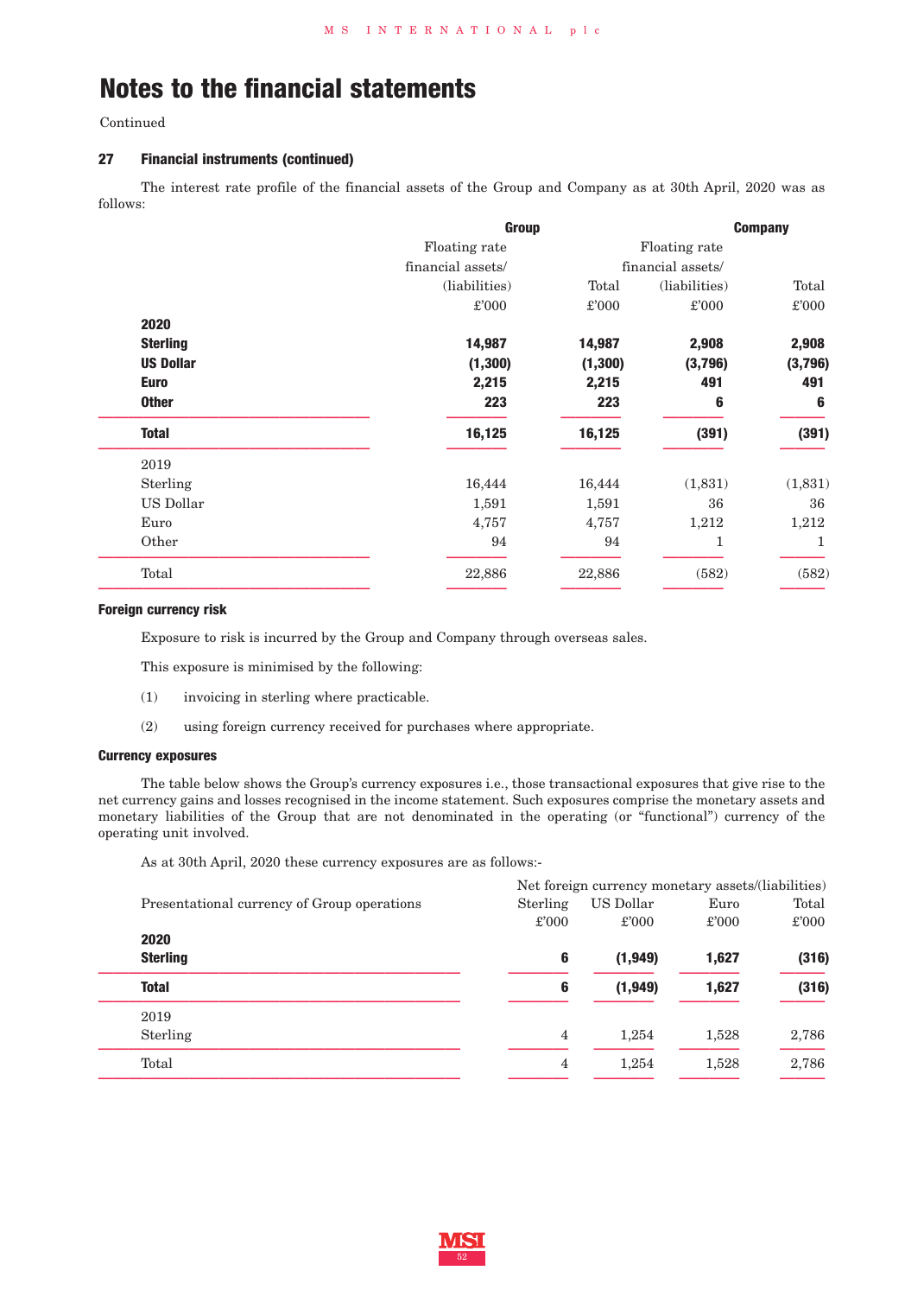Continued

### **27 Financial instruments (continued)**

|                                           | Net foreign currency monetary assets/(liabilities) |           |       |       |  |  |
|-------------------------------------------|----------------------------------------------------|-----------|-------|-------|--|--|
| Functional currency of Company operations | Sterling                                           | US Dollar | Euro  | Total |  |  |
|                                           | $\pounds$ '000                                     | £'000     | £'000 | £'000 |  |  |
| 2020                                      |                                                    |           |       |       |  |  |
| <b>Sterling</b>                           |                                                    | 3,134     | 613   | 3,747 |  |  |
| <b>Total</b>                              |                                                    | 3,134     | 613   | 3,747 |  |  |
| 2019                                      |                                                    |           |       |       |  |  |
| Sterling                                  |                                                    | 43        | 1,426 | 1,469 |  |  |
| Total                                     |                                                    | 43        | 1,426 | 1,469 |  |  |

### **Fair values**

No significant differences exist between the book value and the fair value of the financial assets and liabilities as at 30th April, 2020 and 27th April, 2019.

### **Credit risk**

There are no significant concentrations of credit risk within the Group or Company. The maximum credit risk exposure relating to financial assets is represented by carrying values at the statement of financial position date.

The Group and Company have established procedures to minimise the risk of default by trade debtors including credit checks undertaken before a customer is accepted and credit insurance where available and appropriate. Historically these procedures have proved effective in minimising the level of impaired and past due receivables.

The Group applies the IFRS 9 simplified model of recognising lifetime expected credit losses for all trade receivables as these items do not have a significant financing component. In measuring the expected credit losses, the trade receivables have been assessed on a collective basis as they possess shared credit risk characteristics. The expected loss rates are based on the payment profile for sales over the recent reporting periods as well as the corresponding historical credit losses during that period.

Trade receivables are written off (i.e. derecognised) when there is no reasonable expectation of recovery.

Detailed credit risks disclosure for trade receivables has not been included as it is immaterial. **222222222222222222222222222222222222222222222222**

### **28 Capital commitments**

| -- | <u>sapita: ssi::::::::::/:::/</u>                       |       | <b>Group</b>   | <b>Company</b> |                |  |
|----|---------------------------------------------------------|-------|----------------|----------------|----------------|--|
|    |                                                         | 2020  | 2018           | 2020           | 2019           |  |
|    |                                                         | £'000 | $\pounds$ '000 | £'000          | $\pounds$ '000 |  |
|    | Contracted but not provided in the financial statements | 34    | 70             | 34             | 70             |  |
|    |                                                         | 34    | 70             | 34             | 70             |  |
|    |                                                         |       |                |                |                |  |

### **29 Contingent liabilities**

The Company is contingently liable in respect of guarantees, indemnities and performance bonds given in the ordinary course of business amounting to  $\pounds4,434,000$  at 30th April, 2020 (2019 –  $\pounds4,280,000$ ). **222222222222222222222222222222222222222222222222**

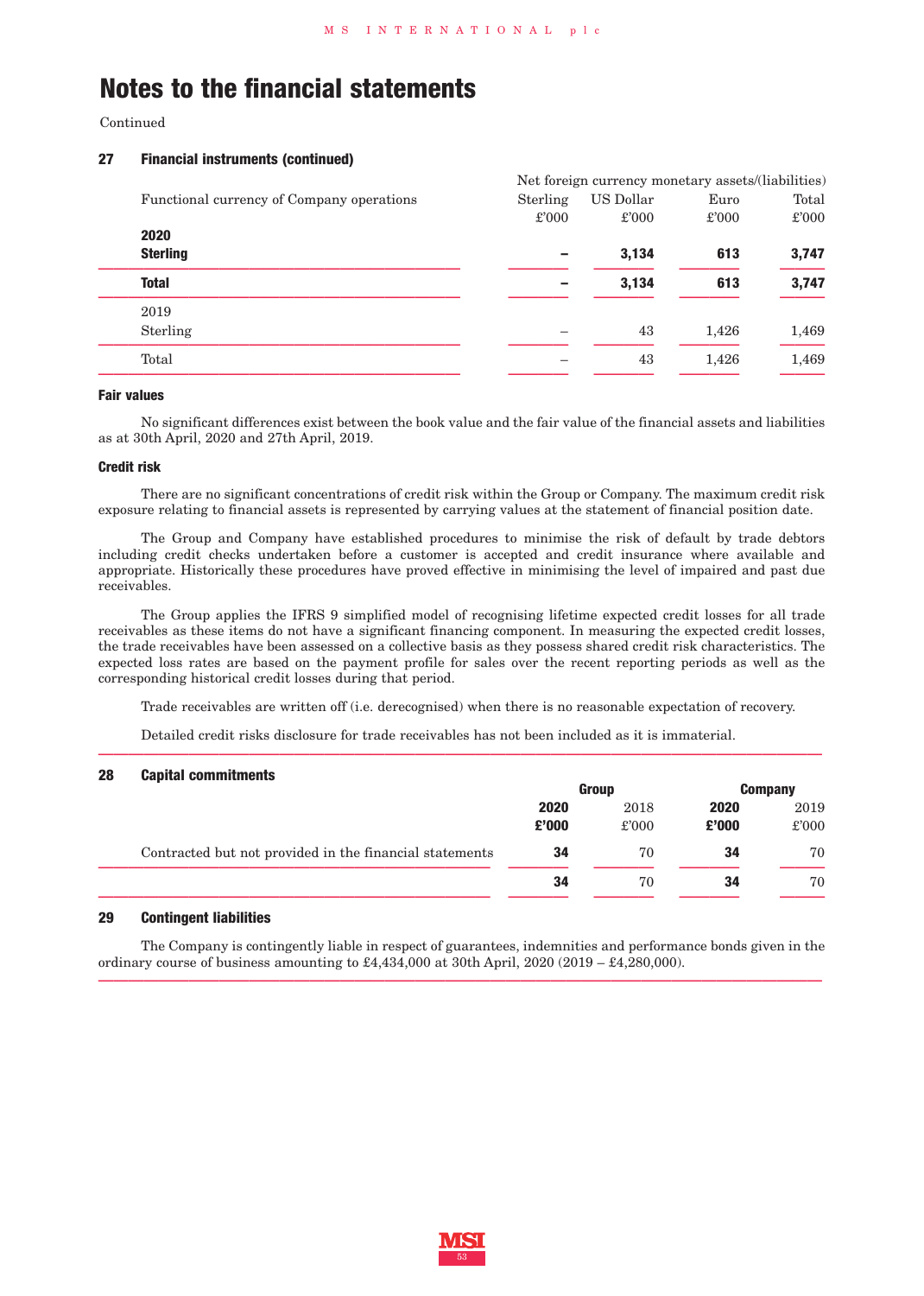Continued

### **30 Related party transactions**

The following transactions took place, during the year, between the Company and other subsidiaries in the Group.

> Purchases of goods and services £824,000 (2019 – £9,653,000) Sales of goods and services £5,923,252 (2019 – £8,608,000)

The following balances between the Company and other subsidiaries in the Group are included in the Company statement of financial position as at 30th April, 2020.

> Amounts owed by the Company £1,076,000 (2019 – £2,808,000) Amounts owed to the Company £14,422,000 (2019 – £19,029,000)

Sales and purchases between related parties are made at normal market prices. Terms and conditions for transactions with subsidiaries and the joint venture are unsecured and interest free. Balances are placed on intercompany accounts with no specified credit period.

Key management personnel (main board directors) compensation.

|                                                      | Group |                | <b>Company</b> |                |  |
|------------------------------------------------------|-------|----------------|----------------|----------------|--|
|                                                      | 2020  | 2019           | 2020           | 2019           |  |
|                                                      | £'000 | $\pounds$ '000 | £'000          | $\pounds$ '000 |  |
| Short-term employee benefits                         | 1,300 | 1.672          | 1,161          | 1,533          |  |
| Pension contributions                                | 33    | 47             | 33             | 47             |  |
| See Directors' remuneration report on pages 68 to 70 | 1.333 | 1.719          | 1.194          | 1,580          |  |

### **31 Share-based payments**

On 30th April 2020, the 1991 MS INTERNATIONAL plc unapproved Employee Share Option Scheme was terminated and replaced with the 2020 MS INTERNATIONAL plc Long Term Incentive Plan and the 2020 MS INTERNATIONAL plc Company Share Option Plan.

Under the terms of the MS INTERNATIONAL plc Long Term Incentive Plan, a total of 500,000 share options were granted to two executive directors on 30th April, 2020 at a price of £nil. The options are exercisable in two equal amounts at two and three years after the date of the grant but are subject to meeting a share price performance target of £3 per share for 90 consecutive days.

Under the terms of the MS INTERNATIONAL plc Company Share Option Plan, a total of 675,000 UK non tax-advantaged share options were granted to certain directors and employees on 30th April, 2020 at a price of £1.41. The options are exercisable in three equal amounts at three, four and years after the date of the grant but are subject to meeting a share price target of £2 per share for 90 consecutive days.

Under the terms of the MS INTERNATIONAL plc Company Share Option Plan, a total of 400,000 UK non tax-advantaged share options were granted to certain directors and employees on 30th April, 2020 at a price of £1.41. The options are exercisable in three equal instalments at three, four, and five years after the date of the grant. There is no share price performance target for these options.

The contractual life of all of the options is 10 years and there are no cash settlement alternatives.

The following table illustrates the number and movements of weighted average exercise prices (WAEP) in share options during the year;

|                                    | <b>Long Term</b><br><b>Plan</b> | <b>Company</b><br><b>Incentive Share Option</b><br><b>Scheme</b> | <b>Total</b> |
|------------------------------------|---------------------------------|------------------------------------------------------------------|--------------|
| At 28th April, 2019                |                                 |                                                                  | -            |
| Options granted during the year    | 500,000                         | 1,075,000                                                        | 1,575,000    |
| Options lapsed                     |                                 |                                                                  | -            |
| Outstanding as at 30th April, 2020 | 500,000                         | 1,075,000                                                        | 1,575,000    |
|                                    |                                 |                                                                  |              |

The expense recognised for share options during the year is £nil (2019 – £nil). **222222222222222222222222222222222222222222222222**

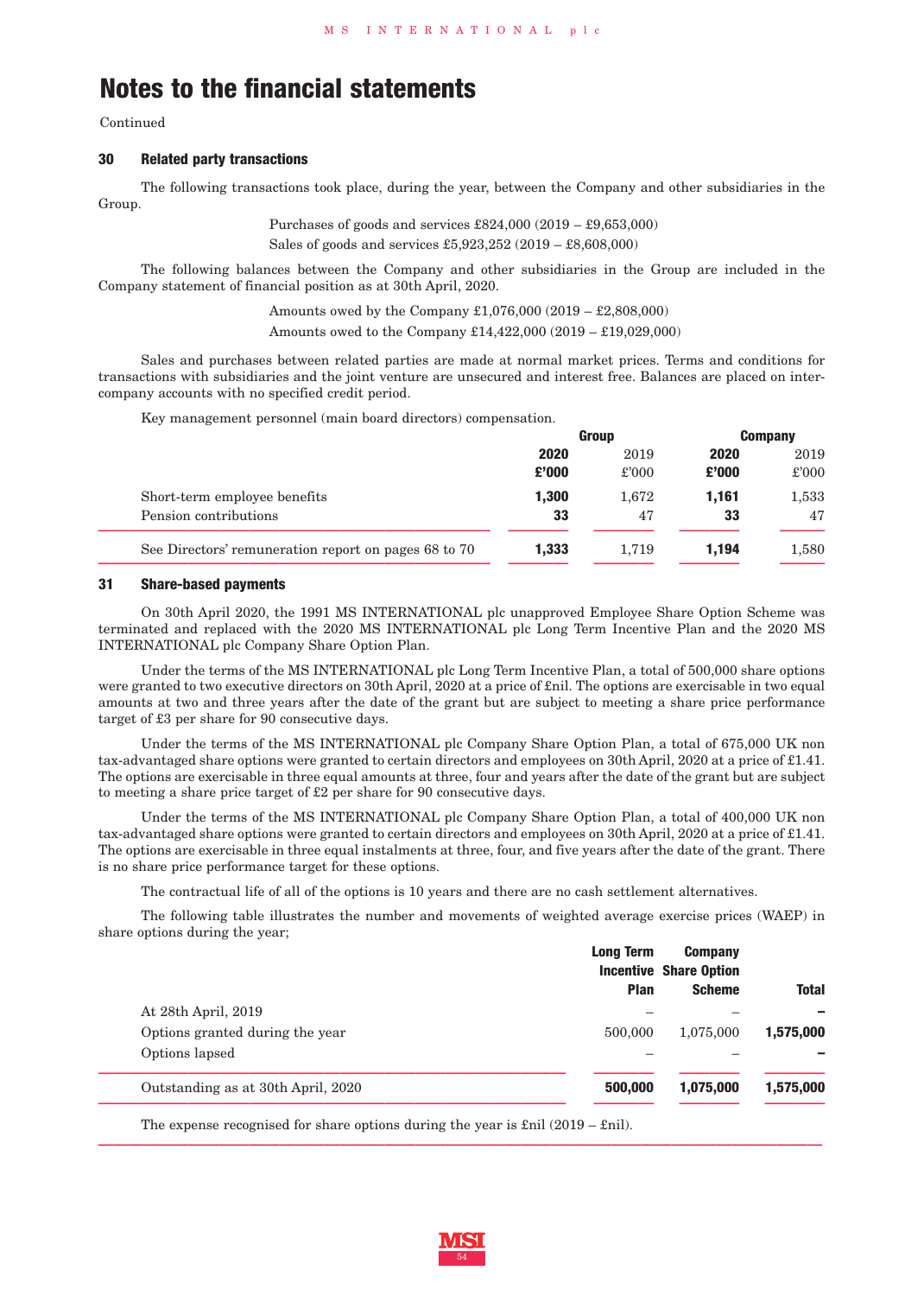Continued

### **32 Capital management**

The primary objective of the Group's capital management is to ensure that it maintains a strong credit rating and healthy capital ratios in order to support its business and maximise shareholder value.

The Group manages its capital structure and makes adjustments to it, in light of changes in economic conditions. To maintain or adjust the capital structure, the Group may adjust the dividend payment to shareholders, return capital to shareholders or issue new shares. No changes were made to the objectives, policies or processes during the years ended 30th April, 2020 and 27th April, 2019.

Capital comprises equity attributable to the equity holders of the parent company £30,128,000 (2018 – £35,798,000). **222222222222222222222222222222222222222222222222**

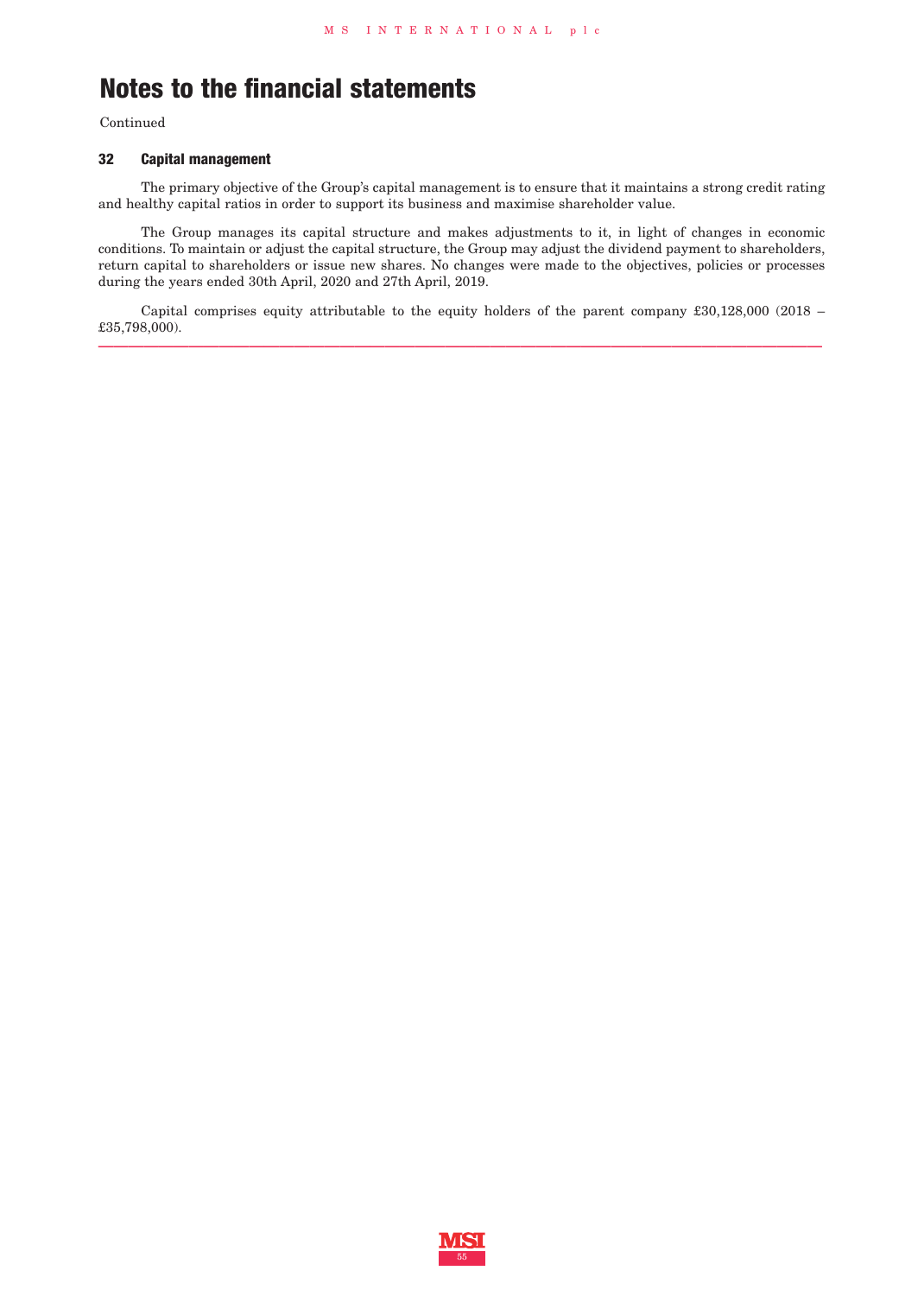# **Summary of Group results 2016 – 2020**

### **CONSOLIDATED INCOME STATEMENT**

|                                                     | 2020     | 2019    | 2018    | 2017    | 2016          |
|-----------------------------------------------------|----------|---------|---------|---------|---------------|
|                                                     | £'000    | £'000   | £'000   | £'000   | $\pounds 000$ |
| Group revenue                                       | 61,153   | 77,708  | 68,085  | 53,823  | 49,282        |
| Group operating (loss)/profit                       | (3, 119) | 4,996   | 4,253   | 1,771   | 1,856         |
| Finance costs                                       | (134)    | (209)   | (214)   | (245)   | (174)         |
| (Loss)/profit before taxation                       | (3, 253) | 4,787   | 4,039   | 1,526   | 1,682         |
| Taxation                                            | 762      | (975)   | (653)   | (28)    | (98)          |
| (Loss)/profit for the period                        | (2, 491) | 3,812   | 3,386   | 1,498   | 1,584         |
| <b>CONSOLIDATED STATEMENT OF FINANCIAL POSITION</b> |          |         |         |         |               |
| Assets employed                                     |          |         |         |         |               |
| Intangible assets                                   | 4,140    | 4,483   | 4,893   | 5,301   | 5,671         |
| Property, plant and equipment                       | 20,111   | 20,426  | 20,766  | 19,099  | 15,955        |
| Right-of-use assets                                 | 1,214    |         |         |         |               |
| Other net current (liabilities) / assets            | (2, 240) | (4,784) | (1,171) | (2,907) | 1,534         |
| Cash and cash equivalents                           | 16,125   | 22,886  | 15,866  | 15,210  | 12,758        |
|                                                     | 39,350   | 43,011  | 40,354  | 36,703  | 35,918        |
| Financed by                                         |          |         |         |         |               |
| Ordinary share capital                              | 1,840    | 1,840   | 1,840   | 1,840   | 1,840         |
| Reserves                                            | 28,288   | 33,958  | 31,560  | 27,201  | 26,220        |
| Shareholders' funds                                 | 30,128   | 35,798  | 33,400  | 29,041  | 28,060        |
| Net non-current liabilities                         | 9,222    | 7,213   | 6,954   | 7,662   | 7,858         |
|                                                     | 39,350   | 43,011  | 40,354  | 36,703  | 35,918        |
|                                                     |          |         |         |         |               |

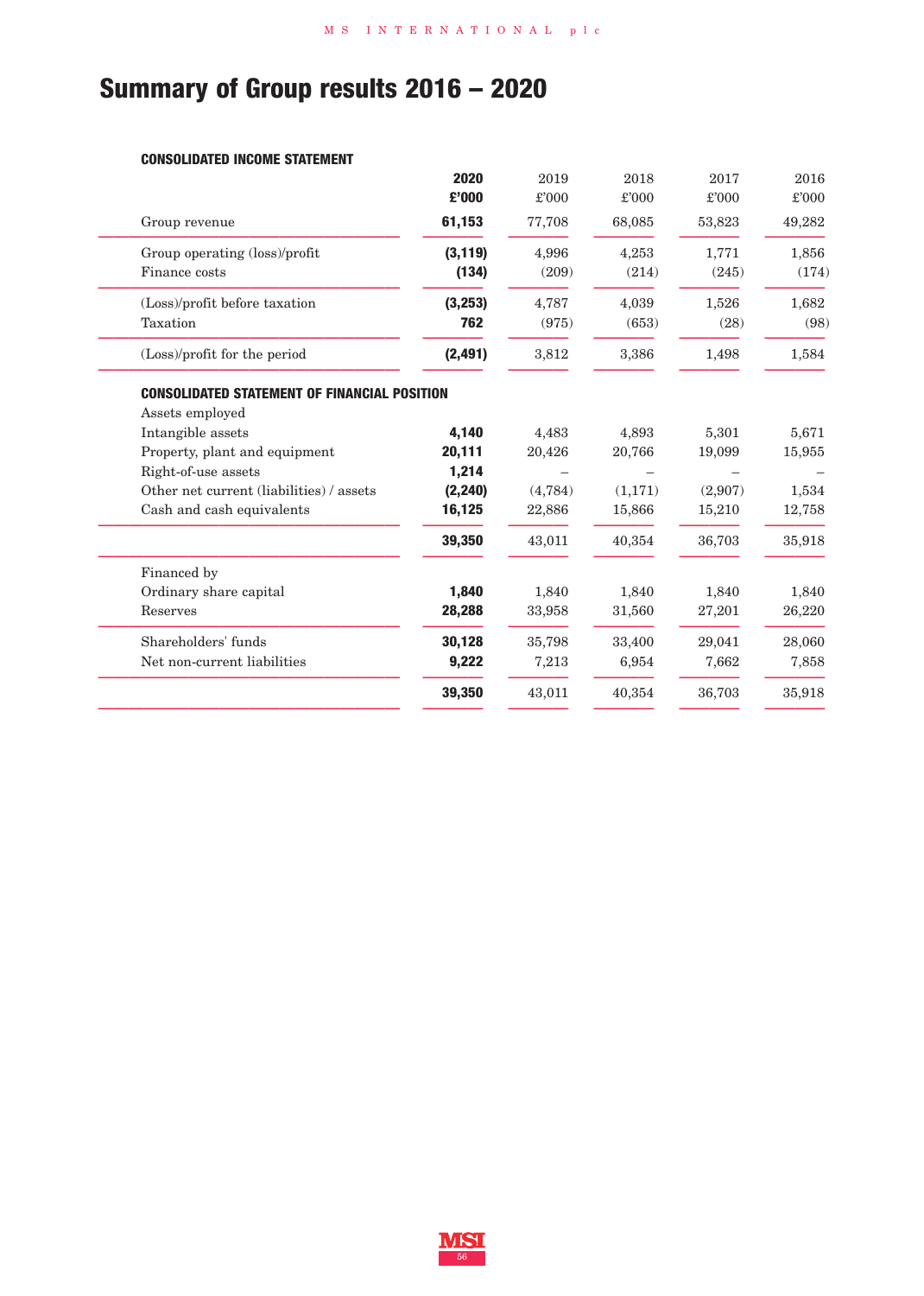### **Corporate governance statement**

As an AIM quoted company MSI INTERNATIONAL plc, under AIM Rule 26, is required to adopt a recognised corporate governance code, describe how it complies with that code and provide details of where it does not comply with its chosen corporate governance code.

MS INTERNATIONAL plc has chosen to adopt as far as practical for a Group of its size the April 2018 QCA Corporate Governance Code with effect from 28th September, 2018. The Chairman assumes principal responsibility for corporate governance.

The Board is responsible for ensuring that MS INTERNATIONAL plc has the strategy, people, structure and culture in place to deliver value over the medium to long-term to shareholders and other stakeholders of the Group and is committed to high standards of governance, as is appropriate for a company of its size and structure. The main features of the Group's corporate governance arrangements are set out below.

#### **Strategy**

The Group's long-term strategy is to invest in people, products and processes to seek continuous improvement in its four diverse operating divisions: 'Defence', 'Forgings', 'Petrol Station Superstructures' and 'Corporate Branding', each holding a leading position in its specialist market.

#### **Communications with shareholders**

The shareholding structure of the Company is set out on the 'Securities' page on the Company's website: msiplc.com/securities. The composition of the shareholders, including the directors, is currently primarily weighted towards private investors, with a significant institutional shareholder.

The AGM is the main forum for dialogue and discussion with private investors and the Board. The Notice of Annual General Meeting is sent to shareholders at least 21 days before the meeting and all of the directors routinely attend the AGM and are available to answer any questions raised by shareholders. The results of each AGM are published on the website and by way of an RNS when the meeting has concluded. Copies of notice of meetings and Annual Reports from the last five years are kept on the Company's website.

Shareholders can engage with the Company between AGMs by contacting the Company Secretary, David Kirkup (david.kirkup@msiplc.com). The Board also contacts significant institutional investors as and when appropriate.

### **Corporate Social Responsibility and Stakeholder engagement**

The Group is aware of its corporate social responsibilities and the need to maintain effective relationships with all of the stakeholders in the business including shareholders, employees, customers, suppliers and regulatory authorities. The Group's operations, processes and procedures are monitored and adapted to take account of changing stakeholder relationships whilst maintaining focus on the Board's strategic objective of delivering value over the medium to long-term for the benefit of all stakeholders.

The Board aims to do what is in the best interests of the Company and seeks to maintain the highest standards of integrity in the conduct of the Group's operations.

The requirement for regular disclosure of directors other interests and compliance to share dealing regulations all require high standards of behaviour.

The Group's employment policies, such as Whistleblowing and Anti-Bribery and Corruption assist in setting a culture of ethical behaviour throughout the Group.

Through the various procedures and processes the Group has adopted, each diverse operating division ensures full compliance with the health and safety and environmental legislation applicable to each division.

#### **The Board and its committees**

The Board consists of three executive directors, one of whom, Michael Bell is the Executive Chairman and two non-executive directors, Roger Lane-Smith and David Hansell. The Chairman has no other significant commitments. Day-to-day control in divisional operations is vested in individual managing directors, supported by their respective financial managers.

The Company's Articles of Association require that all directors except those holding the posts of Chairman or Chief Executive retire by rotation and are subject to election by shareholders at least once every three years.

The Board considers that the two non-executive directors are independent. In the case of the two nonexecutive directors, the Board has considered their length of service as directors and employees and has determined that in terms of interest, experience and judgement they all remain independent. Consequently, the Board considers itself to be compliant with the QCA code in having two or more independent non-executive directors.

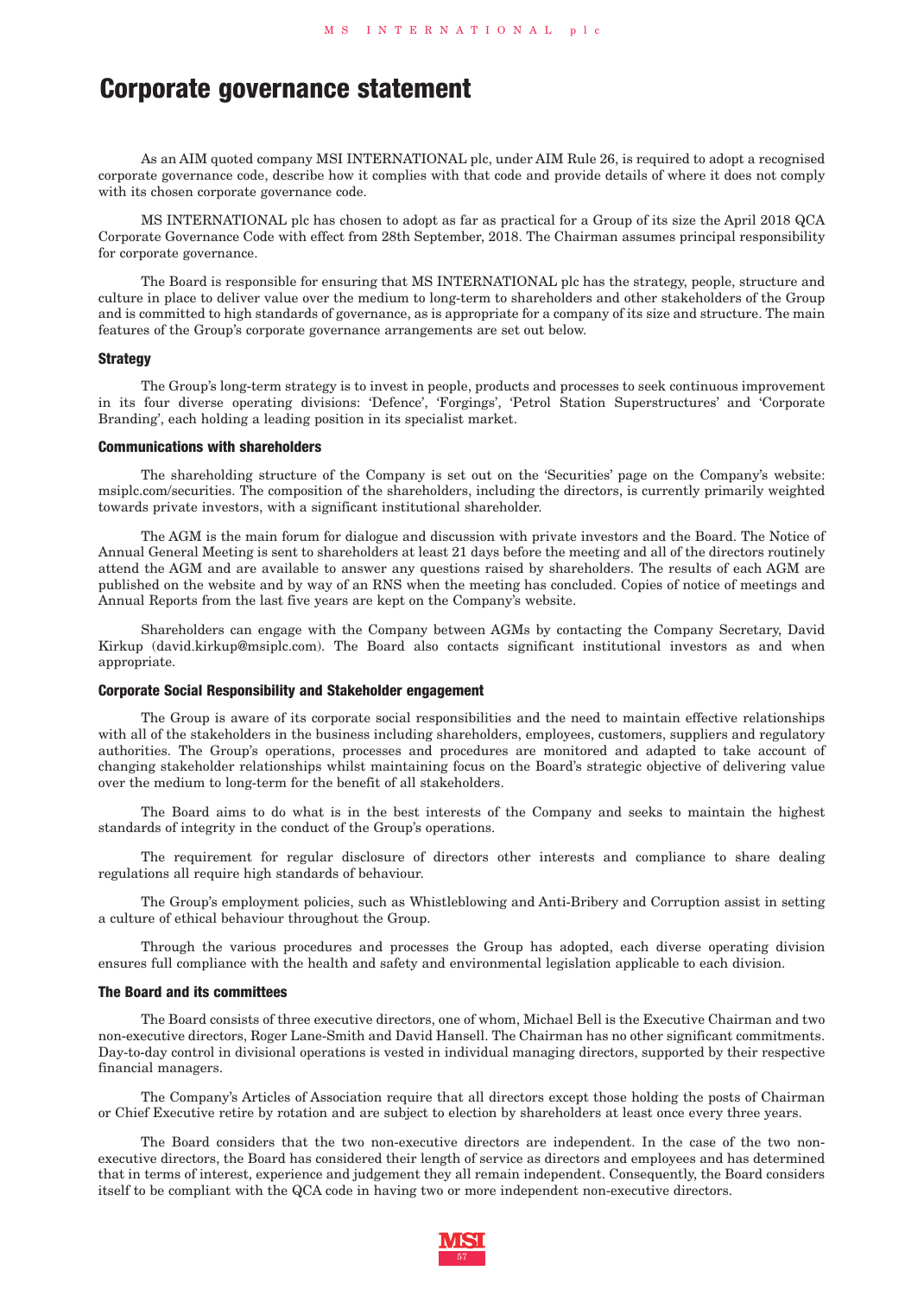### **Corporate governance statement**

Continued

### **The Board and its committees (continued)**

Roger Lane-Smith is the designated Senior Independent Director.

The Board meets at least quarterly throughout the year to direct and control the overall strategy and operating performance of the Group. To enable them to carry out these responsibilities all directors have full and timely access to all relevant information. Executive directors, except for Company business trips and holidays, meet on a daily basis when possible. Additionally, each of the divisional operations have monthly review meetings which the Executive Chairman and the Company's Financial Director attend.

Board Meetings are scheduled in advance. The Board meets at least quarterly throughout the year. The number of meetings and members attendance of Board and Committee Meetings during the financial year ended 30th April, 2020 was as follows:

|                              | <b>Board</b> | Audit            | <b>Remuneration</b><br><b>Committee</b> |
|------------------------------|--------------|------------------|-----------------------------------------|
|                              |              | <b>Committee</b> |                                         |
| Number of meetings           | 4            |                  |                                         |
| Michael Bell                 | 4            |                  |                                         |
| Michael O'Connell            | 4            |                  |                                         |
| Nicholas Bell                | 4            |                  |                                         |
| Roger Lane-Smith             | 4            | 2                |                                         |
| David Pyle                   |              |                  |                                         |
| (retired 30 September, 2019) | 1            |                  |                                         |
| David Hansell                |              |                  |                                         |

The two non-executive directors devote sufficient time to fulfil their responsibilities to the Company.

The Chairman is responsible for the operation and strategic focus and direction of the business.

The Board is supported by an Audit Committee and a Remuneration Committee. Roger Lane-Smith is Chairman of both committees. David Pyle served on both committees until his retirement on 30th September, 2019.

David Hansell will join Roger Lane-Smith on both the Audit and Remuneration Committees with effect from 1st July, 2020.

The Audit Committee normally meets twice a year and has the responsibility for reviewing the interim statements and annual financial reports and accounts and effectiveness of the system of internal controls with the Group's external auditor. The external auditor has direct access to the Committee without all of the executive directors being present. The ultimate responsibility for reviewing and approving the Group financial statements remains with the Board.

The Remuneration Committee which meets as required has the responsibility for making recommendations to the Board on the remuneration packages, including share option schemes, of each of the executive directors and non-executive directors not on the Remuneration Committee.

Owing to the size of the Group there is no Nominations Committee. The Chairman discusses the appointment or replacement of directors with the Board as a whole. The Board are aware of the age profile of the directors and this is under review.

Procedures are in place for directors to seek independent advice at the expense of the Company and the Company has insurance in respect of legal action against the directors. The Company Secretary is responsible to the Board for ensuring that Board procedures are complied with and for advising the Board on all governance matters.

### **Board experience, skills and evaluation**

Owing to the size of the Group, and the nature of its operations and strategic demands, there is no formal Board performance evaluation process in place. However, the Chairman periodically meets with the executive and non-executive directors to ensure they are committed, their respective contributions are effective and productive and, where relevant, they have maintained their independence.

The Board has considered its structure and composition and believes it to be appropriate having taken into account the nature and characteristics of the Group.

As the directors have all served the Group as employees and directors over many years, the Board believes it is not necessary to give any further details of their experience other than that shown in the list of directors and the Notice of Annual General Meeting.

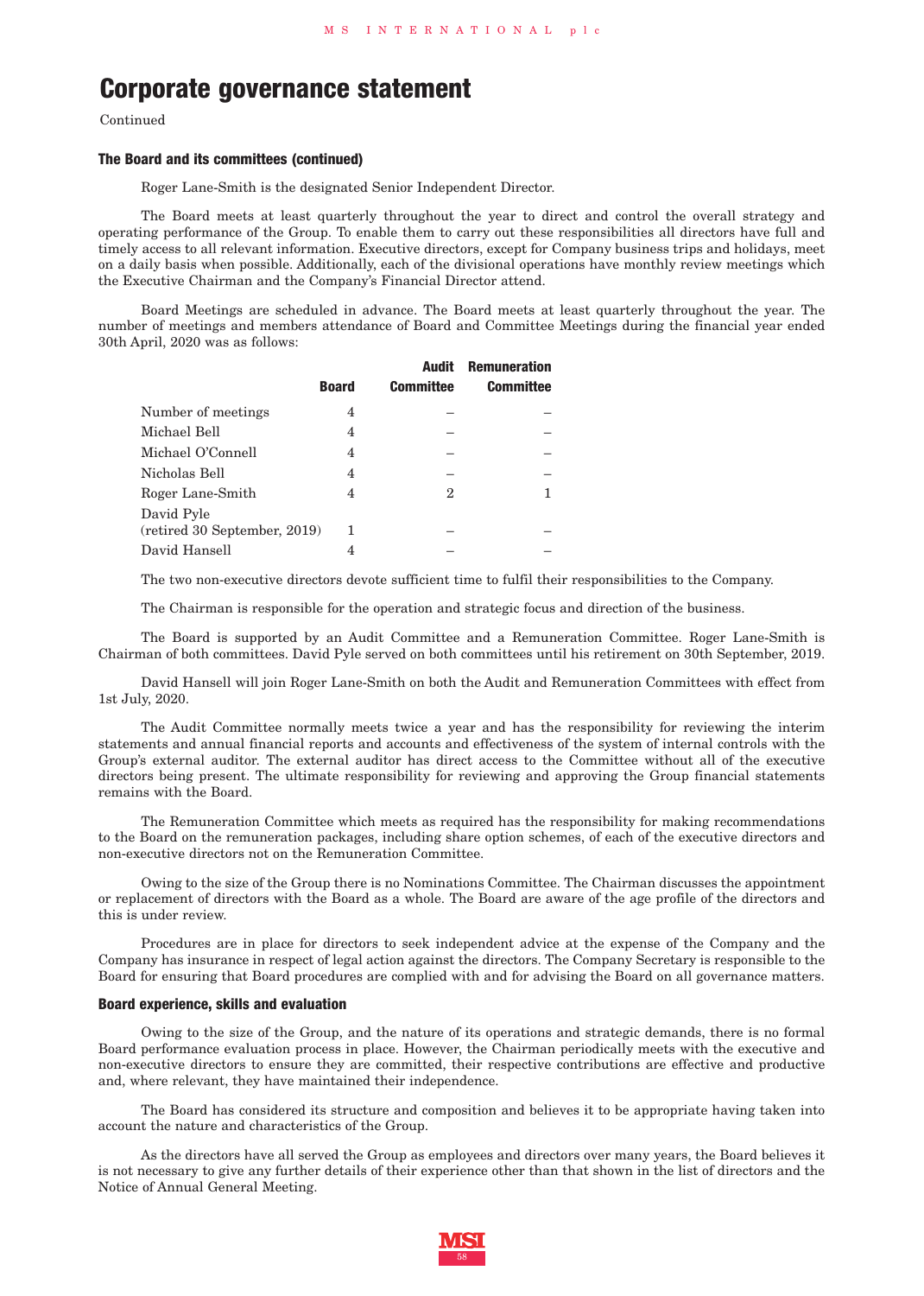## **Corporate governance statement**

Continued

### **Board experience, skills and evaluation (continued)**

In the opinion of the Board, the directors as a whole have the appropriate balance of skills and experience necessary to ensure that the Group is managed for the long-term benefit of all stakeholders.

### **Internal control systems**

The Board is responsible for establishing and maintaining the Group's system of internal control. Internal control systems are designed to meet the particular needs of the operating company concerned bearing in mind the resources available and the risks to which it is exposed, and by their nature can provide reasonable but not absolute assurance against material misstatement or loss. The key procedures which the directors have established with a view to providing effective internal control are set out below.

The Board has overall responsibility for the Group and there is a formal schedule of matters specifically reserved for decisions by the Board which covers the key areas of the Group's affairs, including; dividend policy, acquisitions and divestment policy, approval of budgets, capital expenditure, major buying and selling contracts and general treasury and risk management policies. There is a clearly decentralised structure which delegates authority, responsibility and accountability, including responsibility for internal financial controls, to management of the operating companies.

Responsibility levels and delegation of authority and authorisation levels throughout the Group are set out in the Group's corporate accounting and procedures manual.

There is a comprehensive system for reporting financial results. Monthly accounts are prepared on a timely basis. They include income statement, balance sheet, cash flow and capital expenditure reporting with comparisons to budget and forecast. The budget is prepared annually and revised forecasts are provided monthly.

There is an investment evaluation process to ensure Board approval for all major capital expenditure commitments.

There is a contract evaluation process to ensure directors approval for all major sales contracts.

#### **Risk Management**

The Board has reviewed the effectiveness of the system of internal controls, and together with operational management, has identified and evaluated the critical business and financial risks of the Group. These risks are reviewed continually by both the directors and operational and divisional management. Where appropriate, action is taken to manage risks facing the business.

The Group's corporate governance environment and its embedded procedures and systems will be updated and adapted to future changes in stakeholder relationships when considered appropriate by the Board.

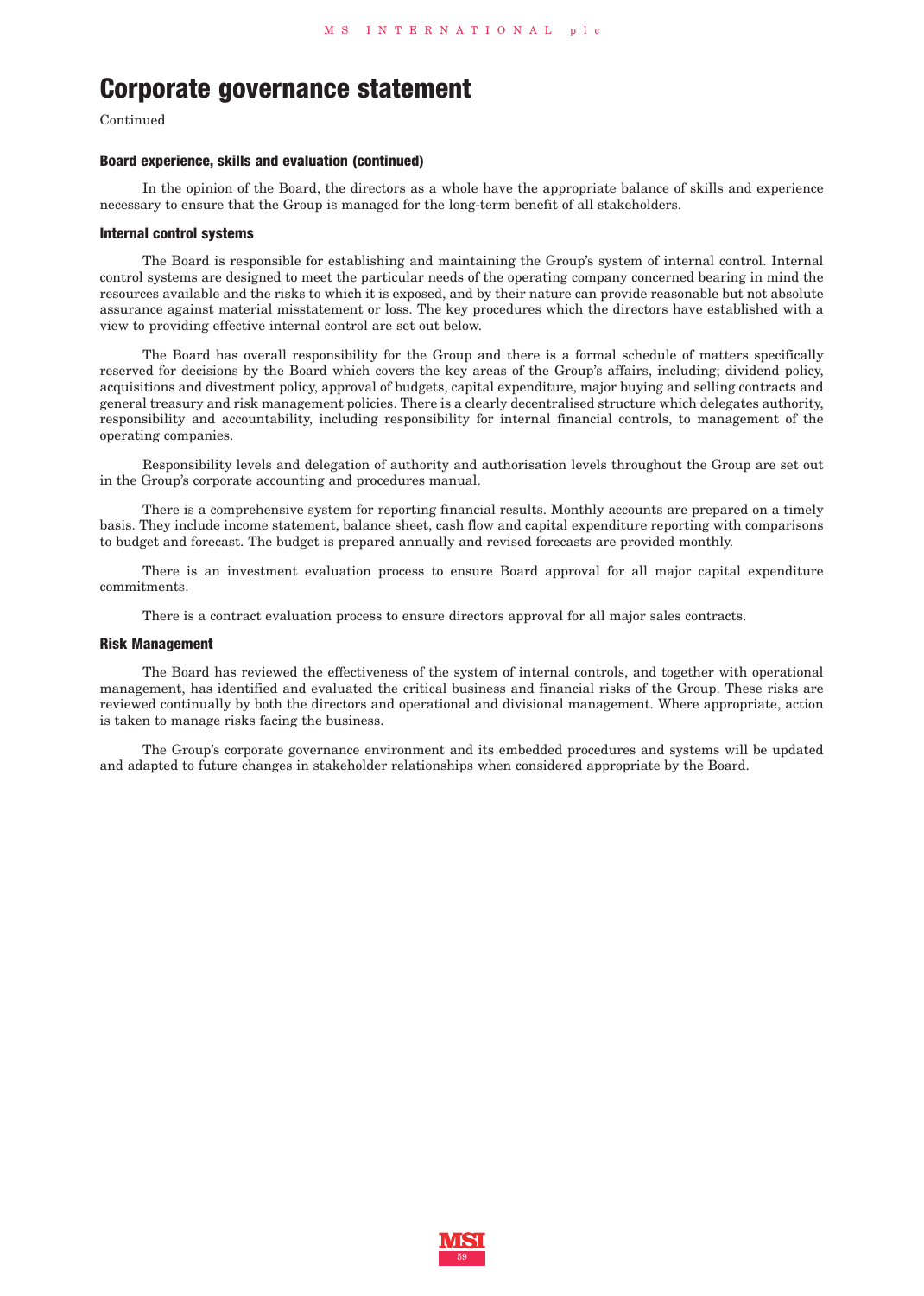### **Audit Committee report**

The Audit Committee has been established for many years and was introduced when it became a requirement for all full listed companies to have such a committee.

### **Committee governance**

Roger Lane-Smith served as Chairman of the Audit Committee throughout the year under review. David Pyle served on the Audit Committee until his retirement on 30th September, 2019. Both have considerable experience in senior financial and commercial operational roles and both have extensive knowledge of the Group's operations and related financial risks and internal control.

David Hansell will join Roger Lane-Smith on the Audit Committee with effect from 1st July, 2020.

The committee meets twice a year. The meetings are held with the external auditor at which representatives of the Group's financial management team are present.

### **Key responsibilities**

The committee is required to:

- **●** Monitor the integrity of the Group's financial statements and external announcements of both the interim and full year results;
- **●** Advise on the clarity of disclosures and information contained in the Annual Report and Accounts;
- In conjunction with the Group's Executive Board and external auditor, ensure compliance with applicable accounting standards and the consistency of methodologies applied;
- Review the adequacy and effectiveness of the Group's internal control and risk management systems;
- **●** Oversee the relationship with the external auditors, review their performance and independence and advising the Board on their appointment and remuneration.

The Audit Committee has undertaken the following during the year under review:

### **Internal control and risk management**

The Audit Committee has worked with the Board in the continued evaluation of the critical business and financial risks of the Group and where appropriate supported actions to manage the risks facing the business.

### **External audit**

The services performed by Grant Thornton UK LLP relates only to the Group's external audit. All other nonaudit work is performed by independent accountancy firms which will enhance the Group's governance.

The Audit Committee has reviewed the services provided and work undertaken by Grant Thornton UK LLP and is satisfied with their performance in carrying out and completing the external audit.

There is no formal policy in respect of the rotation of the external auditor. This will be reviewed and taken into consideration if the AIM listed company rules are changed so that the rotation of the external auditor becomes a requirement.

### **Significant reporting issues and judgements**

The Audit Committee considered whether the 2020 Annual Report is fair, balanced and understandable and whether it provides the necessary information for shareholders and other stakeholders to assess the Group's financial performance, business model and strategy.

The committee was satisfied that, as a whole, the 2020 Annual Report met these requirements.

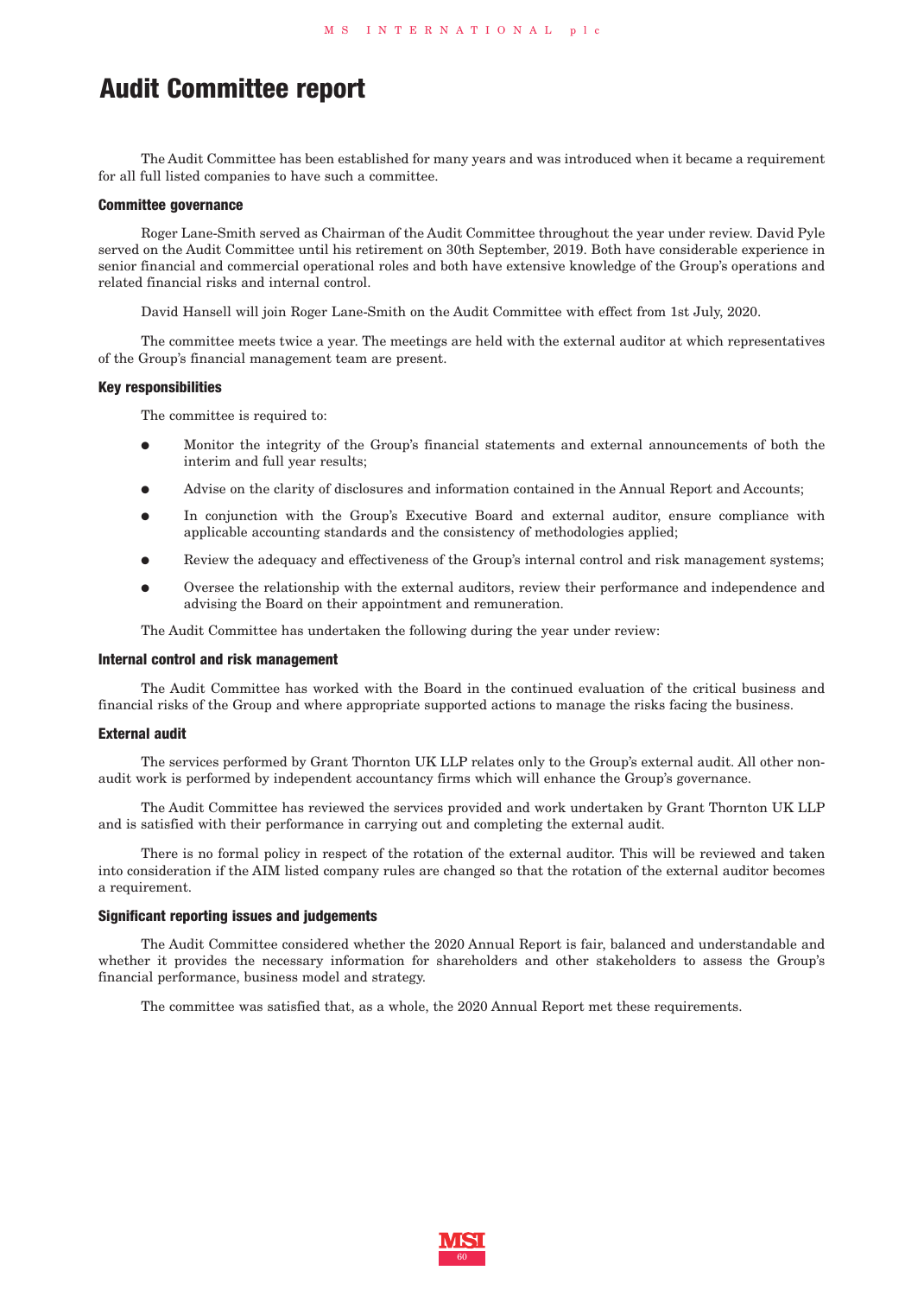## **Audit Committee report**

Continued

### **Significant reporting issues and judgements (continued)**

The key issues and accounting policies considered by the Audit Committee in relation to the 2020 Annual Report were:

- **●** The adoption of IFRS 16 'Leases' for the year ended 30th April, 2020 and the disclosures made in respect of the changes to the financial statements.
- **●** The factors used for the impairment assessment of the carrying value of the Group's intangible assets
- **●** The impact of Covid-19 on the Group's results for the year ended 30th April, 2020 and its future financial performance.

The Audit Committee has assessed these specific issues and is satisfied that the methodologies adopted in the Annual Report are appropriate and satisfy the relevant IFRS standards.

**Roger Lane-Smith** Chairman Audit Committee 30th June, 2020

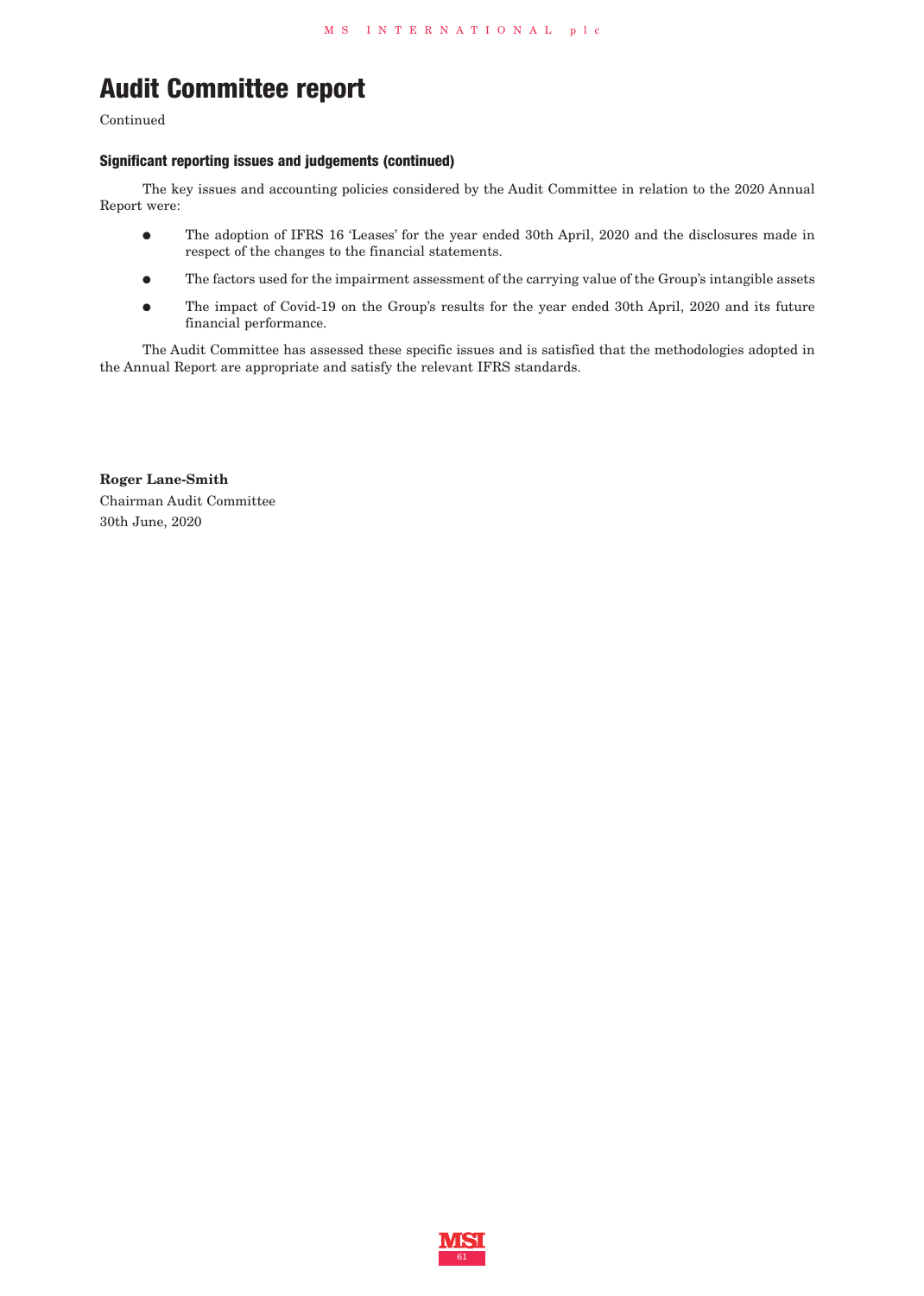### **Remuneration Committee report**

The Remuneration Committee has been established for many years and was introduced when it became a requirement for all full listed companies to have such a committee.

### **Committee governance**

Roger Lane-Smith served as Chairman of the Remuneration Committee throughout the year under review. David Pyle served on the Remuneration Committee until his retirement on 30th September, 2019. Both have considerable experience in senior financial and commercial operational roles and have extensive knowledge of the Group's operations.

David Hansell will join Roger Lane-Smith on the Remuneration Committee with effect from 1st July, 2020.

The committee meets as required.

#### **Key responsibilities**

The committee has the responsibility for making recommendations to the Board on the remuneration packages, including share option schemes, of each executive director and non-executive directors not on the Remuneration Committee.

### **Review of Directors' remuneration packages**

It has been a considerable time since the Remuneration Committee reviewed the remuneration packages of the directors.

The packages were reviewed in 2013 or on date of appointment, if later.

The Remuneration Committee believes that the bonus award system for executive directors had worked reasonably effectively since its introduction in 2013 and there is no reason to amend or change this element of the remuneration package for the executive directors.

However, a review of the salary remuneration for the directors was now due. After taking into account various factors including inflation since 2013 or date of appointment, if later, in October 2019 the Remuneration Committee proposed the following increases for consideration by the Board:

The salary of the Executive Chairman, Michael Bell, to be increased from £400,000 p.a. to £500,000 p.a. with effect from 1st November, 2019;

The salary of the Group Finance Director, Michael O'Connell, to be increased from £225,000 p.a. to £300,000 p.a. with effect from 1st November, 2019.

The salary of the executive director, Nicholas Bell, to be increased from £200,000 p.a. to £250,000 p.a. with effect from 1st November, 2019.

The fees of the non-executive director, David Hansell, to be increased from £50,000 p.a. to £60,000 p.a. with effect from 1st November, 2019.

These proposals were presented to the Board and together with a proposal to increase the fees for the Senior Independent Director, Roger-Lane Smith from £40,000 p.a. to £80,000 p.a. with effect from 1st November, 2019. The Board approved the proposals at a board meeting on 9th December, 2019.

### **Share options**

In conjunction with the executive Board, the Remuneration Committee reviewed the Share Option Schemes. It was proposed to terminate the existing 1991 MS INTERNATIONAL plc Employee Share Option Scheme and replace it with the 2020 MS INTERNATIONAL plc Long Term Incentive Plan and the 2020 MS INTERNATIONAL plc Company Share Option Plan.

The reason for both 2020 plans is to encourage, incentivise, and reward the executive directors and certain key employees to remain with the Company and to promote the development of the Group's strategic aims, adding long-term shareholder value.

Under the terms of the MS INTERNATIONAL plc Long Term Incentive Plan, a total of 500,000 share options were granted to two executive directors on 30th April, 2020 at a price of £nil. The options are exercisable in two equal amounts at two and three years after the date of the grant but are subject to meeting a share price performance target of £3 per share for 90 consecutive days.

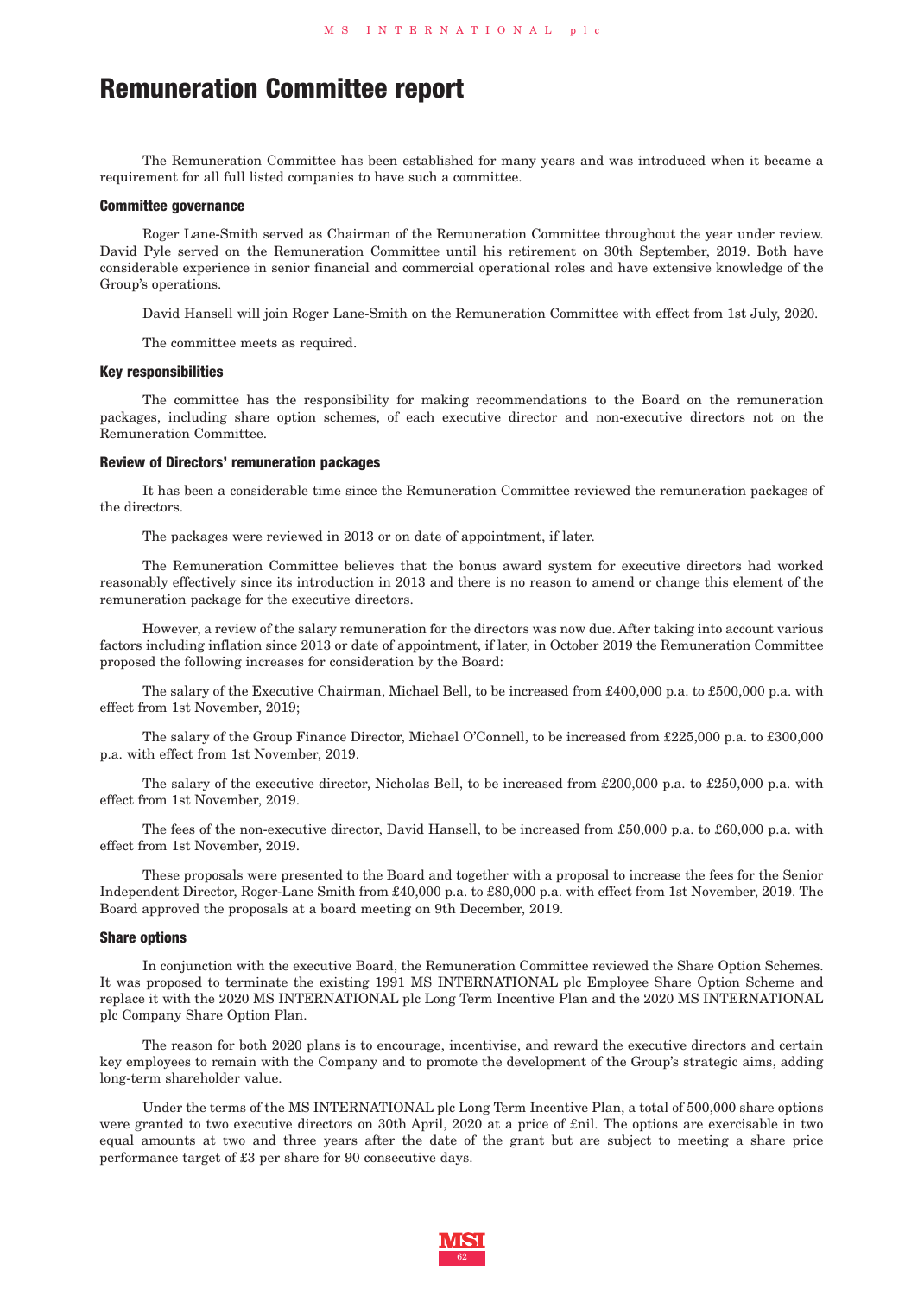## **Remuneration Committee Report**

Continued

### **Share options (continued)**

Under the terms of the MS INTERNATIONAL plc Company Share Option Plan, a total of 675,000 UK tax unapproved share options were granted to certain directors and employees on 30th April, 2020 at a price of £1.41. The options are exercisable in three equal amounts at three, four and years after the date of the grant but are subject to meeting a share price target of £2 per share for 90 consecutive days.

Under the terms of the MS INTERNATIONAL plc Company Share Option Plan, a total of 400,000 UK tax approved share options were granted to certain directors and employees on 30th April, 2020 at a price of £1.41. The options are exercisable in three equal instalments at three, four and five years after the date of the grant. There is no share price performance target for these options.

**Roger Lane-Smith**

Chairman Remuneration Committee 30th June, 2020

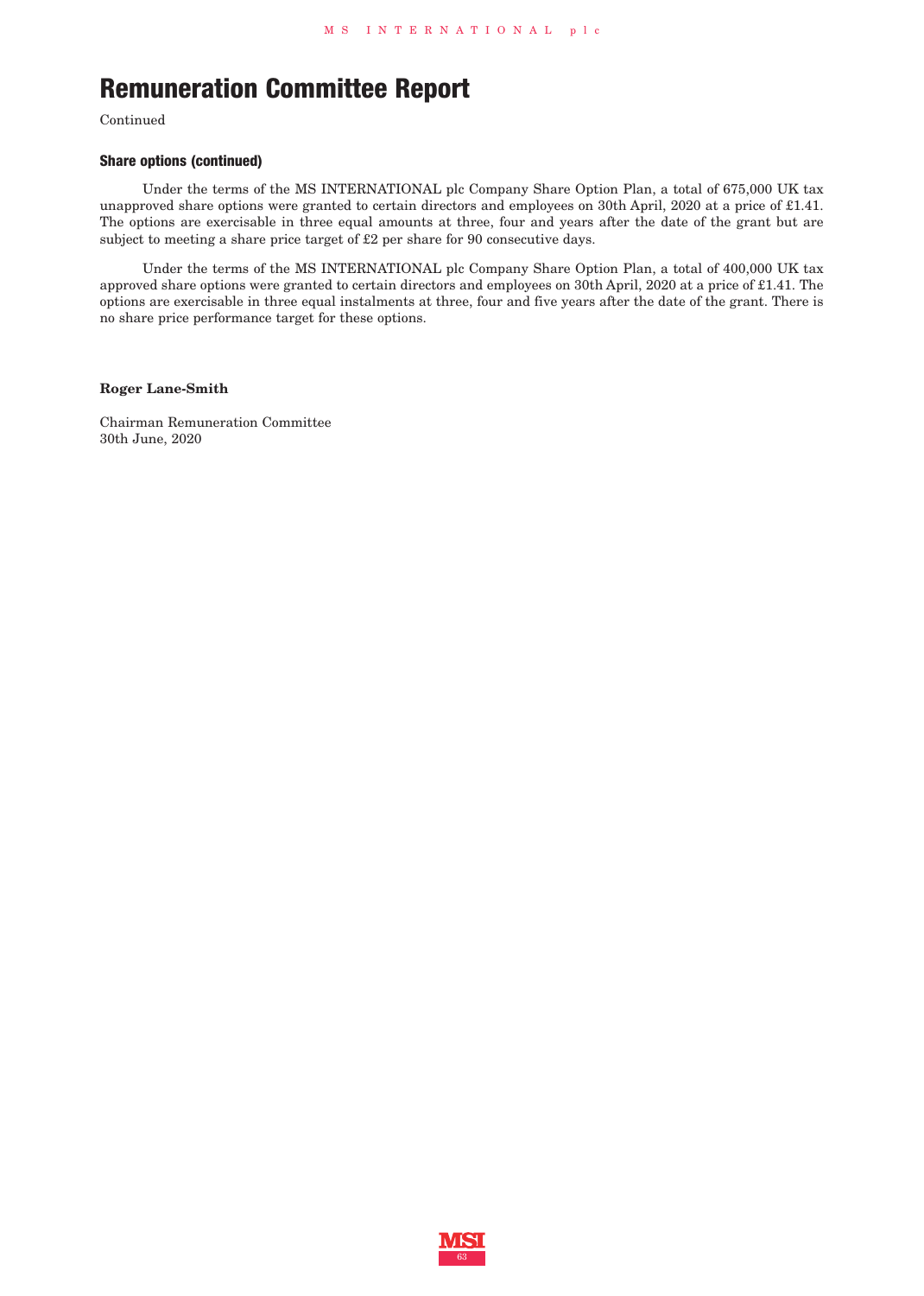The directors present their report and the Group financial statements for the period ended 30th April, 2020. The directors present their corporate governance statement on pages 57 to 59 of this report. **222222222222222222222222222222222222222222222222**

### **1 Principal activities and business review**

A review of the Group's trading during the year is contained in the Chairman's statement and Strategic report. **222222222222222222222222222222222222222222222222**

### **2 Results and dividends**

The loss after taxation for the period attributable to shareholders amounted to £2,491,000 (2019 - profit after taxation £3,812,000). The directors recommend a final dividend of 1.75 pence per share (2019 - 6.50 pence per share), making a total of 3.50 pence per share (2019 - 8.25 pence per share). **222222222222222222222222222222222222222222222222**

### **3 Going concern**

The Group has considerable financial resources together with long-term contracts with a number of customers. As a consequence, the directors believe that the Group is well placed to manage its business risk successfully despite the current uncertain economic outlook.

After making enquiries the directors have a reasonable expectation that the Company and the Group have adequate resources to continue in operational existence for the foreseeable future. Accordingly, they continue to adopt the going concern basis in preparing the annual report and accounts. **222222222222222222222222222222222222222222222222**

### **4 Directors**

The names of the directors of the Company at 30th June, 2020 are shown on page 5.

All of the directors served throughout the year except for David Pyle who retired on 30th September, 2019.

**222222222222222222222222222222222222222222222222**

### **5 Substantial interests in shares**

The directors had been advised of the following notifiable interests:-

|                            | % of share capital held<br>at 30th April, 2020 | % of share capital held<br>at 30th June, 2020 |
|----------------------------|------------------------------------------------|-----------------------------------------------|
| Cavendish Asset Management | $17.5\%$                                       | $17.5\%$                                      |
| Michael Bell               | $16.1\%$                                       | $16.1\%$                                      |
| Ms Adrienne Bell           | $13.1\%$                                       | 13.1%                                         |
| David Pyle                 | $10.5\%$                                       | $10.5\%$                                      |
| Michael O'Connell          | $9.4\%$                                        | $9.4\%$                                       |
| Mrs Patricia Snipe         | $4.9\%$                                        | $4.9\%$                                       |
|                            |                                                |                                               |

Apart from these, the directors have not been formally notified of any other notifiable shareholdings in excess of 3% of share capital held on 30th June, 2020. **222222222222222222222222222222222222222222222222**

### **6 Employee involvement**

The directors have continued their commitment to the development of employee involvement and communication throughout the Group.

Regular meetings are held with employees to provide and discuss information of concern to them as employees, including financial and economic factors affecting the performance of the Company in which they are employed. **222222222222222222222222222222222222222222222222**

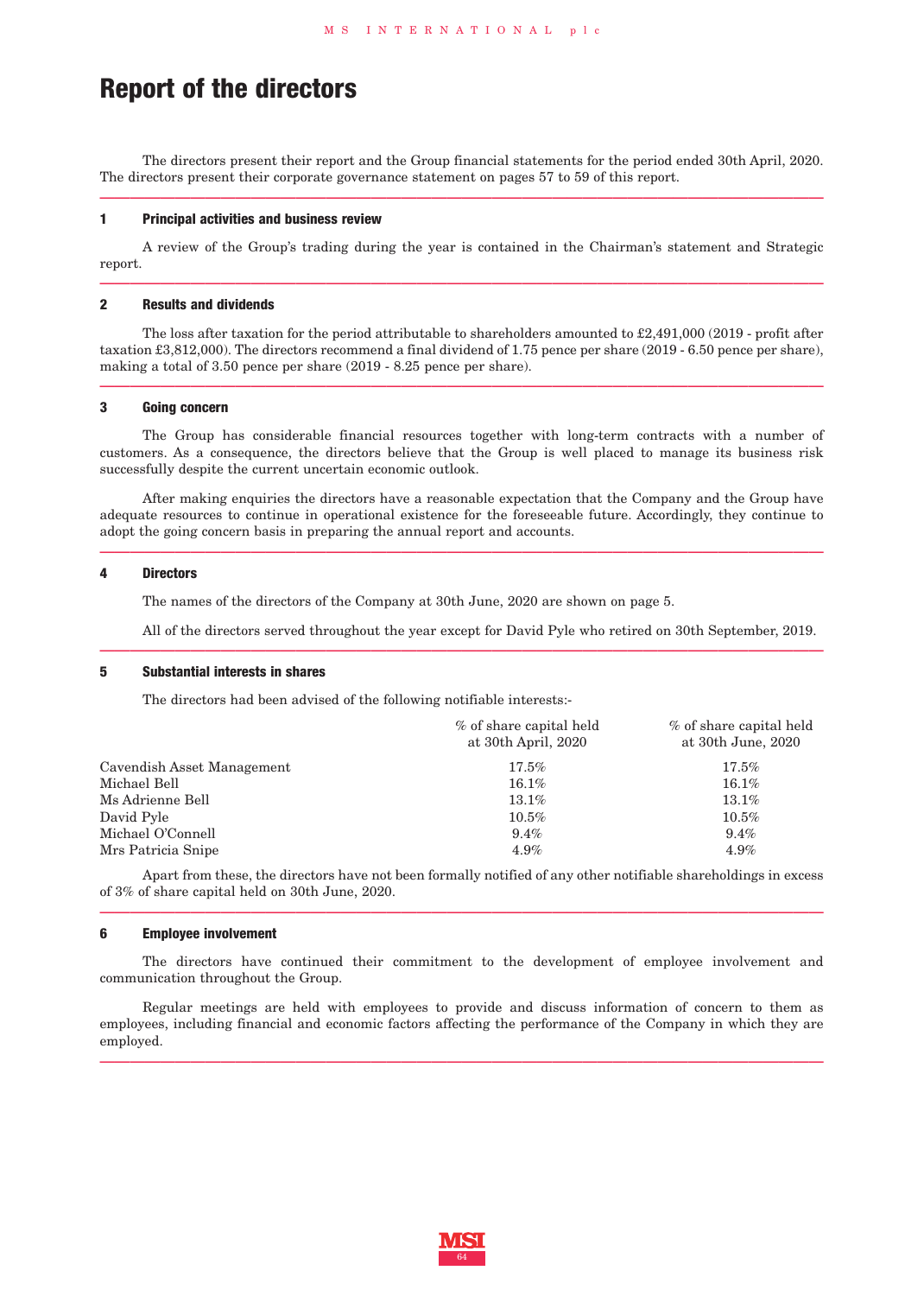Continued

### **7 Employment of disabled persons**

The Company and its subsidiaries have continued the policy regarding the employment of disabled persons. Full and fair consideration is given to applications for employment made by disabled persons having regard to their particular aptitudes and abilities. Appropriate training is arranged for disabled persons, including retraining for alternative work of employees who may become disabled, to promote their career development within the organisation.

**222222222222222222222222222222222222222222222222**

### **8 Carbon and energy reporting**

In October 2018, the UK government's The Companies (Directors Report) and Limited Liability Partnership (Energy and Carbon Reporting) Regulations 2018 were implemented for financial periods beginning on or after 1st April, 2019.

As an AIM listed company, MS INTERNATIONAL plc has to report on its UK energy usage and carbon emissions.

The Company elected to choose the year ended 27th April, 2019 as its base reporting year. It's UK energy consumption included electricity, natural gas, LPG, production gases and fuel for transport directly purchased by the Company within the UK.

The total UK energy use for the base year and the financial year ended 30th April, 2020 were collated in kilowatt hours and converted to CO2 tonnes using government conversion factors. In total, the Company consumed 11.6m kilowatt hours in the year ended 27th April, 2019, which is the equivalent of 2,384 tonnes of CO2 emissions. The total consumption reduced by 28% for the year ended 30th April, 2020 to 8.36m kilowatt hours, which is the equivalent of 1,696 tonnes of CO2 emissions.

The Company has adopted CO2 tonnes consumed per £ of UK sales as its key energy intensity ratio. The ratio has reduced from 46.83 CO2 tonnes per £m of UK sales in the year ended 27th April, 2019 to 41.48 CO2 tonnes per £m of UK sales in the year ended 30th April, 2020.

The reduction in consumption has been largely due to significant reductions in electricity and natural gas consumption at its Doncaster site as a result of improvements in heat treatment and air compressor usages, the upgrade of power factor correction equipment, and the decommissioning of a production line including a gas tempering table.

The planned energy saving projects for the year commencing 1st May, 2020 include identifying and targeting the major electricity consumption processes at the Doncaster site with an aim to reduce consumption by 3% for the processes identified. In addition, hybrid and fully electric vehicles will be purchased to replace existing company owned vehicles where practical. **222222222222222222222222222222222222222222222222**

### **9 Additional information for shareholders**

The Company purchased 1,000,000 of its ordinary shares of 10p each for a total consideration of £1,721,976 on 11th December, 2013 and a further 646,334 ordinary shares of 10p each for a total consideration of £1,237,251 on 30th January, 2014.

The following provides the additional information required for shareholders as a result of the implementation of the Takeover Directive into UK Law.

At 30th June, 2020 the Company's issued share capital comprised:

|                                                  |            |               | % of total    |
|--------------------------------------------------|------------|---------------|---------------|
|                                                  | Number     | $\pounds 000$ | share capital |
| Ordinary shares of 10p each                      | 18.396.073 | 1.840         | 100           |
| Ordinary shares of 10p each held in treasury     | 1.646.334  | 165           | 8.95          |
| Ordinary shares of 10p each not held in treasury | 16,749,739 | 1.675         | 91.05         |

The above figure (16,749,739 ordinary shares of 10p) is the number of ordinary shares to be used as a denominator for the calculation of a shareholder's interest for the determination of any notification requirement in respect of their interest(s) or change of interest(s).

The Company is not aware of any agreements between shareholders that may result in restrictions on the transfer of securities and for voting rights.

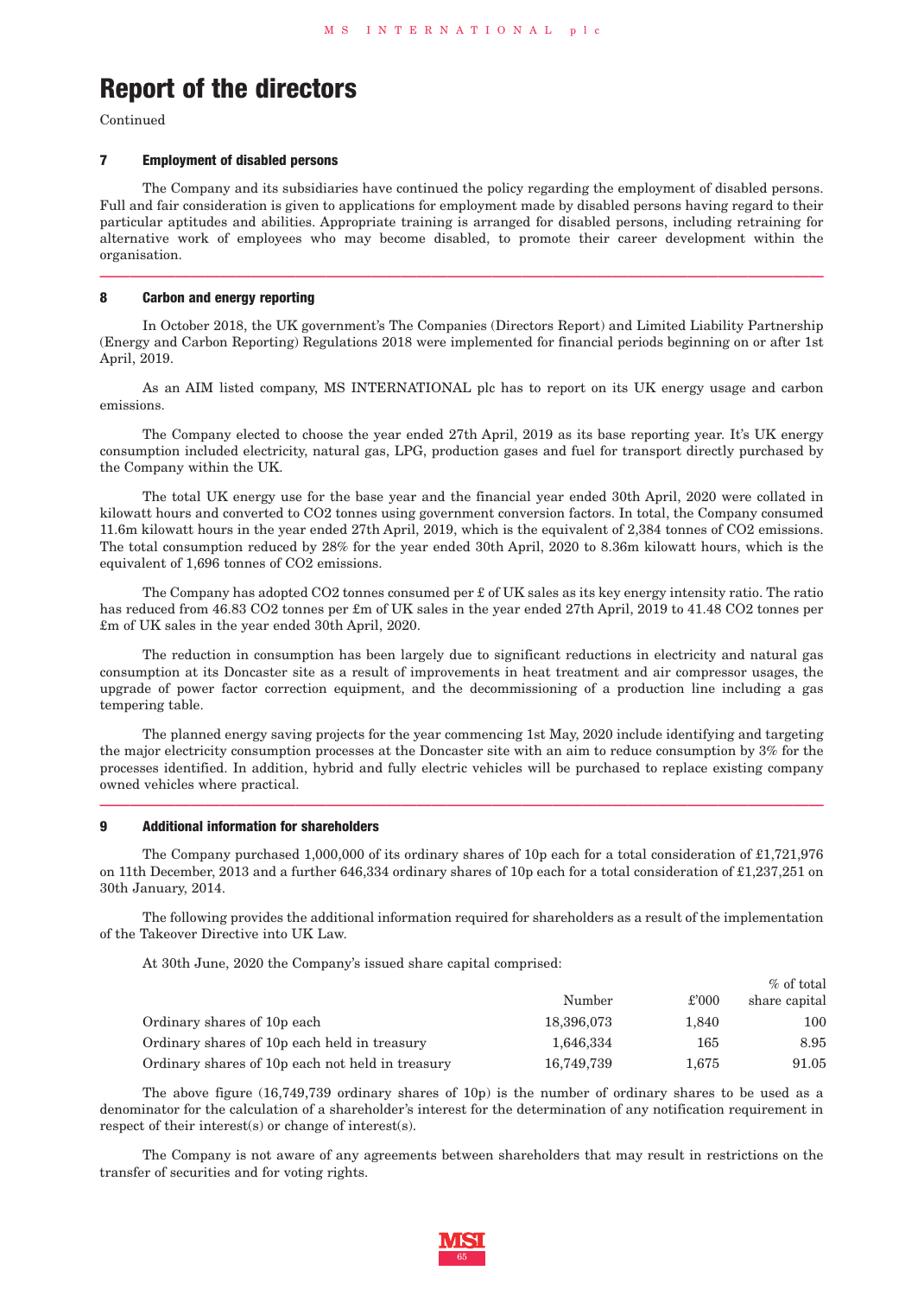Continued

### **9 Additional information for shareholders (continued)**

### **Ordinary shares**

On a show of hands at a general meeting of the Company every holder of ordinary shares present in person and entitled to vote shall have one vote and on a poll, every member present in person or by proxy and entitled to vote shall have one vote for every ordinary share held. The notice of the general meeting specifies deadlines for exercising voting rights either by proxy notice or present in person or by proxy in relation to resolutions to be passed at general meeting. All proxy votes are counted and the numbers for, against or withheld in relation to each resolution are announced at the Annual General Meeting.

There are no restrictions on the transfer of ordinary shares in the Company other than:

- **●** Certain restrictions may from time to time be imposed by laws and regulations (for example, insider trading laws and market requirements relating to close periods); and;
- **●** Pursuant to the Listing Rules of the Financial Services Authority whereby certain employees of the Company require the approval of the Company to deal in the Company's securities.

The Company's Articles of Association may only be amended by a special resolution at a general meeting of the shareholders. Directors are reappointed by ordinary resolution at a general meeting of the shareholders. The Board can appoint a director but anyone so appointed must be elected by an ordinary resolution at the next general meeting.

Any director, other than the Chairman, who has held office for more than three years since their last appointment must offer themselves up for re-election at the annual general meeting.

#### **Company share schemes**

The Employee Share Ownership Trust holds 1.46% of the issued share capital of the Company (excluding treasury shares) in trust for the benefit of employees of the Group and their dependants. The voting rights in relation to these shares are exercised by the trustee.

### **Change of control**

The Company is not party to any agreements which take effect, alter or terminate upon a change of control of the Company following a takeover bid.

There are no agreements between the Company and its directors or employees providing for compensation for loss of office or employment (whether through resignation, purported redundancy or otherwise) that occurs because of a takeover bid. **222222222222222222222222222222222222222222222222**

### **10 Special business at the Annual General Meeting**

### **Resolution 9: Purchase by the Company of its own shares**

Resolution 9, which will be proposed as a special resolution renews a similar authority given at last year's AGM. If passed, it will allow the Company to purchase up to 1,674,973 ordinary shares in the market (which represents approximately 10 per cent of the issued ordinary share capital of the Company (excluding treasury shares) as at 30th June, 2020. The minimum and maximum prices for such a purchase are set out in the resolution. If given, this authority will expire at the conclusion of the Company's next AGM or on 10th November, 2021 whichever is the earlier. It is the directors' intention to renew this authority each year.

The directors have no current intention to exercise the authority sought under resolution 9 to make market purchases.

The Company is permitted to hold shares in treasury as an alternative to cancelling them. Shares held in treasury may be subsequently cancelled, or sold for cash or used to satisfy options under the Company's share schemes. While held in treasury, the shares are not entitled to receive any dividends or dividend equivalents (apart from any issue of bonus shares) and have no voting rights. The directors believe it is appropriate for the Company to have the option to hold its own shares in treasury, if, at a future date, the directors exercise this authority in order to provide the Company with additional flexibility in the management of its capital base. The directors will have regard to institutional shareholder guidelines which may be in force at the time of such purchase, holding or re-sale of shares held in treasury. At 30th June, 2020, the Company holds 1,646,334 ordinary shares of 10p each in treasury which represents 8.95% of the total number of ordinary shares of 10p each issued.

### **Resolution 10 Notice period for general meetings**

Resolution 10 will be proposed as a special resolution to allow the Company to call general meetings (other than an AGM) on 14 clear days' notice.

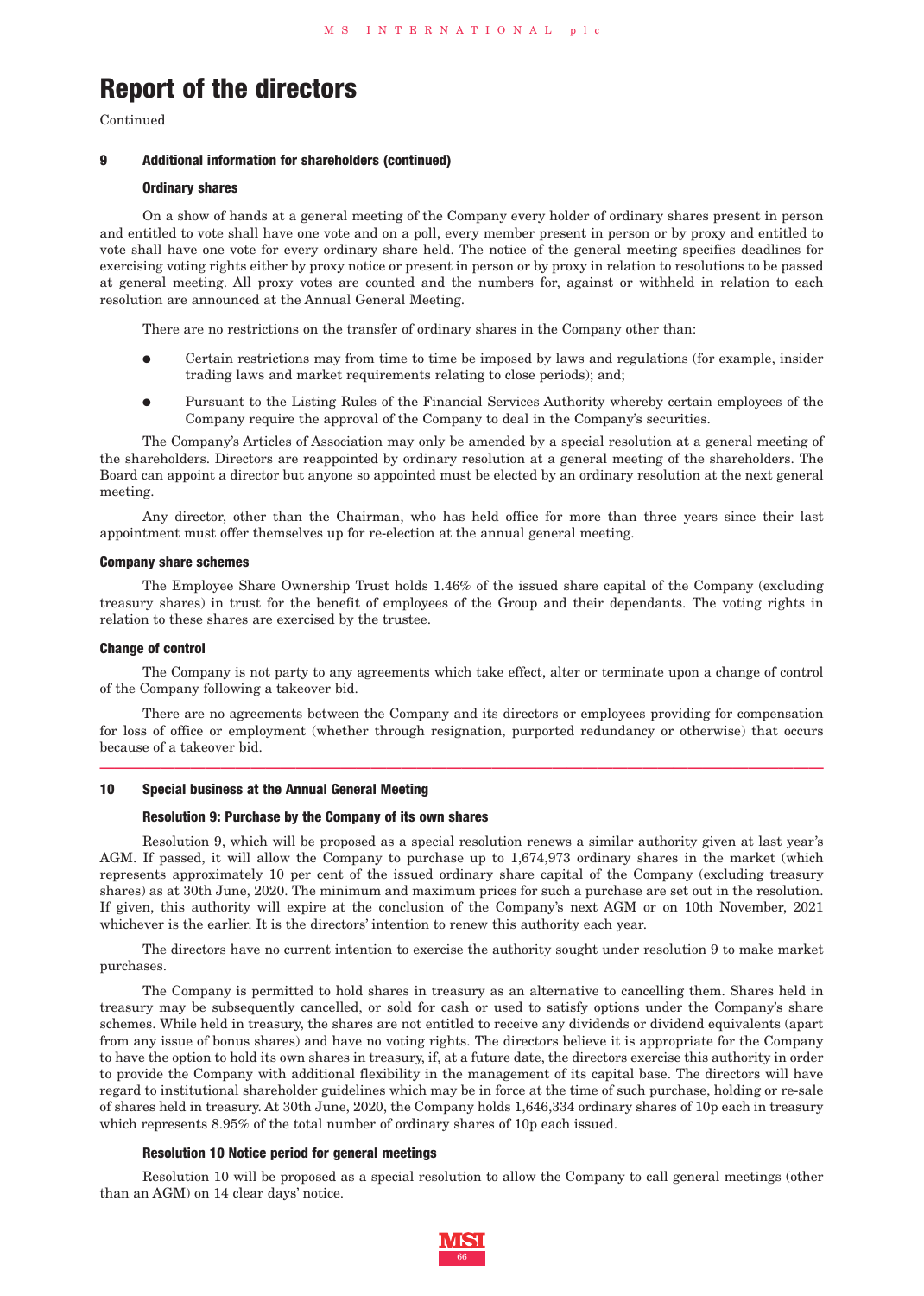Continued

### **10 Special business at the Annual General Meeting (continued)**

Changes made to the 2006 Act by the Companies (Shareholders' Rights) Regulations 2009 increase the notice period required for general meetings of the Company to 21 days unless shareholders approve a shorter notice period, which cannot however be less than 14 clear days. AGMs will continue to be held on at least 21 clear days' notice.

Before the Regulations came into force, the Company was able to call general meetings other than an AGM on 14 clear days' notice without obtaining shareholder approval. Resolution 10 seeks such approval in order to preserve this flexibility. The shorter notice period would not, however, be used as a matter of routine for such meetings, but only where it is merited by the business of the meeting and is considered to be in the interests of shareholders as a whole. If given, the approval will be effective until the Company's next annual general meeting, when it is intended that a similar resolution will be proposed.

Note that the changes to the 2006 Act mean that, in order to be able to call a general meeting on less than 21 clear days' notice, the Company must make a means of electronic voting available to all shareholders for that meeting.

**222222222222222222222222222222222222222222222222**

### **11 Auditors**

A resolution to reappoint the auditor, Grant Thornton UK LLP, will be proposed at the Annual General Meeting. **222222222222222222222222222222222222222222222222**

### **12 Directors' statement as to disclosure of information to auditors**

The directors who were members of the board at the time of approving the Report of the directors are listed on page 5. Having made enquiries of fellow directors and of the Company's auditors, each of the directors confirms that:

- to the best of each director's knowledge and belief, there is no information relevant to the preparation of their report of which the Company's auditors are unaware; and
- **●** each director has taken all the steps a director might reasonably be expected to have taken to be aware of relevant audit information and to establish that the Company's auditors are aware of that information.

**222222222222222222222222222222222222222222222222**

### **13 We confirm that to the best of our knowledge:**

- **●** the financial statements, prepared in accordance with International Financial Reporting Standards as adopted by the EU, give a true and fair view of the assets, liabilities, financial position and profit or loss of the Company and the undertakings included in the consolidation taken as a whole; and
- **●** the business review, together with the Chairman's statement, includes a fair review of the development and performance of the business and the position of the Company and the undertakings included in the consolidation taken as a whole, together with a description of the principal risks and uncertainties that they face.

By order of the Board,

**David Kirkup** Company Secretary

30th June, 2020

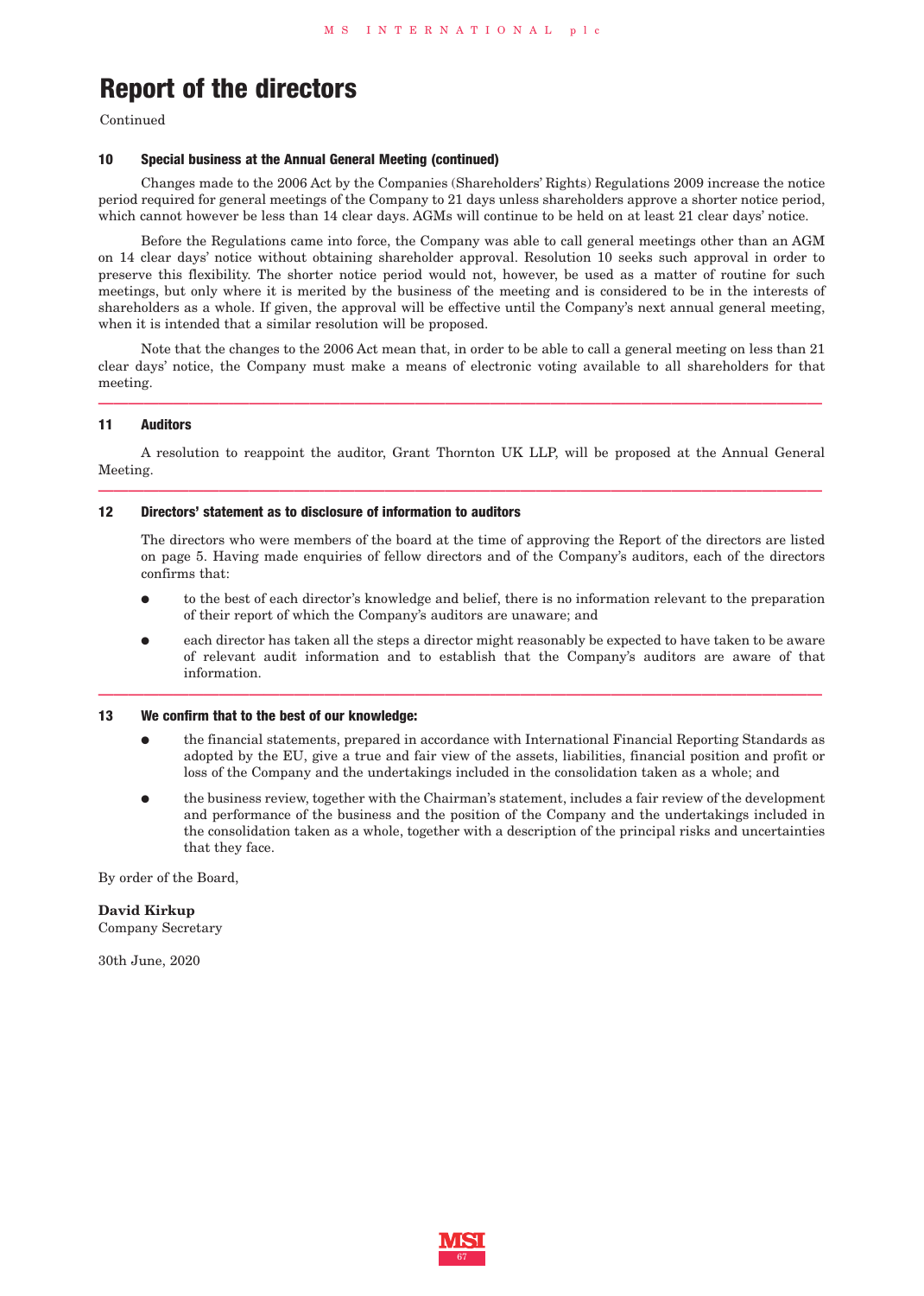## **Directors' remuneration report**

*Information not subject to audit*

### **Policy on remuneration of executive directors**

The Remuneration Committee which, currently, comprises the non-executive director, Roger Lane-Smith, aims to ensure that remuneration packages and service contracts are competitive and designed to retain, attract and motivate executive directors of the right calibre.

The salary for each director is determined by the Remuneration Committee by reference to a range of factors including experience appropriate to the Group, length of service and salary rates for similar jobs in comparative companies. In view of the size and nature of the Group and the continuing need to optimise subordinate management structures particular emphasis is given to the advantages which flow from the long-term continuity of the executive directors. All aspects of the executive directors' current remuneration packages were established in June, 1996 when revised contracts of service, embracing reduced notice periods, were agreed. The contracts of service are reviewed from time to time and consideration given to whether any amendment is appropriate. The Remuneration Committee has not sought any external advice during the year.

The main components of the remuneration package for the executive directors are as follows:-

1. Basic salary

Salaries for executive directors are reviewed annually by the Remuneration Committee.

2. Performance related annual bonus

An annual bonus is paid depending on achievement of profitability targets. Bonus payments achieved for 2019/2020 amounted in total to nil  $\%$  (2019 - 53.9%) of total executive basic salaries.

The Remuneration Committee consider the £1.198m charge to the Consolidated income statement for past service pension costs to be outside of the definition of "usual working and management expenses and outgoings" as set out in clause 1.2 of the executive directors bonus scheme. Consequently, the bonus for the directors for the year ended 27th April, 2019 has been based on the Group profit before past service pension costs and taxation of £5,985,000.

3. Share Options

Directors are eligible to participate in the 2020 MS INTERNATIONAL plc Long Term Incentive Plan and the 2020 MS INTERNATIONAL plc Company Share Option Plan. The Remuneration Committee is responsible for granting options.

On 30th April, 2020, 500,000 share options were granted to two executive directors under the terms of the 2020 MS INTERNATIONAL plc Long Term Incentive Plan and 325,000 share options were granted to four directors under the terms of the 2020 MS INTERNATIONAL plc Company Share Option Plan.

4. Pension contributions

Until 27th April, 2013, pension contributions were calculated as a percentage of total emoluments. From 28th April, 2013, pension contributions will be calculated as a percentage of basic pay and bonus only. The executive directors have full discretion as to how they choose to invest their pension contributions. All pension contributions for executive directors over the age of 65 ceased from 30th April, 2015.

5. Other benefits are provided in the form of company cars, death in service benefit cover and medical and disability insurance.

### **Non-executive directors**

The level of the non-executive directors' remuneration has been determined by the Board as an annual fee and is paid monthly. The Board takes into account any proposals made by the Remuneration Committee in determining the annual fee for non-executive directors. There are no formal service contracts between the Company and any of the non-executive directors.

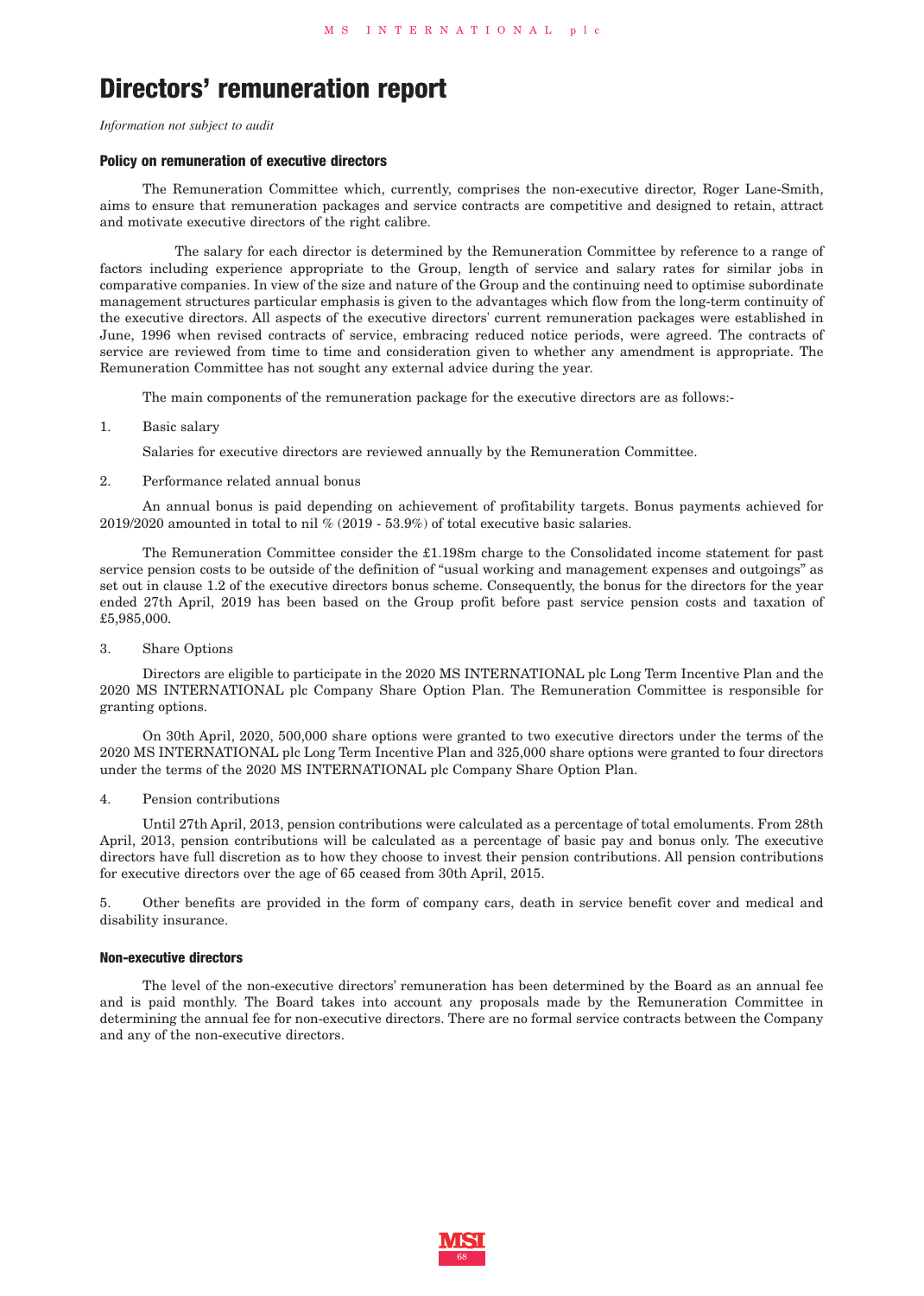## **Directors' remuneration report**

Continued *Information subject to audit*

### **Emoluments of directors**

Directors' remuneration in respect of the period to 30th April, 2020.

|                   | 2020<br><b>Basic salary</b> Basic salary<br>and fees<br>£ | 2019<br>and fees<br>£ | 2020<br>salary<br>£ | 2019<br><b>Additional</b> Additional<br>salary<br>£ | 2020<br><b>Other</b><br>benefits<br>£ | 2019<br>Other<br>benefits<br>£ | 2020<br><b>Bonus</b><br>£ | 2019<br><b>Bonus</b><br>£ | 2020<br><b>Total</b><br>£ | 2019<br>Total<br>£ |
|-------------------|-----------------------------------------------------------|-----------------------|---------------------|-----------------------------------------------------|---------------------------------------|--------------------------------|---------------------------|---------------------------|---------------------------|--------------------|
| Michael Bell      | 441.917                                                   | 400,000               |                     | $\overline{\phantom{0}}$                            | 60.464                                | 56,527                         |                           | $-222.480$                | 502.381                   | 679,007            |
| Michael O'Connell | 257,500                                                   | 225,000               |                     | $\overline{\phantom{0}}$                            | 18,151                                | 30,481                         | -                         | 111,240                   | 275.651                   | 366,721            |
| Nicholas Bell     | 221,083                                                   | 200,000               |                     | $\overline{\phantom{0}}$                            | 24,092                                | 21,689                         | -                         | 111,240                   | 245,175                   | 332,929            |
| David Pyle        | 20,833                                                    | 50,000                |                     | $\overline{\phantom{m}}$                            | 3,858                                 | 14,849                         |                           | —                         | 24,691                    | 64,849             |
| David Hansell     | 54.250                                                    | 50,000                | 138,700             | 138.700                                             |                                       |                                |                           |                           | 192.950                   | 188,700            |
| Roger Lane-Smith  | 58,916                                                    | 40,000                |                     |                                                     |                                       |                                |                           |                           | 58,916                    | 40,000             |

In addition to his role as non-executive director, David Hansell has carried out additional executive services during the period for the 'Defence' division. His remuneration during the period for these services is shown as additional salary.

Other benefits represent the provision of company cars, death in service benefit, and medical and disability insurance.

| 2020         | 2019      |  |
|--------------|-----------|--|
| <b>Total</b> | Total     |  |
| £            | $\pounds$ |  |
| —            |           |  |
|              |           |  |
| 33,163       | 46,686    |  |
|              |           |  |
|              |           |  |
|              |           |  |
|              |           |  |

### **Directors' share options**

The directors have the following interests in share options granted on 30 April, 2020 in the Long Term Incentive Plan and Company Share Option Plan:

|                   |                  | <b>Company</b><br><b>Share</b>  |                                              |                                 |                              |              |
|-------------------|------------------|---------------------------------|----------------------------------------------|---------------------------------|------------------------------|--------------|
| <b>Director</b>   | Date issued      | <b>Exercise</b><br><b>Price</b> | Long term<br><b>Incentive</b><br><b>Plan</b> | <b>Exercise</b><br><b>Price</b> | <b>Option</b><br><b>Plan</b> | <b>Total</b> |
| Michael Bell      | 30th April, 2020 | £nil                            | 300,000                                      | £1.41                           | 100,000                      | 400,000      |
| Michael O'Connell | 30th April, 2020 | £nil                            | 200,000                                      | £1.41                           | 75,000                       | 275,000      |
| Nicholas Bell     | 30th April, 2020 |                                 | $\qquad \qquad$                              | £1.41                           | 75,000                       | 75,000       |
| David Hansell (*) | 30th April, 2020 |                                 | —                                            | £1.41                           | 75,000                       | 75,000       |

(\*) in relation to his additional executive duties carried out on behalf of the 'Defence' division.

The share options granted under the Long Term Incentive Plan are exercisable in two equal instalments after two and three years of the date of the grant. The options are subject to meeting a share price performance target of £3 per share for 90 consecutive days.

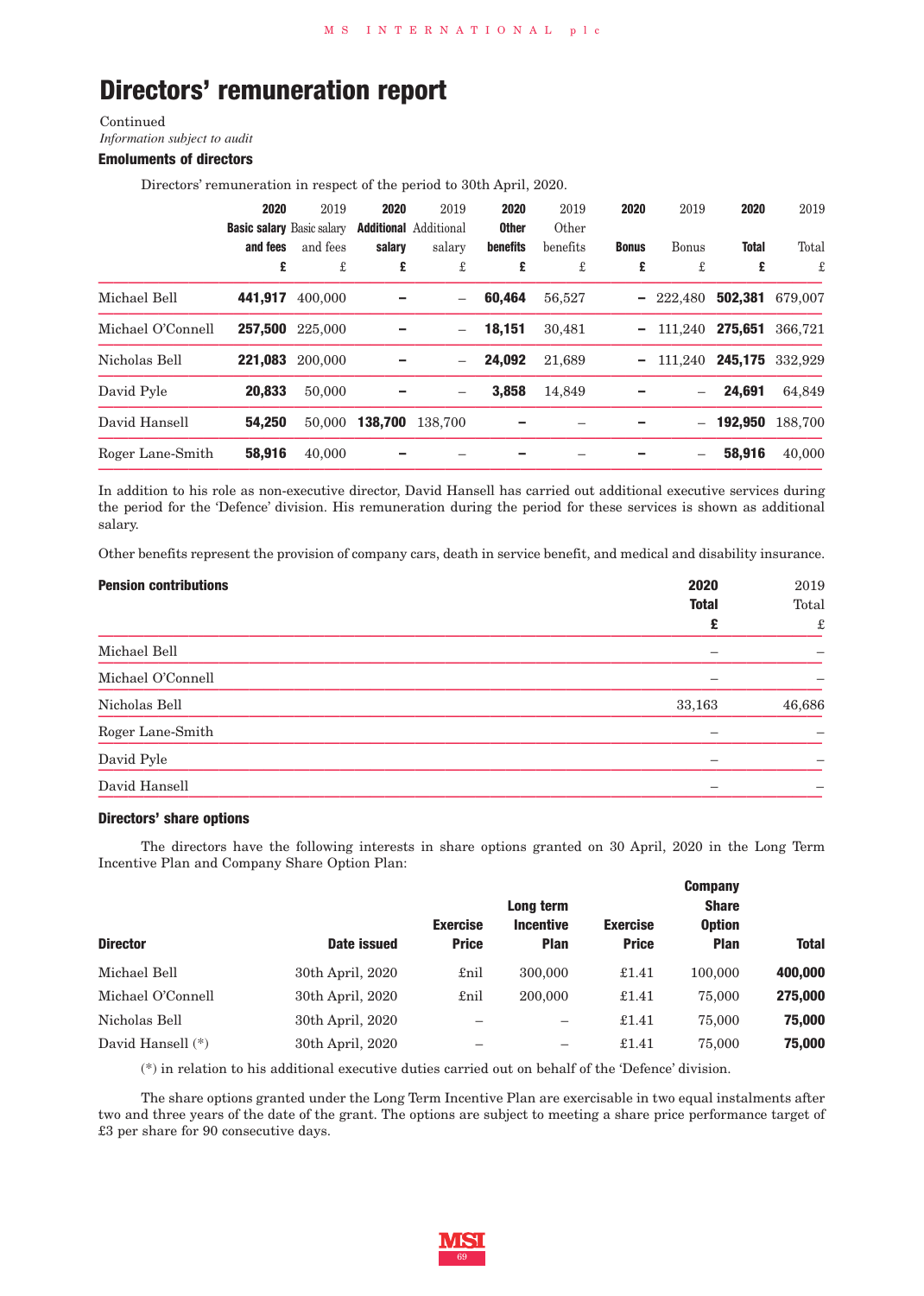## **Directors' remuneration report**

Continued *Information subject to audit*

### **Directors' share options (continued)**

The share options granted under the Company Share Option Plan are exercisable in three equal instalments after three, four and five years of the date of the grant. The UK non tax-advantaged options are subject to meeting a share price performance target of £2 per share for 90 consecutive days. There is no share price performance target for the 20,000 UK tax-advantaged share options granted to each director.

### **QCA code**

The Remuneration Committee is of the opinion that the disclosures required by the code are contained within this report.

By order of the Board,

**David Kirkup** Secretary

30th June, 2020

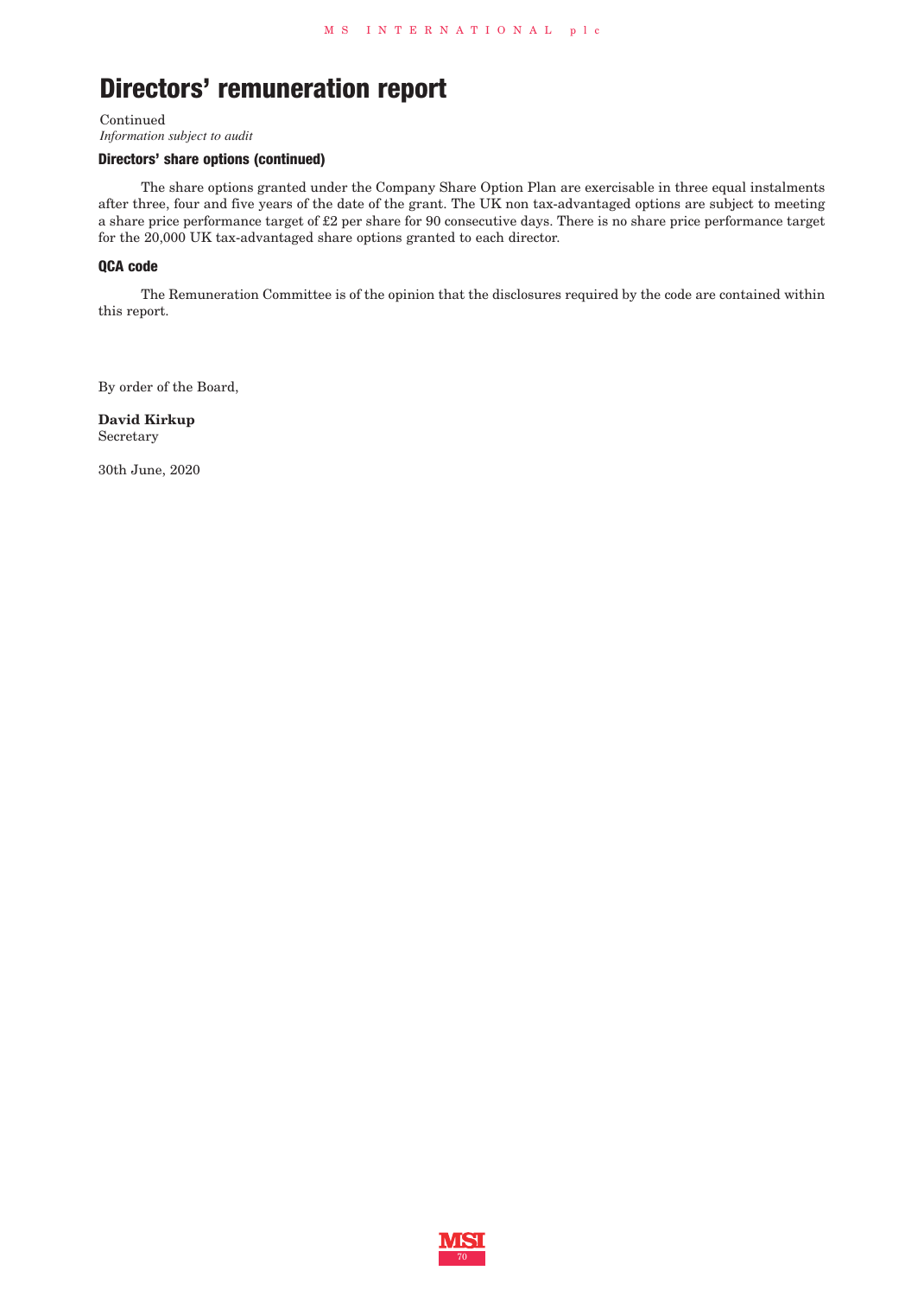# **List of subsidiaries**

| <b>Principal operating subsidiaries by divisions</b><br>(1) |                                                                           |                                                                                                                                                                                                                                                          | <b>Country of Incorporation</b> |  |  |
|-------------------------------------------------------------|---------------------------------------------------------------------------|----------------------------------------------------------------------------------------------------------------------------------------------------------------------------------------------------------------------------------------------------------|---------------------------------|--|--|
| 'Defence'                                                   |                                                                           |                                                                                                                                                                                                                                                          |                                 |  |  |
| MSI-Defence Systems Ltd.                                    | Salhouse Road,<br>Norwich,<br>NR7 9AY<br>England                          | Design, manufacture and<br>service of defence equipment.                                                                                                                                                                                                 | England & Wales                 |  |  |
| MSI-Defence Systems<br>US LLC                               | 1298 Galleria Boulevard,<br>Rock Hill,<br>SC 29730<br><b>USA</b>          | Design, manufacture and<br>service of defence equipment.                                                                                                                                                                                                 | <b>USA</b>                      |  |  |
| 'Forgings'                                                  |                                                                           |                                                                                                                                                                                                                                                          |                                 |  |  |
| MSI-Forks Ltd.                                              | Balby Carr Bank,<br>Doncaster,<br>DN4 8DH<br>England                      | Manufacture of fork-arms for the<br>fork lift truck, construction,<br>agricultural and quarrying<br>equipment industries.                                                                                                                                | England & Wales                 |  |  |
| MSI-Quality Forgings Ltd.                                   | Balby Carr Bank,<br>Doncaster,<br>DN4 8DH<br>England                      | Manufacture of open die forgings.                                                                                                                                                                                                                        | England & Wales                 |  |  |
| MSI-Forks LLC                                               | 1298 Galleria Boulevard,<br>Rock Hill,<br>SC 29730<br><b>USA</b>          | Manufacture of fork-arms for the<br>fork lift truck, construction,<br>agricultural and quarrying<br>equipment industries.                                                                                                                                | <b>USA</b>                      |  |  |
| MSI-Forks Garfos<br>Industriais Ltda.                       | Rua Professor Campos<br>de Oliveira,<br>310<br>São Paulo<br><b>Brazil</b> | Manufacture of fork-arms for the<br>fork lift truck, construction,<br>agricultural and quarrying<br>equipment industries.                                                                                                                                | Brazil                          |  |  |
| 'Petrol Station Superstructures'                            |                                                                           |                                                                                                                                                                                                                                                          |                                 |  |  |
| Global-MSI plc                                              | Balby Carr Bank,<br>Doncaster<br>DN4 8DH<br>England                       | Design, manufacture and<br>construction of petrol station<br>superstructures.                                                                                                                                                                            | England & Wales                 |  |  |
| Global-MSI Sp. z o.o.                                       | Ul. Działowskiego 13,<br>30-339 Krakow<br>Poland                          | Design, manufacture and<br>construction of petrol station<br>superstructures.                                                                                                                                                                            | Poland                          |  |  |
| 'Corporate Branding'                                        |                                                                           |                                                                                                                                                                                                                                                          |                                 |  |  |
| MSI-Sign Group B.V.                                         | De Hoef 8<br>5311 GH Gameren<br>The Netherlands                           | The design, manufacture, installation<br>and service of corporate branding,<br>including media facades, way-finding<br>signage, public illumination, creative<br>lighting solutions and the complete<br>appearance of petrol station<br>superstructures. | The Netherlands                 |  |  |
| Armada Janse B.V.                                           | Fabrieksstraat 102<br>6021 RE, Budel,<br>Netherlands                      | Design, restyling, production and<br>installation of illuminated<br>signage                                                                                                                                                                              | The Netherlands                 |  |  |
| Petrol Sign GmbH                                            | Owiedenfeldstrasse 1<br>30559 Hannover<br>Anderton<br>Germany             | Design, restyling, production<br>and installation of the complete<br>appearance of petrol station<br>superstructures and forecourt.                                                                                                                      | Germany                         |  |  |
| Petrol Sign Ltd.                                            | Balby Carr Bank,<br>Doncaster<br>DN4 8DH<br>England                       | Design, restyling, production<br>and installation of the complete<br>appearance of petrol station<br>superstructures and forecourt.                                                                                                                      | England & Wales                 |  |  |

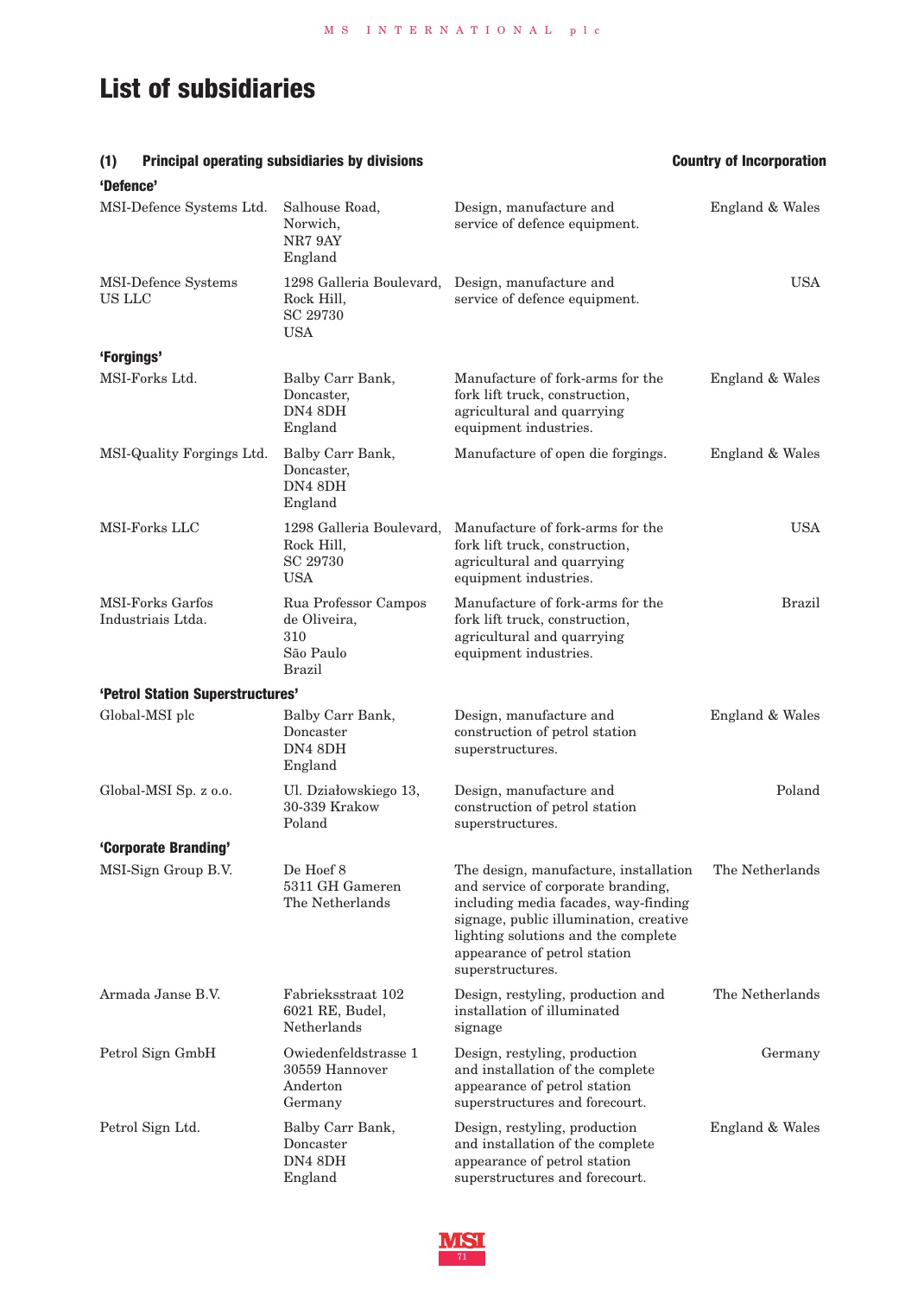# **List of subsidiaries**

Continued

### **'Estates'**

| <b>MS INTERNATIONAL</b><br>Estates Ltd. | Balby Carr Bank,<br>Doncaster<br>DN4 8DH<br>England       | Property holding company<br>of the Group's UK properties. | England & Wales |
|-----------------------------------------|-----------------------------------------------------------|-----------------------------------------------------------|-----------------|
| MS INTERNATIONAL<br>Estates LLC         | 1298 Galleria Boulevard,<br>Rock Hill,<br>SC 29730<br>USA | Property holding company<br>of the Group's USA property.  | <b>USA</b>      |

### **NOTES**

1. 100% of the ordinary shares are held in all cases.

#### **(2) Non-operating subsidiaries**

Conder Ltd. Global-MSI (Overseas) Ltd. MDM Investments Ltd. Mechforge Ltd. MSI-Petrol Sign Ltd. Petrol Sign-MSI Ltd.

### **NOTES**

- 1. 100% of the ordinary share capital of each entity is held in all cases.
- 2. All companies are registered in England and Wales
- 3. All companies are dormant and non operating, with the exception of MDM Investments Ltd, which is the trustee company of the MS INTERNATIONAL plc Retirement and Death Benefits Scheme.

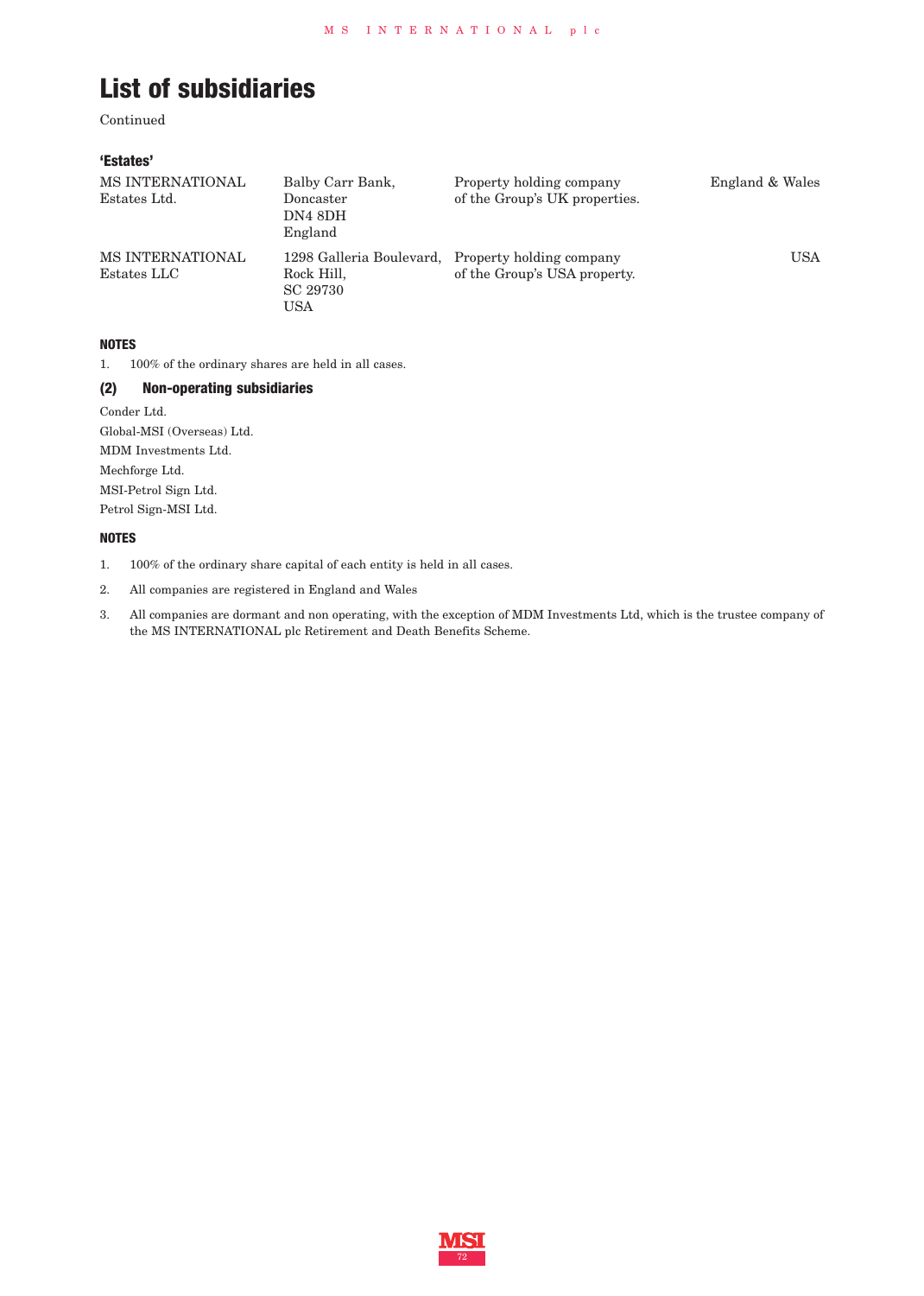## **Notice of Annual General Meeting and Covid-19**

In view of the UK Government's current measures and guidelines on limiting travel to essential travel only and no public gatherings, the Board has decided that it is neither practical nor desirable to hold the Company's Annual General Meeting in its usual format.

The Company considers safeguarding its shareholders and employees and complying with the UK Government's current measures and guidelines to be paramount.

The Company's proposals for the forthcoming Annual General Meeting are set out below, based on the UK Government's restrictions on public gatherings.

The Annual General Meeting will be held at the Company's registered office at Balby Carr Bank, Doncaster, DN4 8DH. The meeting will be restricted to two attendees, the Executive Chairman and the Group Finance Director, both of whom are shareholders for the purposes of forming a quorum. Both attendees will exercise all appropriate social distancing measures in attending the meeting. All other directors, the Company Secretary, and other professional advisors, including the external auditor, will not be asked to attend the meeting.

Under Article 52 of the Company's Articles of Association, the Chairman of the meeting has the power to secure the safety of all people attending the Annual General Meeting.

The Company advises that no other shareholders must attend the Annual General Meeting in person and any shareholder seeking to attend the meeting will be refused entry as the attendance of any additional shareholders would potentially breach the UK Government's current guidelines on public gatherings.

Shareholders are encouraged to exercise their vote on the resolutions set out in the Notice of Annual General Meeting by submitting a form of proxy.

Details of how to obtain a hard copy form of proxy and the latest time for proxies to be lodged are in the Notes to the Annual General Meeting.

You are advised to appoint the Chairman of the meeting as your proxy to ensure your vote is counted. Other named proxies will not be allowed to attend the Annual General Meeting.

At the Annual General Meeting, the resolutions will be put to a vote on a poll rather than a show of hands.

Shareholders are invited to submit written questions by post to the Company Secretary at the Company's registered office or email to 2020AGM@msiplc.com by noon on Thursday 6th August, 2020.

Answers to questions will not be provided at the Annual General Meeting but as soon as practical thereafter.

**David Kirkup** Company Secretary 17th July, 2020

Registered office: Balby Carr Bank Doncaster DN4 8DH England

Registered in England and Wales No. 00653735

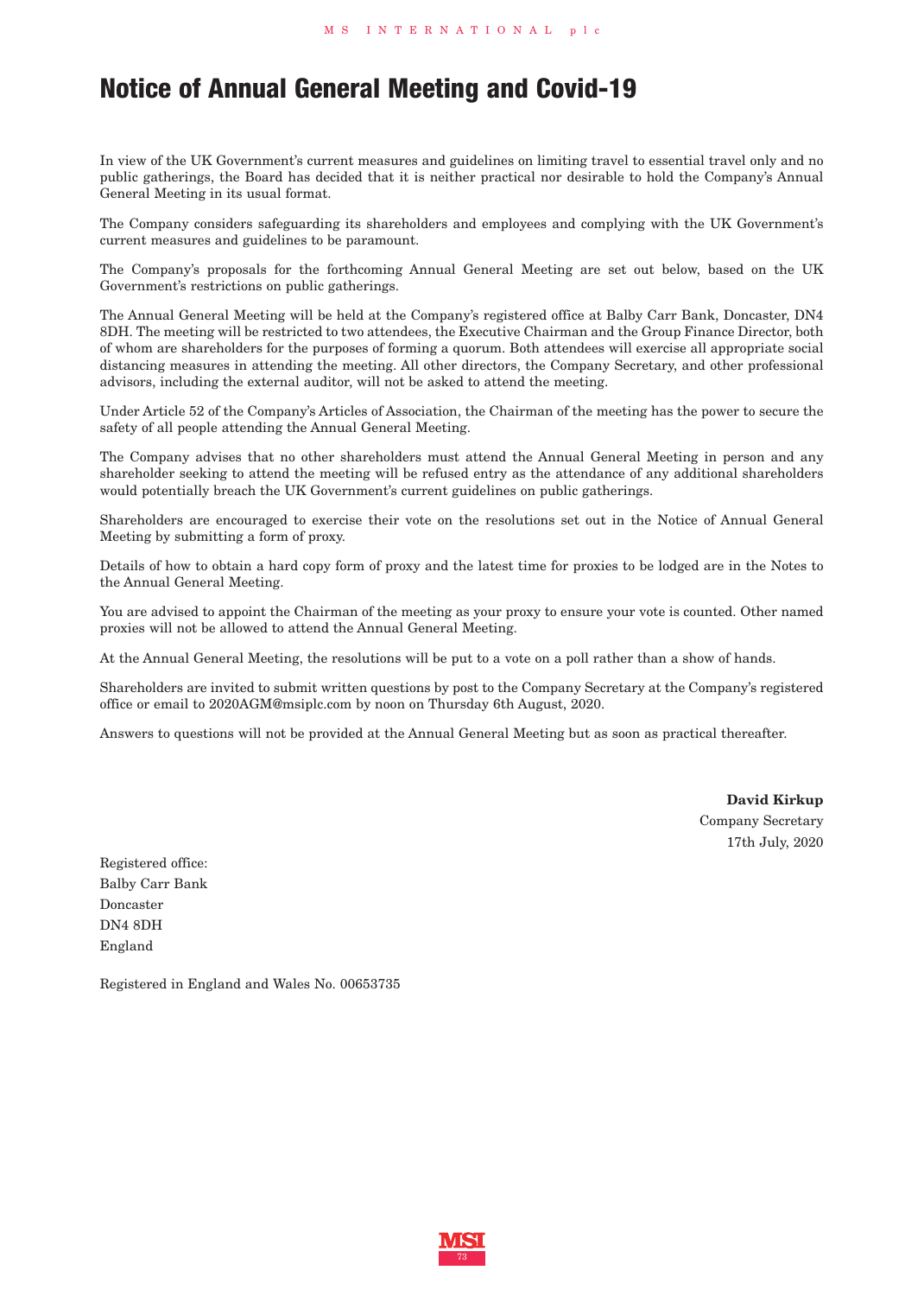**Notice is given that the sixtieth annual general meeting of MS INTERNATIONAL plc ("Company")** will be held at the Company's registered office, Balby Carr Bank, Doncaster on 10th August, 2020 at 12 noon to consider and, if thought fit, to pass the following resolutions. Resolutions 1 to 8 will be **proposed as ordinary resolutions and resolutions 9 and 10 will be proposed as special resolutions:**

#### **As ordinary business:**

- 1. To receive the Company's annual accounts and directors' and auditors' reports for the period ended 30th April, 2020.
- 2. To approve the directors' remuneration report for the period ended 30th April, 2020.
- 3. To declare a final dividend for the period ended 30th April, 2020 of 1.75p per ordinary share of 10p each in the capital of the Company, to be paid on 14th August, 2020 to shareholders whose names appear on the register as at close of business on 17th July, 2020.
- 4. To re-elect as a director of the Company, Michael O'Connell, a director retiring by rotation. Michael O'Connell is aged 70 years old and joined the Company in 1980, becoming a director in 1985.
- 5. To reappoint as a non-executive director of the Company, Roger Lane-Smith who was appointed as a director on 21st January, 1983. He is a non-executive director of Timpson Group plc, Lomond Capital Partners, Mostyn Estates Limited and a number of other private companies.
- 6. To reappoint as a non-executive director of the Company, David Hansell, who was appointed to the Board as a director on 3rd June, 2014. David joined the Company in 1962 becoming a director in 2014.
- 7. To reappoint Grant Thornton UK LLP as the external auditor of the Company.
- 8. To authorise the directors to determine the remuneration of the external auditor.

#### **As special business:**

- 9. That, pursuant to section 701 of the Companies Act 2006 ("2006 Act"), the Company be and is generally and unconditionally authorised to make market purchases (within the meaning of section 693(4) of the 2006 Act) of ordinary shares of £0.10 each in the capital of the Company ("Shares"), provided that:
	- (a) the maximum aggregate number of Shares which may be purchased is 1,674,973;
	- (b) the minimum price (excluding expenses) which may be paid for a Share is £0.10;
	- (c) the maximum price (excluding expenses) which may be paid for a Share is the higher of:
		- (i) an amount equal to 105 per cent of the average of the middle market quotations for a Share as derived from the Daily Official List of the London Stock Exchange plc for the five business days immediately preceding the day on which the purchase is made; and
		- (ii) an amount equal to the higher of the price of the last independent trade of a Share and the highest current independent bid for a Share on the trading venue where the purchase is carried out,

and (unless previously revoked, varied or renewed) this authority shall expire at the conclusion of the next annual general meeting of the Company after the passing of this resolution or on 10th November, 2021 (whichever is the earlier), save that the Company may enter into a contract to purchase shares before this authority expires under which such purchase will or may be completed or executed wholly or partly after this authority expires and may make a purchase of shares pursuant to any such contract as if this authority had not expired.

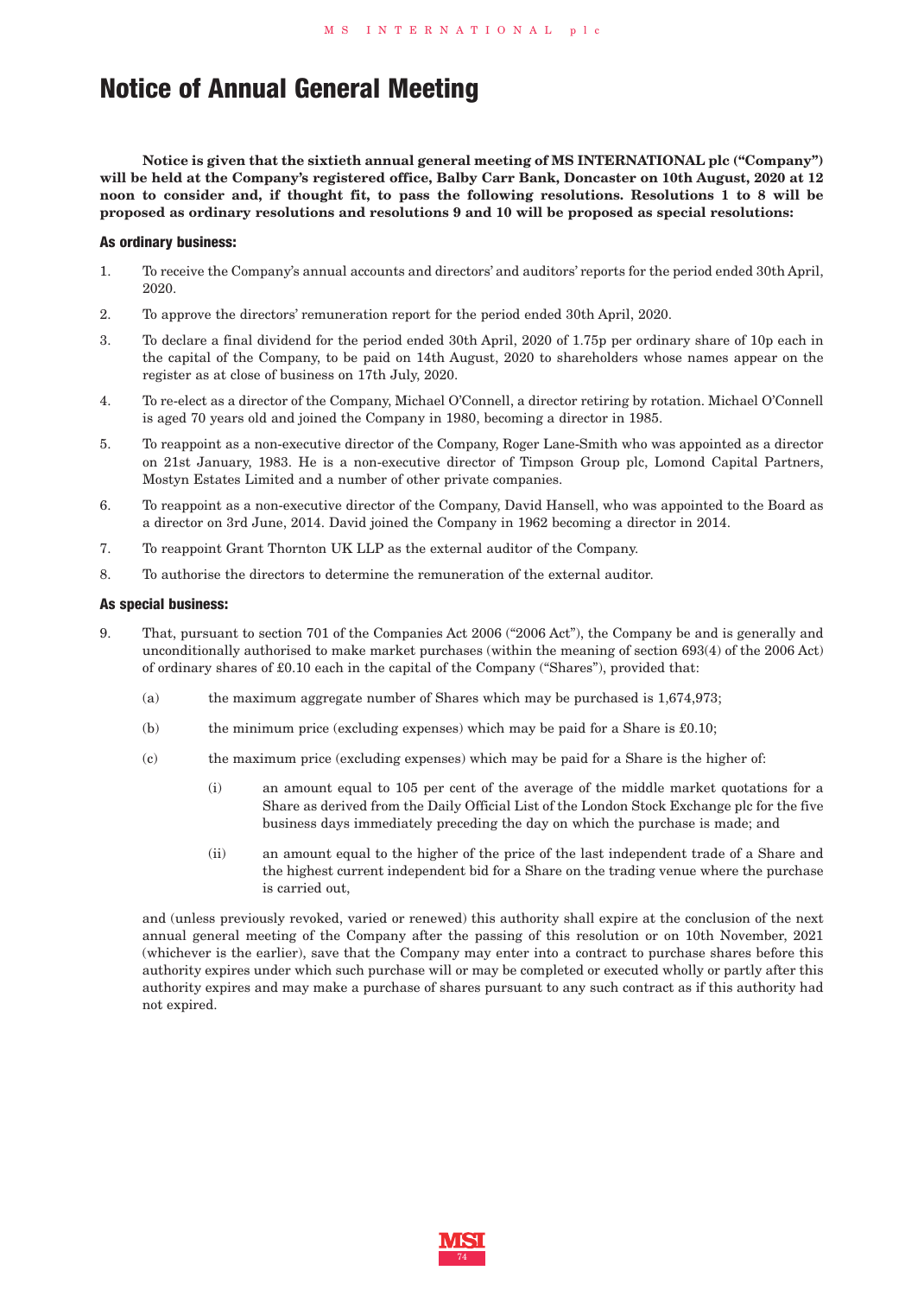Continued

#### **As special business: (continued)**

10. That a general meeting of the Company (other than an annual general meeting) may be called on not less than 14 clear days' notice.

By Order of the Board

……………………………………………

**David Kirkup** Secretary

17th July, 2020

*Registered office:* Balby Carr Bank Doncaster DN4 8DH

Registered in England and Wales No. 00653735

#### **Notes**

#### **Entitlement to attend and vote**

1. The right to vote at the meeting is determined by reference to the register of members. Only those shareholders registered in the register of members of the Company as at close of business on 6th August, 2020 (or, if the meeting is adjourned, no later than close of business two days prior to any adjourned meeting) shall be entitled to attend and vote at the meeting in respect of the number of shares registered in their name at that time. Changes to entries in the register of members after that time shall be disregarded in determining the rights of any person to attend or vote (and the number of votes they may cast) at the meeting.

#### **Proxies**

2. A shareholder is entitled to appoint another person as his or her proxy to exercise all or any of his or her rights to attend and to speak and vote at the meeting. A proxy need not be a member of the Company.

A shareholder may appoint more than one proxy in relation to the meeting, provided that each proxy is appointed to exercise the rights attached to a different share or shares held by that shareholder. Failure to specify the number of shares each proxy appointment relates to or specifying a number which when taken together with the numbers of shares set out in the other proxy appointments is in excess of the number of shares held by the shareholder may result in the proxy appointment being invalid.

A proxy may only be appointed in accordance with the procedures set out in notes 3 to 4 and the notes to the proxy form.

As a result of the UK Government's restrictions on public gatherings neither you, nor your proxy, will be permitted to attend the meeting.

3. A form of proxy is enclosed. When appointing more than one proxy, the proxy form may be photocopied. Please indicate the proxy holder's name and the number of shares in relation to which they are authorised to act as your proxy (which, in aggregate, should not exceed the number of shares held by you). Please also indicate if the proxy instruction is one of multiple instructions being given. All forms must be signed and should be returned together in the same envelope.

To be valid, a proxy form must be received by post or (during normal business hours only) by hand at the offices of the Company's registrar, Link Asset Services, PXS, 34 Beckenham Road, Kent, BR3 4TU, no later than 12 noon on 6th August, 2020 (or, if the meeting is adjourned, no later than 48 hours before the time of any adjourned meeting).

4. CREST members who wish to appoint a proxy or proxies for the meeting (or any adjournment of it) through the CREST electronic proxy appointment service may do so by using the procedures described in the CREST Manual. CREST personal members or other CREST sponsored members, and those CREST members who have appointed a voting service provider(s), should refer to their CREST sponsor or voting service provider(s), who will be able to take the appropriate action on their behalf.

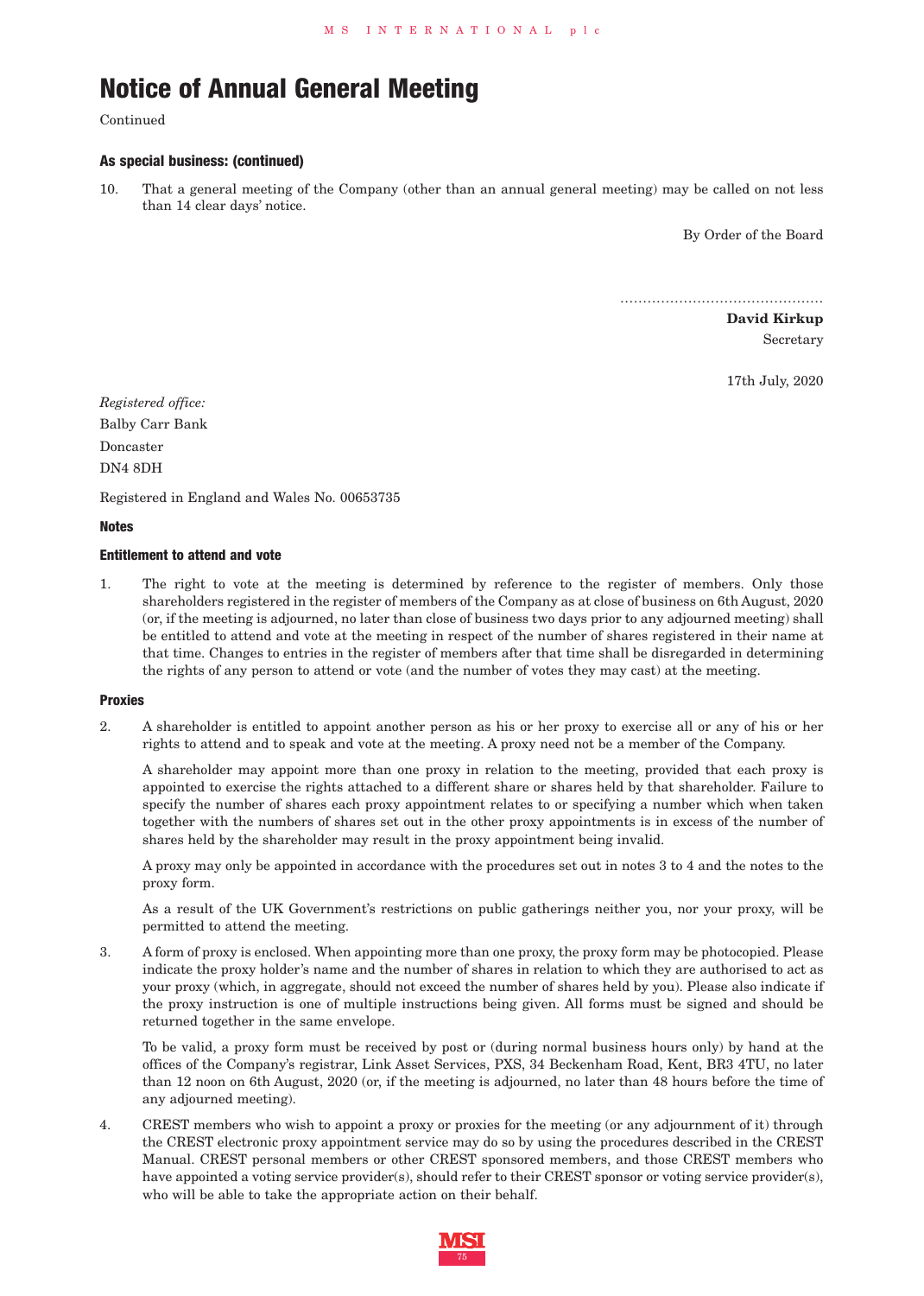Continued

#### **Notes (continued)**

In order for a proxy appointment or instruction made using the CREST service to be valid, the appropriate CREST message (a "CREST Proxy Instruction") must be properly authenticated in accordance with Euroclear UK & Ireland Limited's specifications and must contain the information required for such instructions, as described in the CREST Manual. The message, regardless of whether it constitutes the appointment of a proxy or is an amendment to the instruction given to a previously appointed proxy, must, in order to be valid, be transmitted so as to be received by Link Asset Services (ID RA10) no later than 12 noon on 6th August, 2020 (or, if the meeting is adjourned, no later than 48 hours before the time of any adjourned meeting). For this purpose, the time of receipt will be taken to be the time (as determined by the timestamp applied to the message by the CREST Applications Host) from which Capita Registrars is able to retrieve the message by enquiry to CREST in the manner prescribed by CREST. After this time, any change of instructions to proxies appointed through CREST should be communicated to the appointee through other means.

CREST members and, where applicable, their CREST sponsors or voting service providers should note that Euroclear UK & Ireland Limited does not make available special procedures in CREST for any particular messages. Normal system timings and limitations will therefore apply in relation to the input of CREST Proxy Instructions. It is the responsibility of the CREST member concerned to take (or, if the CREST member is a CREST personal member or sponsored member or has appointed a voting service provider(s), to procure that his or her CREST sponsor or voting service provider(s) take(s)) such action as shall be necessary to ensure that a message is transmitted by means of the CREST system by any particular time. In this connection, CREST members and, where applicable, their CREST sponsors or voting service providers are referred, in particular, to those sections of the CREST Manual concerning practical limitations of the CREST system and timings.

The Company may treat a CREST Proxy Instruction as invalid in the circumstances set out in Regulation 35(5)(a) of the Uncertificated Securities Regulations 2001.

#### **Corporate representatives**

5. A shareholder which is a corporation is entitled to authorise one or more persons to be its representative(s). However, as a result of the UK Government's restrictions on public gatherings the representative(s) will not be permitted to attend the meeting. The Corporation is encouraged to appoint the Chairman of the meeting as its representative to ensure its votes are counted

#### **Total voting rights**

6. As at 30th June, 2020, the Company's issued share capital consists of 18,396,073 ordinary shares of 10p each, carrying one vote each. The Company holds 1,646,334 ordinary shares in treasury. Therefore, the total voting rights in the Company as at 30th June, 2020 are 16,749,739.

#### **Nominated Persons**

- 7. Where a copy of this notice is being received by a person who has been nominated to enjoy information rights under section 146 of the Companies Act 2006 ("2006 Act") ("Nominated Person"):
	- (a) the Nominated Person may have a right under an agreement between him/her and the shareholder by whom he/she was nominated, to be appointed, or to have someone else appointed, as a proxy for the meeting; or
	- (b) if the Nominated Person has no such right or does not wish to exercise such right, he/she may have a right under such an agreement to give instructions to the shareholder as to the exercise of voting rights.

The statement of the rights of shareholders in relation to the appointment of proxies in notes 2 to 4 does not apply to a Nominated Person. The rights described in such notes can only be exercised by shareholders of the Company.

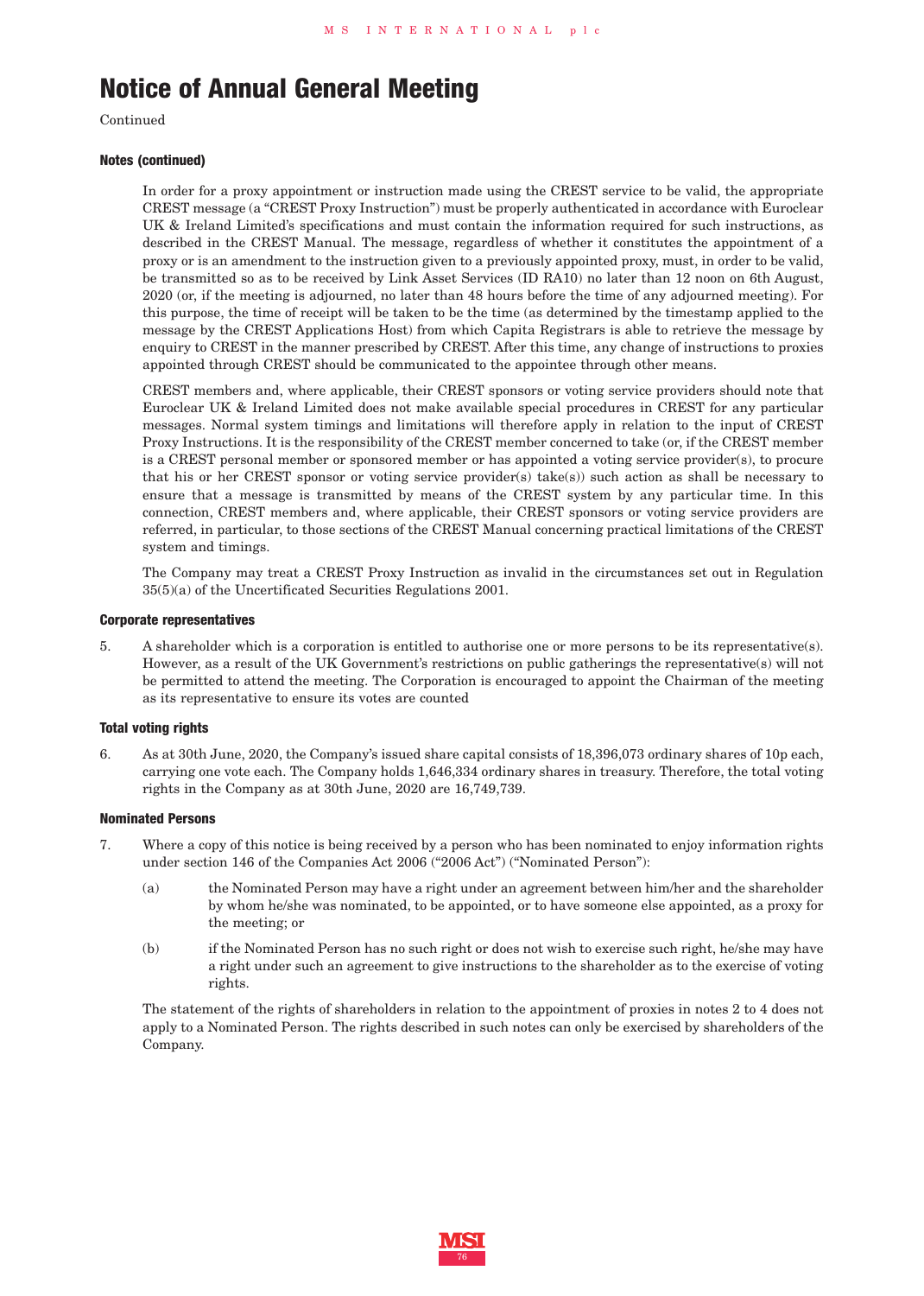Continued

#### **Notes (continued)**

### **Questions at the meeting**

- 8. Shareholders have the right to ask questions at the meeting relating to the business being dealt with at the meeting in accordance with section 319A of the 2006 Act. The Company must answer any such question unless:
	- (a) to do so would interfere unduly with the preparation for the meeting or would involve the disclosure of confidential information; or
	- (b) it is undesirable in the interests of the Company or the good order of the meeting that the question be answered

#### **Documents available for inspection**

- 9. The following documents will be available for inspection during normal business hours at the registered office of the Company from the date of this notice until the time of the meeting. They will also be available for inspection at the place of the meeting from at least 15 minutes before the meeting until it ends
	- (a) Copies of the service contracts of the executive directors; and
	- (b) Particulars of transactions of directors in the shares of the Company.

#### **Biographical details of directors**

10. Biographical details of all those directors who are offering themselves for reappointment at the meeting are set out in the Notice.

#### **Dividend warrants**

11. Dividend warrants will be sent by first class post on 13th August, 2020 to those members registered on the books of the Company on 17th July, 2020. There may be postal delays as a result of the current Covid-19 restrictions and dividend warrants may be received by shareholders later than usual.

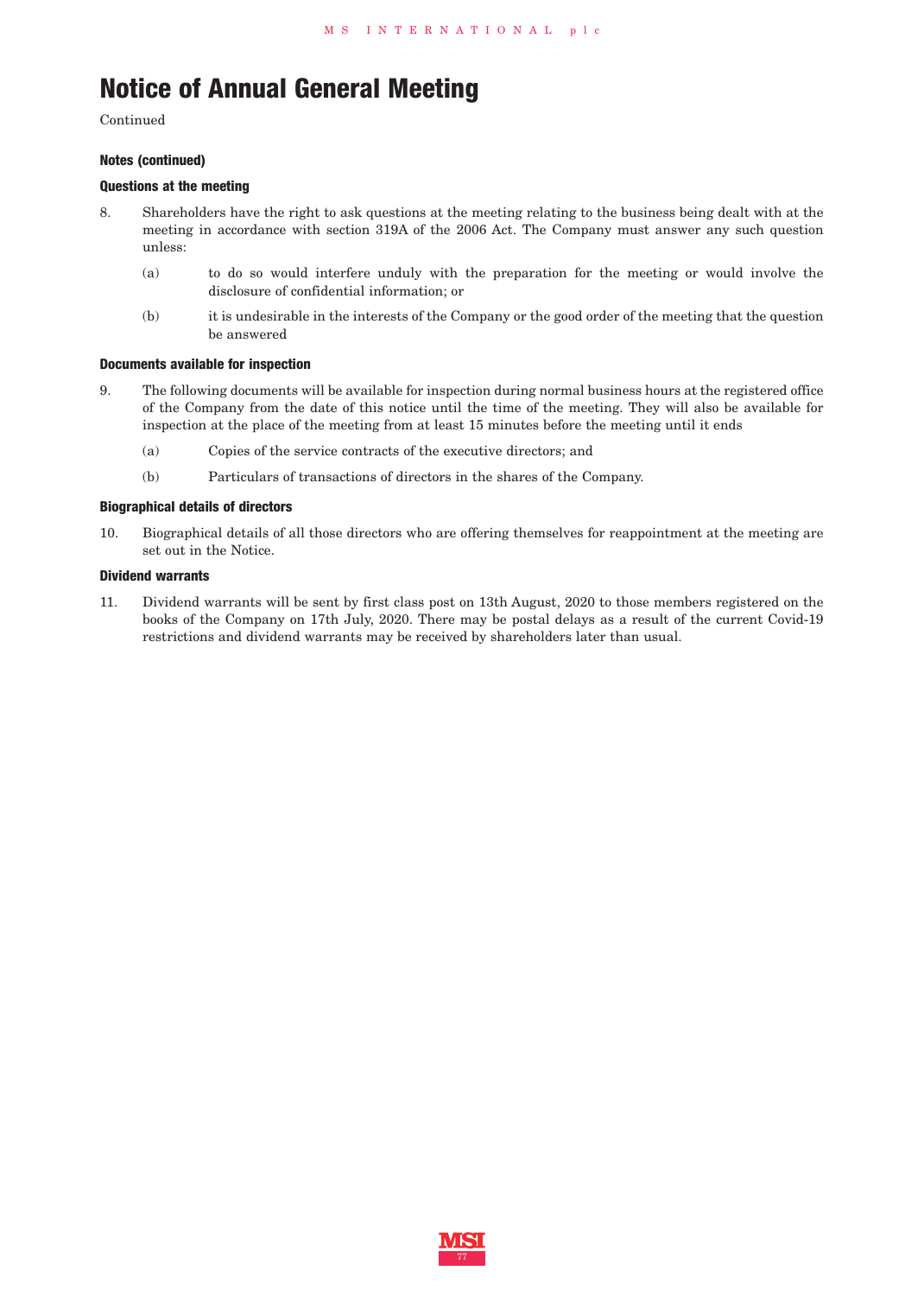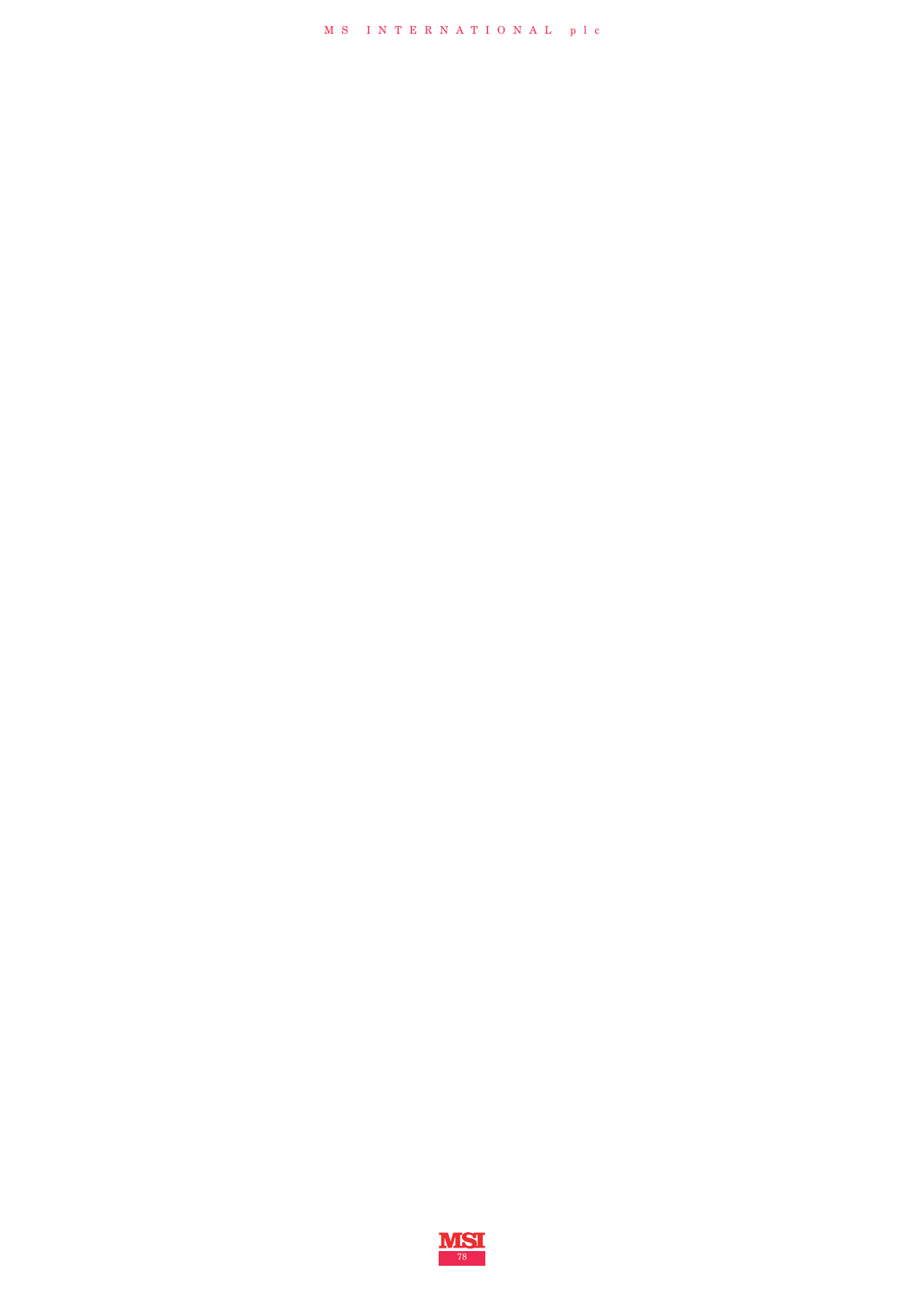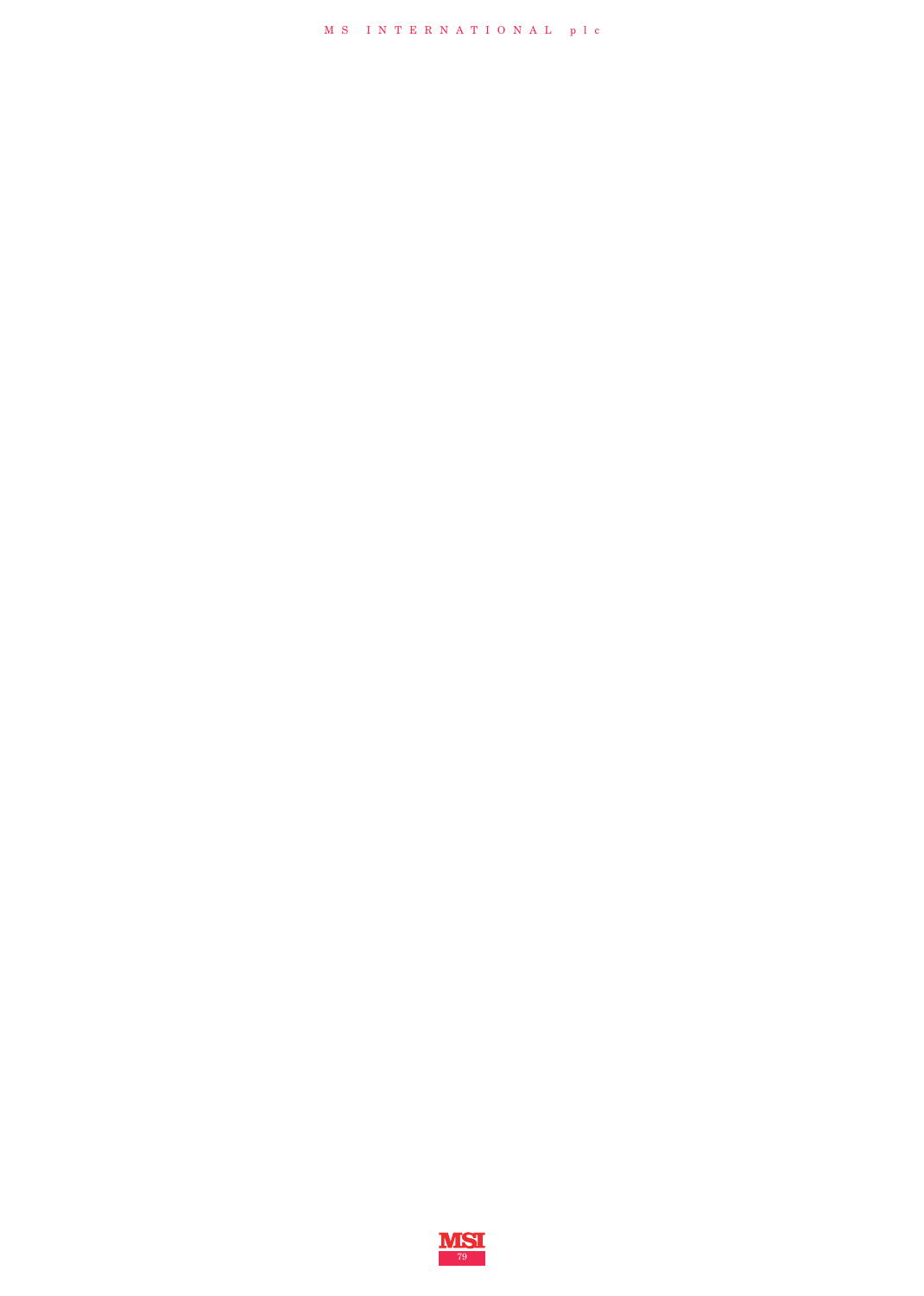